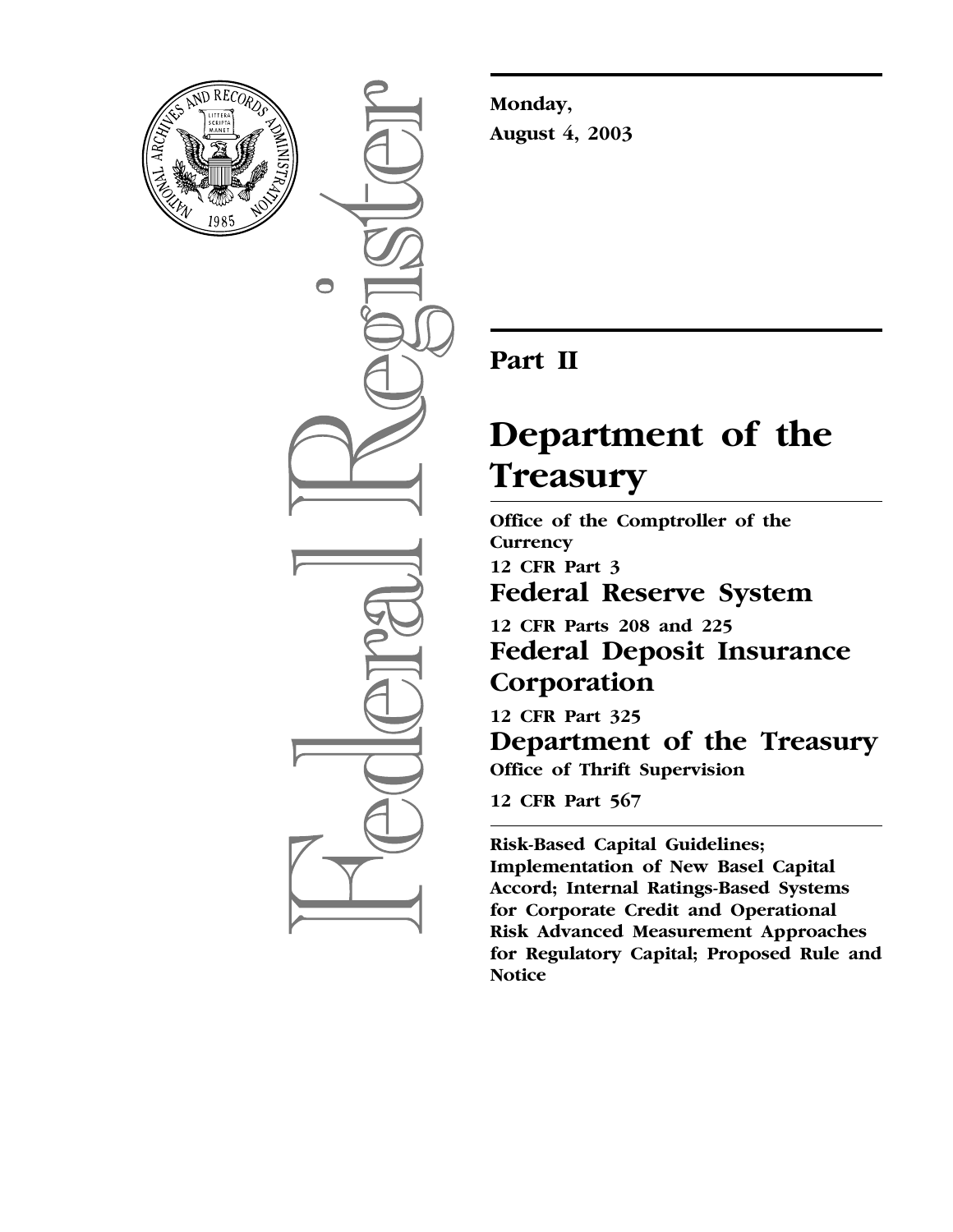#### **DEPARTMENT OF THE TREASURY**

**Office of the Comptroller of the Currency** 

#### **12 CFR Part 3**

**[Docket No. 03–14]** 

**RIN Number 1557–AC48**

#### **FEDERAL RESERVE SYSTEM**

**12 CFR Parts 208 and 225**

**[Regulations H and Y; Docket No. R–1154]** 

#### **FEDERAL DEPOSIT INSURANCE CORPORATION**

#### **12 CFR Part 325**

**RIN 3064–AC73**

# **DEPARTMENT OF THE TREASURY**

#### **Office of Thrift Supervision**

**12 CFR Part 567**

#### **[No. 2003–27]**

#### **RIN 1550–AB56**

# **Risk-Based Capital Guidelines; Implementation of New Basel Capital Accord**

**AGENCIES:** Office of the Comptroller of the Currency, Treasury; Board of Governors of the Federal Reserve System; Federal Deposit Insurance Corporation; and Office of Thrift Supervision, Treasury.

**ACTION:** Advance notice of proposed rulemaking.

**SUMMARY:** The Office of the Comptroller of the Currency (OCC), the Board of Governors of the Federal Reserve System (Board), the Federal Deposit Insurance Corporation (FDIC), and the Office of Thrift Supervision (OTS) (collectively, the Agencies) are setting forth for industry comment their current views on a proposed framework for implementing the New Basel Capital Accord in the United States. In particular, this advance notice of proposed rulemaking (ANPR) describes significant elements of the Advanced Internal Ratings-Based approach for credit risk and the Advanced Measurement Approaches for operational risk (together, the advanced approaches). The ANPR specifies criteria that would be used to determine banking organizations that would be required to use the advanced approaches, subject to meeting certain qualifying criteria, supervisory standards, and disclosure requirements.

Other banking organizations that meet the criteria, standards, and requirements also would be eligible to use the advanced approaches. Under the advanced approaches, banking organizations would use internal estimates of certain risk components as key inputs in the determination of their regulatory capital requirements.

**DATES:** Comments must be received no later than November 3, 2003.

**ADDRESSES:** Comments should be directed to: *OCC:* Please direct your comments to: Office of the Comptroller of the Currency, 250 E Street, SW., Public Information Room, Mailstop 1–5, Washington, DC 20219, Attention: Docket No. 03–14; fax number (202) 874–4448; or Internet address: *[regs.comments@occ.treas.gov.](mailto:regs.comments@occ.treas.gov)* Due to delays in paper mail delivery in the Washington area, we encourage the submission of comments by fax or email whenever possible. Comments may be inspected and photocopied at the OCC's Public Information Room, 250 E Street, SW., Washington, DC. You may make an appointment to inspect comments by calling (202) 874–5043.

*Board:* Comments should refer to Docket No. R–1154 and may be mailed to Ms. Jennifer J. Johnson, Secretary, Board of Governors of the Federal Reserve System, 20th Street and Constitution Avenue, NW., Washington, DC 20551. However, because paper mail in the Washington area and at the Board of Governors is subject to delay, please consider submitting your comments by e-mail to

*[regs.comments@federalreserve.gov.](mailto:regs.comments@federalreserve.gov)*, or faxing them to the Office of the Secretary at (202) 452–3819 or (202) 452–3102. Members of the public may inspect comments in Room MP–500 of the Martin Building between 9 a.m. and 5 p.m. weekdays pursuant to § 261.12, except as provided by § 261.14, of the Board's Rules Regarding Availability of Information, 12 CFR 261.12 and 261.14.

*FDIC:* Written comments should be addressed to Robert E. Feldman, Executive Secretary, Attention: Comments, Federal Deposit Insurance Corporation, 550 17th Street, NW., Washington, DC 20429. Commenters are encouraged to submit comments by facsimile transmission to (202) 898– 3838 or by electronic mail to *[Comments@FDIC.gov.](mailto:Comments@FDIC.gov)* Comments also may be hand-delivered to the guard station at the rear of the 550 17th Street Building (located on F Street) on business days between 8:30 a.m. and 5 p.m. Comments may be inspected and photocopied at the FDIC's Public Information Center, Room 100, 801 17th

Street, NW., Washington, DC between 9 a.m. and 4:30 p.m. on business days.

*OTS:* Send comments to Regulation Comments, Chief Counsel's Office, Office of Thrift Supervision, 1700 G Street, NW., Washington, DC 20552, Attention: No. 2003–27. Delivery: Hand deliver comments to the Guard's desk, east lobby entrance, 1700 G Street, NW., from 9 a.m. to 4 p.m. on business days, Attention: Regulation Comments, Chief Counsel's Office, Attention: No. 2003– 27. Facsimiles: Send facsimile transmissions to FAX Number (202) 906–6518, Attention: No. 2003–27. Email: Send e-mails to *[regs.comments@ots.treas.gov](mailto:regs.comments@occ.treas.gov)*, Attention: No. 2003–27, and include your name and telephone number. Due to temporary disruptions in mail service in the Washington, DC area, commenters are encouraged to send comments by fax or e-mail, if possible.

#### **FOR FURTHER INFORMATION CONTACT:**

*OCC:* Roger Tufts, Senior Economic Advisor (202–874–4925 or *[roger.tufts@occ.treas.gov\)](mailto:roger.tufts@occ.treas.gov)*, Tanya Smith, Senior International Advisor (202–874– 4735 or *[tanya.smith@occ.treas.gov](mailto:tanya.smith@occ.treas.gov)*), or Ron Shimabukuro, Counsel (202–874– 5090 or

*[ron.shimabukuro@occ.treas.gov](mailto:ron.shimabukuro@occ.treas.gov)*). *Board:* Barbara Bouchard, Assistant Director (202/452–3072 or *[barbara.bouchard@frb.gov](mailto:barbara.bouchard@frb.gov)*), David Adkins, Supervisory Financial Analyst (202/452–5259 or

*[david.adkins@frb.gov](mailto:david.adkins@frb.gov)*), Division of Banking Supervision and Regulation, or Mark Van Der Weide, Counsel (202/ 452–2263 or

*[mark.vanderweide@frb.gov](mailto:mark.vanderweide@frb.gov)*), Legal Division. For users of Telecommunications Device for the Deaf (''TDD'') only, contact 202/263–4869.

*FDIC:* Keith Ligon, Chief (202/898– 3618 or *[kligon@fdic.gov](mailto:kligon@fdic.gov)*), Jason Cave, Chief (202/898–3548 or *[jcave@fdic.gov](mailto:jcave@fdic.gov)*), Division of Supervision and Consumer Protection, or Michael Phillips, Counsel (202/898–3581 or *[mphillips@fdic.gov](mailto:mphillips@fdic.gov)*).

*OTS:* Michael D. Solomon, Senior Program Manager for Capital Policy (202/906–5654); David W. Riley, Project Manager (202/906–6669), Supervision Policy; or Teresa A. Scott, Counsel (Banking and Finance) (202/906–6478), Regulations and Legislation Division, Office of the Chief Counsel, Office of Thrift Supervision, 1700 G Street, NW., Washington, DC 20552.

#### **SUPPLEMENTARY INFORMATION:**

- I. Executive Summary
	- A. Introduction
	- B. Overview of the New Accord C. Overview of U.S. Implementation The A–IRB Approach for Credit Risk The AMA for Operational Risk Other Considerations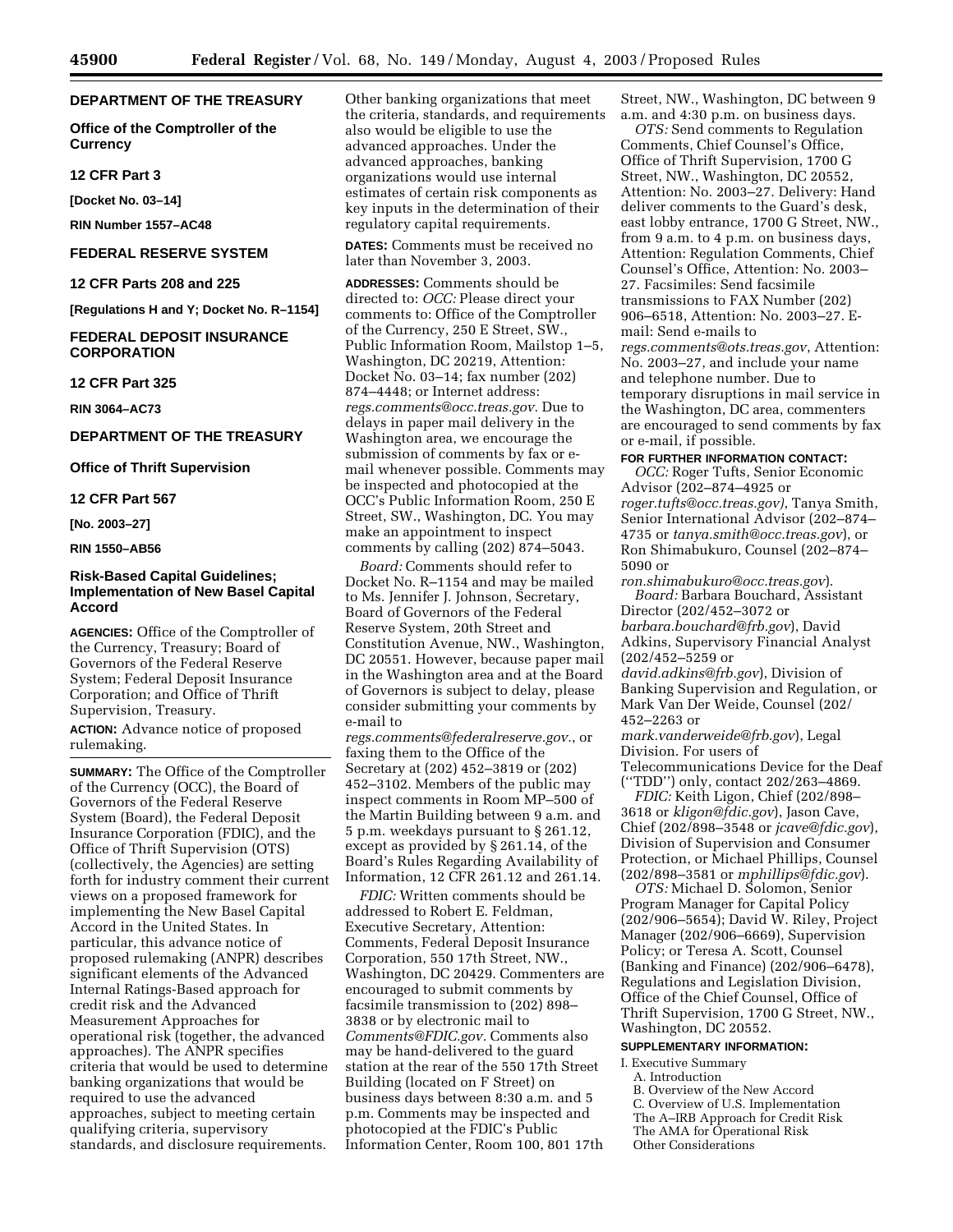- D. Competitive Considerations II. Application of the Advanced Approaches
	- in the United States A. Threshold Criteria for Mandatory Advanced Approach Organizations
	- Application of Advanced Approaches at Individual Bank/Thrift Levels
	- U.S. Banking Subsidiaries of Foreign Banking Organizations
	- B. Implementation for Advanced Approach Organizations
	- C. Other Considerations
	- General Banks
	- Majority-Owned or Controlled Subsidiaries Transitional Arrangements
- III. Advanced Internal Ratings-Based
	- Approach (A–IRB)
	- A. Conceptual Overview
	- Expected Losses versus Unexpected Losses
	- B. A–IRB Capital Calculations
	- Wholesale Exposures: Definitions and Inputs
	- Wholesale Exposures: Formulas Wholesale Exposures: Other
	- Considerations
	- Retail Exposures: Definitions and Inputs
	- Retail Exposures: Formulas
	- A–IRB: Other Considerations
	- Purchased Receivables
	- Credit Risk Mitigation Techniques
	- Equity Exposures
	- C. Supervisory Assessment of A–IRB Framework
	- Overview of Supervisory Framework U.S. Supervisory Review
- IV. Securitization
	- A. General Framework
	- Operational Criteria
	- Differences Between the General A–IRB Framework and the A–IRB Approach for Securitization Exposures
	- B. Determining Capital Requirements General Considerations
- Capital Calculation Approaches
- Other Considerations
- V. AMA Framework for Operational Risk A. AMA Capital Calculation Overview of the Supervisory Criteria
	- B. Elements of an AMA Framework
- VI. Disclosure
- A. Overview
- B. Disclosure Requirements
- VII. Regulatory Analysis
	- A. Executive Order 12866
	- B. Regulatory Flexibility Act
	- C. Unfunded Mandates Reform Act of 1995 D. Paperwork Reduction Act List of Acronyms
	-

# **I. Executive Summary**

*A. Introduction*

In the United States, banks, thrifts, and bank holding companies (banking organizations or institutions) are subject to minimum regulatory capital requirements. Specifically, U.S. banking organizations must maintain a minimum leverage ratio and two minimum risk-based ratios.1 The

current U.S. risk-based capital requirements are based on an internationally agreed framework for capital measurement that was developed by the Basel Committee on Banking Supervision (Basel Supervisors Committee or BSC) and endorsed by the G–10 Governors in 1988.2 The international framework (1988 Accord) accomplished several important objectives. It strengthened capital levels at large, internationally active banks and fostered international consistency and coordination. The 1988 Accord also reduced disincentives for banks to hold liquid, low-risk assets. Moreover, by requiring banks to hold capital against off-balance-sheet exposures, the 1988 Accord represented a significant step forward for regulatory capital measurement.

Although the 1988 Accord has been a stabilizing force for the international banking system, the world financial system has become increasingly more complex over the past fifteen years. The BSC has been working for several years to develop a new regulatory capital framework that recognizes new developments in financial products, incorporates advances in risk measurement and management practices, and more precisely assesses capital charges in relation to risk. On April 29, 2003, the BSC released for public consultation a document entitled ''The New Basel Capital Accord'' (New Accord) that sets forth proposed revisions to the 1988 Accord. The BSC will accept industry comment on the New Accord through July 31, 2003 and expects to issue a final revised Accord by the end of 2003. The BSC expects that the New Accord would have an effective date for implementation of December 31, 2006.

Accordingly, the Agencies are soliciting comment on all aspects of this ANPR, which is based on certain proposals in the New Accord. Comments will assist the Agencies in

2The BSC was established in 1974 by the centralbank governors of the Group of Ten (G–10) countries. Countries are represented on the BSC by their central bank and also by authorities with bank supervisory responsibilities. Current member countries are Belgium, Canada, France, Germany, Italy, Japan, Luxembourg, the Netherlands, Spain, Sweden, Switzerland, the United Kingdom, and the United States. The 1988 Accord is described in a document entitled ''International Convergence of Capital Measurement and Capital Standards.'' This document and other documents issued by the BSC are available through the Bank for International Settlement[s website at www.bis.org.](http://www.bis.org)

reaching a determination on a number of issues related to how the New Accord would be proposed to be implemented in the United States. In addition, in light of the public comments submitted on the ANPR, the Agencies will seek appropriate modifications to the New Accord.

#### *B. Overview of the New Accord*

The New Accord encompasses three pillars: minimum regulatory capital requirements, supervisory review, and market discipline. Under the first pillar, a banking organization must calculate capital requirements for exposure to both credit risk and operational risk (and market risk for institutions with significant trading activity). The New Accord does not change the definition of what qualifies as regulatory capital, the minimum risk-based capital ratio, or the methodology for determining capital charges for market risk. The New Accord provides several methodologies for determining capital requirements for both credit and operational risk. For credit risk there are two general approaches; the standardized approach (essentially a package of modifications to the 1988 Accord) and the internal ratings-based (IRB) approach (which uses an institution's internal estimates of key risk drivers to derive capital requirements). Within the IRB approach there is a foundation methodology, in which certain risk component inputs are provided by supervisors and others are supplied by the institutions, and an advanced methodology (A–IRB), where institutions themselves provide more risk inputs.

The New Accord provides three methodologies for determining capital requirements for operational risk; the basic indicator approach, the standardized approach, and the advanced measurement approaches (AMA). Under the first two methodologies, capital requirements for operational risk are fixed percentages of specified, objective risk measures (for example, gross income). The AMA provides the flexibility for an institution to develop its own individualized approach for measuring operational risk, subject to supervisory oversight.

The second pillar of the New Accord, supervisory review, highlights the need for banking organizations to assess their capital adequacy positions relative to overall risk (rather than solely to the minimum capital requirement), and the need for supervisors to review and take appropriate actions in response to those assessments. The third pillar of the New Accord imposes public disclosure requirements on institutions that are intended to allow market participants to

<sup>&</sup>lt;sup>1</sup>The leverage ratio measures regulatory capital as a percentage of total on-balance-sheet assets as reported in accordance with generally accepted accounting principles (GAAP) (with certain adjustments). The risk-based ratios measure

regulatory capital as a percentage of both on- and off-balance-sheet credit exposures with some gross differentiation based on perceived credit risk. The Agencies' capital rules may be found at 12 CFR Part 3 (OCC), 12 CFR Parts 208 and 225 (Board), 12 CFR Part 325 (FDIC), and 12 CFR Part 567 (OTS).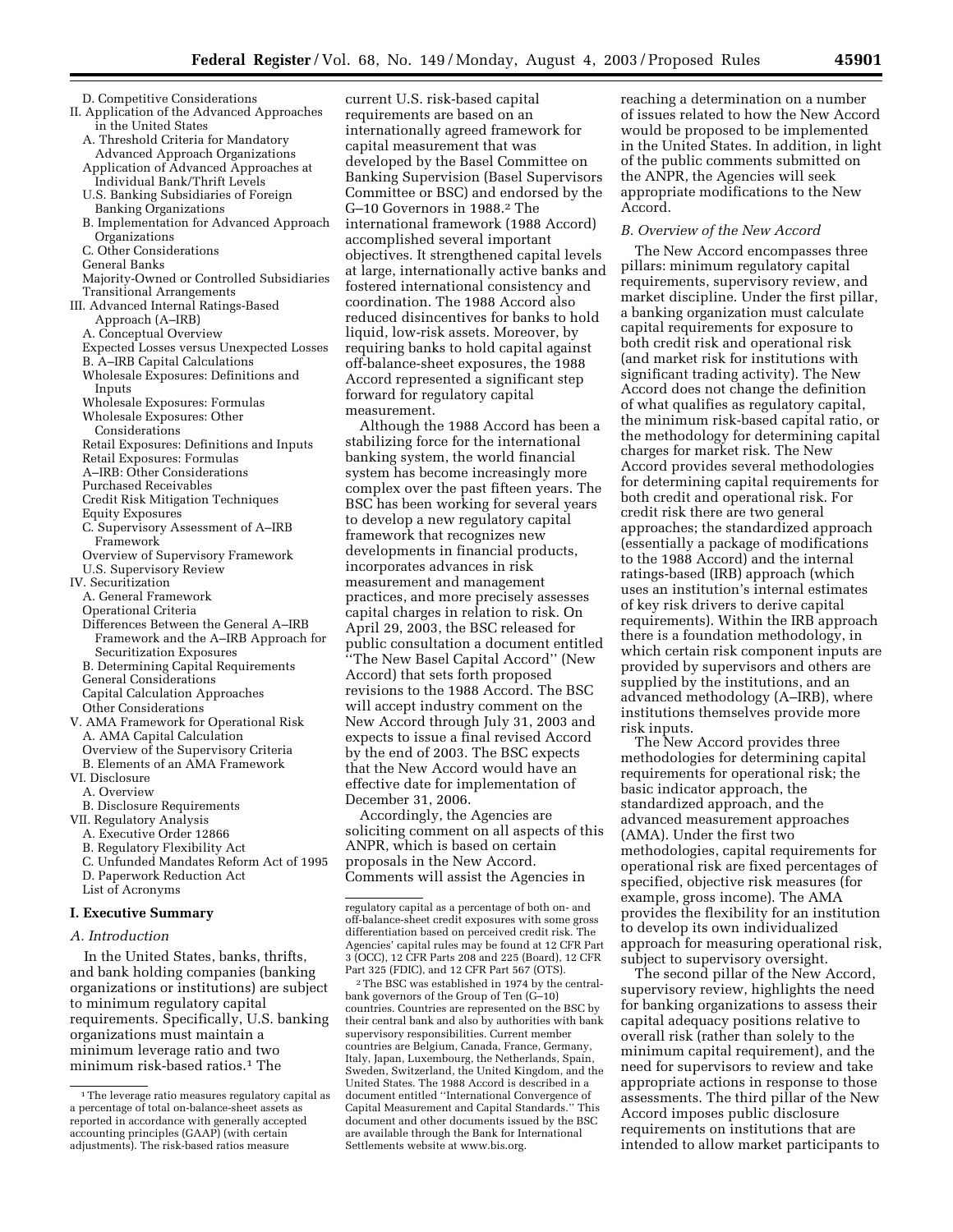assess key information about an institution's risk profile and its associated level of capital.

The Agencies do not expect the implementation of the New Accord to result in a significant decrease in aggregate capital requirements for the U.S. banking system. Individual banking organizations may, however, face increases or decreases in their minimum risk-based capital requirements because the New Accord is more risk sensitive than the 1988 Accord and the Agencies' existing risk-based capital rules (general risk-based capital rules). The Agencies will continue to analyze the potential impact of the New Accord on both systemic and individual bank capital levels.

#### *C. Overview of U.S. Implementation*

The Agencies believe that the advanced risk and capital measurement methodologies of the New Accord are the most appropriate approaches for large, internationally active banking organizations. As a result, large, internationally active banking organizations in the United States would be required to use the A–IRB approach to credit risk and the AMA to operational risk. The Agencies are proposing to identify three types of banking organizations: institutions subject to the advanced approaches on a mandatory basis (core banks); institutions not subject to the advanced approaches on a mandatory basis, but that choose voluntarily to apply those approaches (opt-in banks); and institutions that are not mandatorily subject to and do not apply the advanced approaches (general banks). Core banks would be those with total banking (and thrift) assets of \$250 billion or more or total on-balance-sheet foreign exposure of \$10 billion or more. Both core banks and opt-in banks (advanced approach banks) would be required to meet certain infrastructure requirements (including complying with specified supervisory standards for credit risk and operational risk) and make specified public disclosures before being able to use the advanced approaches for risk-based regulatory capital calculation purposes.3

General banks would continue to apply the general risk-based capital rules. Because the general risk-based capital rules include a buffer for risks not easily quantified (for example, operational risk and concentration risk), general banks would not be subject to an additional direct capital charge for operational risk.

Under this proposal, some U.S. banking organizations would use the advanced approaches while others would apply the general risk-based capital rules. As a result, the United States would have a bifurcated regulatory capital framework. That is, U.S. capital rules would provide two distinct methodologies for institutions to calculate risk-weighted assets (the denominator of the risk-based capital ratios). Under the proposed framework, all U.S. institutions would continue to calculate regulatory capital, the numerator of the risk-based capital ratios, as they do now. Importantly, U.S. banking organizations would continue to be subject to a leverage ratio requirement under existing regulations, and Prompt Corrective Action (PCA) legislation and implementing regulations would remain in effect.4 It is recognized that in some cases, under the proposed framework, the leverage ratio would serve as the most binding regulatory capital constraint.

Implementing the capital framework described in this ANPR would raise a number of significant practical and conceptual issues about the role of economic capital calculations relative to regulatory capital requirements. The capital formulas described in this ANPR, as well as the economic capital models used by banking organizations, assume the ability to assign precisely probabilities to future credit and operational losses that might occur. The term ''economic capital'' is often used to refer to the amount of capital that should be allocated to an activity according to the results of such an exercise. For example, a banking organization might compute the amount of income, reserves, and capital that it would need to cover the 99.9th percentile of possible credit losses associated with a given type of lending. The desired degree of certainty of covering losses is related to several factors including, for example, the banking organization's target credit rating. The higher the loss percentile the institution wishes to provide protection against, the less likely the capital held by the institution would be insufficient to cover losses, and the higher would be the institution's credit rating.

While the Agencies intend to move to a framework where regulatory capital is more closely aligned to economic capital, the Agencies do not intend to

place sole reliance on the results of economic capital calculations for purposes of computing minimum regulatory capital requirements. Banking organizations face risks other than credit and operational risks, and the assumed loss distributions underlying banking organizations' economic capital calculations are subject to the risk of error. Consequently, the Agencies continue to view the leverage ratio tripwires contained in existing PCA and other regulations as important components of the regulatory capital framework.

#### The A–IRB Approach for Credit Risk

Under the A–IRB approach for credit risk, an institution's internal assessment of key risk drivers for a particular exposure (or pool of exposures) would serve as the primary inputs in the calculation of the institution's minimum risk-based capital requirements. Formulas, or risk weight functions, specified by supervisors would use the banking organization's estimated inputs to derive a specific dollar amount capital requirement for each exposure (or pool of exposures). This dollar capital requirement would be converted into a risk-weighted assets equivalent by multiplying the dollar amount of the capital requirement by 12.5—the reciprocal of the 8 percent minimum risk-based capital requirement. Generally, banking organizations using the A–IRB approach would assign assets and off-balance-sheet exposures into one of three portfolios: wholesale (corporate, interbank, and sovereign), retail (residential mortgage, qualifying revolving, and other), and equities. There also would be specific treatments for securitization exposures and purchased receivables. Certain assets that do not constitute a direct credit exposure (for example, premises, equipment, or mortgage servicing rights) would continue to be subject to the general risk-based capital rules and risk weighted at 100 percent. A brief overview of each A–IRB portfolio follows.

Wholesale (Corporate, Interbank, and Sovereign) Exposures

Wholesale credit exposures comprise three types of exposures: corporate, interbank, and sovereign. Generally, the meaning of interbank and sovereign would be consistent with the general risk-based capital rules. Corporate exposures are exposures to privatesector companies; interbank exposures are primarily exposures to banks and securities firms; and sovereign exposures are those to central governments, central banks, and certain

<sup>3</sup>The Agencies continue to reserve the right to require higher minimum capital levels for individual institutions, on a case-by-case basis, if necessary to address particular circumstances.

<sup>4</sup>Thus, for example, to be in the well-capitalized PCA category a bank must have at least a 10 percent total risk-based capital ratio, a 6 percent Tier I riskbased capital ratio, and a 5 percent leverage ratio. The other PCA categories also would not change.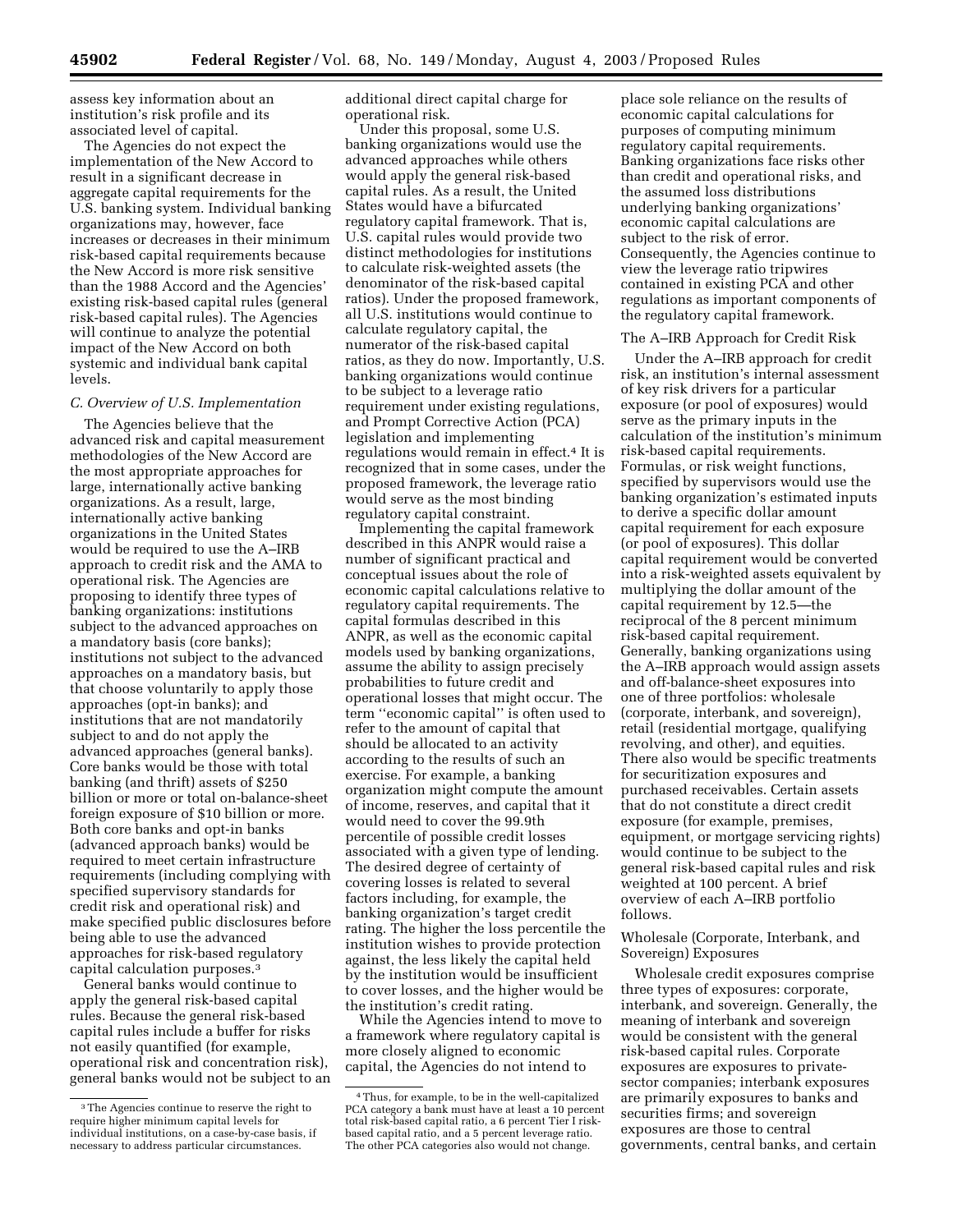other public-sector entities (PSEs). Within the wholesale exposure category, in addition to the treatment for general corporate lending, there would be four sub-categories of specialized lending (SL). These are project finance (PF), object finance (OF), commodities finance (CF), and commercial real estate (CRE). CRE is further subdivided into low-asset-correlation CRE, and highvolatility CRE (HVCRE).

For each wholesale exposure, an institution would assign four quantitative risk drivers (inputs): (1) Probability of default (PD), which measures the likelihood that the borrower will default over a given time horizon; (2) loss given default (LGD), which measures the proportion of the exposure that will be lost if a default occurs; (3) exposure at default (EAD), which is the estimated amount owed to the institution at the time of default; and (4) maturity (M), which measures the remaining economic maturity of the exposure. Institutions generally would be able to take into account credit risk mitigation techniques (CRM), such as collateral and guarantees (subject to certain criteria), by adjusting their estimates for PD or LGD. The wholesale A–IRB risk weight function would use all four risk inputs to produce a specific capital requirement for each wholesale exposure. There would be a separate, more conservative risk weight function for certain acquisition, development, and construction loans (ADC) in the HVCRE category.

# Retail Exposures

Within the retail category, three distinct risk weight functions are proposed for three product areas that exhibit different historical loss experiences and different asset correlations.5 The three retail subcategories would be: (1) Exposures secured by residential mortgages and related exposures; (2) qualifying revolving exposures (QRE); and (3) other retail exposures. QRE would include unsecured revolving credits (such as credit cards and overdraft lines), and other retail would include most other types of exposures to individuals, as well as certain exposures to small businesses. The key inputs to the three retail risk weight functions would be a banking organization's estimates of PD, LGD, and EAD. There would be no explicit M component to the retail A– IRB risk weight functions. Unlike

wholesale exposures, for retail exposures, an institution would assign a common set of inputs (PD, LGD, and EAD) to predetermined pools of exposures, which are typically referred to as segments, rather than to individual exposures.6 The inputs would be used in the risk weight functions to produce a capital charge for the associated pool of exposures.

#### Equity Exposures

Banking organizations would use a market-based internal model for determining capital requirements for equity exposures in the banking book. The internal model approach would assess capital based on an estimate of loss under extreme market conditions. Some equity exposures, such as holdings in entities whose debt obligations qualify for a zero percent risk weight, would continue to receive a zero percent risk weight under the A– IRB approach to equities. Certain other equity exposures, such as those made through a small business investment company (SBIC) under the Small Business Investment Act or a community development corporation (CDC) or a community and economic development entity (CEDE), generally would be risk weighted at 100 percent under the A–IRB approach to equities. Banking organizations that are subject to the Agencies' market risk capital rules would continue to apply those rules to assess capital against equity positions held in the trading book.<sup>7</sup> Banking organizations that are not subject to the market risk capital rules would treat equity positions in the trading account as if they were in the banking book.

#### Securitization Exposures

Under the A–IRB treatment for securitization exposures, a banking organization that originates a securitization would first calculate the A–IRB capital charge that would have been assessed against the underlying exposures as if the exposures had not been securitized. This capital charge divided by the size of the exposure pool

is referred to as KIRB. If an originating banking organization retains a position in a securitization that obligates the banking organization to absorb losses up to or less than KIRB, the banking organization would deduct the retained position from capital as is currently required under the general risk-based capital rules. The general risk-based capital rules, however, require a dollarfor-dollar risk-based capital deduction for certain residual interests retained by originating banking organizations in asset securitization transactions regardless of amount. The A–IRB framework would no longer require automatic deduction of such residual interests. The amount to be deducted would be capped at KIRB for most exposures. For a position in excess of the KIRB threshold, the originating banking organization would use an external-ratings-based approach (if the position has been rated by an external rating agency or a rating can be inferred) or a supervisory formula to determine the capital charge for the position.

Non-originating banking organizations that invest in a securitization exposure generally would use an external-ratingsbased approach (if the exposure has been rated by an external rating agency or a rating can be inferred). For unrated liquidity facilities that banking organizations provide to securitizations, capital requirements would be based on several factors, including the asset quality of the underlying pool and the degree to which other credit enhancements are available. These factors would be used as inputs to a supervisory formula. Under the A–IRB approach to securitization exposures, banking organizations also would be required in some cases to hold regulatory capital against securitizations of revolving exposures that have early amortization features.

#### Purchased Receivables

Purchased receivables, that is, those that are purchased from another institution either through a one-off transaction or as part of an ongoing program, would be subject to a two-part capital charge: one part is for the credit risk arising from the underlying receivables and the second part is for dilution risk. Dilution risk refers to the possibility that contractual amounts payable by the underlying obligors on the receivables may be reduced through future cash payments or other credits to the accounts made by the seller of the receivables. The framework for determining the capital charge for credit risk permits a purchasing organization to use a top-down (pool) approach to estimating PDs and LGDs when the

<sup>5</sup>Asset correlation is a measure of the tendency for the financial condition of a borrower in a banking organization's portfolio to improve or degrade at the same time as the financial condition of other borrowers in the portfolio improve or degrade.

<sup>6</sup>When the PD, LGD, and EAD parameters are assigned separately to individual exposures, it may be referred to as a ''bottom-up'' approach. When those parameters are assigned to predetermined sets of exposures (pools or segments), it may be referred to as a ''top-down'' approach.

<sup>7</sup>The market risk capital rules were implemented by the banking agencies in 1996. The market risk capital rules apply to any banking organization whose trading activity (on a consolidated worldwide basis) equals 10 percent or more of total assets, or \$1 billion or more. The market risk capital rules are found at 12 CFR Part 3, Appendix B (OCC), 12 CFR Parts 208 and 225, Appendix E (Board), and 12 CFR Part 325, Appendix C (FDIC). The OTS, to date, has not adopted the market risk capital rules.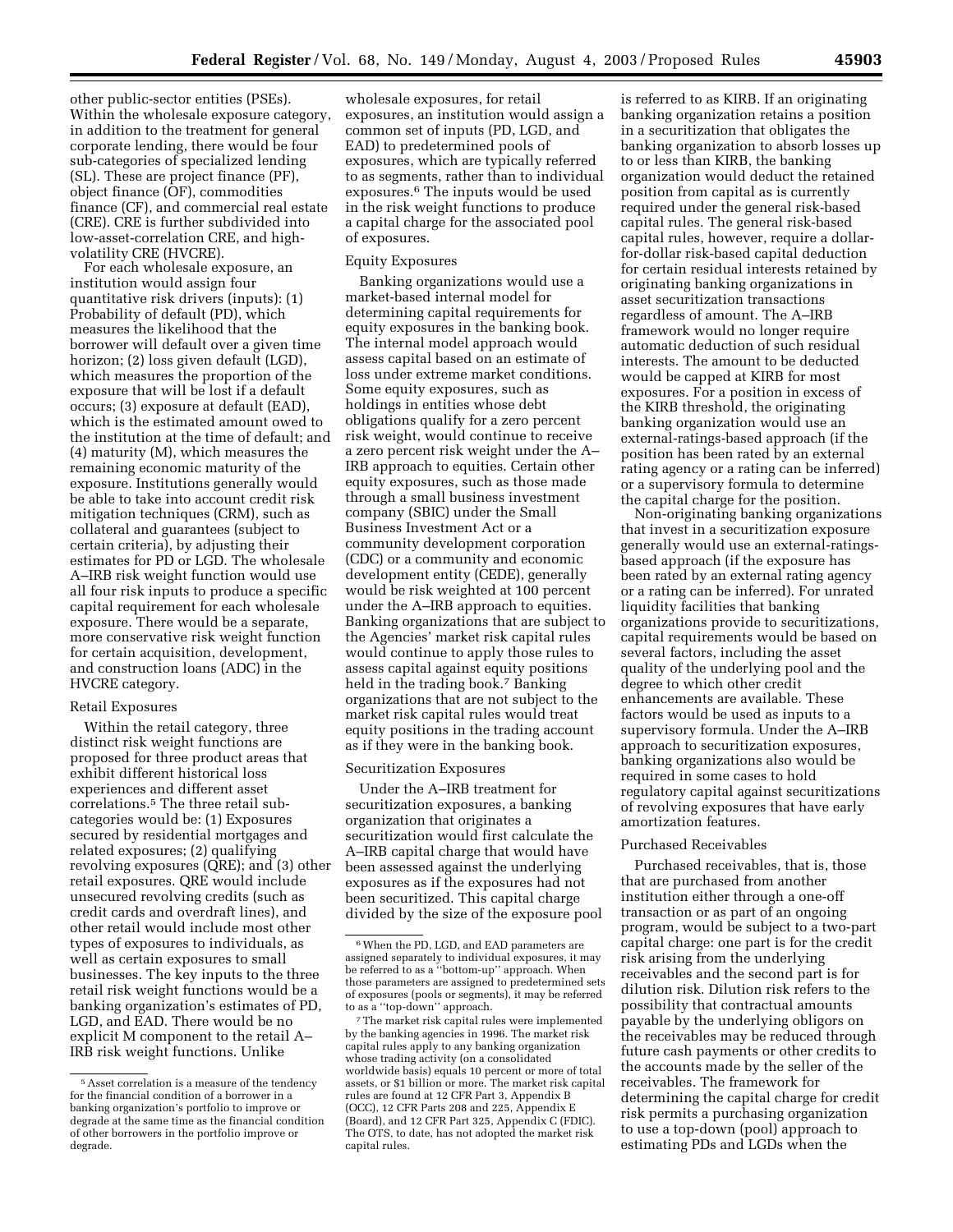purchasing organization is unable to assign an internal risk rating to each of the purchased accounts. The capital charge for dilution risk would be calculated using the wholesale risk weight function with some additional specified risk inputs.

#### The AMA for Operational Risk

Under the A–IRB approach, capital charges for credit risk would be directly calibrated solely for such risk and, thus, unlike the 1988 Accord, would not implicitly include a charge for operational risk. As a result, the Agencies are proposing that banking organizations operating under the A– IRB approach also would have to hold regulatory capital for exposure to operational risk. The Agencies are proposing to define operational risk as the risk of losses resulting from inadequate or failed internal processes, people, and systems, or external events. Under the AMA, each banking organization would be able to use its own methodology for assessing exposure to operational risk, provided the methodology is comprehensive and results in a capital charge that is reflective of the operational risk experience of the organization. The operational risk exposure would be multiplied by 12.5 to determine a riskweighted assets equivalent, which would be added to the comparable amounts for credit and market risk in the denominator of the risk-based capital ratios. The Agencies will be working closely with institutions over the next few years as operational risk measurement and management techniques continue to evolve.

#### Other Considerations

#### Boundary Issues

With the introduction of an explicit regulatory capital charge for operational risk, an issue arises about the proper treatment of losses that can be attributed to more than one risk factor. For example, where a loan defaults and the banking organization discovers that the collateral for the loan was not properly secured, the banking organization's resulting losses would be attributable to both credit and operational risk. The Agencies recognize that these types of boundary issues are important and have significant implications for how banking organizations would compile loss data sets and compute regulatory capital charges.

The Agencies are proposing the following standard to govern the boundary between credit and operational risk: A loss event that has characteristics of credit risk would be

incorporated into the credit risk calculations for regulatory capital (and would not be incorporated into operational risk capital calculations). This would include credit-related fraud losses. Thus, in the above example, the loss from the loan would be attributed to credit risk (not operational risk) for regulatory capital purposes. This separation between credit and operational risk is supported by current U.S. accounting standards for the treatment of credit risks.

With regard to the boundary between the trading book and the banking book, for institutions subject to the market risk rules, positions currently subject to those rules include all positions held in the trading account consistent with GAAP. The New Accord proposed additional criteria for positions includable in the trading book for purposes of market risk capital requirements. The Agencies encourage comment on these additional criteria and whether the Agencies should consider adopting such criteria (in addition to the GAAP criteria) in defining the trading book under the Agencies' market risk capital rules. The Agencies are seeking comment on the proposed treatment of the boundaries between credit, operational, and market risk.

#### Supervisory Considerations

The advanced approaches introduce greater complexity to the regulatory capital framework and would require a high level of sophistication in the banking organizations that implement the advanced approaches. As a result, the Agencies propose to require core and opt-in banks to meet certain infrastructure requirements and comply with specific supervisory standards for credit risk and for operational risk. In addition, banking organizations would have to satisfy a set of public disclosure requirements as a prerequisite for approval to using the advanced approaches. Supervisory guidance for each credit risk portfolio type, as well as for operational risk, is being developed to ensure a sufficient degree of consistency within the supervisory framework, while also recognizing that internal systems will differ between banking organizations. The goal is to establish a supervisory framework within which all institutions must develop their internal systems, leaving exact details to each institution. In the case of operational risk in particular, the Agencies recognize that measurement methodologies are still evolving and flexibility is needed.

It is important to note that supervisors would not look at compliance with

requirements, or standards alone. Supervisors also would evaluate whether the components of an institution's advanced approaches are consistent with the overall objective of sound risk management and measurement. An institution would have to use appropriately the advanced approaches across all material business lines, portfolios, and geographic regions. Exposures in non-significant business units as well as asset classes that are immaterial in terms of size and perceived risk profile may be exempted from the advanced approaches with supervisory approval. These immaterial portfolios would be subject to the general risk-based capital rules.

Proposed supervisory guidance for corporate credit exposures and for operational risk is provided separately from this ANPR in today's **Federal Register**. The draft supervisory guidance for corporate credit exposures is entitled ''Supervisory Guidance on Internal-Ratings-Based Systems for Corporate Credit.'' The guidance includes specified supervisory standards that an institution's internal rating system for corporate exposures would have to satisfy for the institution to be eligible to use the A–IRB approach for credit risk. The draft operational risk guidance is entitled ''Supervisory Guidance on Operational Risk Advanced Measurement Approaches for Regulatory Capital.'' The operational risk guidance includes identified supervisory standards for an institution's AMA framework for operational risk. The Agencies encourage commenters to review and comment on the draft guidance pieces in conjunction with this ANPR. The Agencies intend to issue for public comment supervisory guidance on retail credit exposures, equity exposures, and securitization exposures over the next several months.

#### Supervisory Review

As mentioned above, the second pillar of the New Accord focuses on supervisory review to ensure that an institution holds sufficient capital given its overall risk profile. The concepts of Pillar 2 are not new to U.S. banking organizations. U.S. institutions already are required to hold capital sufficient to meet their risk profiles, and supervisors may require that an institution hold more capital if its current levels are deficient or some element of its business practices suggest the need for more capital. The Agencies also have the right to intervene when capital levels fall to an unacceptable level. Given these longstanding elements of the U.S. supervisory framework, the Agencies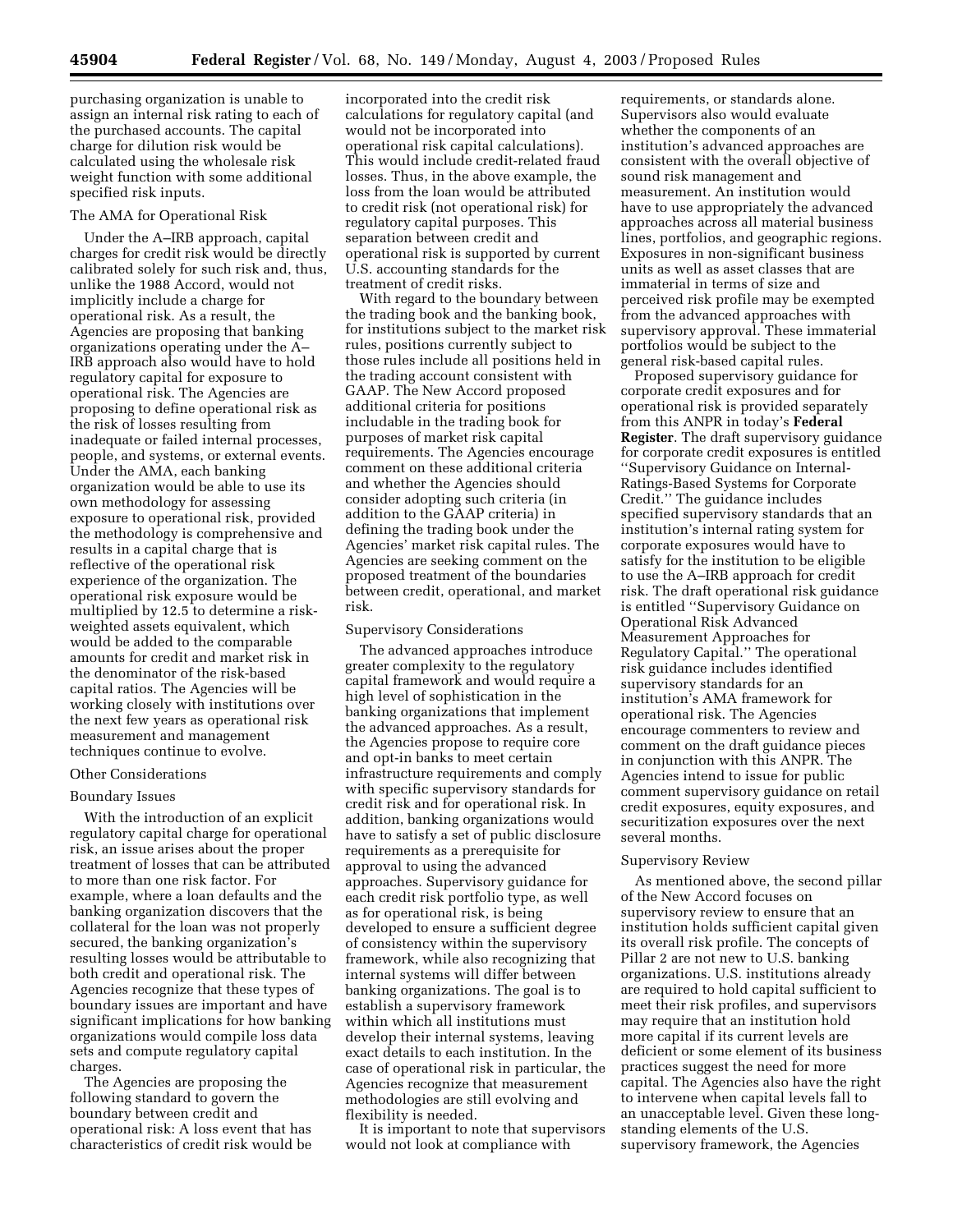are not proposing to introduce specific requirements or guidelines to implement Pillar 2. Instead, existing guidance, rules, and regulations would continue to be enforced and supplemented as necessary as part of this proposed new regulatory capital framework. However, all institutions operating under the advanced approaches would be expected by supervisors to address specific assumptions embedded in the advanced approaches (such as diversification in credit portfolios), and would be evaluated for their ability to account for deviations from the underlying assumptions in their own portfolios.

#### Disclosure

An integral part of the advanced approaches is enhanced public disclosure practices and improved transparency. Under the Agencies' proposal, specific disclosure requirements would be applicable to all institutions using the advanced approaches. These disclosure requirements would encompass capital, credit risk, equities, credit risk mitigation, securitization, market risk, operational risk, and interest rate risk in the banking book.

#### *D. Competitive Considerations*

It is essential that the Agencies gain a full appreciation of the possible competitive equity concerns that may be presented by the establishment of a new capital framework. The creation of a bifurcated capital framework in the United States—one set of capital standards applicable to large, internationally active banking organizations (and those that choose to apply the advanced approaches), and another set of standards applicable to all other institutions—has created concerns among some parties about the potential impact on competitive equity between the two sets of banking organizations. Similarly, differences in supervisory application of the advanced approaches (both within the United States and abroad) among large, internationally active institutions may pose competitive equity issues among such institutions.

The New Accord relies upon compliance with certain minimum operational and supervisory requirements to promote consistent interpretation and uniformity in application of the advanced approaches. Nevertheless, independent supervisory judgment will be applied on a case-bycase basis. These processes, albeit subject to detailed and explicit supervisory guidance, contain an inherent amount of subjectivity and must be assessed by supervisors on an

ongoing basis. This supervisory assessment of the internal processes and controls leading to an institution's internal ratings and other estimates must maintain the high level of internal risk measurement and management processes contemplated in this ANPR.

The BSC's Accord Implementation Group (AIG), in which the Agencies play an active role, will seek to ensure that all jurisdictions uniformly apply the same high qualitative and quantitative standards to internationally active banking institutions. However, to the extent that different supervisory regimes implement these standards differently, there may be competitive dislocations. One concern is that the U.S. supervisory regime will impose greater scrutiny in its implementation standards, particularly given the extensive on-site presence of bank examiners in the United States.

Quite distinct from the need for a level playing field among internationally active institutions are the competitive concerns of those institutions that do not elect to adopt or may not qualify for the advanced approaches. Some banking organizations have expressed concerns that small or regional banks would become more likely to be acquired by larger organizations seeking to lever capital efficiencies. There also is a qualitative concern about the impact of being considered a ''second tier'' institution (one that does not implement the advanced approaches) by the market, rating agencies, or sophisticated customers such as government or municipal depositors and borrowers. Finally, there is the question of what, if any, competitive distortions might be introduced by differences in regulatory capital minimums between the advanced approaches and the general risk-based capital rules for loans or securities with otherwise similar risk characteristics, and the extent to which such distortions may be mitigated in an environment in which well-managed banking organizations continue to hold excess capital.8

Because the advanced framework described in this ANPR is more risksensitive than the 1988 Accord and the general risk-based capital rules, banking organizations under the advanced approaches would face increases in

their minimum risk-based capital charges on some assets and decreases on others. The results of a Quantitative Impact Study (QIS3) the BSC conducted in late 2002 indicated the potential for the advanced approaches described in this document to produce significant changes in risk-based capital requirements for specific activities; the results also varied on an institution-byinstitution basis. The results of QIS3 can be found at *<http://www.bis.org>*and various results of QIS3 are noted at pertinent places in this ANPR.

The Agencies do not believe the results of QIS3 are sufficiently reliable to form the basis of a competitive impact analysis, both because the inputs to the study were provided on a bestefforts basis and because the proposals in this ANPR are in some cases different than those that formed the basis of QIS3. The Agencies are nevertheless interested in views on how changes in regulatory capital (for the total of credit and operational risk) of the magnitude described in QIS3, if such changes were in fact realized, would affect the competitive landscape for domestic banking organizations.

The Agencies plan to conduct at least one more QIS, and potentially other economic impact analyses, to better understand the potential impact of the proposed framework on the capital requirements for individual U.S. banking organizations and U.S. banking organizations as a whole. This may affect the Agencies' further proposals through recalibrating the A–IRB risk weight formulas and making other modifications to the proposed approaches if the capital requirements do not seem consistent with the overall risk profiles of banking organizations or safe and sound banking practices.

If competitive effects of the New Accord are determined to be significant, the Agencies would need to consider potential ways to address those effects while continuing to seek to achieve the objectives of the current proposal. Alternatives could potentially include modifications to the proposed approaches, as well as fundamentally different approaches. The Agencies recognize that an optimal capital system must strike a balance between the objectives of simplicity and regulatory consistency across banking organizations on the one hand, and the degree of risk sensitivity of the regulation on the other. There are many criteria that must be evaluated in achieving this balance, including the resulting incentives for improving risk measurement and management practices, the ease of supervisory and regulatory enforcement, the degree to

<sup>8</sup>The Agencies note that under the general riskbased capital rules some institutions currently are able to hold less capital than others on some types of assets (for example, through innovative financing structures or use of credit risk mitigation techniques). In addition, some institutions may hold lower amounts of capital because the market perceives them as highly diversified, while others hold higher amounts of capital because of concentrations of credit risk or other factors.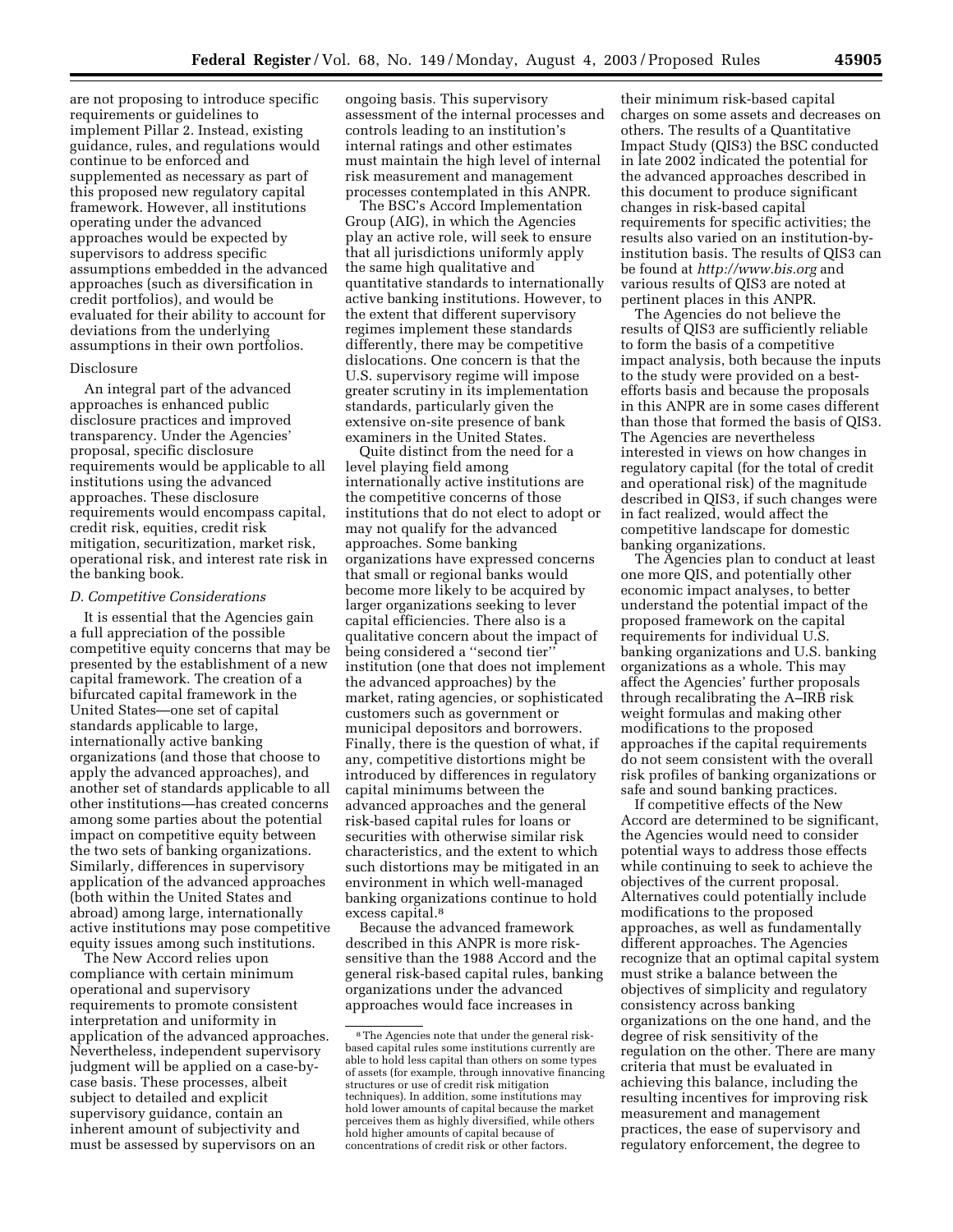which the overall level of regulatory capital in the banking system is broadly preserved, and the effects on domestic and international competition. The Agencies are interested in commenters' views on alternatives to the advanced approaches that could achieve this balance, and in particular on alternatives that could do so without a bifurcated approach.<sup>9</sup>

The Agencies are committed to investigate the full scope of possible competitive impact and welcome all comments in this regard. Some questions are suggested below that may serve to focus commenters' general reactions. More specific questions also are suggested throughout this ANPR. These questions should not be viewed as limiting the Agencies' areas of interest or commenters' submissions on the proposals. The Agencies encourage commenters to provide supporting data and analysis, if available.

What are commenters' views on the relative pros and cons of a bifurcated regulatory capital framework versus a single regulatory capital framework? Would a bifurcated approach lead to an increase in industry consolidation? Why or why not? What are the competitive implications for community and mid-size regional banks? Would institutions outside of the core group be compelled for competitive reasons to optin to the advanced approaches? Under what circumstances might this occur and what are the implications? What are the competitive implications of continuing to operate under a regulatory capital framework that is not risk sensitive?

If regulatory minimum capital requirements declined under the advanced approaches, would the dollar amount of capital held by advanced approach banking organizations also be expected to decline? To the extent that advanced approach institutions have lower capital charges on certain assets, how probable and significant are concerns that those institutions would realize competitive benefits in terms of pricing credit, enhanced returns on equity, and potentially higher risk-based capital ratios? To what extent do similar effects already exist under the current general riskbased capital rules (for example, through securitization or other techniques that lower relative capital charges on particular assets for only some institutions)? If they do exist now, what is the evidence of competitive harm?

Apart from the approaches described in this ANPR, are there other regulatory capital approaches that are capable of ameliorating competitive concerns while at the same time achieving the goal of better matching regulatory capital to economic risks? Are there specific modifications to the proposed approaches or to the general risk-based capital rules that the Agencies should consider?

#### **II. Application of the Advanced Approaches in the United States**

By its terms, the 1988 Accord applied only to internationally active banks. Under the New Accord, the scope of application has been broadened also to encompass bank holding companies that are parents of internationally active ''banking groups.''

## *A. Threshold Criteria for Mandatory Advanced Approach Organizations*

The Agencies believe that for large, internationally active U.S. institutions only the advanced approaches are appropriate. Accordingly, the Agencies intend to identify three groups of banking organizations: (1) Large, internationally active banking organizations that would be subject to the A–IRB approach and AMA on a mandatory basis (core banks); (2) organizations not subject to the advanced approaches on a mandatory basis, but that voluntarily choose to adopt those approaches (opt-in banks); and all remaining organizations that are not mandatorily subject to and do not apply the advanced approaches (general banks).

For purposes of identifying core banks, the Agencies are proposing a set of objective criteria for industry consideration. Specifically, the Agencies are proposing to treat as a core bank any banking organization that has (1) total commercial bank (and thrift) assets of \$250 billion or more, as reported on year-end regulatory reports (with banking assets of consolidated groups aggregated at the U.S. bank holding company level); <sup>10</sup> or (2) total on-balance-sheet foreign exposure of \$10 billion or more, as reported on the year-end Country Exposure Report (FFIEC 009) (with foreign exposure of consolidated groups aggregated at the U.S. bank holding company level). These threshold criteria are independent; meeting either condition would mean an institution is a core bank.

Once an institution becomes a core bank it would remain subject to the advanced approaches on a going forward basis. If, in subsequent years, such an institution were to drop below both threshold levels it would continue

to be a core bank unless it could demonstrate to its primary Federal supervisor that it has substantially and permanently downsized and should no longer be a core bank. The Agencies are proposing an annual test for assessing banking organizations in reference to the threshold levels. However, as a banking organization approaches either of the threshold levels the Agencies would expect to have ongoing dialogue with that organization to ensure that appropriate practices are in place or are actively being developed to prepare the organization for implementation of the advanced approaches.

Institutions that by expansion or merger meet the threshold levels must qualify for use of the advanced approaches and would be subject to the same implementation plan requirements and minimum risk-based capital floors applicable to core and opt-in banks as described below. Institutions that seek to become opt-in banks would be expected to notify their primary Federal supervisors well in advance of the date by which they expect to qualify for the advanced approaches. Based on the aforementioned threshold levels, the Agencies anticipate at this time that approximately ten U.S. institutions would be core banks.

Application of Advanced Approaches at Individual Bank/Thrift Levels

The Agencies are aware that some institutions might, on a consolidated basis, exceed one of the threshold levels for mandatory application of the A–IRB approach and AMA and, yet, might be comprised of distinct bank and thrift charters whose respective sizes fall well below the thresholds. In those cases, the Agencies believe that all bank and thrift institutions that are members of a consolidated group that is itself a core bank or an opt-in bank should calculate and report their risk-based capital requirements under the advanced approaches. However, recognizing that separate bank and thrift charters may, to a large extent, be independently managed and have different systems and portfolios, the Agencies are interested in comment on the efficacy and burden of a framework that requires the advanced approaches to be implemented by (or pushed down to) each of the separate subsidiary banks and thrifts that make up the consolidated group.

U.S. Banking Subsidiaries of Foreign Banking Organizations

Any U.S. bank or thrift that is a subsidiary of a foreign bank would have to comply with the prevailing U.S. regulatory capital requirements applied to U.S. banks. Thus, if a U.S. bank or

<sup>9</sup> In this regard, alternative approaches would take time to develop, but might present fewer implementation challenges. Additional work would be necessary to advance the goal of competitive equity among internationally active banking organizations. If consensus on alternative approaches could not be reached at the BSC, a departure from the Basel framework also could raise significant international and domestic issues.

<sup>10</sup>For banks this means the December Consolidated Report of Condition and Income (Call Report). For thrifts this means the December Thrift Financial Report.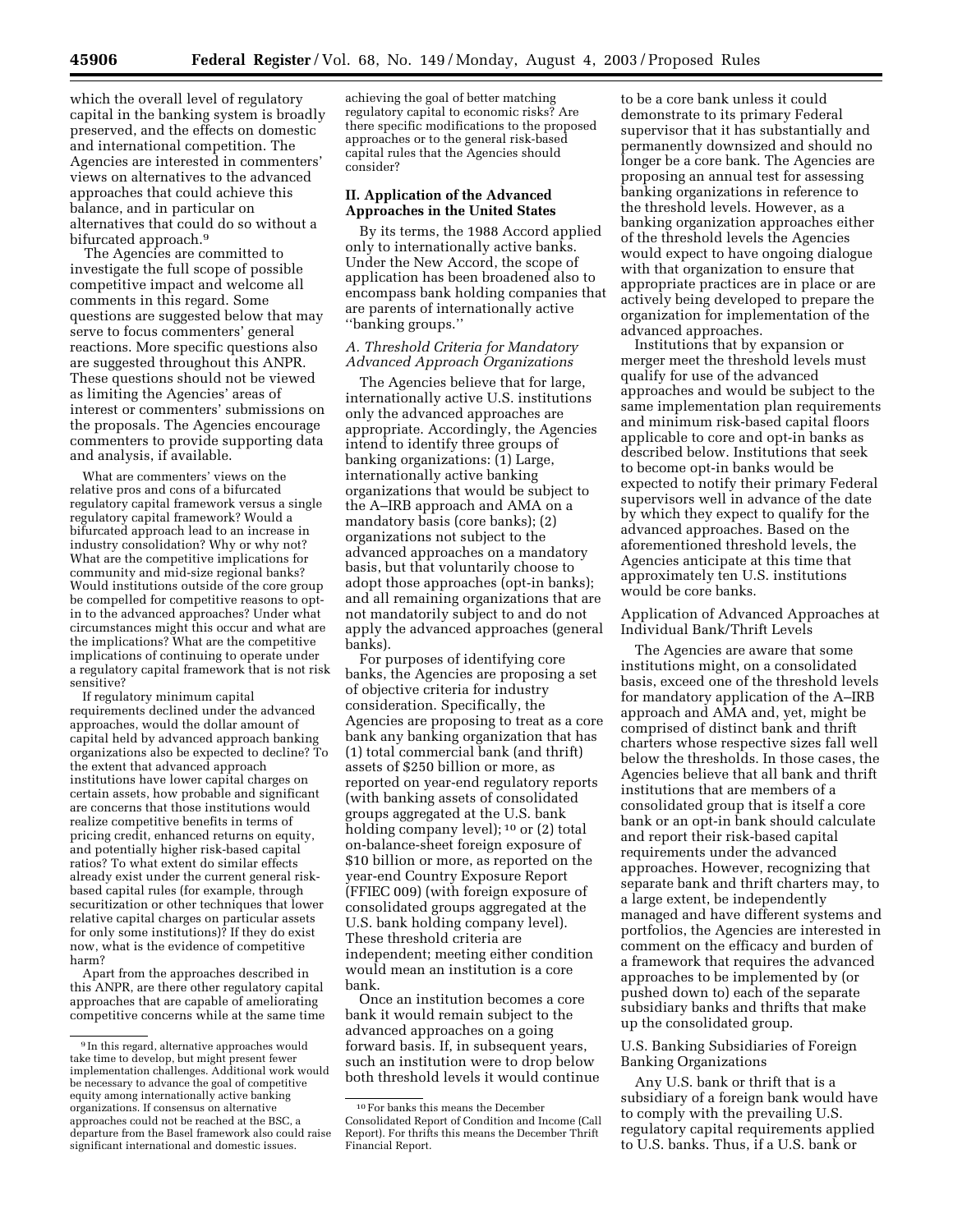thrift that is owned by a foreign bank meets the threshold levels for mandatory application of the advanced approaches, the U.S. bank or thrift would be a core bank. If it does not meet those thresholds, it would have the choice to opt-in to the advanced approaches (and be subject to the same supervisory framework as other U.S. banking organizations) or to remain a general bank. A top-tier U.S. bank holding company that is owned by a foreign bank also would be subject to the same threshold levels for core bank determination and would be subject to the applicable U.S. bank holding company capital rules. However, Federal Reserve SR Letter 01–1 (January 5, 2001) would remain in effect. Thus, subject to the conditions in SR Letter 01–1, a top-tier U.S. bank holding company that is owned or controlled by a foreign bank that is a qualifying financial holding company generally would not be required to comply with the Board's capital adequacy guidelines.

The Agencies are interested in comment on the extent to which alternative approaches to regulatory capital that are implemented across national boundaries might create burdensome implementation costs for the U.S. subsidiaries of foreign banks.

#### B. Implementation for Advanced Approach Organizations

As noted earlier, U.S. banking organizations that apply the advanced approaches would be required to comply with supervisory standards prior to use.

The BSC has targeted December 31, 2006 as the effective date for the international capital rules based on the New Accord. The Agencies are proposing an implementation date of January 1, 2007. The establishment of a final effective date in the United States, however, would be contingent on the issuance for public comment of a Notice of Proposed Rulemaking, and subsequent finalization of any changes in capital regulations that the Agencies ultimately decide to adopt.

Because of the need to pre-qualify for the advanced approaches, banking organizations would need to take a number of steps upon the finalization of any changes to the capital regulations. These steps would include developing detailed written implementation plans for the A–IRB approach and the AMA and keeping their primary supervisors advised of these implementation plans and schedules. Implementation plans would need to address all supervisory standards for the A–IRB approach and the AMA, include objectively measurable milestones, and demonstrate that adequate resources would be

realistically budgeted and made available. An institution's board of directors would need to approve its implementation plans.

The Agencies expect core banks to make every effort to meet the supervisory standards as soon as practicable. In this regard, it is possible that some core banks would not qualify to use the advanced approaches in time to meet the effective date that is ultimately established. For those banking organizations, the implementation plan would need to identify when the supervisory standards would be met and when the institution would be ready for implementation. The Agencies note that developing an appropriate infrastructure to support the advanced approaches for regulatory capital that fully complies with supervisory conditions and expectations and the associated supervisory guidance will be challenging. The Agencies believe, however, that institutions would need to be fully prepared before moving to the advanced approaches.

Use of the advanced approaches would require the primary Federal supervisor's approval. Core banks unable to qualify for the advanced approaches in time to meet the effective date would remain subject to the general risk-based capital rules existing at that time. The Agencies would consider the effort and progress made to meet the qualifying standards and would consider whether, under the circumstances, supervisory action should be taken against or penalties imposed on individual core banks that have not adhered to the schedule outlined in the implementation plan they submitted to their primary Federal supervisor.

Opt-in banks meeting the supervisory standards could seek to qualify for the advanced approaches in time to meet the ultimate final effective date or any time thereafter. Institutions contemplating opting-in to the advanced approaches would need to provide notice to, and submit an implementation plan and schedule to be approved by, their primary Federal supervisor. As is true of core banks, optin banks would need to allow ample time for developing and executing implementation plans.

An institution's primary Federal supervisor would have responsibility for determining the institution's readiness for an advanced approach and would be ultimately responsible, after consultation with other relevant supervisors, for determining whether the institution satisfies the supervisory expectations for the advanced approaches. The Agencies recognize

that a consistent and transparent process to oversee implementation of the advanced approaches would be crucial. The Agencies intend to develop interagency validation standards and procedures to help ensure consistency. The Agencies would consult with each other on significant issues raised during the validation process and ongoing implementation.

#### *C. Other Considerations*

#### General Banks

The Agencies expect that the vast majority of U.S. institutions would be neither core banks nor opt-in banks. Most institutions would remain subject to the general risk-based capital rules. However, as has been the case since the 1988 Accord was initially implemented in the United States, the Agencies will continue to make necessary modifications to the general risk-based capital rules as appropriate. In the event changes are warranted, the Agencies could implement revisions through notice and comment procedures prior to the proposed effective date of the advanced approaches in 2007.

The Agencies seek comment on whether changes should be made to the existing general risk-based capital rules to enhance their risk-sensitivity or to reflect changes in the business lines or activities of banking organizations without imposing undue regulatory burden or complication. In particular, the Agencies seek comment on whether any changes to the general risk-based capital rules are necessary or warranted to address any competitive equity concerns associated with the bifurcated framework.

#### Majority-Owned or Controlled Subsidiaries

The New Accord generally applies to internationally active banking organizations on a fully consolidated basis. Thus, consistent with the Agencies' general risk-based capital rules, subsidiaries that are consolidated under U.S. generally accepted accounting principles (GAAP) typically should be consolidated for regulatory capital calculation purposes under the advanced approaches as well.11 With regard to investments in consolidated insurance underwriting subsidiaries, the New Accord notes that deconsolidation of assets and deduction of capital is an

<sup>11</sup>One notable exception exists at the bank level where there is an investment in a financial subsidiary as defined in the Gramm-Leach-Bliley Act of 1999. For such a subsidiary, assets would continue to be deconsolidated from the bank's onbalance-sheet assets, and capital at the subsidiary level would be deducted from the bank's capital.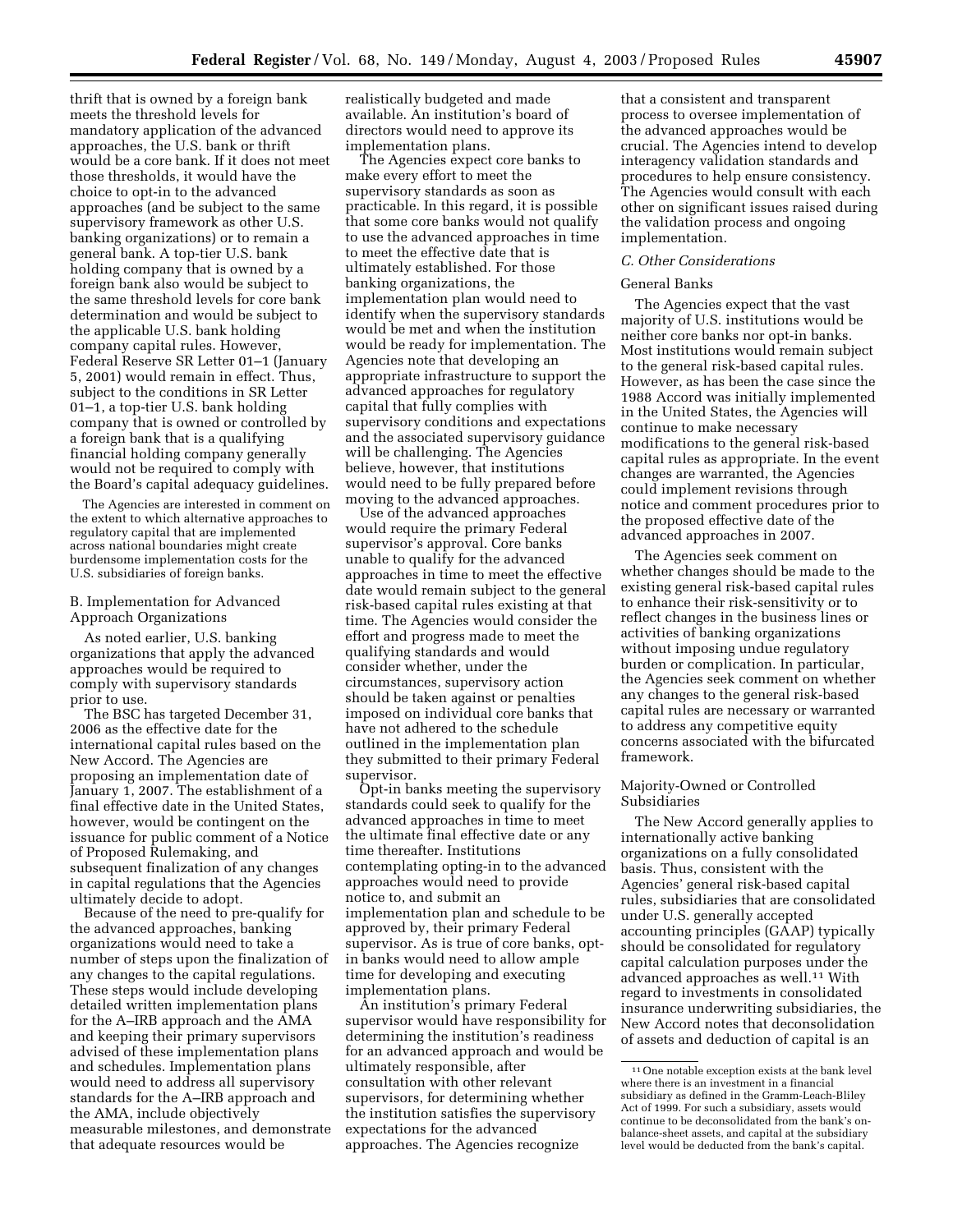appropriate approach. The Federal Reserve is actively considering several approaches to the capital treatment for investments by bank holding companies in insurance underwriting subsidiaries. For example, the Federal Reserve is currently assessing the merits and weaknesses of an approach that would consolidate an insurance underwriting subsidiary's assets at the holding company level and permit excess capital of the subsidiary to be included in the consolidated regulatory capital of the holding company. A deduction would be required for capital that is not readily available at the holding company level for general use throughout the organization.

The Federal Reserve specifically seeks comment on the appropriate regulatory capital treatment for investments by bank holding companies in insurance underwriting subsidiaries as well as other nonbank subsidiaries that are subject to minimum regulatory capital requirements.

#### **Transitional Arrangements**

Core and opt-in banks would be required to calculate their capital ratios using the A-IRB and AMA methodologies, as well as the general risk-based capital rules, for one year prior to using the advanced approaches on a stand-alone basis. In order to begin this parallel-run year, however, the institution would have to demonstrate to its supervisor that it meets the supervisory standards. Therefore, banking organizations planning to meet the January 1, 2007 target effective date for implementation of the advanced approaches would have to receive approval from their primary Federal supervisor before year-end 2005. Banking organizations that later adopt the advanced approaches also would have a one-year dual calculation period prior to moving to stand-alone usage of the advanced approaches.

An institution would be subject to a minimum risk-based capital floor for two years following moving to the advanced approaches on a stand-alone basis. Specifically, in the first year of stand-alone usage of the advanced approaches, an institution's calculated risk-weighted assets could not be less than 90 percent of risk-weighted assets calculated under the general risk-based capital rules. In the following year, an institution's minimum calculated riskweighted assets could not be less than 80 percent of risk-weighted assets calculated under the general risk-based capital rules.12

As a consequence, advanced approach banking organizations would need to conduct two sets of capital calculations for at least three years. The preimplementation calculation of A-IRB and AMA capital would not need to be made public, but the banking organization would be required to disclose risk-based capital ratios calculated under both advanced and general risk-based approaches during the two-year post-implementation period. The Agencies would not propose to eliminate the floors after the two-year transition period for any institution applying the advanced approaches until the Agencies are fully satisfied that the institution's systems are sound and accurately assess risk and that resulting capital levels are prudent.

These transitional arrangements and the floors established above relate only to risk-based capital ratios and do not affect the continued applicability to all advanced banking organizations of the leverage ratio and associated PCA regulations for banks and thrifts. Importantly, the minimum capital requirements and the PCA thresholds would not be changed. Furthermore, during the implementation period and before removal of the floors the Agencies intend to closely monitor the effect that the advanced approaches would have on capital levels at individual institutions and industrywide capital levels. Once the results of this monitoring process are assessed, the Agencies may consider modifications to the advanced approaches to ensure that capital levels remain prudent.

Given the general principle that the advanced approaches are expected to be implemented at the same time across all material portfolios, business lines, and geographic regions, to what degree should the Agencies be concerned that, for example, data may not be available for key portfolios, business lines, or regions? Is there a need for further transitional arrangements? Please be specific, including suggested durations for such transitions.

Do the projected dates provide an adequate timeframe for core banks to be ready to implement the advanced approaches? What other options should the Agencies consider?

The Agencies seek comment on appropriate thresholds for determining whether a portfolio, business line, or geographic exposure would be material. Considerations should include relative asset size, percentages of capital, and associated levels of risk for a given portfolio, business line, or geographic region.

#### **III. Advanced Internal Ratings-Based (A–IRB) Approach**

This section describes the proposed A–IRB framework for the measurement of capital requirements for credit risk. Under this framework, banking organizations that meet the A–IRB infrastructure requirements and supervisory standards would incorporate internal estimates of risk inputs into supervisor-provided capital formulas for the various debt and equity portfolios to calculate the capital requirements for each portfolio. The discussion below provides background on the conceptual basis of the A–IRB approach and then describes the specific details of the capital formulas for two of the main exposure categories, wholesale and retail. Separate sections follow that describe the A–IRB treatments of loan loss reserves and partial charge-offs, the A–IRB treatment of purchased receivables, the A–IRB treatment of equity exposures, and the A–IRB treatment of securitization exposures. The A–IRB supervisory requirements and the A–IRB approach to credit risk mitigation techniques also are discussed in separate sections.

#### *A. Conceptual Overview*

The A–IRB framework has as its conceptual foundation the belief that any range of possible losses on a portfolio of credit exposures can be represented by a probability density function (PDF) of possible losses over a one-year time horizon. If known, the parameters of a PDF can be used to specify a particular level of capital that will lower the probability of the institution's insolvency due to adverse credit risk outcomes to a stated confidence level. With a known or estimated PDF, the probability of insolvency can be measured or estimated directly, based on the level of reserves and capital available to an institution.

The A–IRB framework builds off this concept and reflects an effort to develop a common set of risk-sensitive formulas for the calculation of required capital for credit risk. To a large extent, this framework resembles more systematic quantitative approaches to the

<sup>12</sup>The agencies note that the text above differs from the floor text in the New Accord, which is based on 90 and 80 percent of the minimum capital requirements under the 1988 Accord, rather than on

risk-weighted assets. The Agencies expect that the final language of the New Accord would need to be consistent with this approach. The following example reflects how the floor in the first year would be applied by a U.S. banking organizaiton. If the banking organization's general risk-based capital calculation produced risk-weighted assets of \$100 billion in its first year of implementation of the advanced approaches, then its risk weighted assets in that year could not be less than \$90 billion. If the advanced approach calculation produced riskweighted assets of \$75 billion (a decrease of one quarter compared to the general risk-based capital rules), the organization would not calculate riskbased capital ratios on the basis of that \$75 billion; rather, its risk-weighted assets would be \$90 billion. Consequently, its minimum total risk-based capital charge would be \$7.2 billion, and it would need \$9 billion to satisfy PCA well-capitalized criteria.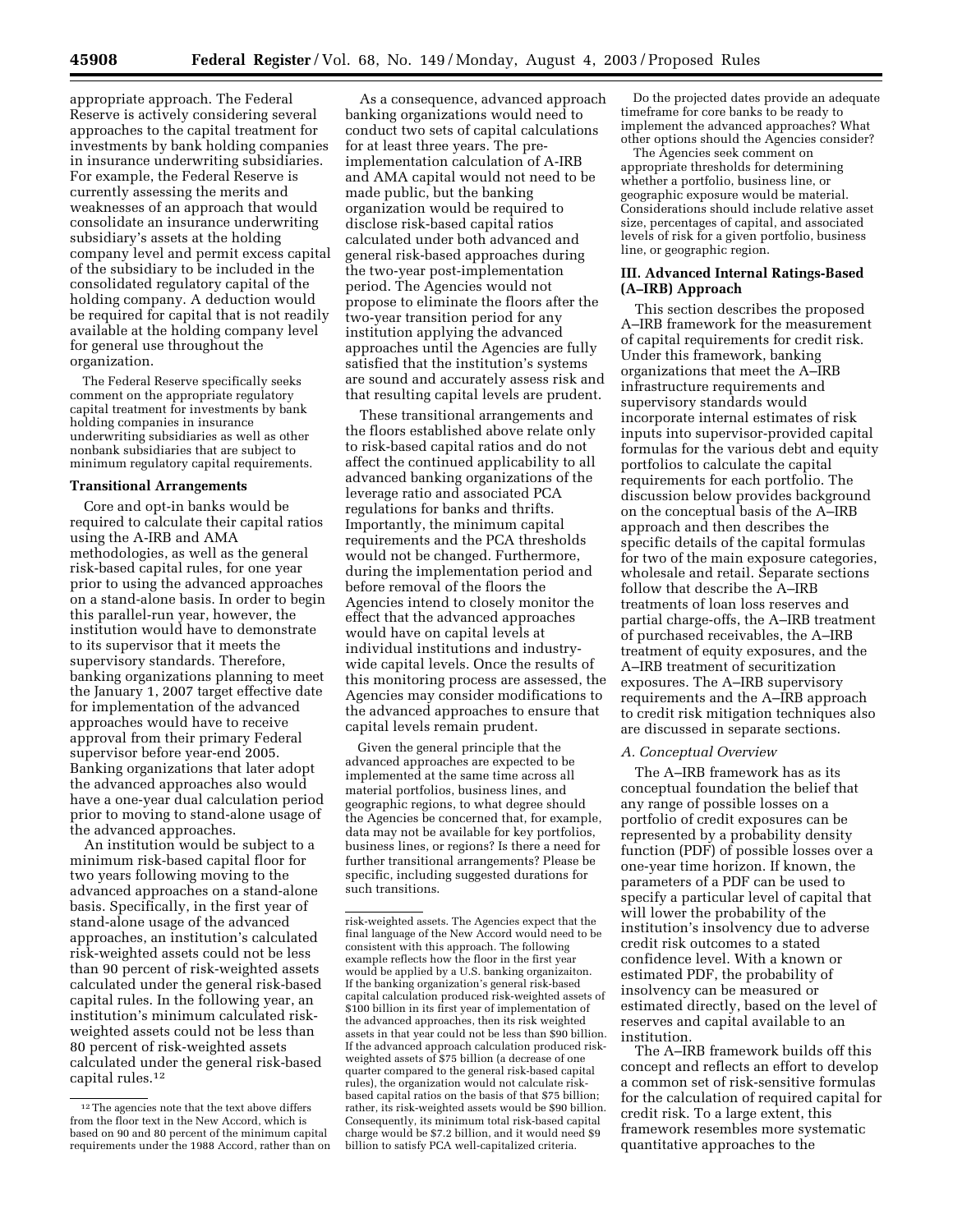than do internal economic capital methodologies.

> Expected Losses Versus Unexpected Losses

The diagram below shows a hypothetical loss distribution for a portfolio of credit exposures over a oneyear horizon. The loss distribution is represented by the curve, and is drawn in such a way that it depicts a higher proportion of losses falling below the mean value than falling above the mean. The average value of credit losses is referred to as expected loss (EL). The losses that exceed the expected level are labeled unexpected loss (UL). An overarching policy question concerns whether the proposed design of the A– IRB capital requirements should reflect an expectation that institutions would allocate capital to cover both EL and a substantial portion of the range of possible UL outcomes, or only the UL portion of the range of possible losses (that is, from the EL point out to the 99.9th percentile).

The Agencies recognize that some institutions, in their comment letters on earlier BSC proposals and in discussion with supervisory staffs, have highlighted the view that regulatory capital should not be allocated for EL. They emphasize that EL is normally incorporated into the interest rate and spreads charged on specific products, such that EL is covered by net interest margin and provisioning. The implication is that supervisors would review provisioning policies and the adequacy of reserves as part of a supervisory review, much as they do today, and would require additional reserves and/or regulatory capital for EL in cases where reserves were deemed insufficient. However, the Agencies are concerned that the accounting definition of general reserves differs significantly across countries, and that banking practices with respect to the recognition of impairment also are very different. Thus, the Agencies are proposing to include EL in the calibration of the risk weight functions.

The Agencies also note that the current regulatory definition of capital includes a portion of general reserves. That is, general reserves up to 1.25 percent of risk-weighted assets are included in the Tier 2 portion of total capital. If the risk weight functions were calibrated solely to UL, it could be argued that the definition of capital would also need to be revisited. In the United States, such a discussion would require a review of the provisioning practices of institutions under GAAP and of the distinctions drawn between specific and general provisions.

measurement of credit risk that many banking organizations have been developing. These approaches being developed by banking organizations generally rely on a statistical or probability-based assessment of credit risk and use inputs broadly similar to those required under the A–IRB approach. Like the value-at-risk (VaR) model that forms the basis for the market risk capital rules, the output of these statistical approaches to credit risk is typically an estimate of loss threshold on a credit exposure or pool of credit exposures that is highly unlikely to be exceeded by actual credit-related losses on the exposure or pool.

Many banking organizations now use such a credit VaR amount as the basis for an internal assessment of the economic capital necessary to cover credit risk. In this context, it is common for banking organizations' internal credit risk models to consider a one-year loss horizon, and to focus on a high loss threshold confidence level (that is, a loss threshold that has a small probability of being exceeded), such as the 99.95th percentile. This is because banking organizations typically seek to hold an amount of economic capital for credit risk whose probability of being exceeded is broadly consistent with the institution's external credit rating and its associated default probability. For example, the one-year historical probability of default for AA-rated firms is less than 5 basis points (0.05 percent).

There is a great deal of variation across banking organizations in the specifics of their credit risk measurement approaches. It is important to recognize that the A–IRB approach is not intended to allow banking organizations to use all aspects of their own models to estimate regulatory capital for credit risk. The A– IRB approach has been developed as a single, common methodology that all advanced approach banking organizations would use, and consists of a set of formulas (or functions) and a single set of assumptions regarding critical parameters for the formulas. The A–IRB approach draws on the same conceptual underpinnings as the credit VaR approaches that banking organizations have developed individually, but likely differs in many specifics from the approach used by any individual institution.

The specific A–IRB formulas require the banking organization first to estimate certain risk inputs, which the organization may do using a variety of techniques. The formulas themselves, into which the estimated risk inputs are inserted, are broadly consistent with the most common statistical approaches for

measuring credit risk, but also are more straightforward to calculate than those typically employed by banking organizations (which often require computer simulations). In particular, an important property of the A–IRB formulas is portfolio invariance. That is, the A–IRB capital requirement for a particular exposure generally does not depend on the other exposures held by the banking organization; as with the general risk-based capital rules, the total credit risk capital requirement for a banking organization is simply the sum of the credit risk capital requirements on individual exposures or pools of exposures.13

As with the existing credit VaR models, the output of the A–IRB formulas is an estimate of the amount of credit losses over a one-year period that would only be exceeded a small percentage of the time. In the case of the A–IRB formulas, this nominal confidence level is set to 99.9 percent. This means that within the context of the A–IRB modeling assumptions a banking organization's overall credit portfolio capital requirement can be thought of as an estimate of the 99.9th percentile of potential losses on that portfolio over a one-year period. In practice, however, this 99.9 percent nominal target likely overstates the actual level of confidence because the A–IRB framework does not explicitly address portfolio concentration issues or the possibility of errors in estimating PDs, LGDs, or EADs. The choice of the 99.9th percentile reflects a desire on the part of the Agencies to align the regulatory capital standard with the default probabilities typically associated with maintaining low investment grade ratings (that is, BBB) even in periods of economic adversity and to ensure neither a substantial increase or decrease in overall required capital levels among A–IRB banking organizations compared with the capital levels that would be required under the general risk-based capital rules. It also recognizes that the risk-based capital rules count a broader range of instruments as eligible capital (for example, certain subordinated debt)

<sup>13</sup>The theoretical underpinnings for obtaining portfolio-invariant capital charges within credit VaR models are provided in the paper ''A Risk-Factor Model Foundation for Ratings-Based Bank Capital Rules,'' by Michael Gordy, forthcoming in the *Journal of Financial Intermediation.* The A–IRB formulas are derived as an application of these results to a single-factor CreditMetrics-style mode. For mathematical details of this model, see M. Gordy, ''A comparative Anatomy of Credit Risk Models.'' *Journal of Banking and Finance,* January 2000, or H.R. Koyluogu and A. Hickman, ''Reconcilable Differences.'' *Risk,* October 1998.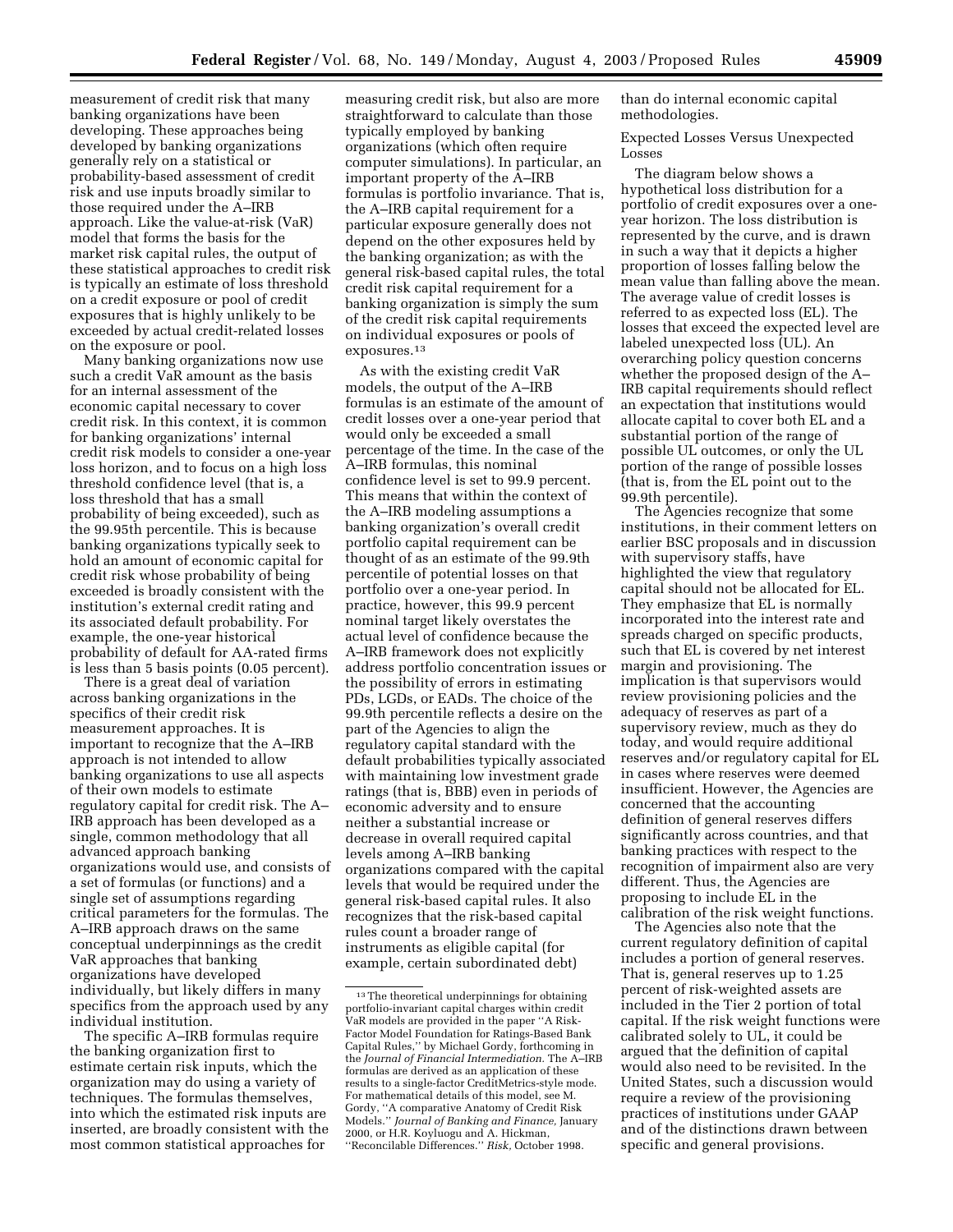# Probability Density Function of Credit Losses



The framework described in this ANPR calibrates the risk-based capital requirements to the sum of EL plus UL, which raises significant calibration issues. Those calibration issues would be treated differently if the calibration were based only on the estimate of UL. That is, decisions with respect to significant policy variables that are described below hinge crucially on the initial decision to base the calibration on EL plus UL, rather than UL only. These issues include, for example, the appropriate mechanism for incorporating any future margin income (FMI) that is associated with particular business lines, as well as the appropriate method for incorporating general and specific reserves into the risk-based capital ratios.

A final overarching assumption of the A–IRB framework is the role of asset correlations. Within the A–IRB capital formulas (as in the credit VaR models of many banking organizations), asset correlation parameters provide a measure of the extent to which changes in the economic value of separate exposures are presumed to move together. A higher asset correlation between a particular asset and other assets in the same portfolio implies a greater likelihood that the asset will decline in value at the same time as the portfolio as a whole declines in value. Because this means a greater chance that the asset will be a contributor to high loss scenarios, its capital requirement under the A–IRB framework also is higher.

Specifically, the A–IRB capital formulas described in detail below are based on the assumption that correlation in defaults across borrowers is attributable to their common dependence on one or more systematic risk factors. The basis for this assumption is the observation that a banking organization's borrowers are generally susceptible to adverse changes in the global economy. These systematic factors are distinct from the borrowerspecific, or idiosyncratic, risk factors that determine the probability that a specific loan will be repaid. Like other risk-factor models, the A–IRB framework assumes that these borrowerspecific factors represent idiosyncratic sources of risk, and thus (unlike the systematic risk-factors) are diversified in a large lending portfolio.

The A–IRB approach allows for much improved sensitivity to many of the loan-level determinants of economic capital (such as PD and LGD), but does not explicitly address how an exposure's economic capital might vary with the degree of concentration in the overall portfolio to specific industries or regions, or even to specific borrowers. That is, it neither rewards nor penalizes differences across banking organizations in diversification or concentration across industry, geography, and names. To introduce such rewards and penalties in an appropriate manner would necessarily entail far greater operational complexity for both regulatory and financial institutions.

In contrast, the portfolio models of credit risk employed by many banking organizations are quite sensitive to all forms of diversification. That is, the economic capital charge assigned to a loan within such a model will depend on the portfolio as a whole. In order to apply a portfolio model to the calibration of A–IRB capital charges, it would be necessary to identify the assumptions needed so that a portfolio model would yield economic capital charges that do not depend on portfolio characteristics. Recent advances in the finance literature demonstrate that economic capital charges are portfolioinvariant if (and only if) two assumptions are imposed.14 First, the portfolio must be infinitely fine-grained. Second, there must be only a single systematic risk factor.

Infinite granularity, while never literally attained, is satisfied in an approximate sense by the portfolios of large, internationally active banks. Analysis of data provided by such institutions shows that taking account of single-name concentrations in such portfolios would lead to only trivial changes in the total capital requirement. The single risk-factor assumption would appear, at first glance, more troublesome. As an empirical matter, there undoubtedly are distinct cyclical factors for different industries and different geographic regions. From a substantive perspective, however, the

<sup>14</sup>See forthcoming paper by M. Gordy referenced in footnot number 12 above.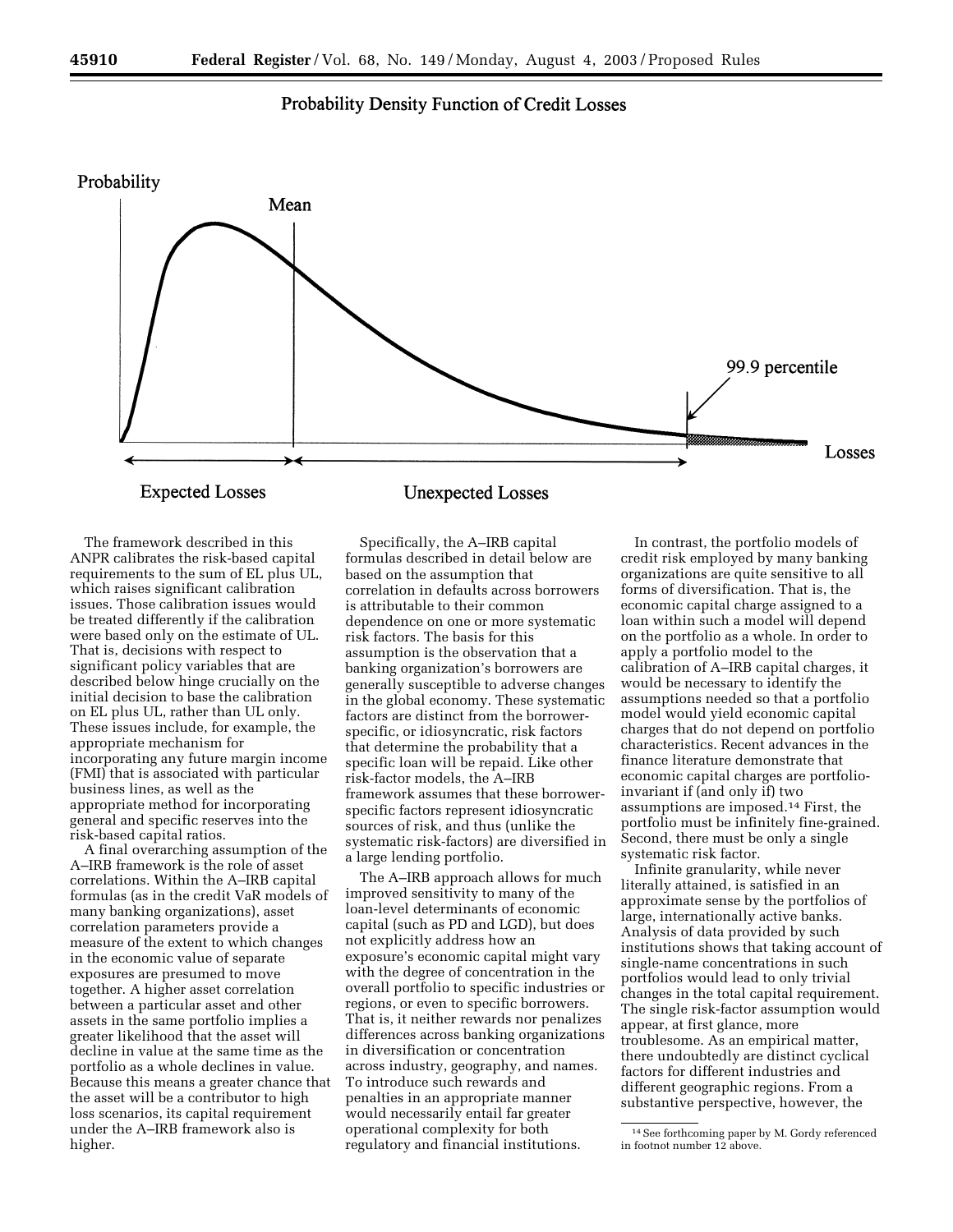relevant question is whether portfolios at large financial institutions are diversified across the various subsectors of the economy in a reasonably similar manner. If so, then the portfolio can be modeled as if there were only a single factor, namely, the credit cycle as a whole.

The Agencies seek comment on the conceptual basis of the A–IRB approach, including all of the aspects just described. What are the advantages and disadvantages of the A–IRB approach relative to alternatives, including those that would allow greater flexibility to use internal models and those that would be more cautious in incorporating statistical techniques (such as greater use of credit ratings by external rating agencies)? The Agencies also encourage comment on the extent to which the necessary conditions of the conceptual justification for the A–IRB approach are reasonably met, and if not, what adjustments or alternative approach would be warranted.

Should the A–IRB capital regime be based on a framework that allocates capital to EL plus UL, or to UL only? Which approach would more closely align the regulatory framework to the internal capital allocation techniques currently used by large institutions? If the framework were recalibrated solely to UL, modifications to the rest of the A–IRB framework would be required. The Agencies seek commenters' views on issues that would arise as a result of such recalibration.

#### *B. A–IRB Capital Calculations*

A common characteristic of the A–IRB capital formulas is that they calculate the actual dollar value of the minimum capital requirement associated with an exposure (or, in the case of retail exposures, a pool of exposures). This capital requirement must be converted to an equivalent amount of riskweighted assets in order to be inserted into the denominator of a banking organization's risk-based capital ratios. Because the minimum risk-based capital ratio in the United States is 8 percent, the minimum capital requirement on any asset would be equal to 8 percent of the risk-weighted asset amount associated with that asset. Therefore, in order to determine the amount of riskweighted assets to associate with a given minimum capital requirement, it would be necessary to multiply the dollar capital requirement generated by the A– IRB formulas by the reciprocal of 8 percent, or 12.5.

The following subsections of the ANPR detail the specific features of the A–IRB capital formulas for two principal categories of credit exposure: wholesale and retail. Both of these subsections include a proposed definition of the exposure category, a description of the banking organizationestimated inputs required to complete the capital calculations, a description of the specific calculations required to determine the A–IRB capital requirement, and tables depicting a range of representative results.

Wholesale Exposures: Definitions and Inputs

The Agencies propose that a single credit exposure category—wholesale exposures—would encompass most non-retail credit exposures in the A–IRB framework. The wholesale category would include the sub-categories of corporate, sovereign, and interbank exposures as well as all types of specialized lending exposures. Wholesale exposures would include debt obligations of corporations, partnerships, limited liability companies, proprietorships, and special-purpose entities (including those created specifically to finance and/or operate physical assets). Wholesale exposures also would include debt obligations of banks and securities firms (interbank exposures), and debt obligations of central governments, central banks, and certain public-sector entities (sovereign exposures). The wholesale exposure category would not include securitization exposures, or certain small-business exposures that are eligible to be treated as retail exposures.

The Agencies propose that advanced approach banking organizations would use the same A–IRB capital formula to compute capital requirements on all wholesale exposures with two exceptions. First, wholesale exposures to small- and medium-sized enterprises (SMEs) would use a downward adjustment to the wholesale A–IRB capital formula typically based on borrower size. Second, the A–IRB capital formula for HVCRE loans (generally encompassing certain speculative ADC loans) would use a higher asset correlation assumption than other wholesale exposures.

The proposed A–IRB capital framework for wholesale exposures would require banking organizations to assign four key risk inputs for each individual wholesale exposure: (1) Probability of default (PD); (2) loss given default (LGD); (3) exposure at default (EAD); and (4) effective remaining maturity (M). In addition, to use the proposed downward adjustment for wholesale SMEs described in more detail below, banking organizations would be required to provide an additional input for borrower size (S).

#### Probability of Default

The first principal input to the wholesale A–IRB calculation is the measure of PD. Under the A–IRB approach, a banking organization would assign an internal rating to each of its wholesale obligors (or in other words, assign each wholesale exposure to an internal rating grade applicable to the obligor). The internal rating would have to be produced by a rating system that meets the A–IRB infrastructure requirements and supervisory standards for wholesale exposures, which are intended to ensure (among other things) that the rating system results in a meaningful differentiation of risk among exposures. For each internal rating, the banking organization must associate a specific one-year PD value. Various approaches may be used to develop estimates of PDs; however, regardless of the specific approach, banking organizations would be expected to satisfy the supervisory standards. The minimum PD that may be assigned to most wholesale exposures is 3 basis points (0.03 percent). Certain wholesale exposures are exempt from this floor, including exposures to sovereign governments, their central banks, the BIS, IMF, European Central Bank, and high quality multilateral development banks (MDBs) with strong shareholder support.

The Agencies intend to apply standards to the PD quantification process that are consistent with the broad guidance outlined in the New Accord. More detailed discussion of those points is provided in the draft supervisory guidance on IRB approaches for corporate exposures published elsewhere in today's **Federal Register**.

#### Loss Given Default

The second principal input to the A– IRB capital formula for wholesale exposures is LGD. Under the A–IRB approach, banking organizations would estimate an LGD for each wholesale exposure. An LGD estimate for a wholesale exposure should provide an assessment of the expected loss in the event of default of the obligor, expressed as a percentage of the institution's estimated total exposure at default. The LGD for a defaulted exposure would be estimated as the expected economic loss rate on that exposure taking into account, where appropriate, recoveries, workout costs, and the time value of money. Banking organizations would estimate LGDs as the loss severities expected to prevail when default rates are high, unless they have information indicating that recoveries on a particular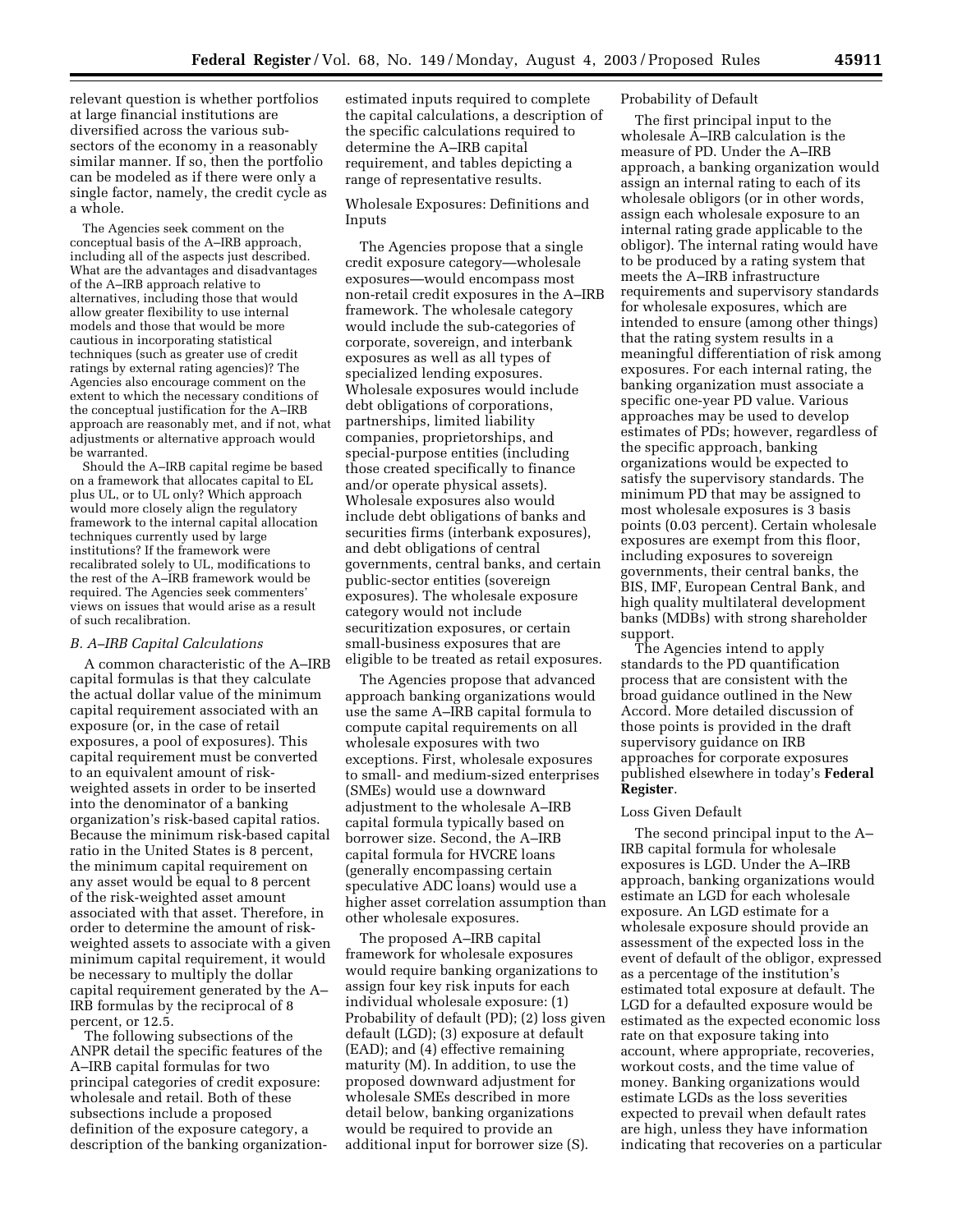class of exposure are unlikely to be affected to an appreciable extent by cyclical factors. As with estimates of other A–IRB inputs, banking organizations would be expected to be conservative in assigning LGDs.

Although estimated LGDs should be grounded in historical recovery rates, the A–IRB approach is structured to allow banking organizations to assess the differential impact of various factors, including, for example, the presence of collateral or differences in loan terms and covenants. The Agencies expect to impose limitations on the use of guarantees and credit derivatives in a banking organization's LGD estimates. These limitations are discussed in the separate section of this ANPR on the A– IRB treatment of credit risk mitigation techniques.

#### Exposure at Default

The third principal input to the wholesale A–IRB capital formula is EAD. The Agencies are proposing that banking organizations would provide their own estimate of EAD for each exposure. The EAD for an exposure would be defined as the amount legally owed to the banking organization (net of any charge-offs) in the event that the borrower defaults on the exposure. For on-balance-sheet items, banking organizations would estimate EAD as no less than the current drawn amount. For off-balance-sheet items, except over-thecounter (OTC) derivative transactions, banking organizations would assign an EAD equal to an estimate of the long-run default-weighted average EAD for similar facilities and borrowers or, if EADs are highly cyclical, the EAD expected to prevail when default rates are high. The EAD associated with OTC derivative transactions would continue to be estimated using the ''add-on'' approach contained in the general riskbased capital rules.15 In addition, there would be a specific EAD calculation for the recognition of collateral in the context of repo-style transactions subject to a master netting agreement, the features of which are outlined below in the section on the A–IRB treatment of credit risk mitigation techniques.16

# Definition of Default and Loss

A banking organization would estimate inputs relative to the following definition of default and loss. A default is considered to have occurred with respect to a particular borrower when either or both of the following two events has taken place: (1) The banking organization determines that the borrower is unlikely to pay its obligations to the organization in full, without recourse to actions by the organization such as the realization of collateral; or (2) the borrower is more than 90 days past due on principal or interest on *any* material obligation to the organization. The Agencies believe that the use of the concept of ''unlikely to pay'' is largely consistent with the practice of U.S. banking organizations in assessing whether a loan is on nonaccrual status.

#### Maturity

The fourth principal input to the A– IRB capital formula is effective remaining maturity (M), measured in years. If a wholesale exposure is subject to a determinable cash flow schedule, the banking organization would calculate M as the weighted-average remaining maturity of the expected cash flows, using the amounts of the cash flows as the relevant weights. The banking organization also would be able to use the nominal remaining maturity of the exposure if the weighted-average remaining maturity of the exposure cannot be calculated. For OTC derivatives and repo-style transactions subject to master netting agreements, the institution would set M equal to the weighted-average remaining maturity of the individual transactions, using the notional amounts of the individual transactions as the relevant weights.

In all cases, M would be set no greater than five years and, with few exceptions, M would be set no lower than one year. The exceptions apply to certain transactions that are not part of a banking organization's ongoing financing of a borrower. For wholesale exposures that have an original maturity of less than three months—including repo-style transactions, money market transactions, trade finance-related transactions, and exposures arising from payment and settlement processes—M may be set as low as one day. For OTC derivatives and repo-style transactions subject to a master netting agreement, M would be set at no less than five days.

As with the assignment of PD estimates, the Agencies propose to apply supervisory standards for the estimation of LGD, EAD, and M that are consistent with the broad guidance

contained in the New Accord. More detailed discussion of these issues is provided in the draft supervisory guidance on IRB approaches for corporate exposures published elsewhere in today's **Federal Register.**

The Agencies seek comment on the proposed definition of wholesale exposures and on the proposed inputs to the wholesale A–IRB capital formulas. What are views on the proposed definitions of default, PD, LGD, EAD, and M? Are there specific issues with the standards for the quantification of PD, LGD, EAD, or M on which the Agencies should focus?

Wholesale Exposures: Formulas

The calculation of the A–IRB capital requirement for a particular wholesale exposure would be accomplished in three steps:

 $(1)$  Calculation of the relevant asset correlation parameter, which would be a function of PD (as well as borrower size (S) for SMEs);

(2) Calculation of a preliminary capital requirement assuming a maturity of one year, which would be a function of PD, LGD, EAD, and the asset correlation parameter calculated in the first step; and

(3) Application of a maturity adjustment for differences between the actual effective remaining maturity of the exposure and the one-year maturity assumption in the second step, where the adjustment would be a function of both PD and M.

These calculations result in the A–IRB capital requirement, expressed in dollars, for a particular wholesale exposure. As noted earlier, this amount would be converted to a risk-weighted assets equivalent by multiplying the amount by 12.5, and the riskweighted assets equivalent would be included in the denominator of the riskbased capital ratios.

#### Asset Correlation

The first step in the calculation of the A– IRB capital requirement for a wholesale exposure is the calculation of the asset correlation parameter, which is denoted by the letter ''R'' in the formulas below. This asset correlation parameter is not a fixed amount; rather, the parameter varies as an inverse function of PD. For all wholesale exposures except HVCRE exposures, the asset correlation parameter approaches an upper bound value of 24 percent for very low PD values and approaches a lower bound value of 12 percent for very high PD values. This reflects the Agencies' view that borrowers with lower credit quality (that is, higher PDs) are likely to be more idiosyncratic in the factors affecting their likelihood of default than borrowers with higher credit quality (lower PDs). Therefore, the higher PD borrowers are proportionately less influenced by systematic (sector-wide or economy-wide) factors common to all borrowers.17

An important practical impact of having asset correlation decline with increases in PD

<sup>15</sup>Under the add-on approach, an institution would determine its EAD for an OTC derivative contract by adding the current value of the contract (zero if the current value is negative) and an estimate of potential future exposure (PFE) on the contract. The estimated PFE would be equal to the notional amount of the derivative multiplied by a supervisor-provided add-on factor that takes into account the type of instrument and its maturity.

<sup>16</sup>Repo-style transactions include reverse repurchase agreements and repurchase agreements and securities lending and borrowing.

<sup>17</sup>See Jose Lopez, ''The Empirical Relationship between Average Asset Correlation, Firm Probability of Default, and Asset Size.'' Federal Reserve Bank of San Francisco Working Paper 02– 05 (June 2002).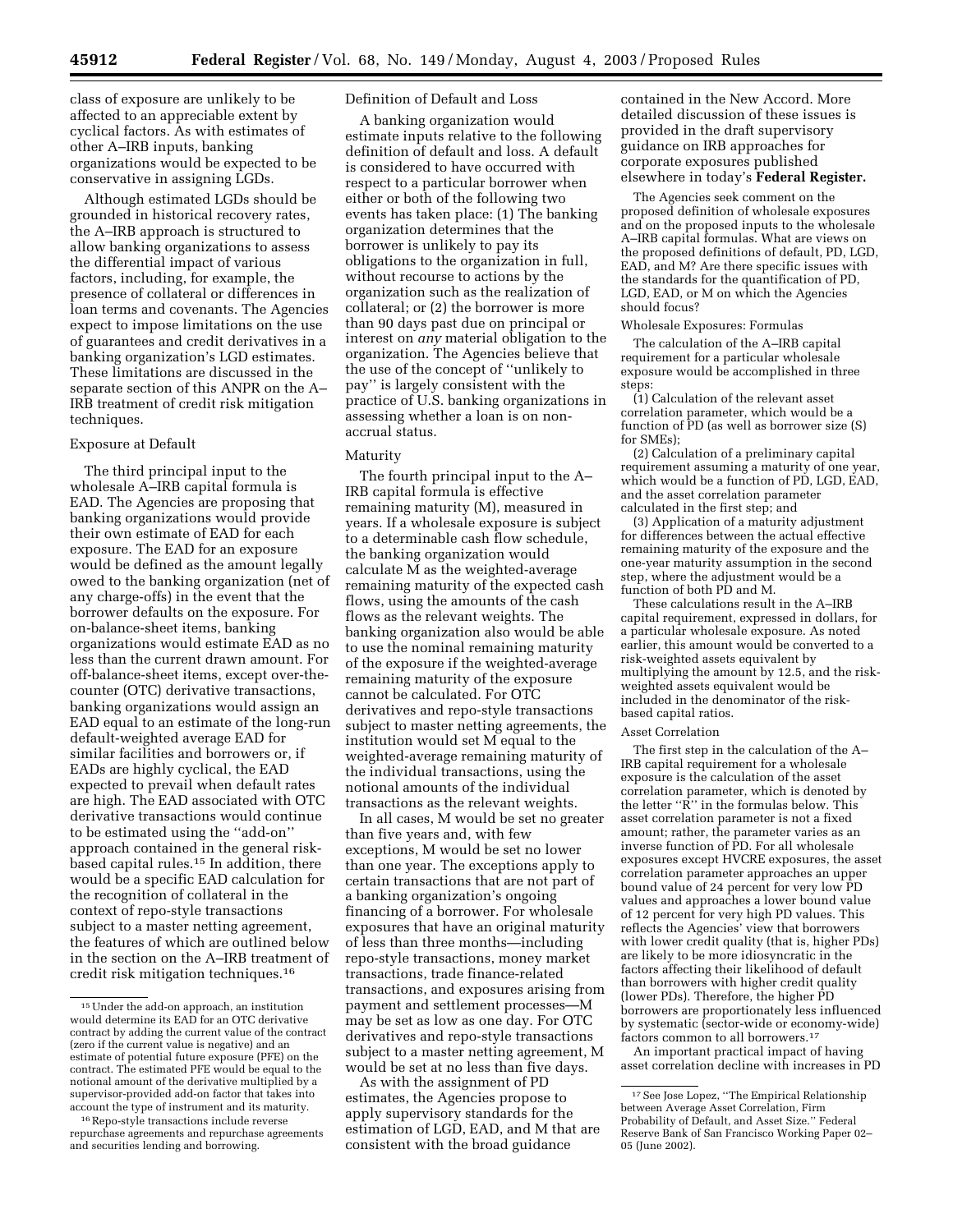is to reduce the speed with which capital requirements increase as PDs increase, and to increase the speed with which EL dominates the total capital charge, thereby tending to reduce procyclicality in the application of the wholesale A–IRB capital formulas. The specific formula for determining the asset correlation parameter for all wholesale exposures except HVCRE exposures is as follows:

 $R = 0.12 * (1 - EXP(-50 * PD)) + 0.24 *$  $[1-(1-EXP(-50 * PD))]$ 

Where:

R denotes asset correlation;

EXP(x) denotes the natural exponential function; and

PD denotes probability of default.

Capital Requirement With Assumed One-Year Maturity Adjustment

The second step in the calculation of the A–IRB capital requirement for a particular wholesale exposure is the calculation of the capital requirement that would apply to the exposure assuming a one-year effective remaining maturity. The specific formula to calculate this one-year-maturity capital requirement is as follows:

 $K_1 = EAD * LGD * N[(1-R)<sub>0</sub> - 0.5 * G(PD)]$ +  $(R/(1 - R))$ ∧0.5 \* G(0.999)]

Where:

K1 denotes the one-year-maturity capital requirement;

EAD denotes exposure at default;

LGD denotes loss given default;

- N(x) denotes the standard normal cumulative distribution function;
- R denotes asset correlation;
- G(x) denotes the inverse of the standard normal cumulative distribution function; and  $^{\rm 18}$
- PD denotes probability of default.

There are several important aspects of this formula. First, it rises in a straight-line fashion with increases in EAD, meaning that a doubling of the exposure amount would result in a doubling of the capital requirement. It also rises in a straight-line fashion with increases in LGD, which similarly implies that a loan with an LGD estimate twice that of an otherwise identical loan would have twice the capital requirement of the other loan. This also implies that as LGD or EAD estimates approach zero, the capital requirement would likewise approach zero. The remainder of the formula is a function of PD, asset correlation (R), which is itself a function of PD, and the target loss percentile amount of 99.9 percent discussed earlier.

#### Maturity Adjustment

The third stage in the calculation of the A– IRB capital requirement for a particular wholesale exposure is the application of a maturity adjustment to reflect the exposure's actual effective remaining maturity (M). The A–IRB maturity adjustment multiplies the one-year-maturity capital requirement  $(K_1)$  by a factor that depends on both M and PD. The fact that the A–IRB maturity adjustment

depends on PD reflects the Agencies' view that there is a greater proportional need for maturity adjustments for high-quality exposures (those with low PDs) because there is a greater potential for such exposures to deteriorate in credit quality than for exposures whose credit quality is lower. The specific formula for applying the maturity adjustment and generating the A–IRB capital requirement is as follows:

 $K = K_1 * [1 + (M - 2.5) * b]/[(1 - 1.5 * b)],$ where  $b = (0.08451 - 0.05898 * LN(PD))^2$ and:

K denotes the A–IRB capital requirement;  $K_1$  denotes the one-year-maturity capital requirement;

M denotes effective remaining maturity; LN(x) denotes the natural logarithm; and PD denotes probability of default.

In this formula, the value ''b'' effectively determines the slope of the maturity adjustment and is itself a function of PD. Note that if M is set equal to one, the maturity adjustment also equals one and K will therefore equal  $K_1$ .

To provide a more concrete sense of the range of capital requirements under the wholesale A–IRB framework, the following table presents the A–IRB capital requirements (K) for a range of values of both PD and M. In this table LGD is assumed to equal 45 percent. For comparison purposes, the general risk-based capital rules assign a capital requirement of 8 percent for most commercial loans.

#### CAPITAL REQUIREMENTS

#### [In percentage points]

| PD | Effective remaining maturity (M) |       |         |         |
|----|----------------------------------|-------|---------|---------|
|    | month                            | year  | 3 years | 5 years |
|    | 0.50                             | 0.92  | 1.83    | 2.74    |
|    | 1.00                             | 1.54  | 2.71    | 3.88    |
|    | 2.17                             | 2.89  | 4.44    | 5.99    |
|    | 3.57                             | 4.40  | 6.21    | 8.03    |
|    | 5.41                             | 6.31  | 8.29    | 10.27   |
|    | 7.65                             | 8.56  | 10.56   | 12.56   |
|    | 11.91                            | 12.80 | 14.75   | 16.69   |
|    | 17.67                            | 18.56 | 20.50   | 22.45   |
|    | 26.01                            | 26.84 | 28.65   | 30.47   |

The impact of the A–IRB capital formulas on minimum risk-based capital requirements for wholesale exposures would, of course, depend on the actual values of PD, LGD, EAD, and M that banking organizations would use as inputs to the wholesale formulas. Subject to the caveats noted earlier, evidence from QIS3 suggested an average reduction in credit risk capital requirements for corporate exposures of about 26 percent for twenty large U.S. banking organizations.

#### SME Adjustment

For loans to SMEs not eligible for retail A–IRB treatment, the proposed calculation of the A–IRB capital requirement has one additional element—a downward adjustment based on borrower size (S). This adjustment would effectively lower the A–IRB capital requirement on wholesale exposures to SMEs with annual sales (or total assets) of less than \$50 million. The Agencies believe the measure of borrower size should be based on annual sales (rather than total assets), unless the banking organization can

demonstrate that it would be more appropriate for the banking organization to use the total assets of the borrower as its measure of borrower size. The borrower size adjustment would be made to the asset correlation parameter (R), as shown in the following formula:

$$
R_{\text{SME}} = R - 0.04 \cdot [1 - (S - 5)/45]
$$

Where

R<sub>SME</sub> denotes the size-adjusted asset correlation;

R denotes asset correlation; and

<sup>18</sup>The N(x) and G(x) functions are widely used in statistics and are commonly available in computer

spreadsheet programs. A description of these functions may be found in the Help function of

most spreadsheet programs or in basic statistical textbooks.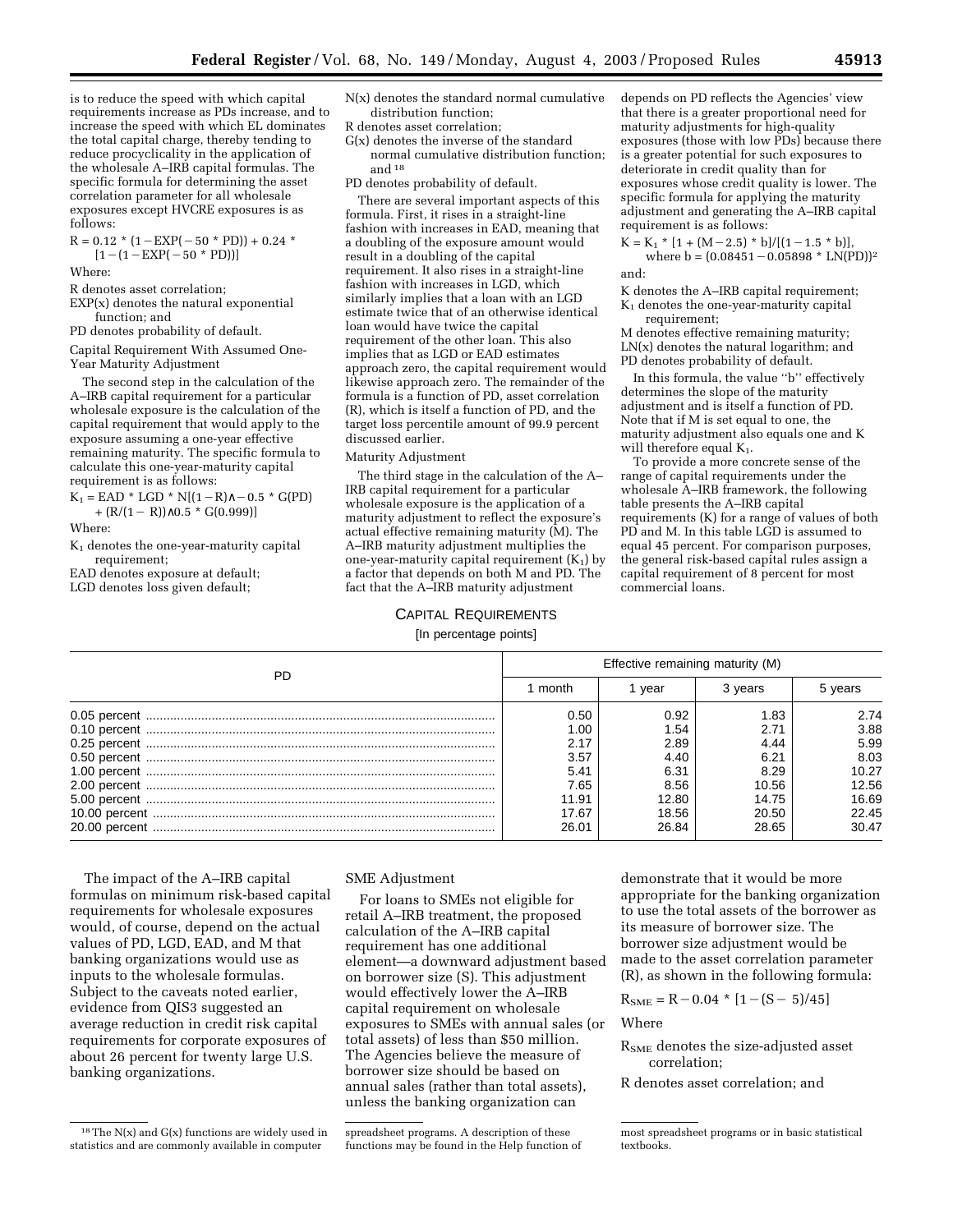S denotes borrower size (expressed in millions of dollars).

The maximum reduction in the asset correlation parameter based on this formula is 4 percent, and is achieved when borrower size is \$5 million. For all borrower sizes below \$5 million, borrower size would be set equal to \$5 million. The adjustment shrinks to zero as borrower size approaches \$50 million. The broad rationale for this adjustment is the view that the credit

condition of SMEs will be influenced relatively more by idiosyncratic factors than is the case for larger firms, and, thus, SMEs would be less likely to deteriorate simultaneously with other exposures. This greater susceptibility to idiosyncratic factors would imply lower asset correlation. The evidence in favor of this view is mixed, particularly after considering that the A–IRB framework already incorporates a negative relationship between asset correlation and PD. The following table illustrates

the practical effect of the SME adjustment by depicting the capital requirements (K) across a range of PDs and borrower sizes. As in the previous table, LGD is assumed to equal 45 percent. For this table, M is assumed to be equal to three years. Note that the last column is identical to the three-year maturity column in the preceding table because the SME adjustment is phased out for borrowers of \$50 million or more in size.

# CAPITAL REQUIREMENTS

[In percentage points]

| PD. | Borrower size (S) |              |              |                     |
|-----|-------------------|--------------|--------------|---------------------|
|     | \$5 million       | \$20 million | \$35 million | $\geq$ \$50 million |
|     | 1.44              | 1.57         | 1.70         | 1.83                |
|     | 2.14              | 2.33         | 2.51         | 2.71                |
|     | 3.54              | 3.83         | 4.13         | 4.44                |
|     | 4.97              | 5.37         | 5.79         | 6.21                |
|     | 6.63              |              | 7.72         | 8.29                |
|     | 8.40              | 9.11         | 9.83         | 10.56               |
|     | 11.70             | 12.73        | 13.74        | 14.75               |
|     | 16.76             | 18.05        | 19.30        | 20.50               |
|     | 24.67             | 26.08        | 27.40        | 28.65               |

Subject to the caveats mentioned above, evidence from QIS3 suggested an average reduction in credit risk-based capital requirements for corporate SME exposures of about 39 percent for twenty large U.S. banking organizations.

If the Agencies include a SME adjustment, are the \$50 million threshold and the proposed approach to measurement of borrower size appropriate? What standards should be applied to the borrower size measurement (for example, frequency of measurement, use of size buckets rather than precise measurements)?

Does the proposed borrower size adjustment add a meaningful element of risk sensitivity sufficient to balance the costs associated with its computation? The Agencies are interested in comments on whether it is necessary to include an SME adjustment in the A–IRB approach. Data supporting views is encouraged.

Wholesale Exposures: Other Considerations

#### Specialized Lending

The specialized lending (SL) asset class encompasses exposures for which the primary source of repayment is the income generated by the specific asset(s) being financed, rather than the financial capacity of a broader commercial enterprise. The SL category encompasses four broad exposure types:

• *Project finance* (PF) exposures finance large, complex, expensive installations that produce goods or services for sale, such as power plants, chemical processing plants, mines, or transportation infrastructure, where the source of repayment is primarily the revenues generated by sale of the goods or services by the installations.

• *Object finance* (OF) exposures finance the acquisition of (typically moveable) physical assets, such as ships or aircraft, where the source of repayment is primarily the revenues generated by the assets being financed, often through rental or lease contracts with third parties.

• *Commodities finance* (CF) exposures are structured short-term financings of reserves, inventories, or receivables of exchange-traded commodities, such as crude oil, metals, or agricultural commodities, where the source of repayment is the proceeds of the sale of the commodity.

• *Commercial real estate* (CRE) exposures finance the construction or acquisition of real estate (including land as well as improvements) where the prospects for repayment and recovery depend primarily on the cash flows generated by the lease, rental, or sale of the real estate.19 The broad CRE category is further divided into two groups: low-asset-correlation CRE and HVCRE.20

Most of the issues raised below for comment are described in substantially greater detail, in the context of CRE exposures, in a white paper entitled ''Loss Characteristics of CRE Loan Portfolios,'' released by the Federal Reserve Board on June 10, 2003. Commenters are encouraged to read the white paper in conjunction with this section.

A defining characteristic of SL exposures (including CRE) is that the risk factors influencing actual default rates are likely to influence LGDs as well. This is because both the borrower's ability to repay an exposure *and* the banking organization's recovery on an exposure in the event of default are likely to depend on the same underlying factors, such as the net cash flows of the property being financed.

<sup>19</sup>CRE exposures are typically non-recourse exposures, often to special purpose vehicles, and are distinguishable from corporate exposures that are collateralized by real estate for which the prospects for repayment and recovery depend primarily on the financial performance of the broader commercial enterprise that is the obligor.

<sup>20</sup>To describe a loan portfolio as having a relatively high asset correlation means that any defaults that occur in that portfolio are relatively likely to occur at the same time, and for this reason the portfolio is likely to exhibit greater variability

in aggregate default rates. For two portfolios with the same EL, the portfolio with more highly variable aggregate default rates warrants higher capital to cover UL (''bad-tail events'') with the same level of confidence. Describing a portfolio as having a relatively high asset correlation does *not* imply that loans in that portfolio have relatively high PD, LGD, or EL. In particular, loans in high asset correlation portfolios may well have very low PDs and LGDs and therefore ELs); conversely, loans in low asset correlation portfolios may have very high PDs and LGDs (and ELs). For any two loans from a portfolio with a given asset correlation (or from two different portfolios with the same asset correlation), the loan with the lower EL should be assigned a lower risk weight. For any two loans with the same EL, the loan from the portfolio with the lower asset correlation should incur a lower capital charge, because bad-tail events are less likely to occur in that portfolio.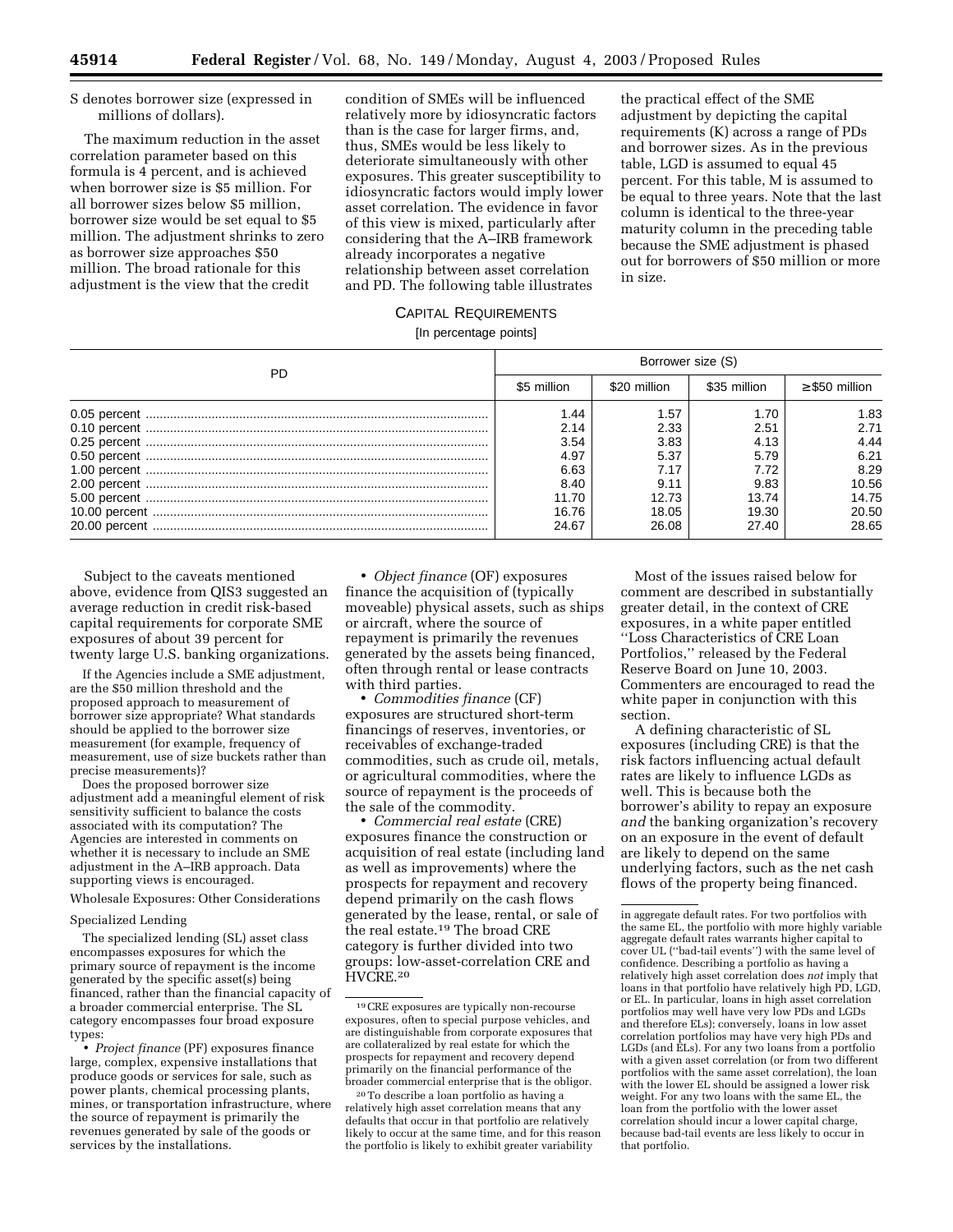This suggests a positive correlation between observed default frequencies and observed loss rates on defaulted loans, with both declining during periods of favorable economic conditions and both increasing during unfavorable economic periods. While cyclicality in LGDs may be significant for a number of lending activities, the Agencies believe that cyclicality is likely to be the norm for SL portfolios, and that a banking organization's procedures for estimating LGD inputs for SL exposures should assess and quantify this cyclicality in a comprehensive and systematic fashion.

The Agencies invite comment on ways to deal with cyclicality in LGDs. How can risk sensitivity be achieved without creating undue burden?

For core and opt-in banks that may not be able to provide sufficiently reliable estimates of PD, LGD, and M for each SL exposure, the New Accord offers a Supervisory Slotting Criteria (SSC) approach. Under this approach, rather than estimating the loan-level risk parameters, banking organizations would use slotting criteria to map their internal risk rating grades to one of five supervisory rating grades: Strong, Good, Satisfactory, Weak, and Default. In

addition, supervisory risk weights would be assigned to each of these supervisory rating grades. To assist banking organizations in implementing these supervisory rating grades, for reference purposes the New Accord associates each with an explicit range of external rating grades. If the SSC approach were allowed in the United States, the Agencies would have to develop slotting criteria that would take into account factors such as market conditions; financial ratios such as debt service coverage or loan-to-value ratios; cash flow predictability; strength of sponsor or developer; and other factors likely to affect the PD and/or LGD of each loan.

The Agencies invite comment on the merits of the SSC approach in the United States. The Agencies also invite comment on the specific slotting criteria and associated risk weights that should be used by organizations to map their internal rating grades to supervisory rating grades if the SSC approach were to be adopted in the United States.

Under the A–IRB approach, a banking organization would estimate the risk inputs for each SL exposure and then calculate the A–IRB capital charge for the exposure by substituting the estimated PD, LGD, EAD, and M into

# HVCRE CAPITAL REQUIREMENTS [In percentage points]

one of two risk weight functions. The first risk weight function is the wholesale risk weight function and applies to all PF, OF, and CF exposures, as well as to all low-asset-correlation CRE exposures (including in-place commercial properties). The second risk weight function applies to all HVCRE exposures. It also is the same as the wholesale risk weight function, except that it incorporates a higher asset correlation parameter. The asset correlation equation for HVCRE is as follows:

$$
R = 0.12 \times (1 - EXP (-50 \times PD)) + 0.30
$$
  
× [EXP (-50 × PD)]

Where

R denotes asset correlation;

EXP denotes the natural exponential function; and

PD denotes probability of default.

The following table presents the A– IRB capital requirement (K) for a range of values of both PD and M. In this table, LGD is assumed to equal 45 percent. This LGD is used for consistency with the similar table above for wholesale exposures and should not be construed as an indication that 45 percent is a typical LGD for HVCRE exposures.

| PD | Effective remaining maturity |         |         |
|----|------------------------------|---------|---------|
|    | vear                         | 3 vears | 5 years |
|    | 1.24                         | 2.46    | 3.68    |
|    | 2.05                         | 3.61    | 5.16    |
|    | 3.74                         | 5.76    | 7.77    |
|    | 5.52                         | 7.79    | 10.07   |
|    | 7.53                         | 9.89    | 12.25   |
|    | 9.55                         | 11.79   | 14.02   |
|    | 13.12                        | 15.12   | 17.11   |
|    | 18.59                        | 20.54   | 22.49   |
|    | 26.84                        | 28.65   | 30.47   |

All ADC loans would be treated as HVCRE exposures, unless the borrower has ''substantial equity'' at risk or the property is pre-sold or sufficiently preleased. In part, this reflects some empirical evidence suggesting that most ADC loans have relatively high asset correlations. It also, however, reflects a longstanding supervisory concern that CRE lending to finance speculative construction and development is vulnerable to, and may worsen, speculative swings in CRE markets, especially when there is little borrower equity at risk. Such lending was a major factor causing the stress experienced by many banks in the early 1990s, not only

in the United States but in other countries as well.

Under the New Accord, SL loans financing the construction of one- to four-family residential properties (single or in subdivisions) are included with other ADC loans in the high asset correlation category. However, loans financing the construction of pre-sold one- to four-family residential properties would be eligible to be treated as low-asset-correlation CRE exposures. In some cases the loans may finance the construction of subdivisions or other groups of houses, some of which are pre-sold while others are not.

Under the New Accord, each national supervisory authority is directed to

recognize and incorporate into its implementation of the New Accord the high asset correlation determinations of other national supervisory authorities for loans made in their respective jurisdictions. Thus, when the Agencies designate certain CRE properties as HVCRE, foreign banking organizations making extensions of credit to those properties also would be expected to treat them as HVCRE. Similarly, when non-U.S. supervisory authorities designate certain CRE as HVCRE, U.S. banking organizations that extend credit to those properties would be expected to treat them as HVCRE.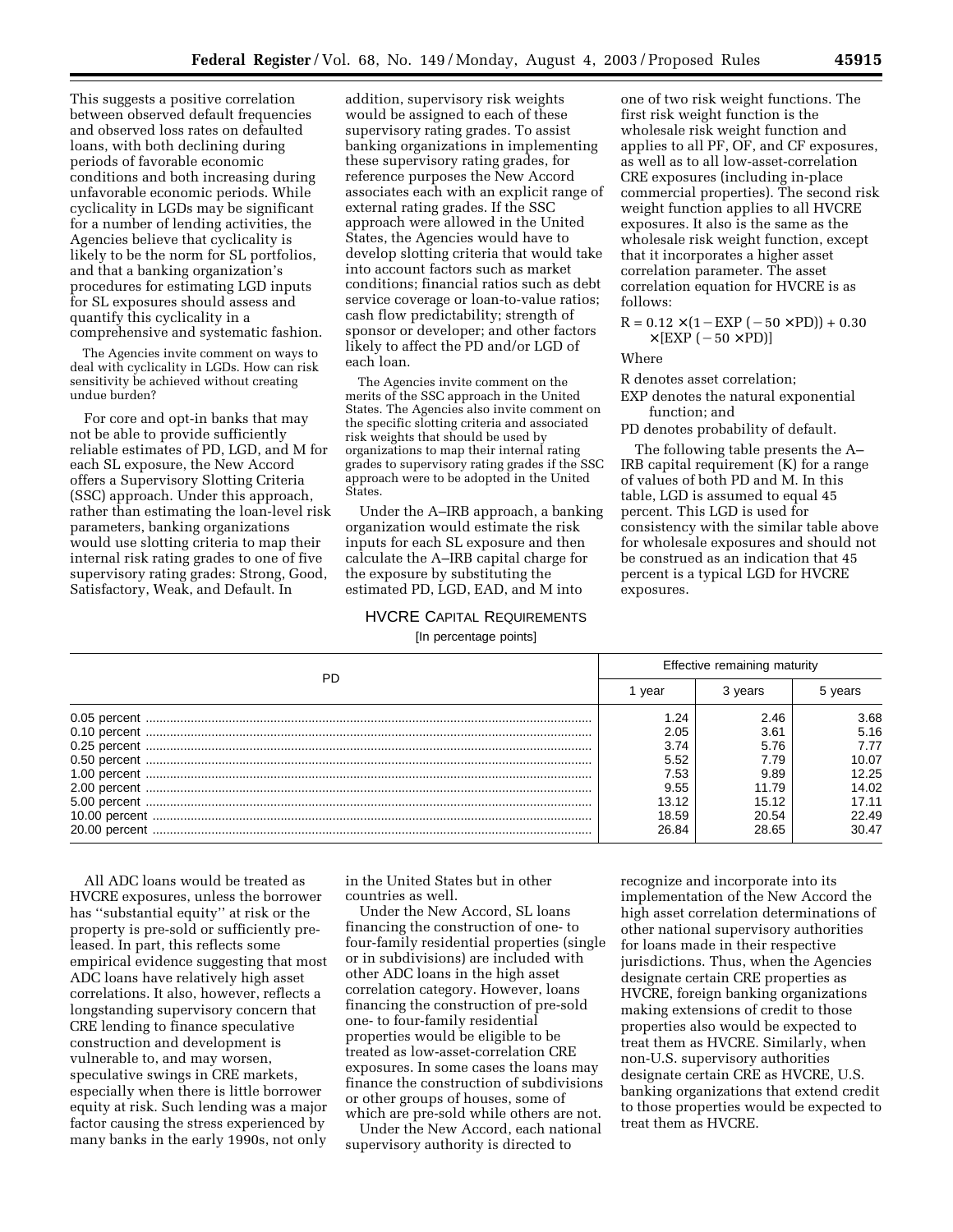The Agencies invite the submission of empirical evidence regarding the (relative or absolute) asset correlations characterizing portfolios of ADC loans, as well as comments regarding the circumstances under which such loans would appropriately be categorized as HVCRE.

The Agencies also invite comment on the appropriateness of exempting from the highasset-correlation category ADC loans with substantial equity or that are pre-sold or sufficiently pre-leased. The Agencies invite comment on what standard should be used in determining whether a property is sufficiently pre-leased when prevailing occupancy rates are unusually low.

The Agencies invite comment on whether high-asset-correlation treatment for one- to four-family residential construction loans is appropriate, or whether they should be included in the low-asset-correlation category. In cases where loans finance the construction of a subdivision or other group of houses, some of which are pre-sold while others are not, the Agencies invite comment regarding how the ''pre-sold'' exception should be interpreted.

The Agencies invite comment on the competitive impact of treating defined classes of CRE differently. What are commenters' views on an alternative approach where there is only one risk weight function for all CRE? If a single risk weight function for all CRE is considered, what would be the appropriate asset correlation to employ?

#### Lease Financings

Under the wholesale A–IRB framework, some lease financings require special consideration. A distinction is made for leases that expose the lessor to residual value risk, namely the risk of the fair value of the assets declining below the banking organization's estimate of residual risk at lease inception. If a banking organization has exposure to residual value risk, it would assign a 100 percent risk weight to the residual value amount and determine a risk-weighted asset equivalent for the lease's remaining net investment (net of residual value amount) using the same methodology as for any other wholesale exposure. The sum of these components would be the risk-weighted asset amount for a particular lease. Where a banking organization does not have exposure to residual value risk, the lease's net investment would be subject to a capital charge using the same methodology applied to any other wholesale exposure.

This approach would be used regardless of accounting classification as a direct finance, operating or leveraged lease. For leveraged leases, when the banking organization is the equity participant it would net the balance of the non-recourse debt against the discounted lease payment stream prior

to applying the risk weight. If the banking organization is the debt participant, the exposure would be treated as any other wholesale exposure.

The Agencies are seeking comment on the wholesale A–IRB capital formulas and the resulting capital requirements. Would this approach provide a meaningful and appropriate increase in risk sensitivity in the sense that the results are consistent with alternative assessments of the credit risks associated with such exposures or the capital needed to support them? If not, where are there material inconsistencies?

Does the proposed A–IRB maturity adjustment appropriately address the risk differences between loans with differing maturities?

#### Retail Exposures: Definitions and Inputs

The second major exposure category in the A–IRB framework is the retail exposure category. This category encompasses the vast majority of credit exposures to individual consumers. The Agencies also are considering whether certain SME exposures should be eligible for retail A–IRB treatment. The retail exposure category has three distinct sub-categories: (1) Residential mortgages (and related exposures); (2) qualifying revolving exposures (QREs); and (3) other retail exposures. There are separate A–IRB capital formulas for each of these three sub-categories to reflect different levels of associated risk.

The Agencies propose that the residential mortgage exposure subcategory be defined to include loans secured by first or subsequent liens on one-to four-family residential properties, including term loans and revolving lines of credit secured by home equity. There would be no upper limit on the size of the exposure that could be included in the residential mortgage exposure sub-category, but the borrower would have to be an individual and the banking organization should generally manage the exposure as part of a pool of similar exposures. Residential mortgage exposures that are individually internally rated and managed similarly to commercial exposures, rather than managed and internally rated as pools, would be treated under the wholesale A–IRB framework.

The second sub-category of retail exposures is qualifying revolving exposures (QREs). The Agencies propose to define QREs as exposures to individuals that are revolving, unsecured, uncommitted, less than \$100,000, and managed as part of a pool of similar exposures. In practice, QREs will include primarily exposures where customers' outstanding borrowings are permitted to fluctuate based on their

own decisions to borrow and repay, up to a limit established by the banking organization. Most credit card exposures to individuals and overdraft lines on individual checking accounts would be QREs.

The third sub-category of retail exposures, other retail exposures, includes two types of exposures. First, it encompasses all exposures to individuals for non-business purposes that are generally managed as part of a pool of similar exposures and that do not meet the conditions for inclusion in the first two sub-categories of retail exposures. The Agencies are not proposing to establish a fixed upper limit on the size of exposures to individuals that are eligible for the other retail treatment. In addition, the Agencies are proposing that the other retail sub-category include certain SME exposures that are managed on a pool basis similar to retail exposures. These exposures could be to a company or to an individual. The Agencies are considering an individual borrower exposure threshold of \$1 million for such exposures. For the purpose of assessing compliance with the individual borrower exposure threshold, the banking organization would aggregate all exposures to a particular borrower on a fully consolidated basis. Credit card accounts with balances between \$100,000 and \$1 million would be considered other retail exposures rather than QRE, even if the accounts are extended to or guaranteed by an individual and used exclusively for small business purposes.

The Agencies are interested in comment on whether the proposed \$1 million threshold provides the appropriate dividing line between those SME exposures that banking organizations should be allowed to treat on a pooled basis under the retail A–IRB framework and those SME exposures that should be rated individually and treated under the wholesale A–IRB framework.

One of the most significant differences between the wholesale and retail A–IRB categories is that the risk inputs for retail exposures do not have to be assigned at the level of an individual exposure. The Agencies recognize that banking organizations typically manage retail exposures on a portfolio or pool basis, where each portfolio or pool contains exposures with similar risk characteristics. Therefore, a key characteristic of the retail A–IRB framework is that the risk inputs for retail exposures would be assigned to portfolios or pools of exposures rather than to individual exposures.

It is important to highlight that within each of the three sub-categories of retail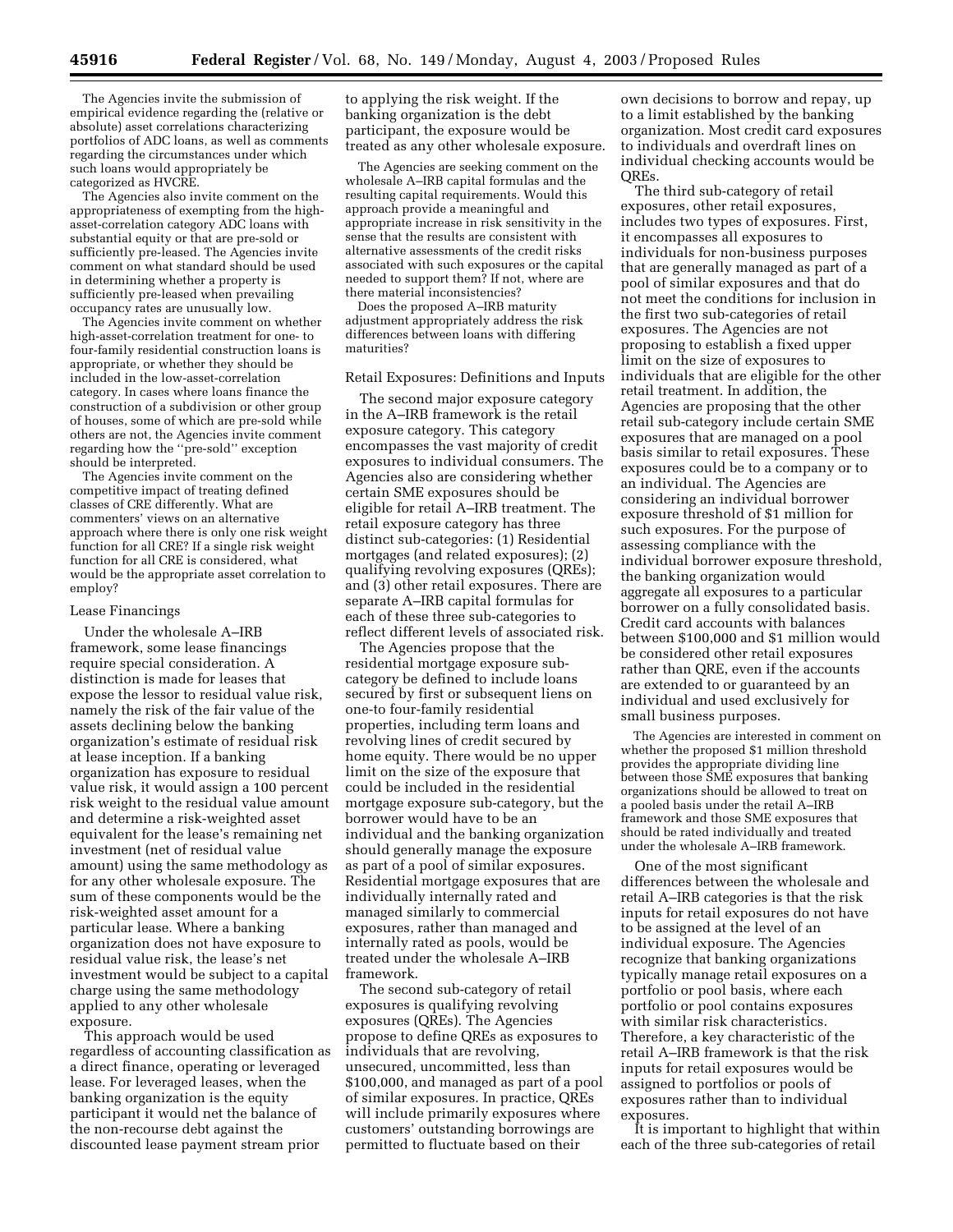exposures, the retail A–IRB framework is intended to provide banking organizations with substantial flexibility to use the retail portfolio segmentation that they believe is most appropriate for their activities. In determining how to group their retail exposures within each sub-category into portfolio segments for the purpose of assigning A–IRB risk inputs, the Agencies believe that banking organizations should use a segmentation approach that is consistent with their approach for internal risk assessment purposes and that classifies exposures according to predominant risk characteristics.

As general principles for segmentation, banking organizations should group exposures in each of the three retail sub-categories into portfolios or pools according to the sub-category's principal risk drivers, and would have to be able to demonstrate that the resultant segmentation effectively differentiates and rank orders risk and provides reasonably accurate and consistent quantitative estimates of PD, LGD, and EAD. With the exceptions noted below, the Agencies are not proposing that institutions must consider any particular risk drivers or employ any minimum number of portfolios or pools in any of the three retail sub-categories. The only specific limitations that the Agencies would propose in regard to the portfolio segmentation of retail exposures are (1) banking organizations generally would not be permitted to combine retail exposures from multiple countries into the same portfolio segment (because of differences in national legal systems and bankruptcy regimes), and (2) banking organizations would need to separately segment delinquent retail exposures.

The inputs to the retail A–IRB capital formulas differ slightly from the inputs to the wholesale A–IRB capital formulas. Measures of PD, LGD, and EAD remain important elements, but there is no M input to the retail A–IRB capital formulas. Rather, the retail A– IRB capital formulas implicitly incorporate average maturity effects in general, such as in the residential mortgage sub-category.

Aside from the applicable definition of default, discussed below, the definitions of PD, LGD, and EAD for retail exposures are generally equivalent to those for wholesale exposures. One additional element of potential flexibility for banking organizations in the retail context needs to be highlighted. The Agencies recognize that certain banking organizations that may qualify for the advanced approaches segment their retail portfolios for management purposes by

EL, rather than by separately measuring PD and LGD, as required under the A– IRB framework. Therefore, the Agencies propose that banking organizations be permitted substantial flexibility in translating measures of EL into the requisite PD and LGD inputs. For nonrevolving portfolio segments, EL generally would equal the product of PD and LGD, so that if a banking organization has an estimate of EL and either PD or LGD, it would be able to infer an estimate of the other required input.

In addition, the Agencies are proposing that if one or the other of PD and LGD did not tend to vary significantly across portfolio segments, the banking organization would be permitted to apply a general estimate of that input to multiple segments and to use that general estimate, together with segment-specific estimates of EL, to infer segment-specific estimates of the other required input. The Agencies note, however, that this proposal offers substantial flexibility to institutions and may, in fact, be overly flexible (for example, because LGDs on residential mortgages tend to be quite cyclical). For these loans, the above method of inferring PDs or LGDs from a long-run average EL would not necessarily result in PD being estimated as a long-run average, and LGD would not necessarily reflect the loss rate expected to prevail when default rates are high. Banking organizations using an EL approach to retail portfolio segmentation would have to ensure that the A–IRB capital requirement under this method is at least as conservative as a PD/LGD method in order to minimize any potential divergences between capital requirements computed under the PD/ LGD approach versus an EL approach.

As in the wholesale A–IRB framework, a floor of 3 basis points (0.03 percent) applies to the PD estimates for all retail exposures (that is, the minimum PD is 3 basis points). In addition, for residential mortgage exposures other than those guaranteed by a sovereign government, a floor of 10 percent on the LGD estimate would apply, based on the view that LGDs during periods of high default rates are unlikely to fall below this level if measured appropriately. Along with the overall monitoring of the implementation of the advanced approaches and the determination whether to generally relax the floors established during the initial implementation phases (that is, the 90 and 80 percent floors discussed above), the Agencies intend to review the need to retain PD and LGD floors for retail exposures following the first two years

of implementation of the A–IRB framework.

The Agencies are proposing the following data requirements for retail A–IRB. Banking organizations would have to have a minimum of five years of data history for PD, LGD, and EAD, and preferably longer periods so as to include a complete economic cycle. Banking organizations would not have to give equal weight to all historical factors if they can demonstrate that the more recent data are better predictors of the risk inputs. Also, banking organizations would have to have a minimum of three years of experience with their portfolio segmentation and risk management systems.

#### Definition of Default and Loss

The retail definition of default and loss being proposed by the Agencies differs significantly from that proposed for the wholesale portfolio. Specifically, the Agencies propose to use the definitions of loss recognition embodied in the Federal Financial Institutions Examination Council (FFIEC) Uniform Retail Credit Classification and Account Management Policy.21 All residential mortgages and all revolving credits would be charged off, or charged down to the value of the property, after a maximum of 180 days past due; other credits would be charged off after a maximum of 120 days past due.

In addition, the Agencies are proposing to define a retail default to include the occurrence of any one of the three following events if it occurs prior to the respective 120- or 180-day FFIEC policy trigger: (1) A full or partial charge-off resulting from a significant decline in credit quality of the exposure; (2) a distressed restructuring or workout involving forbearance and loan modification; or (3) a notification that the obligor has sought or been placed in bankruptcy. Finally, for retail exposures (as opposed to wholesale exposures) the definition of default may be applied to a particular facility, rather than to the obligor. That is, default on one obligation would not require a banking organization to treat all other obligations of the same obligor as defaulted.

#### Undrawn Lines

The treatment of undrawn lines of credit, in particular those associated with credit cards, merits specific discussion. Banking organizations would be permitted to incorporate undrawn retail lines in one of two ways. First, banking organizations could

<sup>21</sup>The FFIEC Uniform Retail Credit Classification and Account Management Policy was issued on June 12, 2000. It is available on the FFIEC Web site at *[www.FFIEC.gov.](http://www.FFIEC.gov)*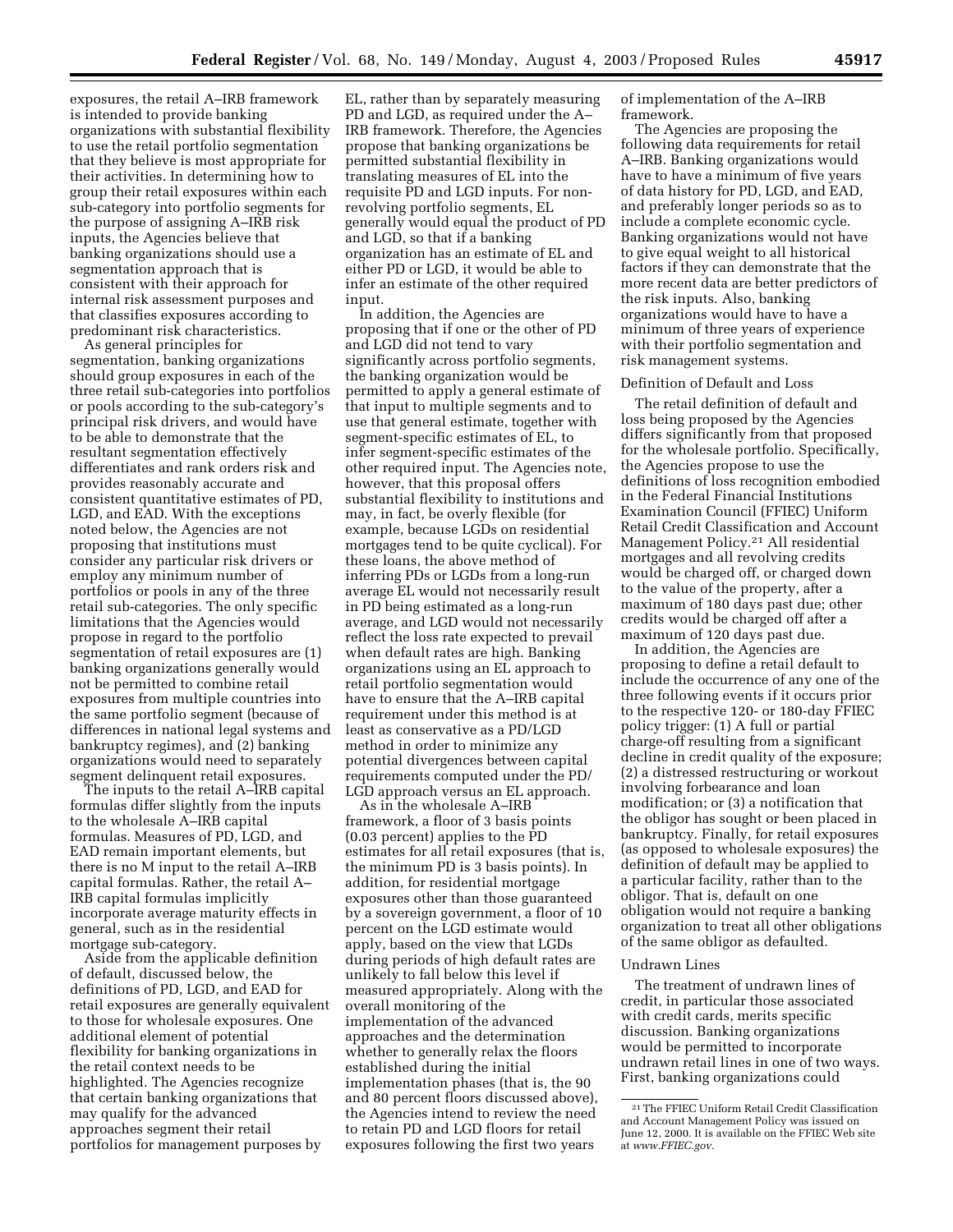incorporate them into their EAD estimates directly, by assessing the likelihood that undrawn balances would be drawn at the time of an event of default. Second, banking organizations could incorporate them into LGD estimates by assessing the size of potential losses in default (including those arising from both currently drawn and undrawn balances) as a proportion of the current drawn balance. In the latter case, it is possible that the relevant LGD estimates would exceed 100 percent. While the proposed EAD approach for undrawn wholesale and retail lines is the same, the Agencies are aware that the sheer volume of credit card undrawn lines and the ratio of undrawn lines to outstanding balances create issues for undrawn retail lines that differ from undrawn wholesale lines not only in degree but also in kind.

An additional issue arises in connection with the undrawn lines associated with credit card accounts whose drawn balances (but not undrawn balances) have been securitized. To the extent that banking organizations remain exposed to the risk that such undrawn lines will be drawn, but such undrawn lines are not themselves securitized, then there is a need for institutions to hold regulatory capital against such undrawn lines. The Agencies propose that a banking organization would be required to hold capital against the full amount of any undrawn lines regardless of whether drawn amounts are securitized. This presumes that the institution itself is exposed to the credit risk associated with future draws.

The Agencies are interested in comments and specific proposals concerning methods for incorporating undrawn credit card lines that are consistent with the risk characteristics and loss and default histories of this line of business.

The Agencies are interested in further information on market practices in this regard, in particular the extent to which banking organizations remain exposed to risks associated with such accounts. More broadly, the Agencies recognize that undrawn credit card lines are significant in both of the contexts discussed above, and are particularly interested in views on the appropriate retail A–IRB treatment of such exposures.

#### Future Margin Income

In the New Accord, the retail A–IRB treatment of QREs includes a unique additional input that arises because of the large amount of expected losses typically associated with QREs. As noted above, the A–IRB approach would require banking organizations to hold regulatory capital against both EL and UL. Banking organizations typically

seek to cover expected losses through interest income and fees for all of their business activities, and the Agencies recognize that this practice is a particularly important aspect of the business model for QREs.

The Agencies are including in this proposal, for the QRE sub-category only, that future margin income (FMI) be permitted to offset a portion of the A– IRB retail capital charge relating to EL. For this purpose, the Agencies propose to define the amount of eligible FMI for the QRE sub-category as the amount of income anticipated to be generated by the relevant exposures over the next twelve months that can reasonably be assumed to be available to cover potential credit losses on the exposures after covering expected business expenses, and after subtracting a cushion to account for potential volatility in credit losses (UL). FMI would not be permitted to include anticipated income from new accounts and would have to incorporate assumptions about income from existing accounts that are in line with the banking organization's historical experience. The amount of the cushion to account for potential volatility in credit losses would be set equal to two standard deviations of the banking organization's annualized loss rate on the exposures. The Agencies would expect banking organizations to be able to support their estimates of eligible FMI on the basis of historical data and would disallow the use of FMI in the QRE capital formula if this is not the case. The step needed to recognize eligible FMI is discussed below.

Permitting a FMI offset to the A–IRB capital requirement for QREs could have a significant impact on the level of minimum regulatory capital at institutions adopting the advanced approaches. The Agencies would need to fully assess and analyze the impact of such an FMI offset on institutions' riskbased capital ratios prior to final implementation of the A–IRB approach. Furthermore, the Agencies anticipate the need to issue additional guidance setting out more specific expectations in this regard.

For the QRE sub-category of retail exposures only, the Agencies are seeking comment on whether or not to allow banking organizations to offset a portion of the A–IRB capital requirement relating to EL by demonstrating that their anticipated FMI for this sub-category is likely to more than sufficiently cover EL over the next year.

The Agencies are seeking comment on the proposed definitions of the retail A–IRB exposure category and sub-categories. Do the proposed categories provide a reasonable balance between the need for differential treatment to achieve risk-sensitivity and the

desire to avoid excessive complexity in the retail A–IRB framework? What are views on the proposed approach to inclusion of SMEs in the other retail category?

The Agencies are also seeking views on the proposed approach to defining the risk inputs for the retail A–IRB framework. Is the proposed degree of flexibility in their calculation, including the application of specific floors, appropriate? What are views on the issues associated with undrawn retail lines of credit described here and on the proposed incorporation of FMI in the QRE capital determination process?

The Agencies are seeking comment on the minimum time requirements for data history and experience with portfolio segmentation and risk management systems: Are these time requirements appropriate during the transition period? Describe any reasons for not being able to meet the time requirements.

#### Retail Exposures: Formulas

The retail A–IRB capital formulas are very similar to the wholesale A–IRB formulas, and are based on the same underlying concepts. However, because there is no M adjustment associated with the retail A–IRB framework, the retail A–IRB capital calculations generally involve fewer steps than the wholesale A–IRB capital calculations. As with the wholesale A–IRB framework, the output of the retail A– IRB formulas is a minimum capital requirement, expressed in dollars, for the relevant pool of exposures. The capital requirement would be converted into an equivalent amount of riskweighted assets by multiplying the capital requirement by 12.5. The two key steps in implementing the retail A– IRB capital formulas are (1) assessing the relevant asset correlation parameter, and (2) calculating the minimum capital requirement for the relevant pool of exposures.

#### Residential Mortgages and Related Exposures

For residential mortgage and related exposures, the retail A–IRB capital formula requires only one step. This is because the asset correlation parameter for such exposures is fixed at 15 percent, regardless of the PD of any particular pool of exposures. The fixed asset correlation parameter reflects the Agencies' view that the arguments for linking the asset correlation to PD, as occurs in the wholesale A–IRB framework and in the other two subcategories of retail exposures, are not as relevant for residential mortgage-related exposures, whose performance is significantly influenced by broader trends in the housing market for borrowers of all credit qualities. The assumed asset correlation of 15 percent also seeks implicitly to reflect the higher average maturity associated with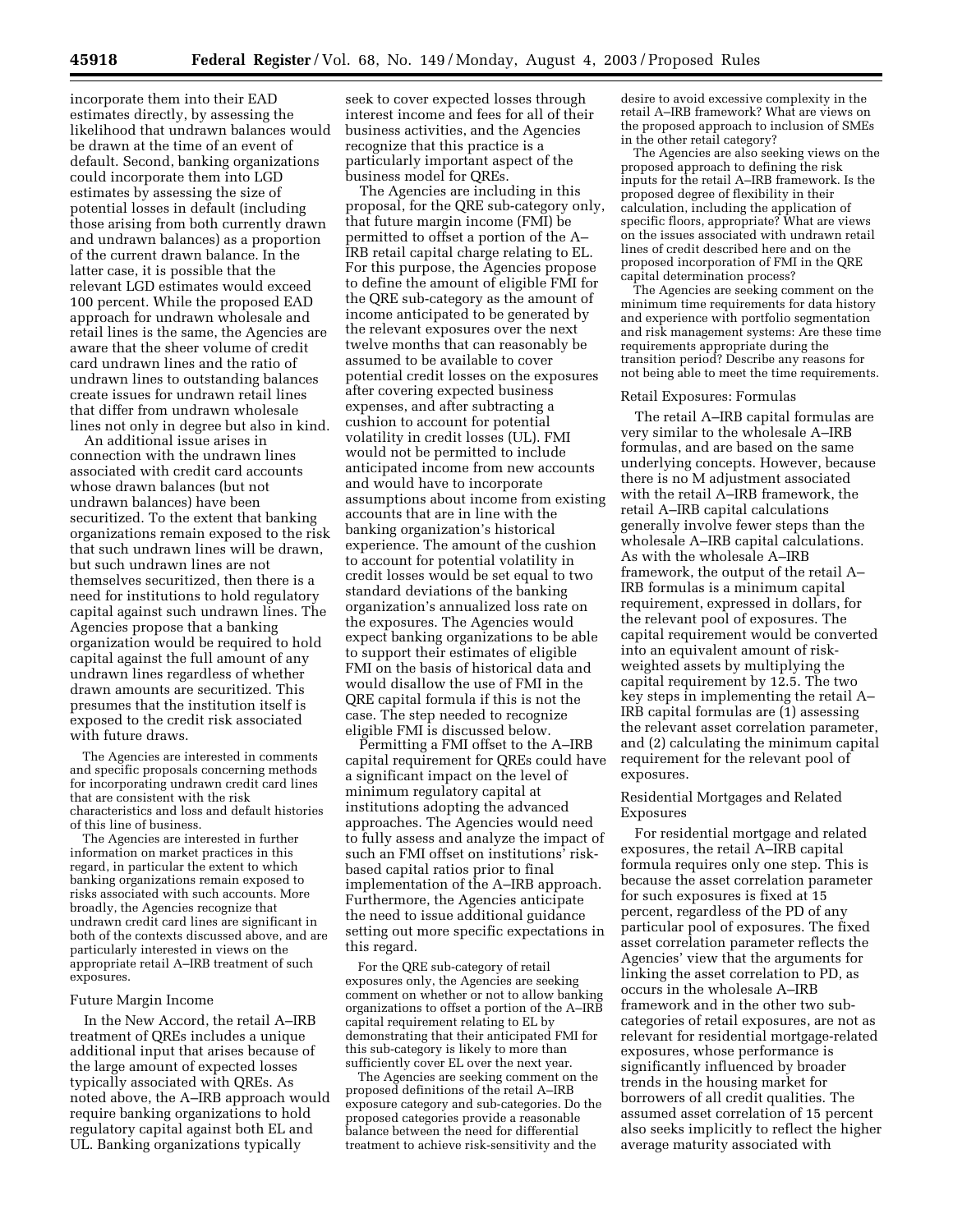residential mortgage exposures and is therefore higher than would likely be the case if a specific maturity adjustment were also included in the retail A–IRB framework. The proposed retail A–IRB capital formula for residential mortgage and related exposures is as follows:

 $K =$  EAD \* LGD \* N[1.08465 \* G(PD) +  $0.4201 * G(0.999)$ 

**Where** 

K denotes the capital requirement;

EAD denotes exposure at default;

- LGD denotes loss given default;
- N(x) denotes the standard normal
- cumulative distribution function;
- G(x) denotes the inverse of the standard normal cumulative distribution function; and
- PD denotes probability of default.

representative capital requirements (K) for residential mortgage and related exposures based on this formula. Three different illustrative LGD assumptions are shown: 15 percent, 35 percent, and 55 percent. For comparison purposes, the current capital requirement on most first mortgage loans is 4 percent and on most home equity loans is 8 percent.

The following table depicts a range of

| <b>CAPITAL REQUIREMENTS</b> |
|-----------------------------|
| [In percentage points]      |

| PD | 15 percent | 35 percent | 55 percent |
|----|------------|------------|------------|
|    | 0.17       | 0.41       | 0.64       |
|    | 0.30       | 0.70       | 1.10       |
|    | 0.61       | .41        | 2.22       |
|    | 1.01       | 2.36       | 3.70       |
|    | 1.65       | 3.86       | 6.06       |
|    | 2.64       | 6.17       | 9.70       |
|    | 4.70       | 10.97      | 17.24      |
|    | 6.95       | 16.22      | 25.49      |
|    | 9.75       | 22.75      | 35.75      |

Subject to the caveats noted earlier, evidence from QIS3 suggested that advanced approach banking organizations would experience a reduction in credit risk capital requirements for residential mortgage exposures of about 56 percent.

#### Private Mortgage Insurance

The Agencies wish to highlight one issue associated with the A–IRB capital requirements for the residential mortgage sub-category relating to the treatment of private mortgage insurance (PMI). Most PMI arrangements effectively provide partial compensation to the banking organization in the event of a mortgage default. Accordingly, the Agencies consider that it may be appropriate for banking organizations to recognize such effects in the LGD estimates for individual mortgage portfolio segments, consistent with the historical loss experience on those segments during periods of high default rates. Such an approach would avoid requiring banking organizations to quantify specifically the effect of PMI on a loan-by-loan basis; rather, they could estimate the effect of PMI on an average basis for each segment. This approach effectively ignores the risk that the mortgage insurers themselves could default.

The Agencies seek comment on the competitive implications of allowing PMI recognition for banking organizations using the A–IRB approach but not allowing such recognition for general banks. In addition, the Agencies are interested in data on the relationship between PMI and LGD to help

assess whether it may be appropriate to exclude residential mortgages covered by PMI from the proposed 10 percent LGD floor. The Agencies request comment on whether or the extent to which it might be appropriate to recognize PMI in LGD estimates.

More broadly, the Agencies are interested in information regarding the risks of each major type of residential mortgage exposure, including prime first mortgages, sub-prime mortgages, home equity term loans, and home equity lines of credit. The Agencies are aware of various views on the resulting capital requirements for several of these product areas, and wish to ensure that all appropriate evidence and views are considered in evaluating the A–IRB treatment of these important exposures.

The risk-based capital requirements for credit risk of prime mortgages could well be less than one percent of their face value under this proposal. The Agencies are interested in evidence on the capital required by private market participants to hold mortgages outside of the federally insured institution and GSE environment. The Agencies also are interested in views on whether the reductions in mortgage capital requirements on mortgage loans contemplated here would unduly extend the federal safety net and risk contributing to a credit-induced bubble in housing prices. In addition, the Agencies are also interested in views on whether there has been any shortage of mortgage credit under the general risk-based capital rules that would be alleviated by the proposed changes.

#### Qualifying Revolving Exposures

The second sub-category of retail exposures is QREs. The calculation of A–IRB capital requirements for QREs would require three steps: (1) Calculation of the relevant asset

correlation parameter, (2) calculation of the minimum capital requirement assuming no offset for eligible FMI, and (3) application of the offset for eligible FMI. These steps would be performed for each QRE portfolio segment individually.

As in the case of wholesale exposures, it is assumed that the asset correlation for QREs declines as PD rises. This reflects the view that pools of borrowers with lower credit quality (higher PD) are less likely to experience simultaneous defaults than pools of higher credit quality (lower PD) borrowers, because with higher PD borrowers defaults are more likely to result from borrowerspecific or idiosyncratic factors. In the case of QREs, the asset correlation approaches an upper bound value of 11 percent for very low PD values and approaches a lower bound value of 2 percent for very high PD values. The specific formula for determining the asset correlation parameter for QREs is as follows:

$$
R = 0.02 * (1 - EXP(-50 * PD)) + 0.11 * [1 - (1 - EXP(-50 * PD))]
$$

**Where** 

R denotes asset correlation; EXP denotes the natural exponential function; and

PD denotes probability of default.

The second step in the A–IRB capital calculation for QREs would be the calculation of the capital requirement assuming no FMI offset. The specific formula to calculate this amount is as follows: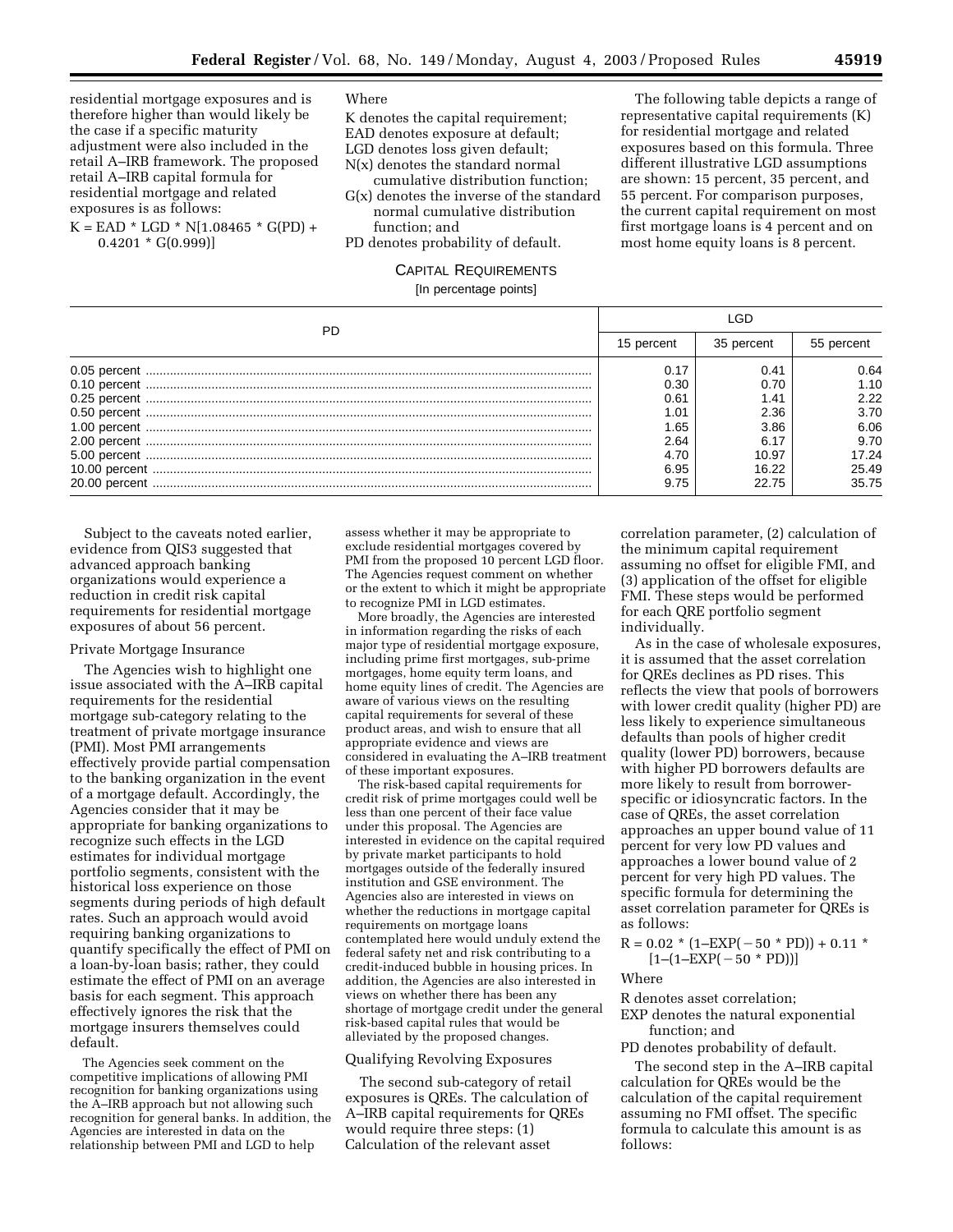$K_{\text{No FM}} =$  EAD \* LGD \* N[(1–R) $\land$  - 0.5  $*$  G(PD) + (R/(1–R))∧0.5  $*$  G(0.999)] Where

- $K_{\text{No FM}}$  denotes the capital requirement assuming no FMI offset;
- EAD denotes exposure at default;
- LGD denotes loss given default;
- N(x) denotes the standard normal
- cumulative distribution function; R denotes asset correlation;
- G(x) denotes the inverse of the standard normal cumulative distribution function; and
- PD denotes probability of default.

#### Future Margin Income Adjustment

The result of this calculation effectively includes both an EL and a UL component. As already discussed, for QREs only, the Agencies are considering the possibility of allowing institutions to offset a portion of the EL portion of the capital requirement using eligible FMI. Up to 75 percent of the EL portion of the capital requirement could potentially be offset in this fashion. The specific calculation for determining the capital requirement (K) after application of the potential offset for eligible FMI is as follows.

 $K = K_{No\ FMI}$  – eligible FMI offset Where

- K denotes the capital requirement after application of an offset for eligible FMI;
- $K_{\text{No FM}}$  denotes the capital requirement assuming no FMI offset;

Eligible FMI offset equals:

- 0.75 \* EL if estimated FMI equals or exceeds the expected 12-month loss amount plus two standard deviations of the annualized loss rate, or zero otherwise;
- EL denotes expected loss  $(EL = EAD *$ PD \* LGD);

FMI denotes future margin income; EAD denotes exposure at default; PD denotes probability of default; and LGD denotes loss given default.

If eligible FMI did not exceed the required minimum, then recognition of eligible FMI would be disallowed.

The Agencies are interested in views on whether partial recognition of FMI should be permitted in cases where the amount of eligible FMI fails to meet the required minimum. The Agencies also are interested in views on the level of portfolio segmentation at which it would be

appropriate to perform the FMI calculation. Would a requirement that FMI eligibility calculations be performed separately for each portfolio segment effectively allow FMI to offset EL capital requirements for QREs?

The following table depicts a range of representative capital requirements (K) for QREs based on these formulas. In each case, it is assumed that the maximum offset for eligible FMI has been applied. The LGD is assumed to equal 90 percent, consistent with recovery rates for credit card portfolios. The table shows capital requirements with recognition of FMI and without recognition of FMI but using the same formula in other respects. As PDs increase, the proportion of total required capital held against EL after deducting the 75 percent offset rises at an increasing rate and the proportion held against UL declines at an increasing rate. Offsets from EL, as considered in this ANPR, would therefore have a proportionally greater impact on reducing required capital charges as default probabilities increase. For comparison purposes, the current capital requirement on drawn credit card exposures is 8 percent and is zero for undrawn credit lines.

# CAPITAL REQUIREMENT

[In percentage points]

| PD     | With FMI<br>capital 8% | <b>Without FMI</b><br>capital 8% |
|--------|------------------------|----------------------------------|
| 0.05   | 0.68                   | 0.72                             |
| 0.10   | 1.17                   | 1.23                             |
| $0.25$ | 2.24                   | 2.41                             |
| 0.50   | 3.44                   | 3.78                             |
| $1.00$ | 4.87                   | 5.55                             |
| 2.00   | 6.21                   | 7.56                             |
| 5.00   | 7.89                   | 11.27                            |
| 10.0   | 11.12                  | 17.87                            |
| 20.0   | 17.23                  | 30.73                            |

Subject to the same qualifications mentioned earlier, the QIS3 results estimated an increase in credit risk capital requirements for QREs of about 16 percent.

#### Other Retail Exposures

The third and final sub-category of retail A–IRB exposures is other retail exposures. This sub-category encompasses a wide variety of different exposures including auto loans, student loans, consumer installment loans, and some SME loans. Two steps would be

# CAPITAL REQUIREMENTS

[In percentage points]

required to calculate the A–IRB capital requirement for other retail exposures: (1) Calculating the relevant asset correlation parameter, and (2) calculating the capital requirement. Both of these steps would be done separately for each portfolio segment included within the other retail subcategory.

As for wholesale exposures and QREs, the asset correlation parameter for other retail exposures declines as PD rises. In the case of other retail exposures, the asset correlation parameter approaches an upper bound value of 17 percent for very low PD values and approaches a lower bound value of 2 percent for very high PD values. The specific formula for determining the asset correlation for other retail exposures is as follows:  $R = 0.02 * (1 - EXP(-35 * P)) + 0.17$ 

$$
K = 0.02 \quad (1 - EXY(-33 + FD)) + 0.1
$$
  
\* [1 - (1 - EXP(-35 \* PD))]

Where

R denotes asset correlation;

EXP denotes the natural exponential function; and

PD denotes probability of default.

The second step in the A–IRB capital calculation for other retail exposures would be the calculation of the capital requirement (K). The specific formula to calculate this amount is as follows:

 $K = EAD * LGD * N[(1-R)<sub>A</sub> - 0.5 *$  $G(PD) + (R / (1 - R)) \wedge 0.5 * G(0.999)]$ 

Where

K denotes the capital requirement;

EAD denotes exposure at default;

LGD denotes loss given default;

- PD denotes probability of default;
- N(x) denotes the standard normal
- cumulative distribution function; G(x) denotes the inverse of the standard

normal cumulative distribution function; and

R denotes asset correlation.

The following table depicts a range of representative capital requirements (K) for other retail exposures based on this formula. Three different LGD assumptions are shown—25 percent, 50 percent, and 75 percent—in order to depict a range of potential outcomes depending on the characteristics of the underlying retail exposure. For comparison purposes, the current capital requirement on most of the exposures likely to be included in the other retail sub-category is 8 percent.

| <b>PD</b> |      | LGD        |            |  |
|-----------|------|------------|------------|--|
|           |      | 50 percent | 75 percent |  |
|           | 0.33 | 0.66       | 0.99       |  |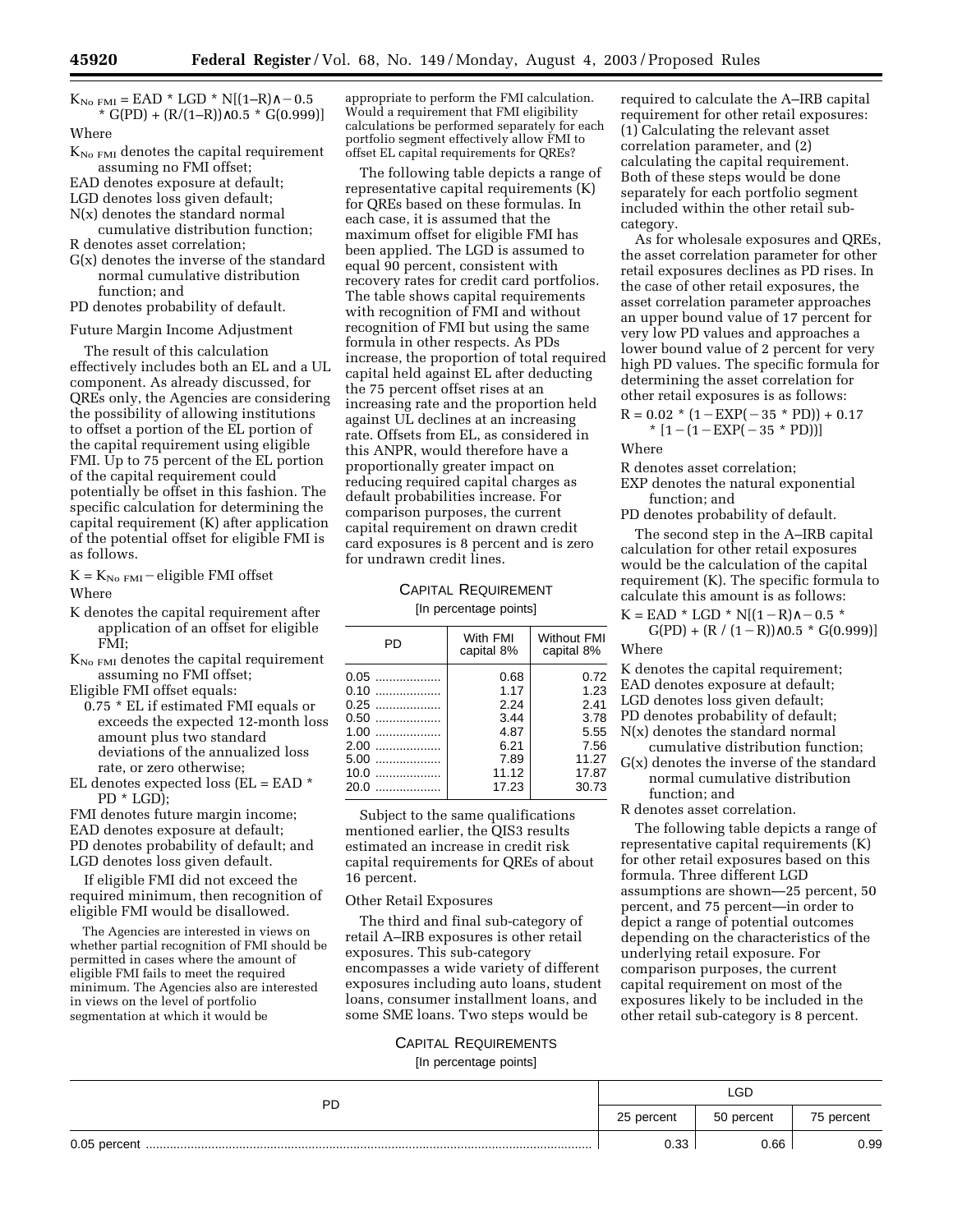# CAPITAL REQUIREMENTS—Continued

[In percentage points]

| PD |            |            |            |
|----|------------|------------|------------|
|    | 25 percent | 50 percent | 75 percent |
|    | 0.56       |            | 1.67       |
|    | 1.06       |            | 3.19       |
|    | 1.64       | 3.28       | 4.92       |
|    | 2.35       | 4.70       | 7.05       |
|    | 3.08       | 6.15       | 9.23       |
|    | 3.94       | 7.87       | 11.81      |
|    | 5.24       | 10.48      | 15.73      |
|    | 8.55       | 17.10      | 25.64      |

Subject to the qualifications described earlier, QIS3 estimated a 25 percent reduction in credit risk-based capital requirements for the other retail category.

The Agencies are seeking comment on the retail A–IRB capital formulas and the resulting capital requirements, including the specific issues mentioned. Are there particular retail product lines or retail activities for which the resulting A–IRB capital requirements would not be appropriate, either because of a misalignment with underlying risks or because of other potential consequences?

#### A–IRB: Other Considerations

As described earlier, the A–IRB capital requirement includes components to cover both EL and UL. Because banking organizations have resources other than capital to cover EL, the Agencies propose to recognize certain of these measures as potential offsets to the A–IRB capital requirement, subject to the limitations set forth below. The use of eligible FMI for QREs is one such potential mechanism that has already been discussed.

#### Loan Loss Reserves

A second important mechanism involves the allowance for loan and lease losses (ALLL), also referred to as general loan loss reserves. Under the general risk-based capital rules, an amount of the ALLL is eligible for inclusion as an element of Tier 2 capital, up to a limit equal to 1.25 percent of gross risk-weighted assets. Loan loss reserves above this limit are deducted from risk-weighted assets, on a dollar-for-dollar basis. The New Accord proposes to retain the 1.25 percent limit on the eligibility of loan loss reserves as an element of Tier 2 capital. However, the New Accord also contains, and the Agencies are proposing for comment, a feature that would allow the amount of the ALLL (net of associated deferred tax) above this 1.25 percent limit to be used to

offset the EL portion of A–IRB capital requirements in certain circumstances.

The offset would be limited to that amount of EL that exceeds the 1.25 percent limit. For example, if the 1.25 percent limit equals \$100, the ALLL equals \$125, and the EL portion of the A–IRB capital requirement equals \$110, then \$10 of the capital requirement may be directly offset  $(\$110 - \$100)$ . The additional amount of the ALLL not included in Tier 2 capital and not included as a direct offset against the A– IRB capital requirement  $($125 - $110 =$ \$15 in the example) would continue to be deducted from risk-weighted assets.

It is important to recognize that this treatment would likely result in a significantly more favorable treatment of such excess ALLL amounts than simply deducting them from risk-weighted assets. Under the proposal, banking organizations would be allowed to multiply the eligible excess ALLL by a factor of 12.5 because the minimum total capital requirement is 8 percent of risk-weighted assets. In effect, this treatment is 12.5 times more favorable than the treatment contained in the general risk-based capital rules, which allow only a deduction against riskweighted assets on a dollar-for-dollar basis. In addition, it is important to note that a dollar-for-dollar offset against the A–IRB capital requirement is also more favorable than the inclusion of ALLL below the 1.25 percent limit in Tier 2 capital, because the latter has no impact on Tier 1 capital ratios, while the former does.

The Agencies recognize the existence of various issues in regard to the proposed treatment of ALLL amounts in excess of the 1.25 percent limit and are interested in views on these subjects, as well as related issues concerning the incorporation of expected losses in the A–IRB framework and the treatment of the ALLL generally. Specifically, the Agencies invite comment on the domestic competitive impact of the potential difference in the treatment of reserves described above.

Another issue the Agencies wish to highlight is the inclusion within the New Accord of the ability for banking organizations to make use of ''general specific'' provisions as a direct offset against EL capital requirements. Such provisions are not specific to particular exposures but are specific to particular categories of exposures and are not allowed as an element of Tier 2 capital. While several other countries make use of such provisions, the Agencies do not believe existing elements of the ALLL in the United States qualify for such treatment.

The Agencies seek views on this issue, including whether the proposed U.S. treatment has significant competitive implications. Feedback also is sought on whether there is an inconsistency in the treatment of general specific provisions (all of which may be used as an offset against the EL portion of the A–IRB capital requirement) in comparison to the treatment of the ALLL (for which only those amounts of general reserves exceeding the 1.25 percent limit may be used to offset the EL capital charge).

#### Charge-Offs

Another potential offset to the EL portion of the A–IRB capital requirements is the use of partial charge-offs, where a portion of an individual exposure is written off. Given the A–IRB definition of default, a partial charge-off would cause an exposure to be classified as a defaulted exposure (that is, PD=100%), in which case the A–IRB capital formulas ensure that the resulting capital requirement on the defaulted exposure is equal to EAD \* LGD, where EAD is defined as the gross exposure amount prior to the partial charge-off. All of this capital requirement can be considered to be covering EL.

The New Accord proposes that for such partially charged-off exposures, the banking organization be allowed to use the amount of the partial charge-off to offset the EL component of that asset's capital charge on a dollar-for-dollar basis. In addition, to the extent that the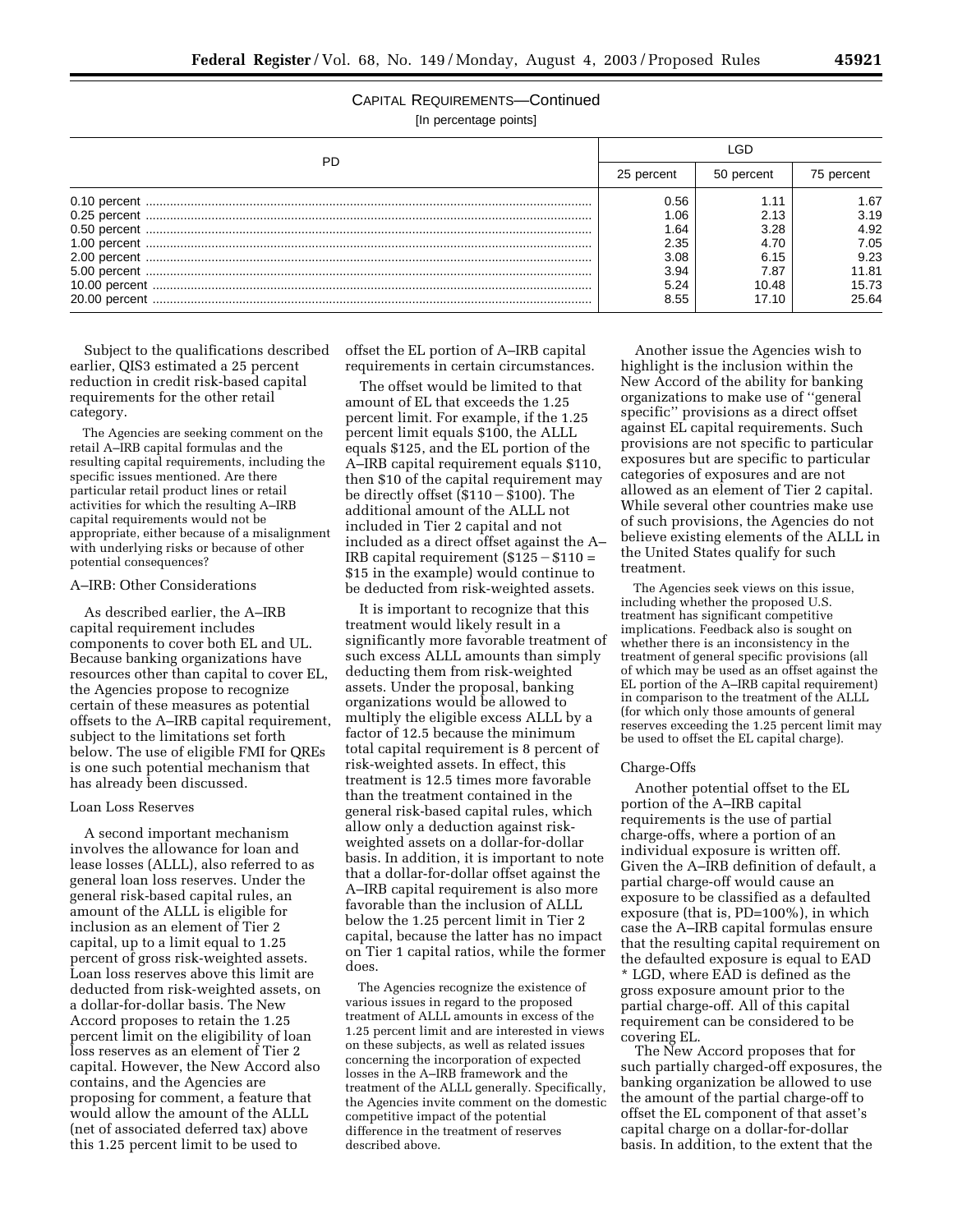partial charge-off on a defaulted exposure exceeds the EL capital charge on that exposure, the amount of this surplus could be used to offset the EL capital charges on other defaulted assets in the same portfolio (for example, corporates, banks, residential mortgages, *etc.*), but not for any other purpose.

An implication of this aspect of the New Accord is that if a defaulted loan's charge-off were at least equal to its expected loss, no additional capital requirement would be incurred on that exposure. For example, consider a \$100 defaulted exposure having an LGD of 40 percent, implying an expected loss of \$40, equal to the IRB capital charge. If the charge-off were equal to \$40, under the New Accord approach, there would be no additional capital required against the resultant \$60 net position. The Agencies do not believe this is a prudent or acceptable outcome, since this position is not riskless and a banking organization could be forced to recognize additional charge-offs if the recoveries turn out to be less than expected.

To prevent this possibility, the Agencies propose that, for defaulted exposures, the A–IRB capital charge (inclusive of any EL offsets for chargeoffs) be calculated as the sum of (a) EAD \* LGD less any charge-offs and (b) 8 percent of the carrying value of the loan (that is, the gross exposure amount (EAD) less any charge-offs).

Also, the charged off amounts in excess of the EAD \* LGD product would not be permitted to offset the EL capital requirements for other exposures. In effect, the proposed A–IRB capital charge on a defaulted exposure adds a buffer for defaulted assets and results in a floor equal to 8 percent of the remaining book value of the exposure if the banking organization has taken a charge-off equal to or greater than the EAD \* LGD. Importantly, this treatment would not apply to a defaulted exposure that has been restructured and where the obligor has not yet defaulted on the restructured credit. Upon any restructuring, whether associated with a default or otherwise, the A–IRB capital charge would be based on the EAD, PD, LGD, and M applicable to the exposure after it has been restructured. The existence of any partial charge-offs associated with the pre-restructured credit would affect the A–IRB capital charge on the restructured exposure only through its impact on the postrestructured exposure's EAD, PD, and/or LGD.

#### Purchased Receivables

This section describes the A–IRB treatment for wholesale and retail credit

exposures acquired from another institution (purchased receivables). The purchase of such receivables may expose the acquiring banking organization to potential losses from two sources: credit losses attributable to defaults by the underlying receivables obligors, and losses attributable to dilution of the underlying receivables.<sup>22</sup> The total A–IRB capital requirement for purchased receivables would be the sum of (a) a capital charge for credit risk, and (b) a separate capital charge for dilution risk, when dilution is a material factor.

#### Capital Charge for Credit Risk

The New Accord's proposed treatment of purchased loans would treat a purchase discount as equivalent to a partial charge-off, and for this reason it could imply a zero capital charge against certain exposures. In general, a zero capital charge would emerge whenever the difference between a loan's face value and purchase price (the purchase discount) was greater than or equal to its LGD, as might be the case with a secondary market purchase of deeply distressed debt. Again, the Agencies believe that a zero capital charge in such a circumstance is unwarranted because the position is not riskless.

The Agencies propose that for a credit exposure that is purchased or acquired from another party, the A–IRB capital charge would be calculated as if the exposure were a direct loan to the underlying obligor in the amount of the loan's carrying value to the purchasing banking organization with other attributes of the loan agreement (for example, maturity, collateral, covenants) and, hence, LGD, remaining unchanged. This treatment would apply regardless of whether the carrying value to the purchasing banking organization was less than, equal to, or greater than the underlying instrument's face value. Thus, if a loan having a principal amount equal to \$100 and associated PD and LGD of 10 percent and 40 percent was purchased for \$80, the capital charge against the purchased loan would be calculated as if that loan had an EAD equal to \$80, PD equal to 10 percent, and LGD equal to 40 percent.

In general, the same treatment would apply to pools of purchased receivables.

However, under the conditions detailed below, an alternative top-down approach (similar to that used for retail exposures) may be applied to pools of purchased receivables if the purchasing banking organization can only estimate inputs to the capital function (PD, LGD, EAD, and M) on a pool or aggregate basis.

# Top-Down Method for Pools of Purchased Receivables

Under the top-down approach, required capital would be determined using the appropriate A–IRB capital formula (that is, for wholesale exposures, the wholesale capital function, and for retail exposures, the appropriate retail capital function) in combination with estimates of PD, LGD, EAD, and M developed for pools of receivables. In estimating the pool parameters, the banking organization first would determine EL for the purchased receivables pool, expressed (in decimal form) at an annual rate relative to the amount currently owed to the banking organization by the obligors in the receivables pool. The estimated EL would not take into account any assumptions of recourse or guarantees from the seller of the receivables or other parties. If the banking organization can decompose EL into PD and LGD components, then it would do so and use those components as inputs into the capital function. If the institution cannot decompose EL, then it would use the following split: PD would equal the estimated EL, and LGD would be 100 percent. Under the top-down approach, EAD would equal the carrying amount of the receivables and for wholesale exposures, M would equal the exposureweighted average effective maturity of the receivables in the pool.23

Treatment of Undrawn Receivables Purchase Commitments

Capital charges against any undrawn portions of receivables purchase facilities ('undrawn purchase commitments') also would be calculated using the top-down methodology. The EL (and/or PD and LGD) parameters would be determined on the basis of the current pool of eligible receivables using the pool-level estimation methods described above. For undrawn commitments under revolving purchase facilities, the New Accord specifies that the EAD would be set at 75 percent of the undrawn line. This treatment reflects a concern that relevant

<sup>22</sup> Dilution refers to the possibility that the contractual amounts payable by the receivables obligors may be reduced through future cash or non-cash credits to the accounts of these obligors. Examples include offsets or allowances arising from returns of goods sold, disputes regarding product quality, possible debts of the originator/seller to a receivables obligor, and any payment or promotional discounts offered by the originator/ seller (for example, a credit for cash payments within 30 days).

<sup>23</sup> If a banking organization can estimate the exposure-weighted average size of the pool it also would use the firm-size adjustment (S) in the wholesale framework.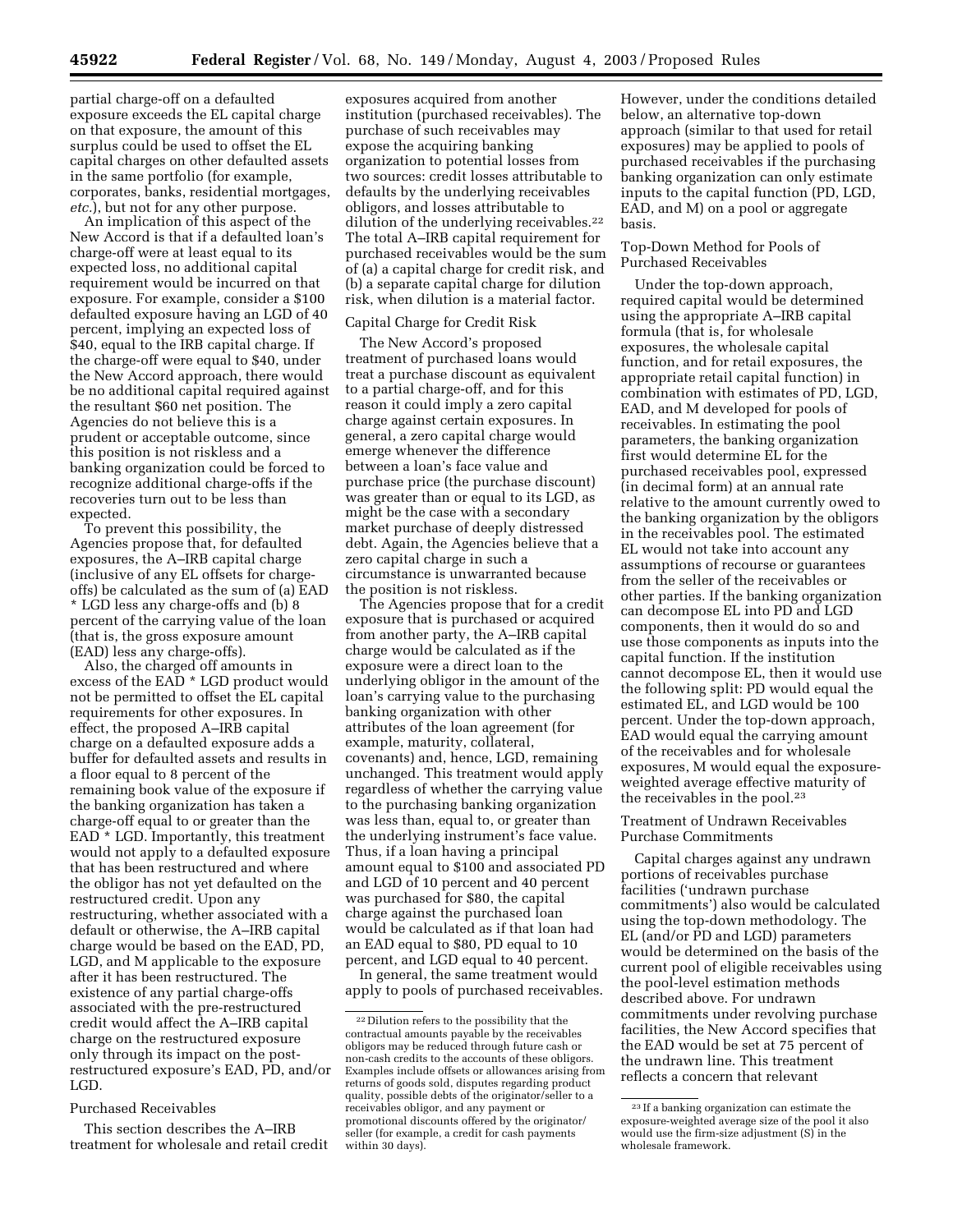historical data for estimating such EADs reliably is not available at many banking organizations. For other undrawn purchase commitments, EAD would be estimated by the banking organization providing the facility and would be subject to the same operational standards that are applicable to undrawn wholesale credit lines. The level of M associated with undrawn purchase commitments would be the average effective maturity of receivables eligible for purchase from that seller, so long as the facility contains effective arrangements for protecting the banking organization against an unanticipated deterioration. In the absence of such protections, the M for an undrawn commitment would be calculated as the sum of (a) the longest-dated potential receivable under the purchase agreement, and (b) the remaining maturity of the facility.

The Agencies seek comment on the proposed methods for calculating credit risk capital charges for purchased receivables. Are the proposals reasonable and practicable?

For committed revolving purchase facilities, is the assumption of a fixed 75 percent conversion factor for undrawn lines reasonable? Do banking organizations have the ability (including relevant data) to develop their own estimate of EADs for such facilities? Should banking organizations be permitted to employ their own estimated EADs, subject to supervisory approval?

A banking organization may only use the top-down approach with approval of its primary Federal supervisor. In addition, the purchased receivables would have to have been purchased from unrelated, third party sellers and the organization may not have originated the credit exposures either directly or indirectly. The receivables must have been generated on an arm's length basis between the seller and the obligor (intercompany accounts receivable and receivables subject to contra-accounts between firms that buy and sell to each other would not qualify). Also, the receivables may not have a remaining maturity of greater than one year, unless they are fully secured. The Agencies propose that the bottom-up method would have to be used for receivables to any single obligor, or to any group of related obligors, that aggregate to more than \$1 million.

Capital Charge for Dilution Risk

When dilution is a material risk factor,24 purchased receivables would be subject to a separate capital charge for that risk. The dilution capital charge may be calculated at the level of each individual receivable and then aggregated, or, for a pool of receivables, at the level of the pool as a whole. The capital charge for dilution risk would be calculated using the wholesale A–IRB formula and the following parameters: EAD would be equal to the gross amount of receivable(s) balance(s); LGD would be 100 percent; M would be the (exposure weighted-average) effective remaining maturity of the exposure(s); and PD would be the expected dilution loss rate, defined as total expected dilution losses over the remaining term of the receivable(s) divided by EAD.25 Expected dilution losses would be computed on a stand-alone basis; that is, under the assumption of no recourse or other support from the seller or thirdparty guarantors.

The following table illustrates the dilution risk capital charges (per dollar of EAD) implied by this approach for a hypothetical pool of purchased receivables having a remaining maturity of one year or less. As can be seen, the proposal implies capital charges for dilution risk that are many multiples of expected dilution losses.

# CAPITAL REQUIREMENTS

[In percentage points]

| Expected dilution loss rate | Dilution risk<br>capital charge<br>(per dollar of<br>EAD, percent) |
|-----------------------------|--------------------------------------------------------------------|
| 0.05 percent                | 2.05                                                               |
| 0.10 percent                | 3.42                                                               |
| 0.25 percent                | 6.41                                                               |
| 0.50 percent                | 9.77                                                               |
| 1.00 percent                | 14.03                                                              |
| 2.00 percent                | 19.03                                                              |
| 5.00 percent                | 28.45                                                              |
| 10.00 percent               | 41.24                                                              |

The Agencies seek comment on the proposed methods for calculating dilution risk capital requirements. Does this methodology produce capital charges for dilution risk that seem reasonable in light of available historical evidence? Is the wholesale A–IRB capital formula appropriate for computing capital charges for dilution risk?

In particular, is it reasonable to attribute the same asset correlations to dilution risk as are used in quantifying the credit risks of wholesale exposures within the A–IRB framework? Are there alternative method(s) for determining capital charges for dilution risk that would be superior to that set forth above?

Minimum Requirements

The Agencies propose to apply standards for the estimation of risk

inputs and expected dilution losses and for the control and risk management systems associated with purchased receivables programs that are consistent with the general guidance contained in the New Accord. These standards will aim to ensure that risk input and expected dilution loss estimates are reliable and consistent over time, and reflect all relevant information that is available to the acquiring banking organization. The minimum operational requirements are intended to ensure that the acquiring banking organization has a valid legal claim to cash proceeds generated by the receivables pool, that the pool and cash proceeds are closely monitored and controlled, and that systems are in place to identify and address seller, servicer, and other potential risks. A more detailed discussion of these requirements will be provided when the Agencies release draft examination guidance dealing with purchased receivables programs.

The Agencies seek comment on the appropriate eligibility requirements for using the top-down method. Are the proposed eligibility requirements, including the \$1 million limit for any single obligor, reasonable and sufficient?

The Agencies seek comment on the appropriate requirements for estimating expected dilution losses. Is the guidance set forth in the New Accord reasonable and sufficient?

#### Risk Mitigation

For purposes of reducing the capital charges for credit risk or dilution risk with respect to purchased receivables, purchase discounts, guarantees, and other risk mitigants may be recognized through the same framework used elsewhere in the A–IRB approach.

#### Credit Risk Mitigation Techniques

The New Accord takes account of the risk-mitigating effects of both financial and nonfinancial collateral, as well as guarantees, including credit derivatives. For these risk mitigants to be recognized for regulatory capital purposes, the banking organization must have in place operational procedures and risk management processes that ensure that all documentation used in collateralizing or guaranteeing a transaction is binding on all parties and legally enforceable in all relevant jurisdictions. The banking organization must have conducted sufficient legal review to verify this conclusion, must have a well-founded legal basis for the conclusion, and must reconduct such a review as necessary to ensure continuing enforceability.

<sup>24</sup> If dilution risk is immaterial there would be no additional capital charge.

<sup>25</sup> If the remaining term exceeds one year, the expected dilution loss rate would be specified at an annual rate.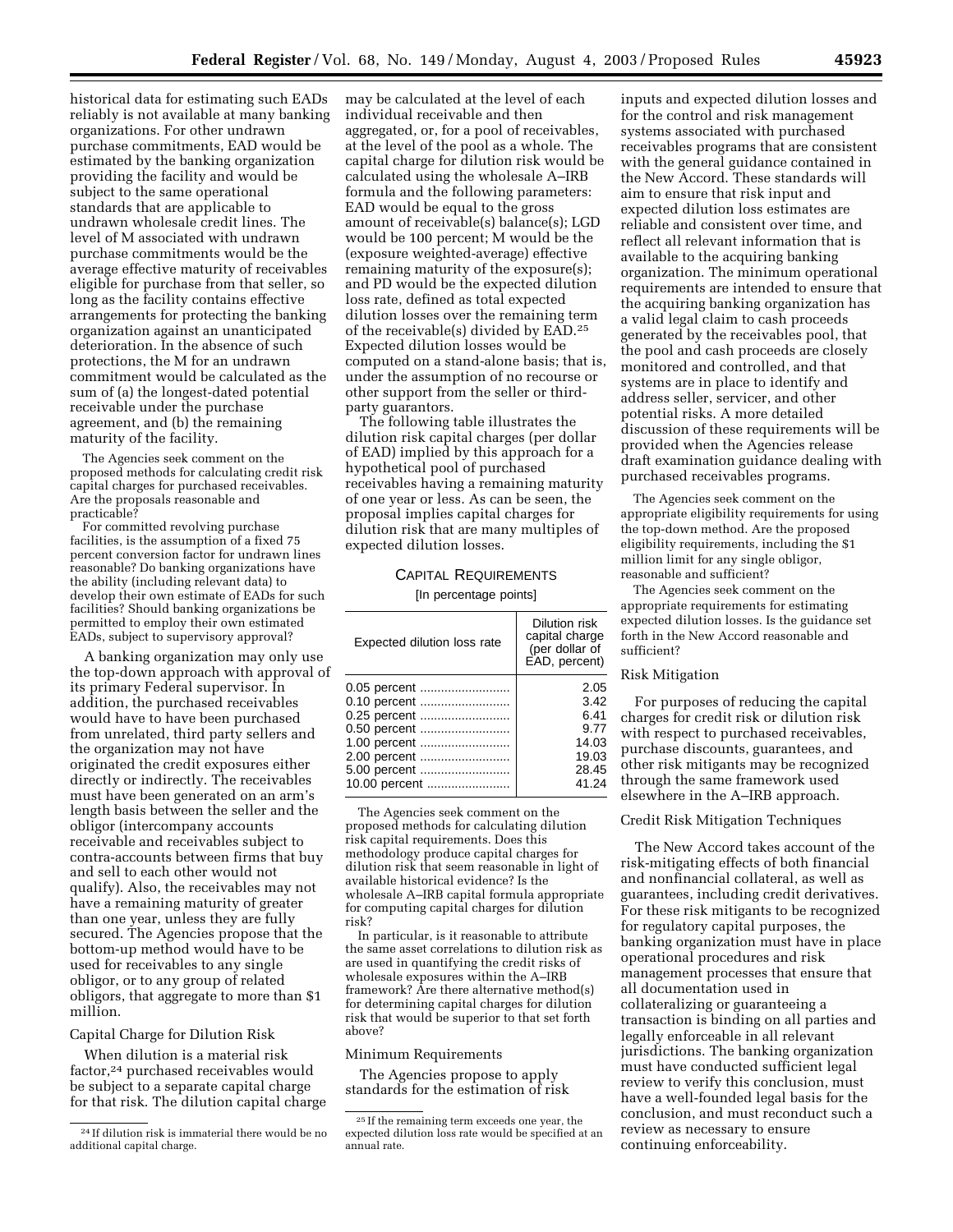Adjusting LGD for the Effects of Collateral

A banking organization would be able to take into account the risk-mitigating effect of collateral in its internal estimates of LGD, provided the organization has established internal requirements for collateral management, operational procedures, legal certainty, and risk management processes that ensure that:

(1) The legal mechanism under which the collateral is pledged or transferred ensures that the banking organization has the right to liquidate or take legal possession of the collateral in a timely manner in the event of the default, insolvency, or bankruptcy (or other defined credit event) of the obligor and, where applicable, the custodian holding the collateral;

(2) The banking organization has taken all steps necessary to fulfill legal requirements to secure the organization's interest in the collateral so that it has and maintains an enforceable security interest;

(3) The banking organization has clear and robust procedures for the timely liquidation of collateral to ensure observation of any legal conditions required for declaring the default of the borrower and prompt liquidation of the collateral in the event of default;

(4) The banking organization has established procedures and practices for (i) conservatively estimating, on a regular ongoing basis, the market value of the collateral, taking into account factors that could affect that value (for example, the liquidity of the market for the collateral and obsolescence or deterioration of the collateral), and (ii) where applicable, periodically verifying the collateral (for example, through physical inspection of collateral such as inventory and equipment); and

(5) The banking organization has in place systems for requesting and receiving promptly additional collateral for transactions whose terms require maintenance of collateral values at specified thresholds.

In reflecting collateral in the LGD estimate, the banking organization would need to consider the extent of any dependence between the risk of the borrower and that of the collateral or collateral provider. The banking organization's assessment of LGD would have to address in a conservative way any significant degrees of dependence, as well as any currency mismatch between the underlying obligation and the collateral. The LGD estimates would have to be grounded in historical recovery rates on the collateral and

could not be based solely upon the collateral's estimated market value.

Repo-Style Transactions Subject to Master Netting Agreements

Repo-style transactions include reverse repurchase agreements and repurchase agreements and securities lending and borrowing transactions, including those executed on an indemnified agency basis.26 Many of these transactions are conducted under a bilateral master netting agreement or equivalent arrangement. The effects of netting arrangements generally would be recognized where the banking organization takes into account the riskmitigating effect of collateral through an adjustment to EAD. To qualify for the EAD adjustment treatment, the repostyle transaction would have to be marked-to-market daily and be subject to a daily margin maintenance requirement. Further, the repo-style transaction would have to be documented under a qualifying master netting agreement that would have to:

(1) Provide the non-defaulting party the right to terminate and close out promptly all transactions under the agreement upon an event of default, including in the event of insolvency or bankruptcy of the counterparty;

(2) Provide for the netting of gains and losses on transactions (including the value of any collateral) terminated and closed out under the agreement so that a single net amount is owed by one party to the other;

(3) Allow for the prompt liquidation or setoff of collateral upon the occurrence of an event of default; and

(4) Be, together with the rights arising from the provisions required in (1) to (3) above, legally enforceable in each relevant jurisdiction upon the occurrence of an event of default and regardless of the counterparty's insolvency or bankruptcy.

Where a banking organization's repostyle transactions do not meet these requirements, it would not be able to use the EAD adjustment method. Rather, for each individual repo-style transaction it would estimate an LGD that takes into account the collateral received. It would use the notional amount of the transaction for EAD; it would not take into account netting effects for purposes of determining either EAD or LGD.

The method for determining EAD for repo-style transactions, described below, is essentially the determination of an unsecured loan equivalent exposure amount to the counterparty. Thus, no collateral effects for these transactions would be recognized through LGD; rather, the applicable LGD would be the one the banking organization would estimate for an unsecured exposure to the counterparty.

To determine EAD, the banking organization would add together its current exposure to the counterparty under the master netting arrangement and a measure for PFE to the counterparty under the master netting arrangement. The current exposure would be the sum of the market values of all securities and cash lent, sold subject to repurchase, or pledged as collateral to the counterparty under the master netting agreement, less the sum of the market values of all securities and cash lent, sold subject to repurchase, or pledged as collateral by the counterparty. The PFE calculation would be based on the market price volatilities of the securities delivered to, and the securities received from, the counterparty, as well as any foreign exchange rate volatilities associated with any cash or securities delivered or received.

Banking organizations would use a VaR-type measure for determining PFE for repo-style transactions subject to master netting agreements. Banking organizations would be required to use a 99th percentile, one-tailed confidence interval for a five-day holding period using a minimum one-year historical observation period of price data. Banking organizations would have to update their data sets no less frequently than once every three months and reassess them whenever market prices are subject to material changes. The illiquidity of lower-quality instruments would have to be taken into account through an upward adjustment in the holding period where the five-day holding period would be inappropriate given the instrument's liquidity. No particular model would be prescribed for the VaR-based measure, but the model would have to capture all material risks for included transactions.

Banking organizations using a VaRbased approach to measuring PFE would be permitted to take into account correlations in the price volatilities among instruments delivered to the counterparty, among instruments received from the counterparty, as well as between the two sets of instruments. The VaR-based approach for calculating PFE for repo-style transactions would be available to all banking organizations

<sup>&</sup>lt;sup>26</sup> Some banking organizations, particularly those that are custodians, lend, as agent, their customers' securities on a collateralized basis. Typically, the agent banking organization indemnifies the customer againts risk of loss in the event the borrowing counterparty defaults. Where such indemnites are provided, the agent banking organization has the same risks it would have if it had entered into the transaction as principal.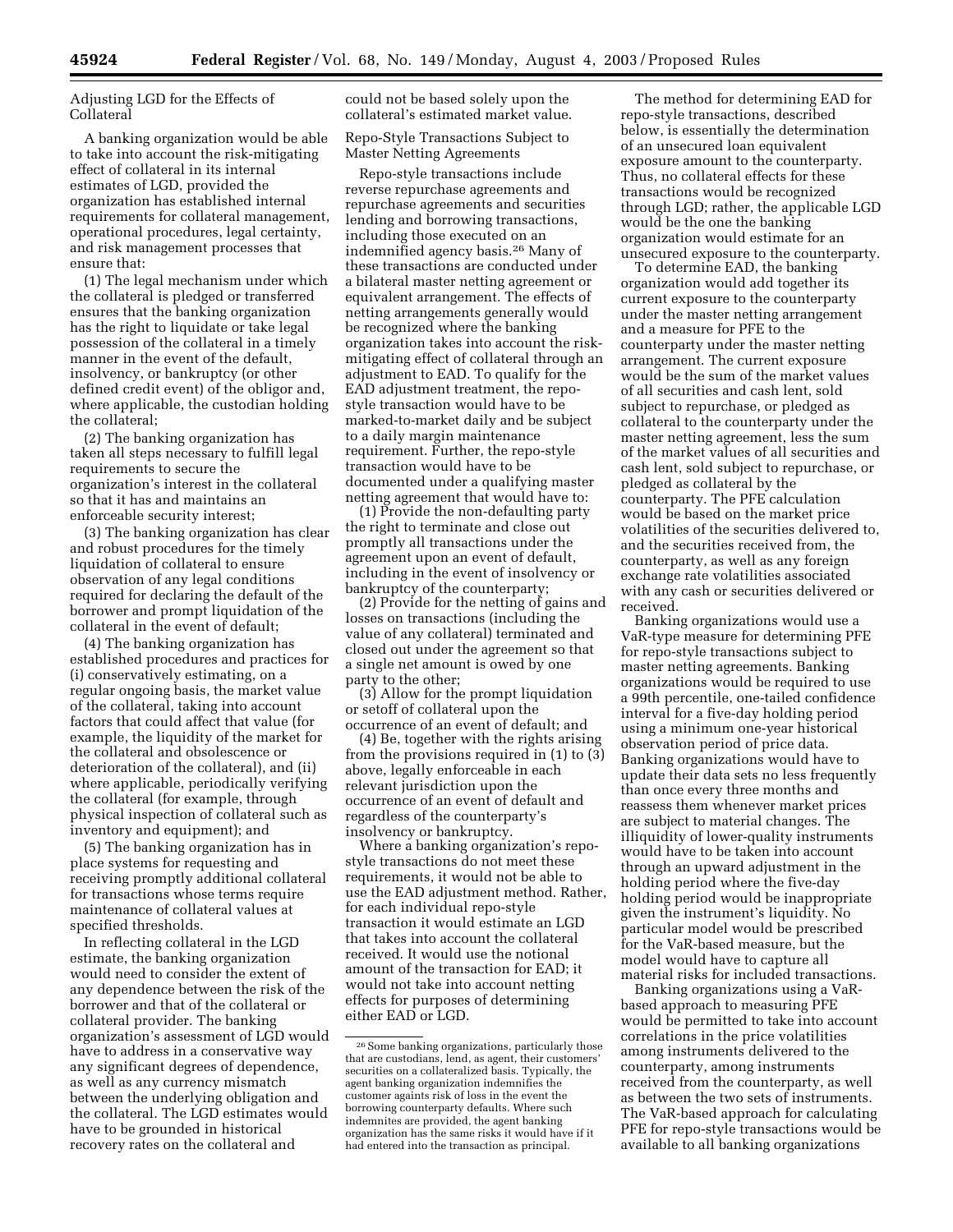that received supervisory approval for an internal market risk model under the market risk capital rules. Other banking organizations could apply separately for supervisory approval to use their internal VaR models for calculation of PFE for repo-style transactions.

A banking organization would use the following formula to determine EAD for each counterparty with which it has a master netting agreement for repo-style transactions.

 $EAD = max \{0, [(\Sigma E - \Sigma C) + (VaR)$ output from internal market risk  $model \times multiplier)]$ 

Where:

- E denotes the current value of the exposure (that is, all securities and cash delivered to the counterparty); and
- C denotes the current value of the collateral received (that is, all securities and cash received from the counterparty).

The multiplier in the above formula would be determined based on the results of the banking organization's backtesting of the VaR output. To backtest the output, the banking organization would be required to identify on an annual basis twenty counterparties that include the ten largest as determined by the banking organization's own exposure measurement approach and ten others selected at random. For each day and for each of the twenty counterparties, the banking organization would compare the previous day's VaR estimate for the counterparty portfolio to the change in the current exposure of the previous day's portfolio. This change represents the difference between the net value of the previous day's portfolio using today's market prices and the net value of that portfolio using the previous day's market prices. Where this difference exceeds the previous day's VaR estimate, an exception would have occurred.

At the end of each quarter, the banking organization would identify the number of exceptions it has observed for its twenty counterparties over the most recent 250 business days, that is, the number of exceptions in the most recent 5000 observations. Depending on the number of exceptions, the output of the VaR model would be scaled up using a multiplier as provided in the table below.

| Zone                                                     | Number of<br>exceptions | Multiplier                |
|----------------------------------------------------------|-------------------------|---------------------------|
| Green Zone<br>Yellow Zone  100–119<br>120–139<br>140–159 | 0-99                    | None $(=1)$<br>2.0<br>2.2 |

| Zone | Number of<br>exceptions                                           | Multiplier |
|------|-------------------------------------------------------------------|------------|
|      | 2.6  160–179  2.6<br>2.8  180–199  2.8<br>1.3.0  200 or more  3.0 |            |

The Agencies seek comments on the methods set forth above for determining EAD, as well as on the proposed backtesting regime and possible alternatives banking organizations might find more consistent with their internal risk management processes for these transactions. The Agencies also request comment on whether banking organizations should be permitted to use the standard supervisory haircuts or own estimates haircuts methodologies that are proposed in the New Accord.

#### Guarantees and Credit Derivatives

The Agencies are proposing that banking organizations reflect the credit risk mitigating effects of guarantees and credit derivatives through adjusting the PD or the LGD estimate (but not both) of the underlying obligation that is protected. The banking organization would be required to assign the borrower and guarantor to an internal rating in accordance with the minimum requirements set out for unguaranteed (unhedged) exposures, both prior to the adjustments and on an ongoing basis. The organization also would be required to monitor regularly the guarantor's condition and ability and willingness to honor its obligation. For guarantees on retail exposures, these requirements would also apply to the assignment of an exposure to a pool and the estimation of the PD of the pool.

For purposes of reflecting the effect of guarantees in regulatory capital requirements, the Agencies are proposing that a banking organization have clearly specified criteria for adjusting internal ratings or LGD estimates—or, in the case of retail exposures, for allocating exposures to pools to reflect use of guarantees and credit derivatives—that take account of all relevant information. The adjustment criteria would have to require a banking organization to (i) meet all minimum requirements for an unhedged exposure when assigning borrower or facility ratings to guaranteed/hedged exposures; (ii) be plausible and intuitive; (iii) consider the guarantor's ability and willingness to perform under the guarantee; (iv) consider the extent to which the guarantor's ability and willingness to perform and the borrower's ability to repay may be correlated (that is, the degree of wrongway risk); and (v) consider the payout structure of the credit protection and conservatively assess its effect on the level and timing of recoveries. The

banking organization also would be required to consider any residual risk to the borrower that may remain—for example, a currency mismatch between the credit protection and the underlying exposure.

Banking organizations would be required to make adjustments to alter PD or LGD estimates in a consistent way for a given type of guarantee or credit derivative. In all cases, the adjusted risk weight for the hedged obligation could not be less than the risk weight associated with a comparable direct exposure on the protection provider. As a practical matter, this guarantor risk weight floor on the risk weight of the hedged obligation would require a banking organization first to determine the risk weight on the hedged obligation using the adjustment it has made to the PD or LGD estimate to reflect the hedge. The banking organization would then compare that risk weight to the risk weight assigned to a direct obligation of the guarantor. The higher of the two risk weights would then be used to determine the risk-weighted asset amount of the hedged obligation.

Notwithstanding the guarantor risk weight floor, the proposed approach gives institutions a great deal of flexibility in their methodology for recognizing the risk-reducing effects of guarantees and credit derivatives. At the same time, the approach does not differentiate between various types of guarantee structures, which may have widely varying characteristics, that a banking organization may use. For example, a company to company guarantee, such as a company's guarantee of an affiliate or a supplier, is fundamentally different from a guarantee obtained from an unrelated third party that is in the business of extending financial guarantees. Examples of the latter type of guarantee include standby letters of credit, financial guarantee insurance, and credit derivatives. These products tend to be standardized across institutions and, thus, arguably should be recognized for capital purposes in a consistent fashion across institutions. The problem of inconsistent treatment could be exacerbated in the case of protection in the form of credit derivatives, which are tradable and which further can be distinguished by their characteristic of allowing a banking organization to have a recovery claim on two parties, the obligor and the derivative counterparty, rather than just one.

Industry comment is sought on whether a more uniform method of adjusting PD or LGD estimates should be adopted for various types of guarantees to minimize inconsistencies in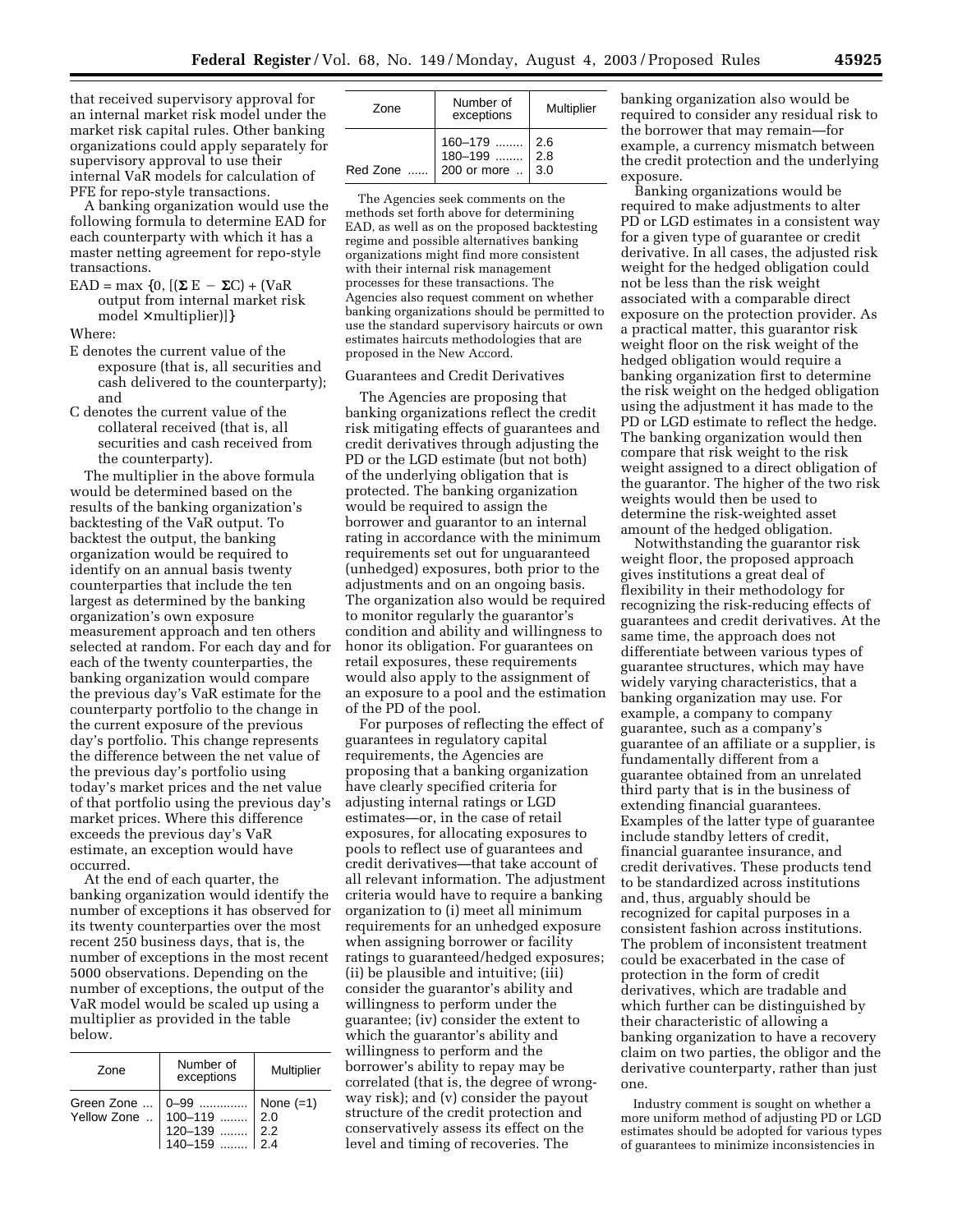treatment across institutions and, if so, views on what methods would best reflect industry practices. In this regard, the Agencies would be particularly interested in information on how banking organizations are currently treating various forms of guarantees within their economic capital allocation systems and the methods used to adjust PD, LGD, EAD, and any combination thereof.

#### Double Default Effects

The Agencies are proposing that neither the banking organization's criteria nor rating process for guaranteed/hedged exposures be allowed to take into account so-called ''double default'' effects—that is, the joint probability of default of the borrower and guarantor. As a result of not being able to recognize double default probabilities, the adjusted risk weight for the hedged obligation could not be less than the risk weight associated with a direct exposure on the protection provider. The Agencies are seeking comment on the proposed nonrecognition of double default effects. On June 10, 2003, the Federal Reserve released a white paper on this issue entitled, ''Treatment of Double Default and Double Recovery Effects for Hedged Exposures Under Pillar I of the Proposed New Basel Capital Accord.'' Commenters are encouraged to take into account the white paper in formulating their responses to the ANPR.

The Agencies also are interested in obtaining commenters' views on alternative methods for giving recognition to double default effects in a manner that is operationally feasible and consistent with safety and soundness. With regard to the latter, commenters are requested to bear in mind the concerns outlined in the double default white paper, particularly in connection with concentrations, wrong-way risk (especially in stress periods), and the potential for regulatory capital arbitrage. In this regard, information is solicited on how banking organizations consider double default effects on credit protection arrangements in their economic capital calculations and for which types of credit protection arrangements they consider these effects.

Requirements for Recognized Guarantees and Credit Derivatives

The Agencies are not proposing any restrictions on the types of eligible guarantors or credit derivative providers. Rather, a banking organization would be required to have clearly specified criteria for those guarantors they will accept as eligible for regulatory capital purposes. It is proposed that guarantees and credit derivatives recognized for regulatory

capital purposes: (1) Be required to represent a direct claim on the protection provider; (2) explicitly reference specific exposures or classes thereof; (3) be evidenced in writing through a contract that is irrevocable by the guarantor; (4) not have a clause that would (i) allow the protection provider unilaterally to cancel the credit protection (other than in the event of nonpayment or other default by the protection buying banking organization) or (ii) increase the effective cost of credit protection as the credit quality of the underlying obligor deteriorates; (5) be in force until the underlying obligation is satisfied in full (to the amount and tenor of the guarantee); and (6) be legally enforceable against the guarantor in a jurisdiction where the guarantor has assets to attach and enforce a judgment.

The Agencies view the risk mitigating benefits of conditional guarantees—that is, guarantees that prescribe certain conditions under which the guarantor would not be obliged to perform—as particularly difficult to quantify. The Agencies are proposing that as a general matter such guarantees would not be recognized under the A–IRB approach. In certain circumstances, however, conditional guarantees could be recognized where the banking organization can demonstrate that its assignment criteria fully reflect the reduction in credit risk mitigation arising from the conditionality and that the guarantee provides a meaningful degree of credit protection.

Additional Requirements for Recognized Credit Derivatives

The Agencies are proposing that credit derivatives, whether in the form of credit default swaps or total return swaps, recognized for A–IRB risk-based capital purposes meet additional criteria. The credit events specified by the contracting parties would be required to include at a minimum: (i) Failure to pay amounts due under the terms of the underlying obligation; (ii) bankruptcy, insolvency, or inability of the obligor to pay its debt; and (iii) restructuring of the underlying obligation that involves forgiveness or postponement of principal, interest, or fees that results in a credit loss.

With regard to restructuring events, the Agencies note that the New Accord suggests that a banking organization may not need to include restructuring credit events when it has complete control over the decision of whether or not there will be a restructuring of the underlying obligation. This would occur, for example, where the hedged obligation requires unanimous consent

of the creditors for a restructuring. The Agencies have concerns that this approach could have the incidental effect of dictating terms in underlying obligations in ways that over time could diverge from creditors' business needs. The Agencies also question whether such clauses actually eliminate restructuring risk on the underlying obligation, particularly as many credit derivatives hedge only a small portion of a banking organization's exposure to the underlying obligation.

The Agencies invite comment on this issue, as well as consideration of an alternative approach whereby the notional amount of a credit derivative that does not include restructuring as a credit event would be discounted. Comment is sought on the appropriate level of discount and whether the level of discount should vary on the basis of, for example, whether the underlying obligor has publicly outstanding rated debt or whether the underlying obligor is an entity whose obligations have a relatively high likelihood of restructuring relative to default (for example, a sovereign or PSE). Another alternative that commenters may wish to discuss is elimination of the restructuring requirement for credit derivatives with a maturity that is considerably longer—for example, two years—than that of the hedged obligation.

Consistent with the New Accord, the Agencies are proposing not to recognize credit protection from total return swaps where the hedging banking organization records net payments received on the swap as net income, but does not record offsetting deterioration in the value of the hedged obligation either through reduction in fair value or by an addition to reserves. The Agencies are considering imposing similar nonrecognition on credit default swaps where mark-to-market gains in value are recognized in income and, thus, in Tier 1 capital, but no offsetting deterioration in the hedged obligation is recorded. (This situation generally would not arise where both the hedged obligation and the credit default swap are recorded in the banking book because under GAAP increases in the swap's value are recorded in the Other Comprehensive Income account, which is not included in regulatory capital.)

Comment is sought on this matter, as well as on the possible alternative treatment of recognizing the hedge in these two cases for regulatory capital purposes but requiring that mark-to-market gains on the credit derivative that have been taken into income be deducted from Tier 1 capital.

#### Mismatches in Credit Derivatives Between Reference and Underlying **Obligations**

The Agencies are proposing to recognize credit derivative hedges for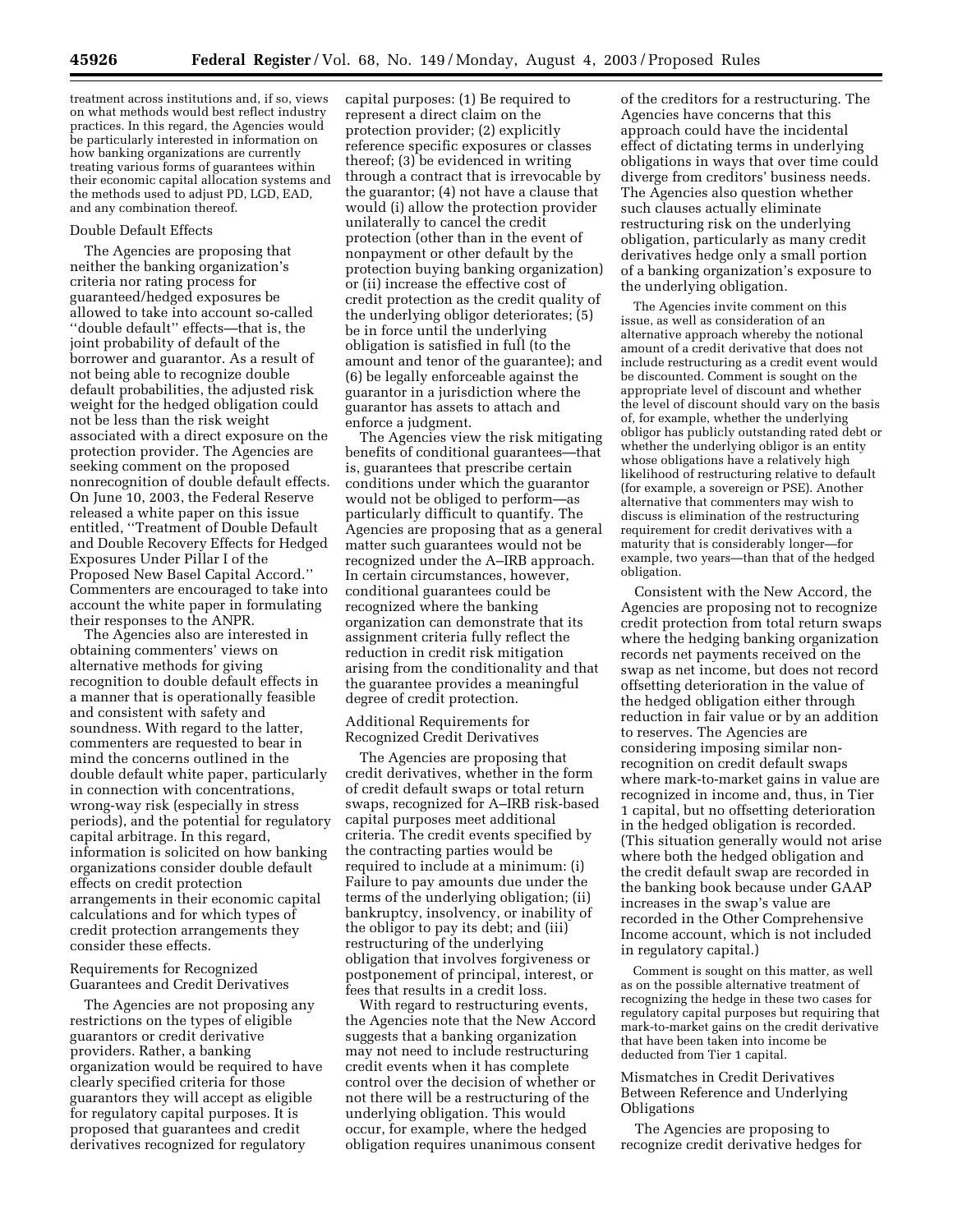A–IRB capital purposes only where the reference obligation on which the protection is based is the same as the underlying obligation except where: (1) the reference obligation ranks *pari passu* with or is more junior than the underlying obligation, and (2) the underlying obligation and reference obligation share the same obligor and legally enforceable cross-default or cross-acceleration clauses are in place.

#### Treatment of Maturity Mismatch

The Agencies are proposing to recognize on a discounted basis guarantees and credit derivatives that have a shorter maturity than the hedged obligation. A guarantee or credit derivative with less than one-year remaining maturity that does not have a matching maturity to the underlying obligation, however, would not be recognized. The formula for discounting the amount of a maturity-mismatched hedge that is recognized is proposed as follows:

 $Pa = P * t/T$ 

Where:

- Pa denotes the value of the credit protection adjusted for maturity mismatch;
- P denotes the amount of the credit protection;
- t denotes the lesser of T and the remaining maturity of the hedge arrangement, expressed in years; and
- T denotes the lesser of five and the remaining maturity of the underlying obligation, expressed in years.

The Agencies have concerns that the proposed formulation does not appropriately reflect distinctions between bullet and amortizing underlying obligations. Comment is sought on the best way of making such a distinction, as well as more generally on alternative methods for dealing with the reduced credit risk coverage that results from a maturity mismatch.

#### Treatment of Counterparty Risk for Credit Derivative Contracts

The Agencies are proposing that the EAD for derivative contracts included in either the banking book or trading book be determined in accordance with the rules for calculating the credit equivalent amount for such contracts set forth under the general risk-based capital rules. The Agencies are proposing to include in the types of derivative contracts covered under these rules credit derivative contracts recorded in the trading book. Accordingly, where a banking organization buys or sells a credit derivative through its trading book, a counterparty credit risk capital charge

would be imposed based on the replacement cost plus the following add-on factors for PFE:

| Total return or<br>credit default<br>swap | Protection<br>buyer<br>(percent) | Protection<br>seller<br>(percent) |
|-------------------------------------------|----------------------------------|-----------------------------------|
| Qualifying Ref-<br>erence                 |                                  |                                   |
| Obligation*<br>Non-Qualifying             | 5                                | ** 5                              |
| Reference<br>Obligation*                  | 10                               |                                   |

\*The definition of qualifying would be the same as for the ''qualifying'' category for the treatment of specific risk for covered debt po-

sitions under the market risk capital rules. \*\*The protection seller of a credit default swap would only be subject to the add-on factor where the contract is subject to close-out upon the insolvency of the protection buyer while the underlying obligor is still solvent.

The Agencies also are considering applying a counterparty credit risk charge on all credit derivatives that are marked-to-market, including those recorded in the banking book. Such a treatment would promote consistency with other OTC derivatives, which are assessed the same counterparty credit risk charge regardless of where they are booked.

Further, the Agencies note that, if credit derivatives booked in the banking book are not assessed a counterparty credit risk charge, banking organizations would be required to exclude these derivatives from the net current exposure of their other derivative exposures to a counterparty for purposes of determining regulatory capital requirements. On balance, the Agencies believe a better approach would be to align the net derivative exposure used for capital purposes with that used for internal risk management purposes to manage counterparty risk exposure and collateralization thereof. This approach would suggest imposing a counterparty risk charge on all credit derivative exposures that are marked to market, regardless of where they are booked.

The Agencies are seeking industry views on the PFE add-ons proposed above and their applicability. Comment is also sought on whether different add-ons should apply for different remaining maturity buckets for credit derivatives and, if so, views on the appropriate percentage amounts for the addons in each bucket.

#### Equity Exposures

Banking organizations using the A– IRB approach for any credit exposure would be required to use an internal models market-based approach to calculate regulatory capital charges for equity exposures. Minimum quantitative and qualitative

requirements for using an internal model would have to be met on an ongoing basis. An advanced approach banking organization that is transitioning into an internal models approach to equity exposures or that fails to demonstrate compliance with the minimum operational requirements for using an internal models approach to equity exposures would be required to develop a plan for compliance, obtain approval of the plan from its primary Federal supervisor, and implement the plan in a timely fashion. In addition, a banking organization's primary Federal supervisor would have the authority to impose additional operational requirements on a case-by-case basis. Until it is fully compliant with all applicable requirements, the banking organization would apply a minimum 300 percent risk weight to all publicly traded equity investments (that is, equity investments that are traded on a nationally recognized securities exchange) and a minimum 400 percent risk weight to all other equity investments.

#### Positions Covered

All equity exposures held in the banking book, along with any equity exposures in the trading book that are not currently subject to a market risk capital charge, would be subject to the A-IRB approach for equity exposures. In general, equity exposures are distinguished from other types of exposures based on the economic substance of the exposure. Equity exposures would include both direct and indirect ownership interests, whether voting or non-voting, in the assets or income of a commercial enterprise or financial institution that are not consolidated or deducted for regulatory capital purposes. Holdings in funds containing both equity investments and non-equity investments would be treated either as a single investment based on the majority of the fund's holdings or, where possible, as separate and distinct investments in the fund's component holdings based on a ''look-through approach'' (that is, based on the individual component holdings).

An instrument generally would be considered to be an equity exposure if it (1) would qualify as Tier 1 capital under the general risk-based capital rules if issued by a banking organization; (2) is irredeemable in the sense that the return of invested funds can be achieved only by the sale of the investment or sale of the rights to the investment or in the event of the liquidation of the issuer; (3) conveys a residual claim on the assets or income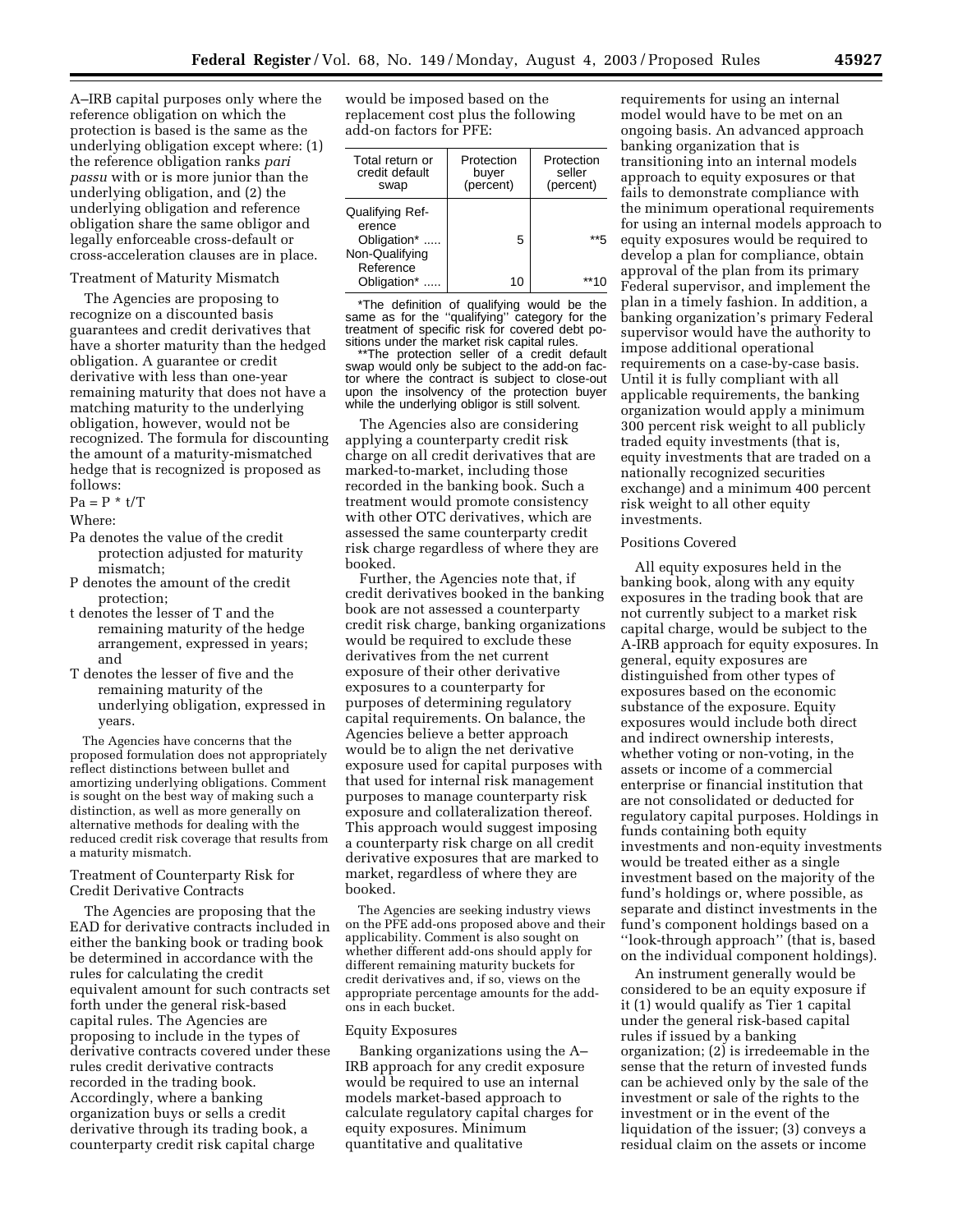of the issuer; and (4) does not embody an obligation on the part of the issuer.

An instrument that embodies an obligation on the part of the issuer would be considered an equity exposure if the instrument meets any of the following conditions: (1) The issuer may defer indefinitely the settlement of the obligation; (2) the obligation requires, or permits at the issuer's discretion, settlement by the issuance of a fixed number of the issuer's equity interests; (3) the obligation requires, or permits at the issuer's discretion, settlement by the issuance of a variable number of the issuer's equity interests, and all things being equal, any change in the value of the obligation is attributable to, comparable to, and in the same direction as, the change in value of a fixed number of the issuer's equity shares; or (4) the holder has the option to require that the obligation be settled by issuance of the issuer's equity interests, unless the banking organization's primary Federal supervisor has opined in writing that the instrument should be treated as a debt position.

Debt obligations and other securities, derivatives, or other instruments structured with the intent of conveying the economic substance of equity ownership would be considered equity exposures for purposes of the A-IRB capital requirements. For example, options and warrants on equities and short positions in equity securities would be characterized as equity exposures. If a debt instrument is convertible into equity at the option of the holder, it would be deemed equity upon conversion. If such debt is convertible at the option of the issuer or automatically by the terms of the instrument, it would be deemed equity from inception. In addition, instruments with a return directly linked to equities would be characterized as equity exposures under most circumstances. A banking organization's primary Federal supervisor would have the discretion to allow a debt characterization of such an equity-linked instrument, however, if the instrument is directly hedged by an equity holding such that the net position does not involve material equity risk to the holder. Equity instruments that are structured with the intent of conveying the economic substance of debt holdings, or securitization exposures would not be considered equity exposures. For example, some issuances of term preferred stock may be more appropriately characterized as debt.

In all cases, the banking organization's primary Federal supervisor would have the discretion to recharacterize debt holdings as equity exposures or equity holdings as debt or securitization exposures for regulatory capital purposes.

The Agencies encourage comment on whether the definition of an equity exposure is sufficiently clear to allow banking organizations to make an appropriate determination as to the characterization of their assets.

#### Materiality

As noted above, a banking organization that is required or elects to use the A–IRB approach for any credit portfolio would also generally be required to use the A–IRB approach for its equity exposures. However, if the aggregate equity holdings of a banking organization are not material in amount, the organization would not be required to use the A–IRB approach to equity exposures. For this purpose, a banking organization's equity exposures generally would be considered material if their aggregate carrying value, including holdings subject to exclusions and transitional provisions (as described below), exceeds 10 percent of the organization's Tier 1 and Tier 2 capital on average during the prior calendar year. To address concentration concerns, however, the materiality threshold would be lowered to 5 percent of the banking organization's Tier 1 and Tier 2 capital if the organization's equity portfolio consists of less than ten individual holdings. Banking organizations would risk weight at 100 percent equity exposures exempted from the A–IRB equity treatment under a materiality threshold.

Comment is sought on whether the materiality thresholds set forth above are appropriate. Exclusions from the A–IRB Equity Capital Charge

#### Zero and Low Risk Weight Investments

The New Accord provides that national supervisors may exclude from the A–IRB capital charge those equity exposures to entities whose debt obligations qualify for a zero risk weight under the New Accord's standardized approach for credit risk. Entities whose debt obligations qualify for a zero risk weight generally include (i) sovereigns rated AAA to AA–; (ii) the BIS; (iii) the IMF; (iv) the European Central Bank; (v) the European Community; and (vi) highquality multilateral development banks (MDBs) with strong shareholder support.27 The Agencies intend to

exclude from the A-IRB equity capital charge equity investments in these entities. Instead, these investments would be risk weighted at zero percent under the A-IRB approach.

In addition, the Agencies are proposing to exempt from the A-IRB equity capital charge investments in non-central government public-sector entities (PSEs) that are not traded publicly and generally are held as a condition of membership. Examples of such holdings include stock of a Federal Home Loan Bank or a Federal Reserve Bank. These investments would be riskweighted as they would be under the general risk-based capital rules—20 percent or zero percent, respectively, in the examples.

Comment is sought on whether other types of equity investments in PSEs should be exempted from the A–IRB capital charge on equity exposures, and if so, the appropriate criteria for determining which PSEs should be exempted.

# Legislated Program Equity Exposures

Under the New Accord, national supervisors may exclude from the A– IRB capital charge on equity exposures certain equity exposures made under legislated programs that involve government oversight and restrictions on the types or amounts of investments that may be made (legislated program equity exposures). Under the New Accord, a banking organization would be able to exclude from the A–IRB capital charge on equity exposures legislated program equity exposures in an amount up to 10 percent of the banking organization's Tier 1 plus Tier 2 capital.

The Agencies propose that equity investments by a banking organization in a small business investment company (SBIC) under section 302(b) of the Small Business Investment Act of 1958 would be legislated program equity exposures eligible for the exclusion from the A– IRB equity capital charge in an amount up to 10 percent of the banking organization's Tier 1 plus Tier 2 capital. A banking organization would be required to risk weight at 100 percent any amounts of legislated program equity exposures that qualify for this exclusion from the A–IRB equity capital charge.

The Agencies seek comment on what conditions might be appropriate for this partial exclusion from the A–IRB equity capital charge. Such conditions could include limitations on the size and types of

<sup>27</sup>These are, at present, the World Bank group comprised of the International Bank for Reconstruction and Development and the International Finance Corporation, the Asian Development Bank, the African Development Bank, the European Bank for Reconstruction and

Development, the Inter-American Development Bank, the European Investment Bank, the Islamic Development Bank, the Nordic Investment Bank, the Caribbean Development Bank, and the Council of Europe Development Bank.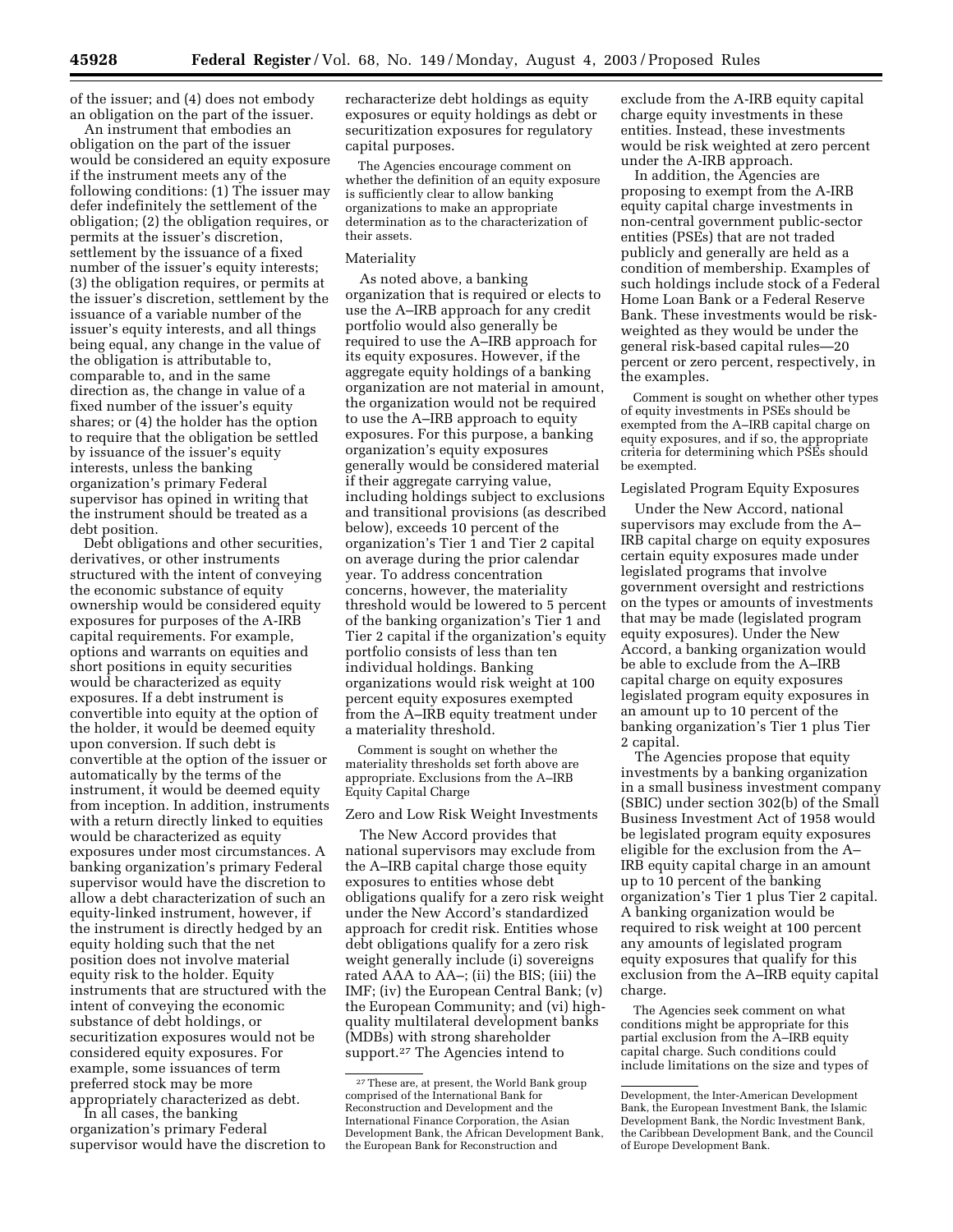businesses in which the banking organization invests, geographical limitations, or limitations on the size of individual investments.

U.S. banking organizations also make investments in community development corporations (CDCs) or community and economic development entities (CEDEs) that promote the public welfare. These investments receive favorable tax treatment and investment subsidies that make their risk and return characteristics markedly different (and more favorable to investors) than equity investments in general. Recognizing this more favorable risk-return structure and the importance of these investments to promoting important public welfare goals, the Agencies are proposing the exclusion of all such investments from the A–IRB equity capital charge. Unlike the exclusion for SBIC exposures, the exclusion of CDC and CEDE investments would not be subject to a percentage of capital limit. All CDC and CEDE equity exposures would receive a 100 percent risk weight.

The Agencies seek comment on whether any conditions relating to the exclusion of CDC/CEDE investments from the A-IRB equity capital charge would be appropriate. These conditions could serve to limit the exclusion to investments in such entities that meet specific public welfare goals or to limit the amount of such investments that would qualify for the exclusion from the A–IRB equity capital charge. The Agencies also seek comment on whether any other classes of legislated program equity exposures should be excluded from the A–IRB equity capital charge.

#### Grandfathered Investments

Equity exposures held as of the date of adoption of the final A–IRB capital rule governing equity exposures would be exempt from the A–IRB equity capital charge for a period of ten years from that date. A banking organization would be required to risk weight these holdings during the ten-year period at 100 percent. The investments that would be considered grandfathered would be equal to the number of shares held as of the date of the final rule, plus any shares that the holder acquires directly as a result of owning those shares, provided that any additional shares do not increase the holder's proportional ownership share in the company.

For example, if a banking organization owned 100 shares of a company on the date of adoption of the final rule, and the issuer thereafter declared a pro rata stock dividend of 5 percent, the entire post-dividend holdings of 105 shares would be exempt from the A–IRB equity capital charge for a period of ten years from the date of the adoption of the final

rule. However, if additional shares are acquired such that the holder's proportional share of ownership increases, the additional shares would not be grandfathered. Thus, if a banking organization owned 100 shares of a company on the date of adoption of the final rule and subsequently acquired an additional 50 shares, the original 100 shares would be exempt from the A–IRB equity capital charge for the ten-year period from the date of adoption of the final rule, but the additional 50 shares would be immediately subject to the A– IRB equity capital charge.

#### Description of Quantitative Principles

The primary focus of the A–IRB approach to equity exposures is to assess capital based on an internal estimate of loss under extreme market conditions on an institution's portfolio of equity holdings or, in simpler forms, its individual equity investments. The methodology or methodologies used to compute the banking organization's estimated loss should be those used by the institution for internal risk management purposes. The model should be fully integrated into the banking organization's risk management infrastructure.

A banking organization's use of internal models would be subject to supervisory approval and ongoing review by the institution's primary Federal supervisor. Given the unique nature of equity portfolios and differences in modeling techniques, the supervisory model review process would be, in many respects, institutionspecific. The sophistication and nature of the modeling technique used for a particular type of equity exposure should correspond to the banking organization's exposure, concentration in individual equity issues of that type, and the particular risk of the holding (including any optionality). Institutions would have to use an internal model that is appropriate for the risk characteristics and complexity of their equity portfolios. The model would have to be able to capture adequately all of the material risks embodied in equity returns, including both general market risk and idiosyncratic (that is, specific) risk of the institution's equity portfolio.

In their evaluations of institutions' internal models, the Agencies would consider, among other factors, (a) the nature of equity holdings, including the number and types of equities (for example, public, private, long, short); (b) the risk characteristics and makeup of institutions' equity portfolio holdings, including the extent to which publicly available price information is obtainable on the exposures; and (c) the level and degree of concentration. Institutions with equity portfolios containing holdings with values that are highly nonlinear in nature (for example, equity derivatives or convertibles) would have to employ an internal model designed to appropriately capture the risks associated with these instruments.

The Agencies recognize that the type and sophistication of internal modeling systems will vary across institutions due to differences in the nature and complexity of business lines in general and equity exposures in particular. Although the Agencies intend to use a VaR methodology as a benchmark for the internal model approach, the Agencies recognize that some institutions employ models for internal risk management and capital allocation purposes that, given the nature of their equity holdings, can be more risksensitive than some VaR models. For example, some institutions employ rigorous historical scenario analysis and other techniques in assessing the risk of their equity portfolios. It is not the Agencies' intention to dictate the form or operational details of banking organizations' risk measurement and management practices for their equity exposures. Accordingly, the Agencies do not expect to prescribe any particular type of model for computing A-IRB capital charges for equity exposures.

For purposes of evaluating the A–IRB equity capital charges produced by a banking organization's selected methodology, the Agencies would expect to use as a benchmark a VaR methodology using a 99.0 percent (onetailed) confidence level of estimated maximum loss over a quarterly time horizon using a long-term sample period. Moreover, A–IRB equity capital charges would have to produce risk weights for equity exposures that are at least equal to a 200 percent risk weight for publicly traded equity exposures, and a 300 percent risk weight for all other equity exposures.

VaR-based internal models must use a historical observation period that includes a sufficient amount of data points to ensure statistically reliable and robust loss estimates relevant to the long-term risk profile of the institution's specific holdings. The data used to represent return distributions should reflect the longest sample period for which data are available and should meaningfully represent the risk profile of the banking organization's specific equity holdings. The data sample should be long-term in nature and, at a minimum, should encompass at least one complete equity market cycle relevant to the institution's holdings,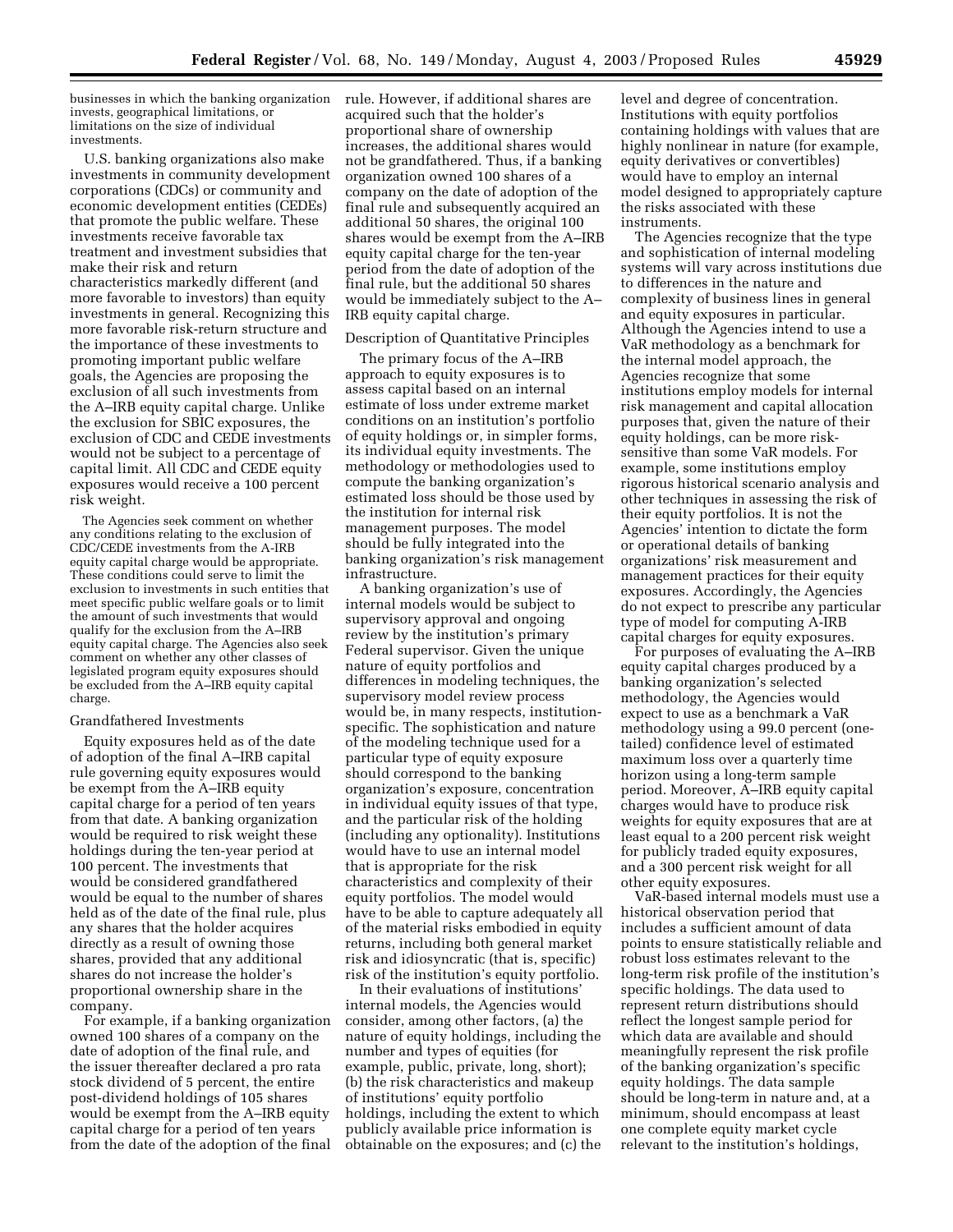including both increases and decreases in relevant equity values over a longterm data period. The data used should be sufficient to provide conservative, statistically reliable, and robust loss estimates that are not based purely on subjective or judgmental considerations.

The parameters and assumptions used in a VaR model must be subject to a rigorous and comprehensive regime of stress-testing. Banking organizations utilizing VaR models would be required to subject their internal model and estimation procedures, including volatility computations, to either hypothetical or historical scenarios that reflect worst-case losses given underlying positions in both public and private equities. At a minimum, banking organizations that use a VaR model would be required to employ stress tests to provide information about the effect of tail events beyond the level of confidence assumed in the internal models approach.

Banking organizations using non-VaR internal models that are based on stress tests or scenario analyses would have to estimate losses under worst-case modeled scenarios. These scenarios would have to reflect the composition of the organization's equity portfolio and should produce capital charges at least as large as those that would be required to be held against a representative market index under a VaR approach. For example, for a portfolio consisting primarily of publicly held equity securities that are actively traded, capital charges produced using historical scenario analyses would have to be greater than or equal to capital charges produced by a baseline VaR approach for a major index that is representative of the institution's holdings.

The measure of an equity exposure on which A–IRB capital requirements would be based would be the value of the equity presented in a banking organization's financial statements. For investments held at fair value, the exposure amount would be equal to the fair value presented in the balance sheet. For investments held at the lower of cost or market value, the exposure amount would be equal to the cost or market value presented in the balance sheet.

The loss estimate derived from the internal model would constitute the A–IRB capital charge to be assessed against the equity exposure. The A–IRB equity capital charge would be incorporated into an institution's riskbased capital ratio through the calculation of risk-weighted equivalent assets. To convert the A–IRB equity capital charge into risk-weighted

equivalent assets, a banking organization would multiply the capital charge by a factor of 12.5.

Consistent with the general risk-based capital rules, 45 percent of the positive change in value held in the tax-adjusted separate component of equity—that is, 45 percent of revaluation gains on available-for-sale (AFS) equity securities—would be includable in Tier 2 capital under the A–IRB framework.

Comment is specifically sought on whether the measure of an equity exposure under AFS accounting continues to be appropriate or whether a different rule for the inclusion of revaluation gains should be proposed.

## *C. Supervisory Assessment of A–IRB Framework*

A banking organization would have to satisfy all the A–IRB infrastructure requirements and supervisory standards before it would be able to use the A–IRB approach for calculating capital requirements for credit risk. This section describes key elements of the framework on which the Agencies propose to base the A–IRB qualifying requirements for U.S. banking organizations. The Agencies intend to provide more detailed implementation guidance in regard to these issues for wholesale and retail exposures, as well as for equity and securitization exposures. As noted earlier, draft guidance for corporate exposures that identifies associated supervisory standards was published elsewhere in today's **Federal Register**.

#### Overview of Supervisory Framework

Many of the supervisory standards are focused on requirements for a banking organization's internal risk rating system. Emphasis is placed on a banking organization's ability to rank order and quantify risk in a consistent, reliable and valid manner. In sum, a banking organization's internal risk rating system would have to provide for a meaningful differentiation of the riskiness of borrowers, as well as the risks inherent in individual transactions. To ensure the reliability of these estimates, internal risk rating systems would need to be subject to review by independent control units. Data sources and estimation methods used by banking organizations would need to be sufficiently robust to support the production of consistent quantitative assessments of risk over time. Finally, to ensure that ratings are not derived solely for regulatory capital purposes, internal risk rating systems and quantification methods would need to form an integral part of the management of the institution, as outlined below.

It is important to emphasize that the Agencies believe that meeting the A–IRB infrastructure requirements and supervisory standards will require significant efforts by banking organizations. The A–IRB supervisory standards will effectively ''raise the bar'' in regard to sound credit risk management practices.

#### Rating System Design

The design of an internal risk rating system is key to its effectiveness. By definition, a rating system comprises all of the processes that support the assessment of credit risk, the assignment of internal risk ratings, and the quantification of default and loss estimates. Banking organizations would be able to rely on one or more systems for assessing their credit risk exposures. When this is the case, the banking organization would have to demonstrate that each system used for A–IRB capital purposes complies with the supervisory standards.

The Agencies believe that banking organizations' internal rating systems should accurately and consistently differentiate degrees of risk. For wholesale exposures, banking organizations would need to have a two-dimensional rating system that separately assesses the risk of borrower default, as well as transaction-specific factors that focus on the amount that would likely be collected in the event of default. Such factors may include whether an exposure is collateralized, its seniority, and the product type. In contrast to the individual evaluation required for wholesale exposures, retail exposures would be assessed on a pool basis. Banking organizations would need to group their retail exposures into portfolio segments based on the risk characteristics that they consider relevant—for example borrower characteristics such as credit scores or transaction characteristics such as product or collateral type. Delinquent or defaulted exposures would need to be separated from those that are current.

Banking organizations would be required to define clearly their wholesale rating categories and retail portfolio segments. The clarity and transparency of the ratings criteria are critical to ensuring that ratings are assigned in a consistent and reliable manner. The Agencies believe it is important for banking organizations to document the operating procedures for their internal risk rating system in writing. For example, the documentation should describe which parties within the organization would have the authority to approve exceptions. Further, the documentation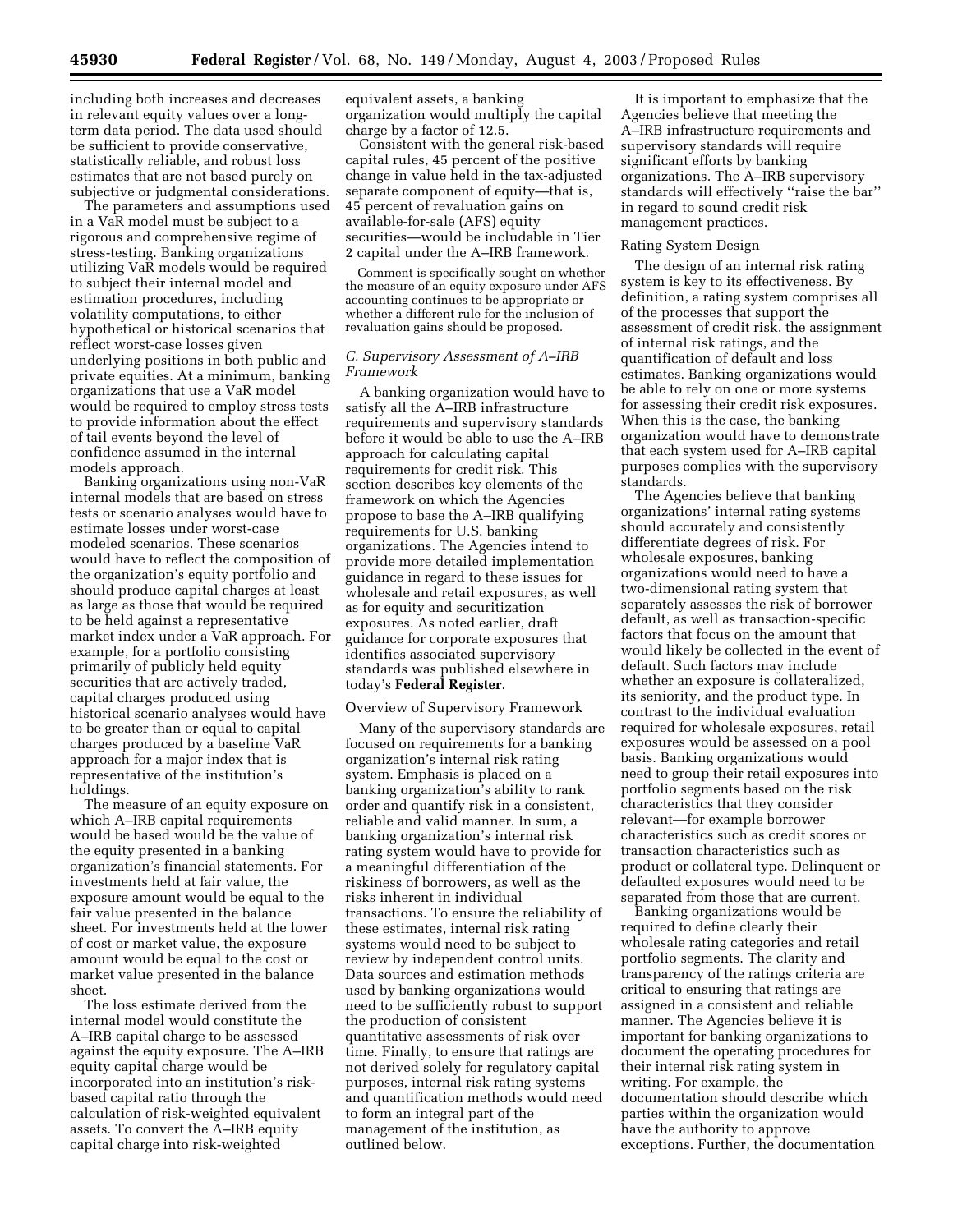would have to clearly specify the frequency of review, as well as describe the oversight to be provided by management of the ratings process.

Banking organizations using the A–IRB approach would need to be able to generate sound measurements of the key risk inputs to the A–IRB capital formulas. Banking organizations would be able to rely on data based either on internal experience or generated by an external source, as long as the banking organization can demonstrate the relevance of external data to its own experience.

In assigning a rating to an obligor, a banking organization must assess the risk of default, taking into account possible adverse events that might increase the obligor's likelihood of default. The A–IRB supervisory standards in the supervisory guidance provide banking organizations with a degree of flexibility in determining precisely how to reflect adverse events in obligor ratings. However, banking organizations are required to clearly articulate the approach chosen, and to articulate the implications for capital planning and for capital adequacy during times of systematic economic stress. The Agencies recognize that banking organizations' internal risk rating systems may include a range of statistical models or other methods to assign borrower or facility ratings or to estimate key inputs. The burden of proof would remain on the banking organization as to whether a specific model or procedure satisfies the supervisory standards.

#### Risk Rating System Operations

The risk rating system would have to form an integral part of the loan approval process wherein ratings are assigned to all borrowers, guarantors, or facilities depending upon whether the extension of credit is wholesale or retail in nature. Any deviations from policies that govern the assignment of ratings must be clearly documented and monitored.

Data maintenance is another key aspect of risk rating system operations. Banking organizations would be expected to collect and store data on key borrower and facility characteristics. The data would have to be sufficiently detailed to allow for future reconsideration of the way in which obligors and facilities have been allocated to grades. Furthermore, banking organizations would have to collect, retain, and disclose data on aspects of their internal ratings as described under the disclosure section of this proposal.

Banking organizations would be required to have in place sound stress testing processes for use in the assessment of capital adequacy. Stress testing would have to involve identifying possible events or future changes in economic conditions that could have unfavorable effects on a banking organization's credit exposures. Specifically, institutions would need to assess the effect of certain specific conditions on their A–IRB regulatory capital requirements. The choice of test to be employed would remain with the individual banking organization provided the method selected is meaningful and reasonably conservative.

#### Corporate Governance and Oversight

The Agencies view the involvement of the board of directors and management as critical to the successful implementation of the A–IRB approach. The board of directors and management would be responsible for maintaining effective internal controls over the banking organization's information systems and processes for assessing adequacy of regulatory capital and determining regulatory capital charges consistent with this ANPR. All significant aspects of the rating and estimation processes would have to be approved by the banking organization's board of directors or a designated committee thereof and senior management. These parties would need to be fully aware of whether the system complies with the supervisory standards, makes use of the necessary data, and produces reliable quantitative estimates. Ongoing management reports would have to accurately capture the performance of the rating system.

Oversight would also need to involve independent credit risk control units responsible for ensuring the performance of the rating system, the accuracy of the ratings and parameter estimates, and overall compliance with supervisory standards and capital regulations. The Agencies believe it is critical that such units remain functionally independent from the personnel and management responsible for originating credit exposures. Among other responsibilities, the control units should be charged with testing and monitoring the appropriateness of the rating scale, verifying the consistent use of ratings for a given exposure type across the organization, and reviewing and documenting any changes to be made to the system.

#### Use of Internal Ratings

To qualify to use the A–IRB framework, a banking organization's rating systems would have to form an integral part of its day-to-day credit risk management process. The Agencies expect that banking organizations would rely on their internal risk rating systems when making decisions about whether to extend credit as well as in their ongoing monitoring of credit exposures. For example, ratings information would have to be incorporated into other key processes, such as reserving determinations and when allocating economic capital internally.

#### **Risk Quantification**

Ratings quantification is the process of assigning values to the key risk components of the A–IRB approach: PD, LGD, EAD and M. With the exception of M, the risk components are unobservable and must be estimated. The estimates would have to be consistent with sound practice and supervisory standards. Banking organizations' rating system review and internal audit functions would need to serve as control mechanisms that ensure the process of rating assignments and quantification are functioning according to policy and that non-compliance or weaknesses are identified.

#### Validation of Internal Estimates

An equally important element would be a robust system for validating the accuracy and consistency of a banking organization's rating system, as well as the estimation of risk components. The standards in the supervisory guidance require that banking organizations use a broad range of validation tools, including evaluation of developmental evidence, ongoing monitoring of rating and quantification processes, benchmarking against alternative approaches, and comparison of outcomes with estimates. Details of the validation process would have to be consistent with the operation of the banking organization's rating system and data would have to be maintained and updated to support oversight and validation work. Banking organizations would have to have well-articulated standards for situations where deviations of realized values from expectations become significant enough to call the validity of the estimates into question. Rating systems with appropriate data and oversight feedback mechanisms should create an environment that promotes integrity and improvements in the rating system over time.

#### U.S. Supervisory Review

The primary Federal supervisor would be responsible for evaluating an institution's initial and ongoing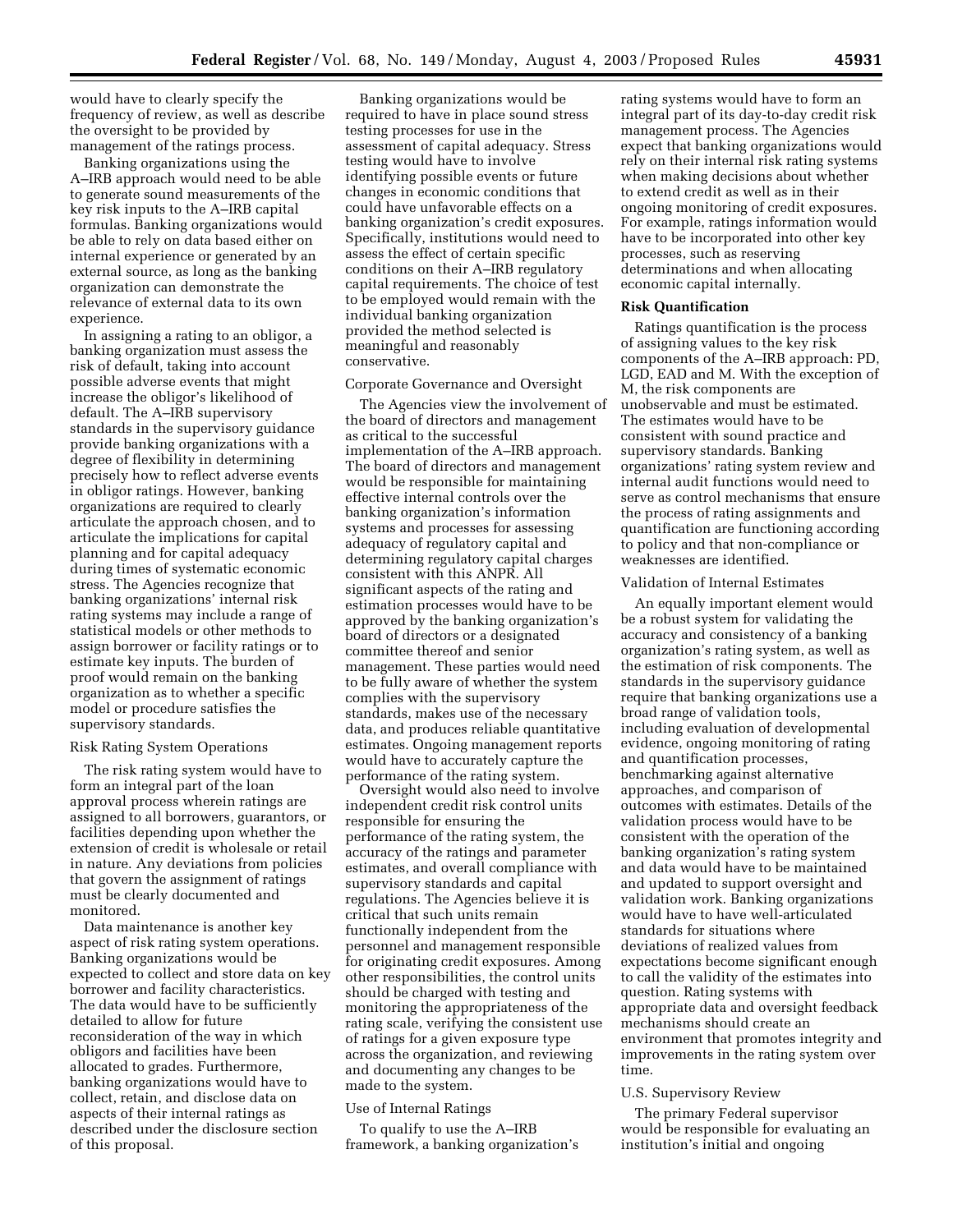compliance with the infrastructure requirements and supervisory standards for approval to use the A-IRB approach for regulatory capital purposes. As noted, the Agencies will be developing and issuing specific implementation guidance describing the supervisory standards for wholesale, retail, equity and securitization exposures. The Agencies will issue the draft implementation guidance for each portfolio for public comment to ensure that there is an opportunity for banking organizations and others to provide feedback on the Agencies' expectations in regard to A–IRB systems.

The Agencies seek comment on the extent to which an appropriate balance has been struck between flexibility and comparability for the A-IRB requirements. If this balance is not appropriate, what are the specific areas of imbalance, and what is the potential impact of the identified imbalance? Are there alternatives that would provide greater flexibility, while meeting the overall objectives of producing accurate and consistent ratings?

The Agencies also seek comment on the supervisory standards contained in the draft guidance on internal ratings-based systems for corporate exposures. Do the standards cover all of the key elements of an A–IRB framework? Are there specific practices that appear to meet the objectives of accurate and consistent ratings but that would be ruled out by the supervisory standards related to controls and oversight? Are there particular elements from the corporate guidance that should be modified or reconsidered as the Agencies draft guidance for other types of credit?

In addition, the Agencies seek comment on the extent to which these proposed requirements are consistent with the ongoing improvements banking organizations are making in credit-risk management processes.

#### **IV. Securitization**

#### *A. General Framework*

This section describes the calculation of A–IRB capital requirements for securitization exposures. A securitization exposure is any on- or offbalance-sheet position created by aggregating and then tranching the risks of a pool of assets, commitments, or other instruments (underlying exposures) into multiple financial interests where, typically, the pooled risks are not shared *pro rata.* The pool may include one or more underlying exposures. Examples include all exposures arising from traditional and synthetic securitizations, as well as partial guarantee arrangements where credit losses are not divided proportionately among the parties (often referred to as tranched cover). Assetand mortgage-backed securities (including those privately issued and

those issued by GSEs such as Fannie Mae and Freddie Mac), credit enhancements, liquidity facilities, and credit derivatives that have the characteristics noted above would be considered securitization exposures.

With ongoing advances in financial engineering, the Agencies recognize that securitization exposures having similar risks can take different legal forms. For this reason, both the designation of positions as securitization exposures and the calculation of A–IRB capital requirements for securitization exposures would be guided by the economic substance of a given transaction, rather than by its legal form.

#### Operational Criteria

Banking organizations would have to satisfy certain operational criteria to be eligible to use the A–IRB approach to securitization exposures. Moreover, all banking organizations that use the A– IRB approach for the underlying exposures that have been securitized would have to apply the A–IRB treatment for securitization exposures. Minimum operational criteria would apply to traditional and synthetic securitizations. The Agencies propose to establish supervisory criteria for determining when, for risk-based capital purposes, a banking organization may treat exposures that it has originated directly or indirectly as having been securitized and, hence, not subject to the same capital charge as if the banking organization continued to hold the assets. The Agencies anticipate these supervisory criteria will be substantially equivalent to the criteria contained in the New Accord (paragraphs 516–520). Broadly, these criteria are intended to ensure that securitization transactions transfer significant credit risk to third parties and, in the case of traditional securitizations, that each transaction qualifies as a true sale under applicable accounting standards.

The supervisory criteria also would describe the types of clean-up calls that may be incorporated within transactions qualifying for the A–IRB securitization treatment.28 Specifically, any clean-up call would have to meet the following conditions: (a) Its exercise is at the discretion of the originating banking organization; (b) it does not serve as a credit enhancement; and (c) it is only exercisable when 10 percent or less of the original underlying portfolio or reference portfolio value remains. If a clean-up call does not meet all of these

criteria, the originating banking organization would have to treat the underlying exposures as if they had not been securitized.

The Agencies seek comment on the proposed operational requirements for securitizations. Are the proposed criteria for risk transference and clean-up calls consistent with existing market practices?

# Differences Between General A–IRB Approach and the A–IRB Approach for Securitization Exposures

In contrast to the proposed A–IRB framework for traditional loans and commitments, the A–IRB securitization framework does not rely on a banking organization's own internal assessments of the PD and LGD of a securitization exposure. For securitization exposures backed by pools of multiple assets, such assessments require implicit or explicit estimates of correlations among the losses on those assets. Such correlations are extremely difficult to estimate and validate in an objective manner and on a going-forward basis. For this reason, the A–IRB framework generally would not permit a banking organization to use its internal risk assessments of PD or LGD when such assessments depend, implicitly or explicitly, on estimates of correlation effects. The A–IRB treatment of securitization exposures would rely principally on two sources of information, when available: (i) An assessment of the securitization exposure's credit risk made by an external rating agency; and (ii) the A–IRB capital charge that would have been assessed against the underlying exposures had the exposures not been securitized (the pool's A–IRB capital charge), along with other information about the transaction.

#### *B. Determining Capital Requirements*

#### General Considerations

Because the information available to a banking organization about a securitization exposure often reflects the organization's role in a securitization transaction, the Agencies are proposing that the method of calculating the A–IRB capital requirement for a securitization exposure may depend on whether a banking organization is an originator or a third-party investor in the securitization transaction. In general, a banking organization would be considered an originator of a securitization if the organization directly or indirectly originated the underlying exposures or serves as the sponsor of an asset-backed commercial paper (ABCP) conduit or similar

<sup>28</sup> In general terms, a clean-up call is an option that permits an originating banking organization to call the securitization exposures (for example, assetor mortgage-backed securities) before all of the underlying exposures have been repaid.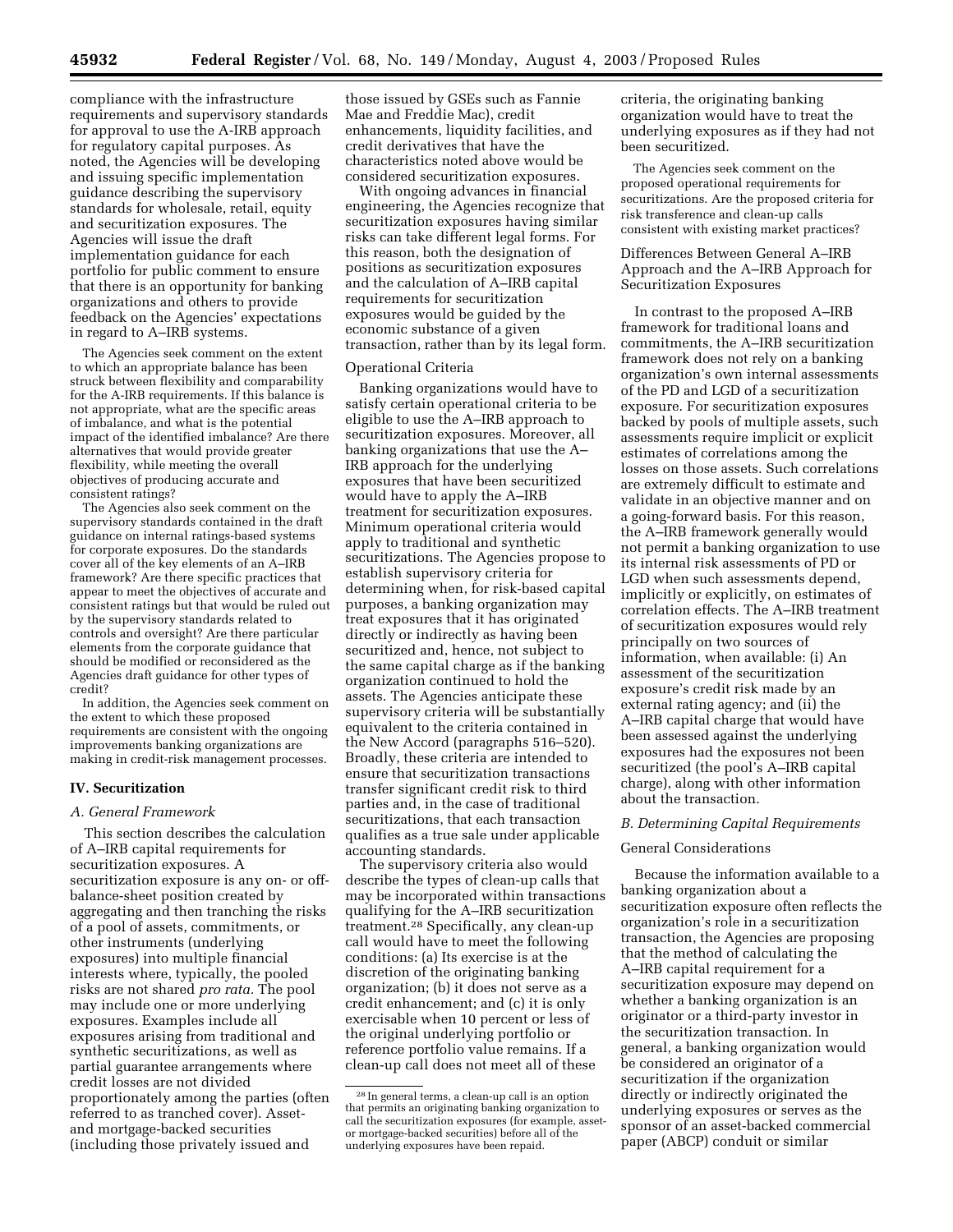program.29 If a banking organization is not deemed an originator of a securitization transaction, then it would be considered an investor in the securitization.

There are several methods for determining the A–IRB capital requirement for a securitization exposure: the Ratings-Based Approach (RBA), the Alternative RBA, the Supervisory Formula Approach (SFA), the Look-Through Approach, deduction from Tier 1 capital, and deduction from total capital. The following table summarizes conditions under which a banking organization would apply each of these methods. In this table, KIRB denotes the ratio of (a) the pool's A–IRB capital charge to (b) the notional or loan equivalent amount of underlying exposures in the pool.

#### **Steps for Determining A–IRB Capital Requirements for Securitization Exposures**

For an investing banking organization:

1. Deduct from total capital any credit-enhancing interest-only strips

2. When an external or inferred rating exists, apply the RBA

3. When an external or inferred rating does not exist, do the following:

a. Subject to supervisory review and approval, if the investing banking organization can determine KIRB, then calculate required capital as would an originating banking organization using the steps described in 2.a. below

b. Otherwise, deduct the exposure from total capital

For an originating banking organization:\*

1. Deduct from Tier 1 capital any increase in capital resulting from the securitization transaction and deduct from total capital any credit-enhancing interest-only strips (net of deductions from Tier 1 capital due to increases in capital)

2. When an A–IRB approach exists for the underlying exposures do the following:

a. If KIRB can be determined:

i. For a securitization exposure (or portion thereof) that is at or below KIRB, deduct the exposure from total capital

ii. For a securitization exposure (or portion thereof) that is above KIRB:

1. Apply the RBA whenever an external or inferred rating is available 2. Otherwise, apply the SFA

b. If KIRB cannot be determined: i. Apply the Look-Through Approach if the exposure is an eligible liquidity facility, subject to supervisory approval

ii. Otherwise, deduct the exposure from total capital

3. When an A–IRB approach does not exist for the underlying exposures do the following:

a. Apply the Look-Through Approach if the exposure is an eligible liquidity facility, subject to supervisory approval

b. Otherwise, apply the Alternative RBA

Deductions of Gain-on-Sale or Other Accounting Elements That Result in Increases in Equity Capital

Any increase in equity capital resulting from a securitization transaction (for example, a gain resulting from FAS 140 accounting treatment of the sale of assets) would be deducted from Tier 1 capital. Such deductions are intended to offset any gain on sale or other accounting treatments (''gain on sale'') that result in an increase in an originating banking organization's shareholders' equity and Tier 1 capital. Over time, as banking organizations, from an accounting perspective, realize the increase in equity that was booked at origination of a securitization transaction through actual receipt of cash flows, the amount of the required deduction would be reduced accordingly.

Banking organizations would have to deduct from total capital any onbalance-sheet credit-enhancing interestonly strips (net of any increase in the shareholders' equity deducted from Tier 1 capital as described in the previous paragraph).30 Credit-enhancing interestonly strips are defined in the general risk-based capital rules and include items, such as excess spread, that represent subordinated cash flows of future margin income.

#### Maximum Capital Requirement

Where an A–IRB approach exists for the underlying exposures, an originating banking organization's total A–IRB capital charge for exposures associated with a given securitization transaction would be subject to a maximum or ceiling. This maximum A–IRB capital charge would equal the pool's A–IRB capital charge plus any required deductions, as described in the preceding paragraphs. The aim of this treatment is to ensure that an institution's effective A–IRB capital

charge generally would not be greater after securitization than before, while also addressing the Agencies' safety and soundness concerns with respect to credit-enhancing interest-only strips and other capitalized assets.31

The proposed maximum A–IRB capital requirement effectively would reverse one aspect of the general riskbased capital rules for securitization exposures referred to as residual interests. Under the general risk-based capital rules, banking organizations are required to hold a dollar in capital for every dollar in residual interest, regardless of the capital requirement on the underlying exposures. One of the reasons the Agencies adopted the ''dollar-for-dollar'' capital treatment for residual interests is that in many instances the relative size of the exposure retained by the originating banking organization reveals additional market information about the quality of the underlying exposures and deal structure that may not have been captured in the capital requirement on the underlying exposures, had those exposures remained on the banking organization's balance sheet. The Agencies will continue to review the proposal for safety and soundness considerations and may consider retaining the current dollar-for-dollar capital treatment for residual interests, especially in those instances where an originator retains first loss and other deeply subordinated interests in amounts that significantly exceed the pool's A–IRB capital charge plus required deductions.

Comments are invited on the circumstances under which the retention of the treatment in the general risk-based capital rules for residual interests for banking organizations using the A–IRB approach to securitization would be appropriate.

Should the Agencies require originators to hold dollar-for-dollar capital against all retained securitization exposures, even if this treatment would result in an aggregate amount of capital required of the originator that exceeded the pool's A–IRB capital charge plus any applicable deductions? Please provide the underlying rationale.

#### Investors

Third-party investors generally do not have access to detailed, ongoing information about the credit quality of the underlying exposures in a securitization. In such cases, investors often rely upon credit assessments made by external rating agencies. For a securitization exposure held by an investing banking organization, and

<sup>29</sup>A banking organization is generally considered a sponsor of an ABCP conduit or similar program if, in fact or in substance, it manages or advises the conduit program, places securities into the market for the program, or provides liquidity support or credit enhancements to the program.

<sup>\*</sup> In addition to the capital treatments delineated, an originating banking organization's total A–IRB capital charge with regard to any single securitization transaction is subject to a maximum or ceiling, as described later in this section.

<sup>30</sup> Deductions other than of increases in equity capital are to be taken 50 percent from Tier 1 capital and 50 percent from Tier 2 capital.

<sup>31</sup>The maximum capital, requirement also applies to investing banking organizations that receive approval to use the SFA.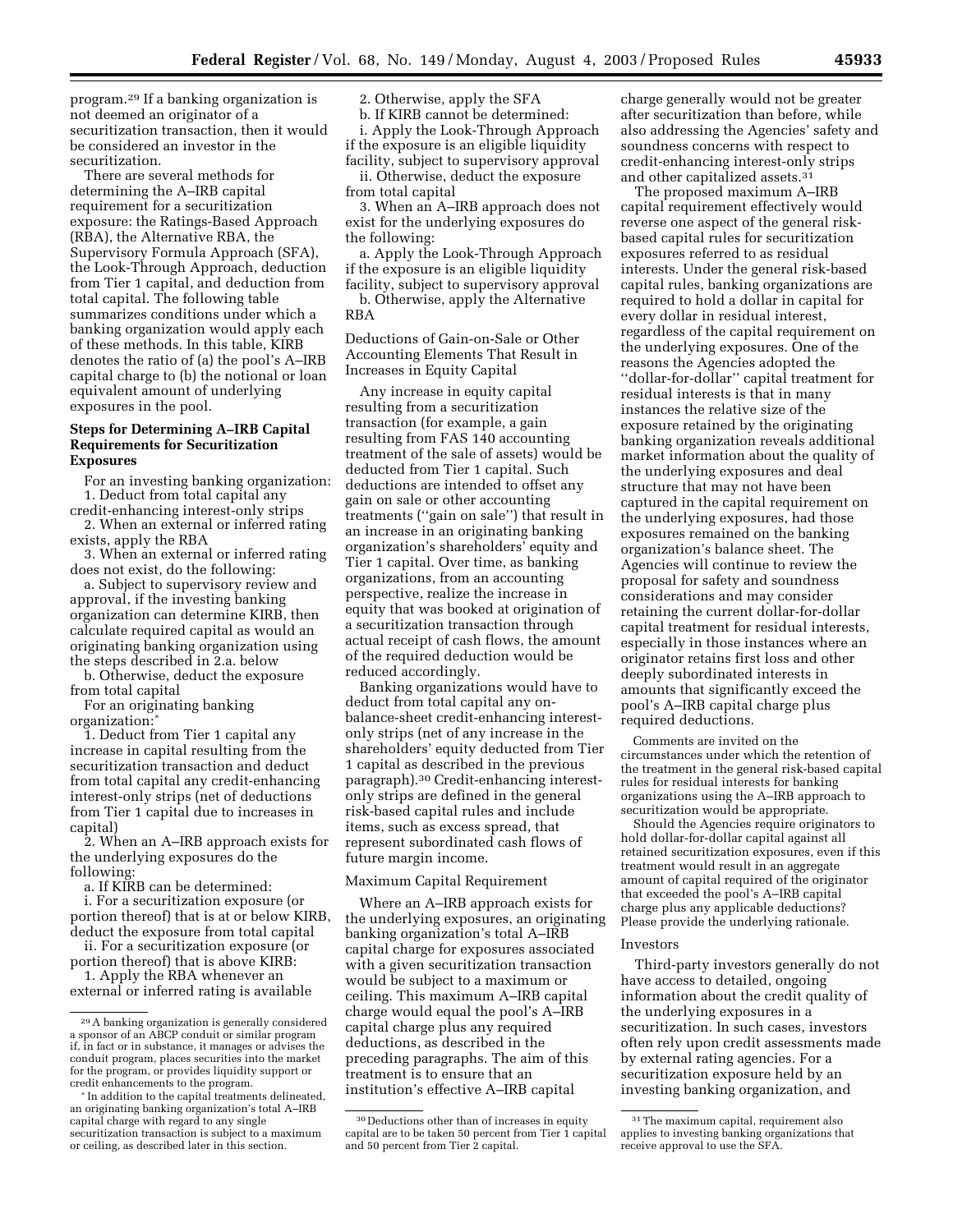where an A–IRB treatment for the underlying exposures exists, the institution would use the Ratings-Based Approach (RBA) described below if the securitization exposure is externally rated or if an inferred rating is available (as defined in the RBA discussion below). When neither an external rating nor an inferred rating is available, an investing banking organization would compute the A–IRB capital charge for the exposure using the methodology described below for originating institutions (subject to supervisory review and approval). Otherwise, the securitization exposure would be deducted 50 percent from Tier 1 capital and 50 percent from Tier 2 capital. The Agencies anticipate that investing banking organizations would apply the RBA in the vast majority of situations.

#### **Originators**

This section presumes that an A–IRB approach exists for the underlying exposures. If no A–IRB treatment exists for the underlying exposures, then an originating banking organization (originator) would use the Alternative RBA discussed below.

In contrast to third-party investors, banking organizations that originate securitizations are presumed to have much greater access to information about the current credit quality of the underlying exposures. In general, when an originator retains a securitization exposure, the A–IRB securitization framework would require the institution to calculate, on an ongoing basis, the underlying exposure pool's A–IRB capital requirement had the underlying exposures not been securitized (the pool's A–IRB capital charge), which would be based on the notional dollar amount of underlying exposures (the size of the pool). The pool's A–IRB capital charge would be calculated using the top-down or bottom-up method applicable to the type(s) of underlying exposure(s).32 As noted above, the pool's A–IRB capital charge divided by the size of the pool is denoted KIRB.

An originator also would be expected to know: (a) Its retained securitization exposure's nominal size relative to the size of the pool (the exposure's ''thickness,'' denoted T); and (b) the notional amount of all more junior securitization exposures relative to the size of the pool (the exposure's ''credit enhancement level,'' denoted L). The

retained securitization exposure's A– IRB capital requirement depends on the relationship between KIRB, T, and L. If an originator cannot determine KIRB, any retained securitization exposure would be deducted from capital. For eligible liquidity facilities (defined below in the Look Through Approach) provided to ABCP programs where a banking organization lacks the information necessary to calculate KIRB, the Look-Through Approach described below would be applied on a temporary basis and subject to supervisory approval.

#### Positions Below KIRB

An originating banking organization would deduct from capital any retained securitization exposure (or part thereof) that absorbs losses at or below the level of KIRB (that is, an exposure for which L+T  $\leq$  KIRB).<sup>33</sup> This means that an originating banking organization would be given no risk-based capital relief unless it sheds at least some exposures below KIRB. Deduction from capital would be required regardless of the securitization exposure's external rating. This deduction treatment is in contrast to the A–IRB capital treatment for investors, who would be able to look to the external (or inferred) rating of a securitization exposure regardless of whether the exposure was below KIRB.

While this disparate treatment of originators and investors may be viewed as inconsistent with the principle of equal capital for equal risk, the Agencies believe it is appropriate in order to provide incentives for originating banks to shed highly subordinated securitization exposures. Such exposures contain the greatest credit risks. Moreover, these risks are difficult to evaluate, and risk quantifications tend to be highly sensitive to modeling assumptions that are difficult to validate objectively. The proposal to prevent an originator from using the RBA for securitization exposures below KIRB reflects, in part, a concern by the Agencies that the market discipline underpinning an external credit rating may be less effective when the rating applies to a retained, non-traded securitization exposure and is sought by an originator primarily for regulatory capital purposes.

The Agencies note that the specific securitization exposures retained by an originator that are subject to deduction treatment could change over time in response to variations in the credit

quality of the underlying exposures. For example, if the pool's A–IRB capital charge were to increase after the inception of a securitization, additional portions of securitization exposures held by an originator may fall below KIRB and, thus, become subject to deduction. Therefore, when an originator retains a first-loss securitization exposure well in excess of KIRB, the originator's A–IRB capital requirement on the exposure could climb rapidly in the event of any marked deterioration of the underlying exposures. In general, an originator could minimize variability in future capital charges by minimizing the size of any retained first-loss securitization exposures.

#### Positions Above KIRB

When an originating banking organization retains a securitization exposure, or part thereof, that absorbs losses above the KIRB amount (that is, an exposure for which  $L + T > KIRB$ and the banking organization has not already met the maximum capital requirement for securitization exposures described previously, the A–IRB capital requirement for the exposure would be calculated as follows. For securitization exposures having an external or inferred rating, the organization would calculate its A–IRB capital requirement using the RBA. However, if neither an external rating nor an inferred rating is available, an originator would be able to use the SFA, subject to supervisory review and approval. Otherwise, the organization would deduct the securitization exposure from total capital.

*The Agencies seek comment on the proposed treatment of securitization exposures held by originators. In particular, the Agencies seek comment on whether originating banking organizations should be permitted to calculate A–IRB capital charges for securitizations exposures below the KIRB threshold based on an external or inferred rating, when available.*

*The Agencies seek comment on whether deduction should be required for all nonrated positions above KIRB. What are the advantages and disadvantages of the SFA approach versus the deduction approach?*

#### Capital Calculation Approaches

#### The Ratings-Based Approach (RBA)

The RBA builds upon the widespread acceptance of external ratings by thirdparty investors as objective assessments of a securitization exposure's standalone credit risk. Certain minimum requirements would have to be satisfied in order for a banking organization to rely on an external credit rating for determining its A–IRB capital charge for a securitization exposure. To be

<sup>32</sup>For the purpose of determining the A–IRB capital requirement for a securitization exposure, the top-down method could be used regardless of the maturity of the underlying exposures, provided the other eligibility criteria for employing the topdown approach are satisfied.

<sup>33</sup> If an originator holds a securitization exposure that straddles KIRB, the exposure must be decomposed into two separate positions—one that is above KIRB and another that is at or below KIRB.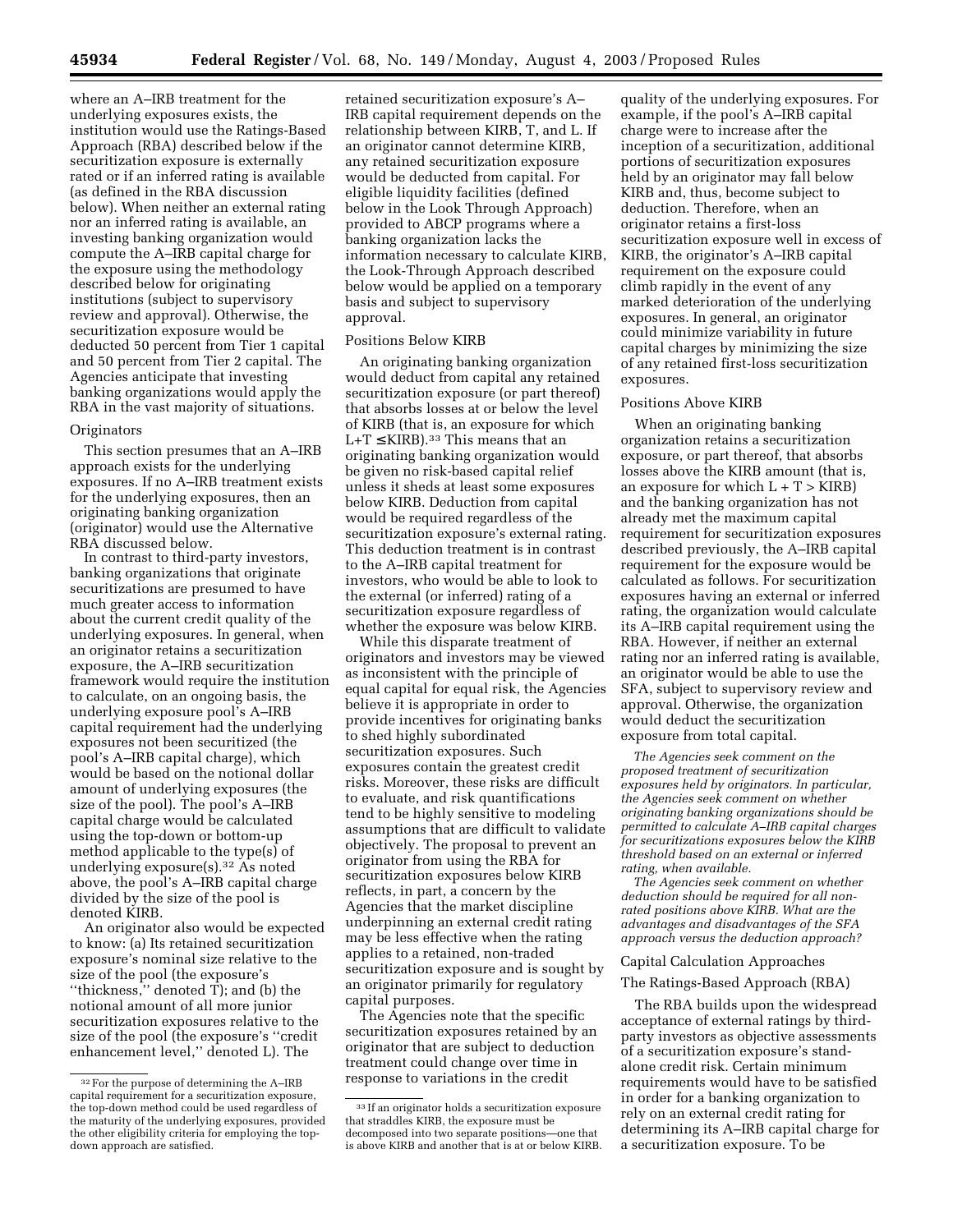recognized for regulatory capital purposes, the external credit rating on a securitization exposure would have to be public and reflect the entire amount of credit risk exposure the banking organization has with regard to all payments owed to it under the exposure. In particular, if a banking organization is owed both principal and interest on a securitization exposure, the external rating on the exposure would have to fully reflect the credit risk associated with both payment streams. The Agencies propose to establish criteria to ensure the integrity of external ratings processes and banking organizations' use of these ratings under the RBA. These criteria are expected to be consistent with the proposed guidance provided in the New Accord (paragraph 525).

In certain circumstances, an ''inferred rating'' may be used for risk weighting a non-rated securitization exposure. Similar to the general risk-based capital rules, to qualify for use of an inferred rating, a non-rated securitization exposure would have to be senior in all respects to a subordinate rated position within the same securitization transaction. Further, the junior rated tranche would have to have an equivalent or longer remaining maturity than the non-rated exposure. Where these conditions are met, the non-rated exposure would be treated as if it had the same rating (an ''inferred rating'') as that of the junior rated tranche. External and inferred ratings would be treated equivalently.

Under the RBA, the capital charge per dollar of a securitization exposure would depend on: (i) The external rating (or inferred rating) of the exposure, (ii) whether the rating reflects a long-term

or short-term assessment of the exposure's credit risk, and (iii) a measure of the effective number—or granularity—of the underlying exposures (N).34 For a securitization exposure rated AA or AAA, the RBA capital charge also would depend on a measure of the exposure's relative seniority in the overall transaction (O).<sup>35</sup>

Tables 1 and 2 below present the risk weights that would result from the RBA when a securitization exposure's external rating (or inferred rating) represents a long-term or short-term credit rating, respectively. In both tables, the risk weights in column 2 would apply to AA and AAA-rated securitization exposures when the effective number of exposures (N) is 100 or more, *and* the exposure's relative seniority (Q) is greater than or equal to 0.1 + 25/N. If the underlying exposures are retail exposures, N would be treated as infinite and the minimum qualifying value of Q would be 0.10. The Agencies anticipate that these risk weights would apply to AA and AAA-rated tranches of most retail securitizations. Column 4 would apply only to securitizations involving non-retail exposures for which N is less than 6, and column 3 would apply in all other situations.

Within each table, risk weights increase as external rating grades decline. Under the Base Case (column 3), for example, the risk weights range from 12 percent for AAA-rated exposures to 650 percent for exposures rated BB -. This pattern of risk weights is broadly consistent with analyses employing standard credit risk models and a range of assumptions regarding correlation effects and the types of exposures being securitized.<sup>36</sup> These analyses imply that, compared with a

corporate bond having a given level of stand-alone credit risk (for example, as measured by its expected loss rate), a securitization tranche having the same level of stand-alone risk—but backed by a reasonably granular and diversified pool—will tend to exhibit more systematic risk.37 This effect is most pronounced for below-investment grade tranches, and is the primary reason why the RBA risk weights increase rapidly as ratings deteriorate over this range much more rapidly than for similarly rated corporate bonds. Similarly, for highly granular pools, the risk weights expected to apply to most AA and AAArated securitization exposures (7 percent and 10 percent, respectively) decline steeply relative to the risk weight applicable to A-rated exposures (20 percent, column 3)—again, more so than might be the case for similarly rated corporate bonds. The decline in risk weights as ratings improve over the investment grade range is less pronounced for the Base Case and for tranches backed by non-granular pools (column 4).

For securitization exposures rated below  $BB-$ , the proposed  $A-IRB$ treatment—deduction from capital would be somewhat more conservative than suggested by credit risk modeling analyses. However, the Agencies believe this more conservative treatment would be appropriate in light of modeling uncertainties and the tendency for securitization exposures in this range, at least at the inception of the securitization transaction, to be nontraded positions retained by an originator because they cannot be sold at a reasonable price.

# TABLE 1.—ABS RISK WEIGHTS BASED ON LONG-TERM EXTERNAL CREDIT ASSESSMENTS

| External rating (illustrative)                                                                | Thick tranches backed by<br>highly granular pools | Base case                  | Tranches backed by non-<br>granular pools                                    |
|-----------------------------------------------------------------------------------------------|---------------------------------------------------|----------------------------|------------------------------------------------------------------------------|
| AAA …………………………………………………………………………<br>A<br>BBB+<br>$BBB -$<br>BB+<br>BB.<br>$BB -$<br>Below BB- |                                                   | 250%<br>650\,<br>Deduction | 20%<br>25%<br>35%<br>50%<br>75%<br>100%<br>250%<br>425%<br>650%<br>Deduction |

 $^{34}\rm{N}$  is defined more formally in the discussion below of the Supervisory Formula Approach.

<sup>35</sup>Q is defined as the total size of all securitization exposures rated at least  $AA$  - that are

pari passu or junior to the exposure of interest, measured relative to the size of the pool and

expressed as a decimal. Thus, for a securitization transaction having an AAA-rated tranche in the amount of 70 percent of the pool, an AAA-rated tranche of 10 percent, a BBB-rated tranche of 10 percent, and a non-rated tranche of 10 percent, the values of Q associated with these positions would be 0.80, 0.10, 0, and 0, respectively.

<sup>36</sup>See Vladislav Peretyatkin and William Perraudin, ''Capital for Asset-Backed Securities,'' Bank of England, February 2003.

<sup>37</sup>See, for example, Michael Pykhtin and Ashish Dev, ''Credit Risk in Asset Securitizations: Analytical Model,'' *Risk* (May 2002) S16–S20.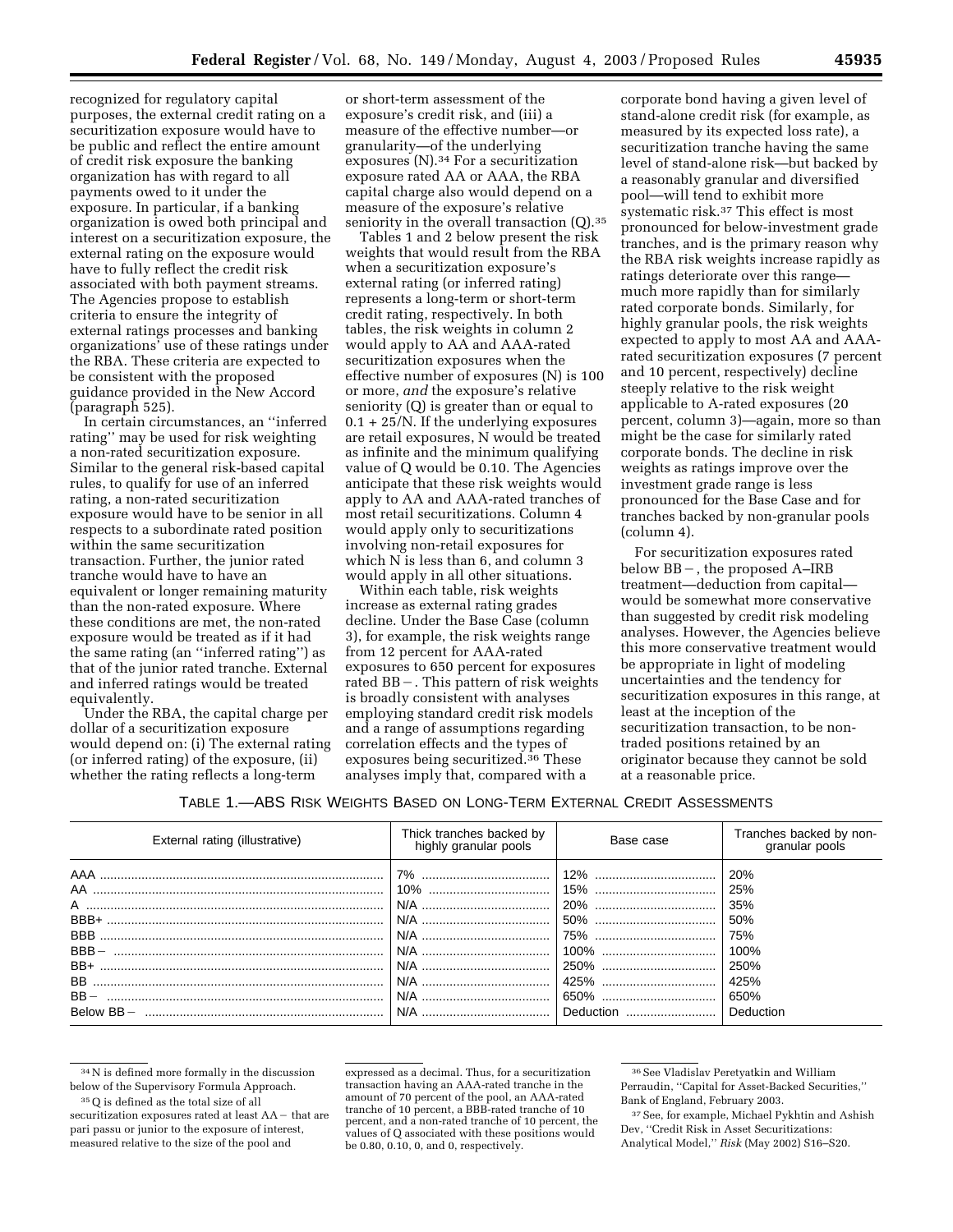| External rating (illustrative) | Thick tranches backed by<br>highly granular pools | Base case | Tranches backed by non-<br>granular pools |
|--------------------------------|---------------------------------------------------|-----------|-------------------------------------------|
|                                | 7%                                                |           | 20%                                       |
|                                | N/A                                               |           | 35%                                       |
|                                | N/A                                               | 75%       | 75%                                       |
|                                | N/A                                               |           | Deduction                                 |

TABLE 2.—ABS RISK WEIGHTS BASED ON SHORT-TERM EXTERNAL CREDIT ASSESSMENTS

The Agencies seek comment on the proposed treatment of securitization exposures under the RBA. For rated securitization exposures, is it appropriate to differentiate risk weights based on tranche thickness and pool granularity?

For non-retail securitizations, will investors generally have sufficient information to calculate the effective number of underlying exposures (N).

What are views on the thresholds, based on N and Q, for determining when the different risk weights apply in the RBA?

Are there concerns regarding the reliability of external ratings and their use in determining regulatory capital? How might the Agencies address any such potential concerns?

Unlike the A–IRB framework for wholesale exposures, there is no maturity adjustment within the proposed RBA. Is this reasonable in light of the criteria to assign external ratings?

The Supervisory Formula Approach (SFA)

As noted above, when an explicit A– IRB approach exists for the underlying exposures, originating and investing banking organizations would be able to apply the SFA to non-rated exposures above the KIRB threshold, subject to supervisory approval and review. The Agencies anticipate that, in addition to its application to liquidity facilities and to other traditional and synthetic securitization exposures, the SFA would be used when calculating A–IRB capital requirements for tranched guarantees (for example, a loan for which a guarantor assumes a first-loss position that is less than the full amount of the loan).

Under the SFA, the A–IRB capital charge for a securitization tranche would depend on six institutionsupplied inputs: <sup>38</sup> the notional amount of underlying exposures that have been securitized (E), the A–IRB capital charge had the underlying exposures not been securitized (KIRB); the tranche's credit enhancement level (L); the tranche's thickness (T); the pool's effective number of exposures (N); and the pool's exposure-weighted average loss-givendefault (LGD). In general, the estimates of N and LGD would be developed as a by-product of the process used to determine KIRB.

The SFA capital charge for a given securitization tranche would be calculated as the notional amount of underlying exposures that have been securitized (E), multiplied by the greater of: (i) 0.0056 \* T or (ii) the following expression: 39

$$
\begin{array}{l} K[L+T] - K[L] + \{ (0.05 * d * KIRB * \\ e^{-20(L-KIRB)/KIRB} ) * \\ (1 - e^{-20T/KIRB}) \}, \end{array}
$$

where, 40

h = (1 - KIRB/LGD)<sup>N</sup>  
\nc = KIRB/(1-h)  
\nv = 
$$
\frac{(LGD - KIRB) KIRB + 0.25 (1 - LGD) KIRB}{N}
$$
  
\nf =  $\left(\frac{v + KIRB^2}{1 - h} - c^2\right) + \frac{(1 - KIRB) KIRB - v}{(1 - h)*1000}$   
\ng =  $\frac{(1 - c)c}{f} - 1$   
\na = g \*c  
\nb = g \* (1 - c)  
\nd = 1 - (1 - h) \* (1 - Beta [KIRB; a, b])  
\nK[x] = (1 - h) \* (x \* (1 - Beta [x; a, b]) + c \* Beta[x; a + 1, b]).

Although visually daunting, the above supervisory formula is easily programmable within standard spreadsheet packages, and its various

components have intuitive interpretations.

Part (i), noted above, of the SFA effectively imposes a 56 basis point minimum or floor A–IRB capital charge

per dollar of tranche exposure. While acknowledging that such a floor is not risk-sensitive, the Agencies believe that some minimum prudential capital charge is nevertheless appropriate. The

<sup>38</sup>When the banking organization holds only a proportional interest in the tranche, that position's A–IRB capital charge equals the prorated share of the capital charge for the entire tranche.

<sup>39</sup>The SFA applies only to exposures above KIRB. When a securitization tranche straddles KIRB, for the purpose of applying the SFA the tranche should be decomposed into a position at or below KIRB and another above KIRB. The latter would be the position to which the SFA is actually applied.

<sup>40</sup> In these expressions, Beta[X; a, b] refers to the cumulative beta distribution with parameters a and b evaluated at X. The cumulative beta distribution function is available in Excel as the function BETADIST.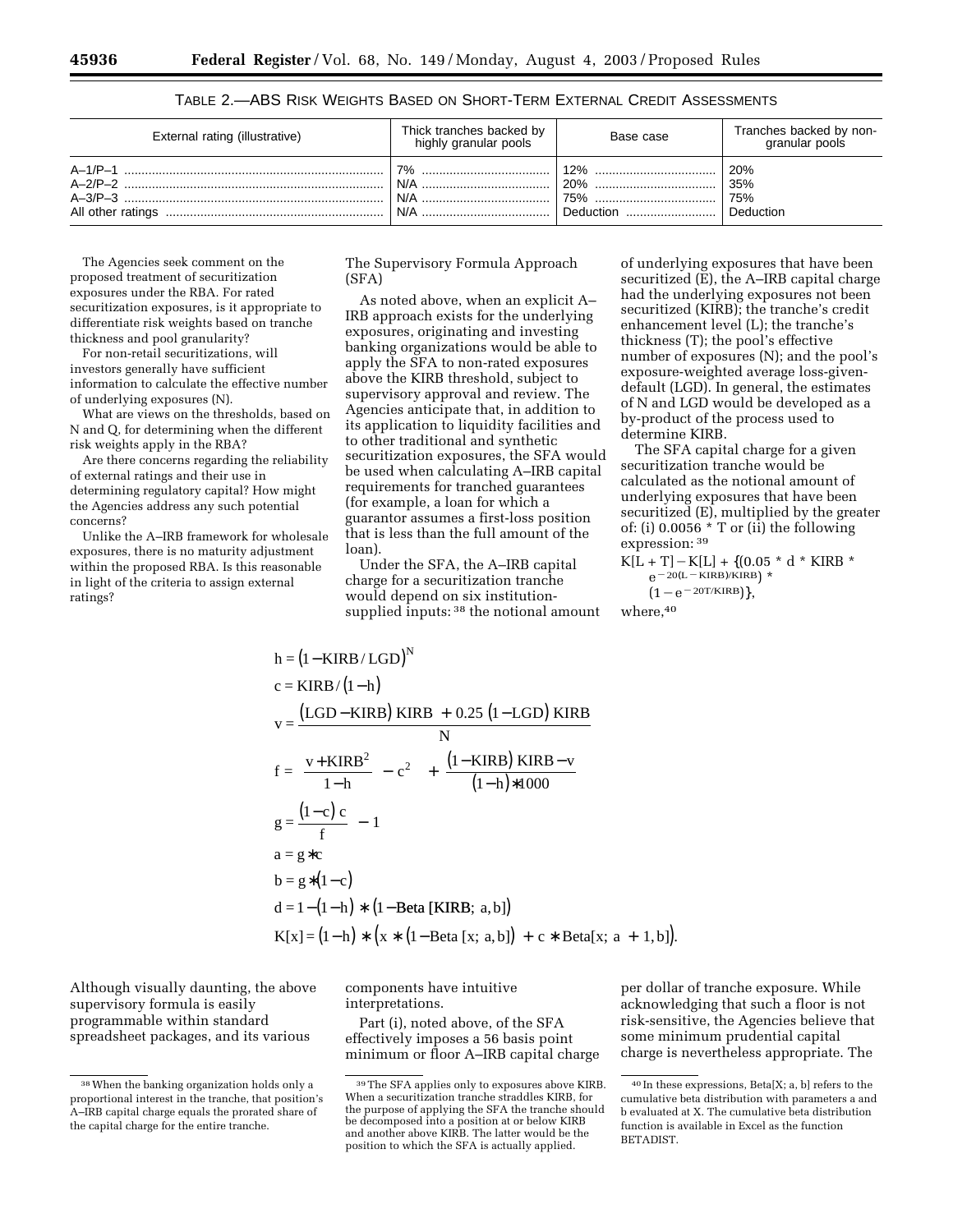floor has been proposed at 56 basis points partly on the basis of empirical analyses suggesting that, across a broad range of modeling assumptions and exposure types, this level provides a reasonable lower bound on the capital charges implied by standard credit risk models for securitization tranches meeting the standards for an external rating of AAA.41 This floor also is consistent with the lowest capital charge available under the RBA.

Part (ii) of the SFA also is a blend of credit risk modeling results and supervisory judgment. The function denoted K[*x*] represents a pure modelbased estimate of the pool's aggregate systematic or non-diversifiable credit risk that is attributable to a first-loss position covering pool losses up to and including *x*. Because the tranche of interest (defined in terms of a credit enhancement level L, and thickness T) covers losses between L and L+T, its total systematic risk can be represented as  $K[L + T] - K[L]$ , which are the first two terms in (1). The term in braces within (1) represents a supervisory addon to the pure model-based result. This add-on is intended primarily to avoid potential behavioral distortions associated with what would otherwise be a discontinuity in capital charges for relatively thin mezzanine tranches lying just below and just above KIRB: all tranches at or below KIRB would be deducted from capital, whereas a very thin tranche just above KIRB would incur a pure model-based capital charge that could vary between zero and one, depending upon the number of effective underlying exposures in the pool (N). The add-on would apply primarily to positions just above KIRB, and its quantitative effect would diminish rapidly as the distance from KIRB widens.

Most of the complexity of the supervisory formula is a consequence of attempting to make K[*x*] as consistent as possible with the parameters and assumptions of the A–IRB framework that would apply to the underlying exposures if held directly by a banking organization.42 The specification of K[*x*] assumes that KIRB is an accurate measure of the pool's total systematic credit risk, and that a securitization merely redistributes this systematic risk among its various tranches. In this way, K[*x*] embodies precisely the same asset correlations as are assumed elsewhere within the A–IRB framework. In

addition, this specification embodies the well-known result that a pool's total systematic risk (that is, KIRB) tends to be redistributed toward more senior tranches as the effective number of underlying exposures in the pool (N) declines.43 The importance of pool granularity depends on the pool's average loss-rate-given-default, as increases in LGD also tend to shift systematic risk toward senior tranches when N is small. For highly granular pools, such as securitizations of retail exposures, LGD would have no influence on the SFA capital charge.

The Agencies propose to establish criteria for determining E, KIRB, L, T, N, and LGD that are consistent with those suggested in the New Accord. A summary of these requirements is presented below.

*E*. This input would be measured (in dollars) as the A–IRB estimate of the exposures in the underlying pool of securitized exposures, as if they were held directly by the banking organization, rather than securitized. This amount would reflect only those underlying exposures that have actually been securitized to date. Thus, for example, E would exclude undrawn lines associated with revolving credit facilities (for example, credit card accounts).

*KIRB.* This input would be measured (in decimal form) as the ratio of (a) the pool's A–IRB capital requirement to (b) the notional or loan equivalent amount of the underlying exposures in the pool (E). The pool's A–IRB capital requirement would be calculated in accordance with the applicable A–IRB standard for the type of underlying exposure. This calculation would incorporate the effect of any credit risk mitigant that is applied to the underlying exposures (either individually or to the entire pool), and hence benefits all of the securitization exposures. Consistent with the measurement of E, the estimate of KIRB would reflect only the underlying exposures that have been securitized. For example, KIRB generally would exclude the A–IRB capital charges against the undrawn portions of revolving credit facilities.

*Credit enhancement level (L).* This input would be measured (in decimal form) as the ratio of (a) the notional amount of all securitization exposures subordinate to the tranche of interest to (b) the notional or loan equivalent amount of underlying exposures in the pool (E). L would incorporate any funded reserve account (for example,

spread account or overcollateralization) that provides credit enhancement to the tranche of interest. Credit-enhancing interest-only strips would not be included in the calculation of L.

*Thickness (T).* This input would be measured (in decimal form) as the ratio of (a) the notional amount of the tranche of interest to (b) the notional or loan equivalent amount of underlying exposures in the pool (E).

*Effective number of exposures (N).* This input would be calculated as

$$
N = \frac{\left(\sum_i EAD_i\right)^2}{\sum_i EAD_i^2}
$$

where EAD<sub>i</sub> represents the exposure-atdefault associated with the i-th underlying exposure in the pool. Multiple underlying exposures to the same obligor would be consolidated (that is, treated as a single exposure). If the pool contains any underlying exposures that are themselves securitization exposures (for example, one or more asset-backed securities), each of these would be treated as a single exposure for the purpose of measuring N.44

*Exposure-weighted average LGD.* This input would be calculated (in decimal form) as

$$
LGD = \frac{\sum_{i} LGD_i \cdot EAD_i}{\sum_{i} EAD_i}
$$

where LGD<sub>i</sub> represents the average LGD associated with all underlying exposures to the i-th obligor. In the case of re-securitization (a securitization of securitization exposures), an LGD of 100 percent would be assumed for any underlying exposure that was itself a securitization exposure.45

45As noted above, the A–IRB securitization framework does not permit banking organizations to use their own internal estimates of LGDs (and PDs) for securitization exposures because such quantification requires implicit or explicit estimates of loss correlations among the underlying exposures. Recall that LGDs should be measured as the loss rates expected to prevail when default rates are high. While setting LGDs equal to 100 percent is reasonable for certain types of ABSs, such as highly subordinated or thin tranches, this level of Continued

<sup>41</sup>See Vladislav Peretyatkin and William Perraudin, ''Capital for Asset-Backed Securities,'' Bank of England, February 2003.

<sup>42</sup>The conceptual basis for specification of K[*x*] is developed in Michael B. Gordy and David Jones, ''Random Tranches,'' *Risk* (March 2003) 78–83.

<sup>43</sup>See Michael Pykhtin and Ashish Dev, ''Coarsegranied CDOs,'' *Risk* (January 2003) 113–116.

<sup>44</sup>Within the supervisory formula, the probability distribution of credit losses associated with the pool of underlying exposures is approximated by treating the pool as if it consisted of  $\overrightarrow{N}$  homogeneous exposures, each having an A–IRB capital charge of KIRB/N. The proposed treatment of N implies, for example, that a pool containing one ABS tranche backed by 1 million effective loans behaves more like a single loan having an A–IRB capital charge of KIRB than a pool of 1 million loans, each having an A–IRB capital charge of KIRB/1,000,000.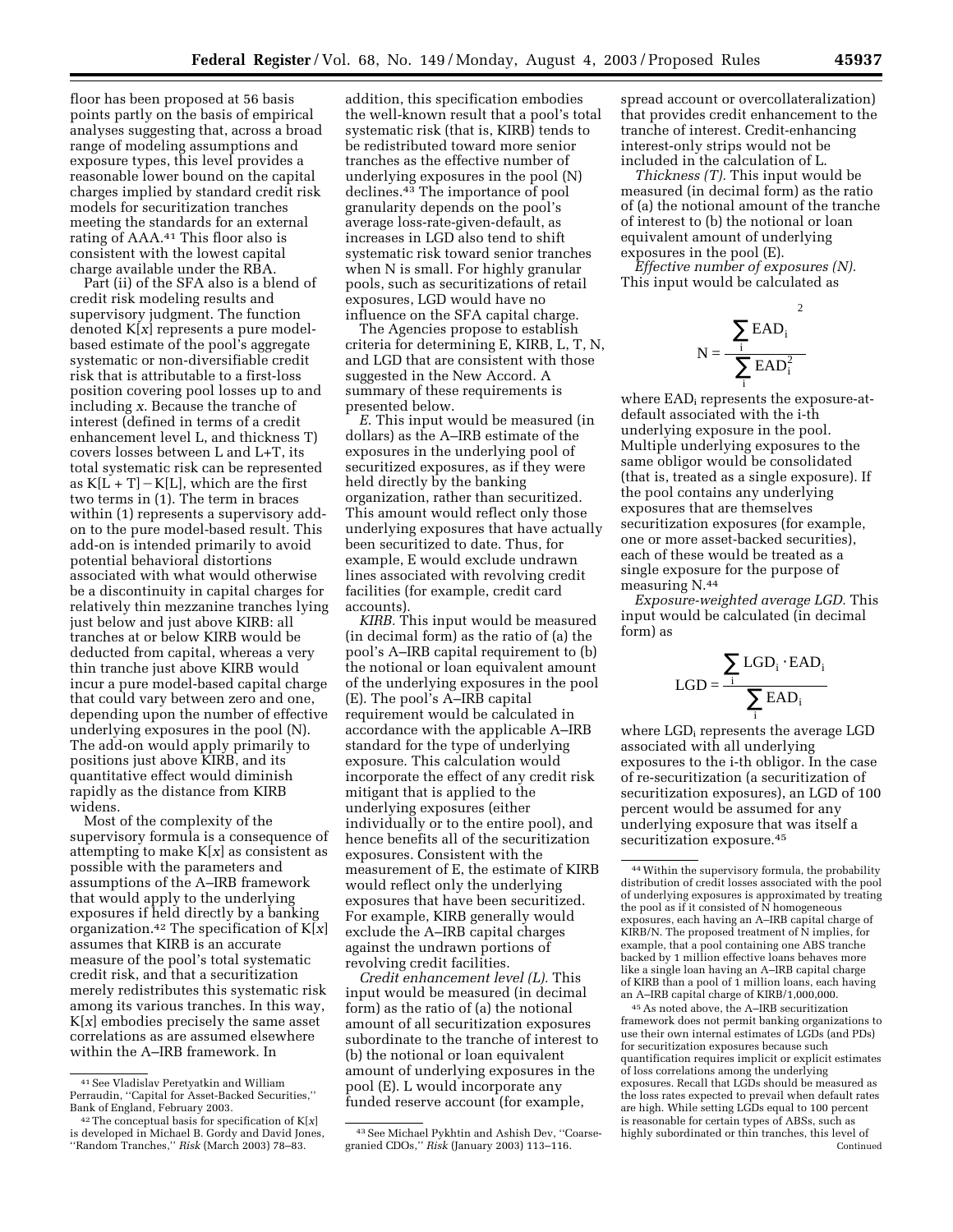*Simplified method for computing N and LGD.* Under the conditions provided below, banking organizations would be able to employ simplified methods for calculating N and the exposure-weighted average LGD. When

provided that the banking organization can measure  $C_m$ , which denotes the share of the pool corresponding to the largest ''m'' exposures (for example, a 15 percent share corresponds to a value of 0.15).<sup>46</sup> Alternatively, when only  $C_1$  is available and this amount is no more than 0.03, then the banking organization would be able to set LGD = 0.50 and N  $= 1/C_1$ .

*The Agencies seek comment on the proposed SFA. How might it be simplified without sacrificing significant risk sensitivity? How useful are the alternative simplified computation methodologies for N and LGD*

The Look-Through Approach for Eligible Liquidity Facilities

ABCP conduits and similar programs sponsored by U.S. banking organizations are major sources of funding for financial and non-financial companies. Liquidity facilities supporting these programs are considered to be securitization exposures of the banking organizations providing the liquidity, and generally would be treated under the rules proposed for originators. As a general matter, the Agencies expect that banking organizations using the A–IRB approach would apply the SFA when determining the A–IRB capital requirement for liquidity facilities provided to ABCP conduits and similar programs. However, if it would not be practical for a banking organization to calculate KIRB for the underlying exposures using a top-down or a bottom-up approach, the banking organization may be allowed to use the Look-Through Approach, described below, for determining the A– IRB capital requirement, subject to supervisory approval and only for a temporary period of time to be determined in consultation with the organization's primary Federal supervisor.

Because the Look-Through Approach has limited risk sensitivity, the Agencies

the underlying exposures are retail exposures, the SFA may be implemented by setting  $h = 0$  and  $v =$ 0, subject to supervisory approval and review. When the share of the pool associated with the largest exposure,  $C_1$ ,

$$
N = \left( C_1 C_m + \left( \frac{C_m - C_1}{m - 1} \right) \max\{1 - mC_1, 0\} \right)^{-1},
$$

propose that its applicability be restricted to liquidity facilities that are structured to minimize the extent to which the facilities provide credit support to the conduit. The Look-Through Approach would only be available to liquidity facilities that meet the following criteria:

(a) The facility documentation clearly identifies and limits the circumstances under which it may be drawn. In particular, the facility must not be able to cover losses already sustained by the pool of underlying exposures (for example, to acquire assets from the pool at above fair value) or be structured such that draw-down is highly probable (as indicated by regular or continuous draws);

(b) The facility is subject to an asset quality test that prevents it from being drawn to cover underlying exposures that are in default;

(c) The facility cannot be drawn after all applicable (specific and programwide) credit enhancements from which the liquidity facility would benefit have been exhausted;

(d) Repayment of any draws on the facility (that is, assets acquired under a purchase agreement or loans made under a lending agreement) may not represent a subordinated obligation of the pool or be subject to deferral or waiver; and

(e) Reduction in the maximum drawn amount, or early termination of the facility, occurs if the quality of the pool falls below investment grade.

Under the Look-Through Approach, the liquidity facility's A–IRB capital charge would be computed as the product of (a) 8 percent, (b) the maximum potential drawdown under the facility, (c) the applicable credit conversion factor (CCF), and (d) the applicable risk weight. The CCF would be set at 50 percent if the liquidity facility's original maturity is one year or less, and at 100 percent if the original maturity is more than one year. The

is no more than 0.03 (or 3 percent of the pool), the banking organization would be able to set  $LGD = 0.50$  and N equal to:

Agencies propose that the risk weight be set equal to the risk weight applicable under the general risk-based capital rules for banking organizations not using the A–IRB approach (that is, to the underlying assets or obligors after consideration of collateral or guarantees or, if applicable, external ratings).

The Agencies seek comment on the proposed treatment of eligible liquidity facilities, including the qualifying criteria for such facilities. Does the proposed Look-Through Approach—to be available as a temporary measure—satisfactorily address concerns that, in some cases, it may be impractical for providers of liquidity facilities to apply either the ''bottom-up'' or ''top-down'' approach for calculating KIRB? It would be helpful to understand the degree to which any potential obstacles are likely to persist.

Feedback also is sought on whether liquidity providers should be permitted to calculate A–IRB capital charges based on their internal risk ratings for such facilities in combination with the appropriate RBA risk weight. What are the advantages and disadvantages of such an approach, and how might the Agencies address concerns that the supervisory validation of such internal ratings would be difficult and burdensome? Under such an approach, would the lack of any maturity adjustment with the RBA be problematic for assigning reasonable risk weights to liquidity facilities backed by relatively short-term receivables, such as trade credit?

#### Other Considerations

Capital Treatment Absent an A–IRB Approach—The Alternative RBA

For originating banking organizations when there is not a specific A–IRB treatment for an underlying exposure or group of underlying exposures, the Agencies propose that a securitization exposure's A–IRB capital charge be based exclusively on the exposure's external or inferred credit rating using

LGD may be conservative for other types of ABSs. However, the Agencies believe that the complexity and burden assoicated with a more refined treatment of LGDs would outweigh any improvement in the overall risk sensitivity of A–

IRB capital charges for originators, owing to the combined effects of (a) the dollar-for-dollar A–IRB capital charge on positions at or below KIRB, and (b) the maximum or cap on an originator's total A– IRB capital charge.

<sup>46</sup>The level of m is to be set by each banking organization.

<sup>47</sup>The Alternative RBA does not apply to eligible liquidity facilities, which may use the Look-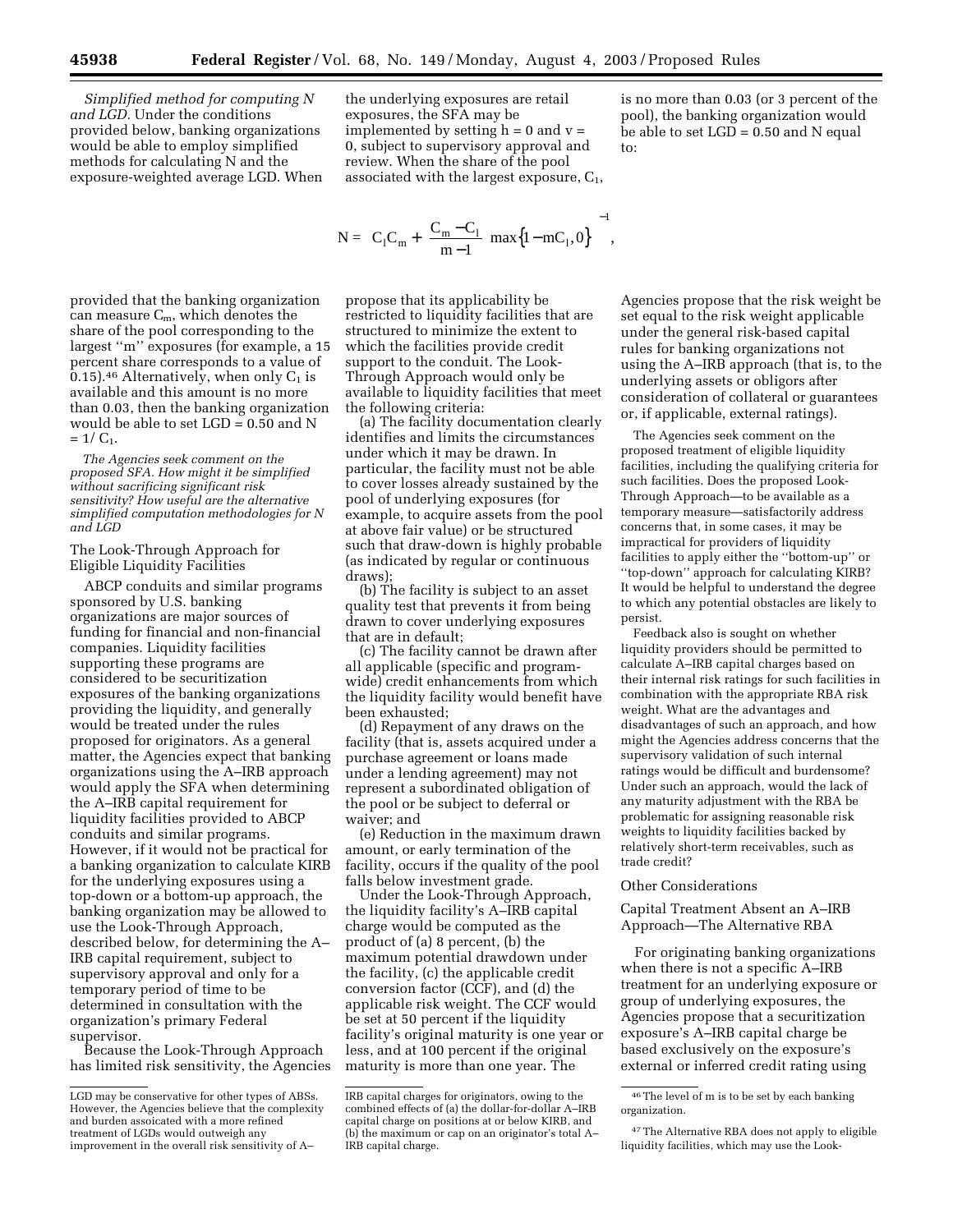the Alternative RBA.47 Under the Alternative RBA, a risk weight of 20 percent is applied to exposures rated  $AAA$  to  $AA-$ , 50 percent to exposures rated  $A+$  to  $A-$ , and 100 percent to exposures rated BBB+ to BBB-. Securitization exposures having ratings below investment grade, or that are nonrated, would be deducted from riskbased capital on a dollar-for-dollar basis.

Should the A–IRB capital treatment for securitization exposures that do not have a specific A–IRB treatment be the same for investors and originators? If so, which treatment should be applied—that used for investors (the RBA) or originators (the Alternative RBA)? The rationale for the response would be helpful.

#### Structures With Early Amortization Provisions

Many securitizations of revolving credit facilities (for example, credit card accounts) contain provisions that call for the securitization to be wound down if the excess spread falls below a certain threshold.48 This decrease in excess spread can, in some cases, be caused by deterioration in the credit quality of the underlying exposures. An early amortization event can increase a banking organization's capital needs if any new draws on the revolving facilities would need to be financed by the banking organization itself using onbalance-sheet sources of funding. The payment allocations used to distribute principal and finance charge collections during the amortization phase of these structures also can expose a banking organization to greater risk of loss than in other securitization structures. To account for the risks that early amortization structures pose to originating banking organizations, the capital treatment described below would apply to securitizations of revolving credit facilities containing such features.

In addition to the A–IRB capital charge an originating banking organization would incur on the securitization exposures it retains, an originator would be required to hold capital against all or a portion of the

29A banking organization is generally considered a sponsor of an ABCP conduit or similar program if, in fact or in substance, it manages or advises the conduit program, places securities into the market for the program, or provides liquidity support or credit enhancements to the program.

investors' interest in a securitization when (i) the organization sells exposures into a securitization that contains an early amortization feature, and (ii) the underlying exposures sold are of a revolving nature. The A–IRB capital charge attributed to the originator that is associated with the investors' interest is calculated as the product of (a) the A–IRB capital charge that would be imposed on the entire investors' interest if it were held by the originating banking organization, and (b) an applicable CCF.

In general, the CCF would depend on whether the early amortization feature repays investors through a controlled or non-controlled mechanism, and whether the underlying exposures represent uncommitted revolving retail facilities that are unconditionally cancellable without prior notice (for example, credit card receivables) or other credit lines (for example, revolving corporate facilities).

An early amortization provision would be considered controlled if, throughout the duration of the securitization transaction, including the amortization period, there is a pro rata sharing of interest, principal, expenses, losses, and recoveries based on the balances of receivables outstanding at the beginning of each month. Further, the pace of repayment may not be any more rapid than would be allowed through straight-line amortization over a period sufficient for 90 percent of the total debt outstanding at the beginning of the early amortization period to have been repaid or recognized as in default. In addition to these criteria, banking organizations with structures containing controlled early amortization features would also have to have appropriate plans in place to ensure that there is sufficient capital and liquidity available in the event of an early amortization. When these conditions are not met, the early amortization provision would be treated as non-controlled.

Determination of CCFs for Controlled Early Amortization Structures

The following method for determining CCFs applies to a securitization of revolving credit facilities containing a controlled early amortization mechanism. When the pool of underlying exposures includes uncommitted retail credit lines (for example, credit card receivables), an originator would first compare the securitization's three-month average excess spread against the following two reference levels:

A. The point at which the banking organization would be required to trap excess spread under the terms of the securitization; and

B. The excess spread level at which an early amortization would be triggered.

In cases where a transaction does not require excess spread to be trapped, the first trapping point would be deemed to be 4.5 percentage points greater than the excess spread level at which an early amortization is triggered.

The banking organization would divide the distance between the two points described above into four equal segments. For example if the spread trapping point is 4.5 percent and the early amortization trigger is zero percent, then 4.5 percent would be divided into four equal segments of 112.5 basis points each. The following conversion factors, based on illustrative segments, would apply to the investors' interest.

# CONTROLLED EARLY AMORTIZATION OF UNCOMMITTED RETAIL CREDIT LINES

| 3-month average excess<br>spread                                                                                                                    | Credit Con-<br>version Fac-<br>tor (CCF)<br>(percent) |
|-----------------------------------------------------------------------------------------------------------------------------------------------------|-------------------------------------------------------|
| 450 basis points (bp) or more<br>Less than 450 bp to 337.5 bp<br>Less than 337.5 bp to 225 bp<br>Less than 225 bp to 112.5 bp<br>Less than 112.5 bp | 20                                                    |

All other securitizations of revolving facilities (that is, those containing underlying exposures that are committed or non-retail) having controlled early amortization features would be subject to a CCF of 90 percent.

Determination of CCFs for Non-Controlled Early Amortization Structures

The process for determining CCFs when a securitization of revolving credit facilities contains a non-controlled early amortization mechanism would be the same as that described above for controlled early amortization structures, except that different CCFs would apply to the various excess spread segments. For non-controlled structures, the following conversion factors, based on illustrative segments, would apply:

# NON-CONTROLLED EARLY AMORTIZA-TION OF UNCOMMITTED RETAIL CREDIT LINES

| 3-month average excess<br>spread | Credit Con-<br>version Fac-<br>tor (CCF)<br>(percent) |
|----------------------------------|-------------------------------------------------------|
| 450 basis points (bp) or more    |                                                       |
| Less than 450 bp to 337.5 bp     |                                                       |

Through Approach as described above. Additionally, the securitization exposures subject to the Alternative RBA are not limited by the maximum capital requirement discussed above.

<sup>48</sup>Excess spread is defined as gross finance charge collections and other income received by the trust or special purpose entity (SPE) minus certificate interest, servicing fees, charge-offs, and other senior trust or SPE expenses.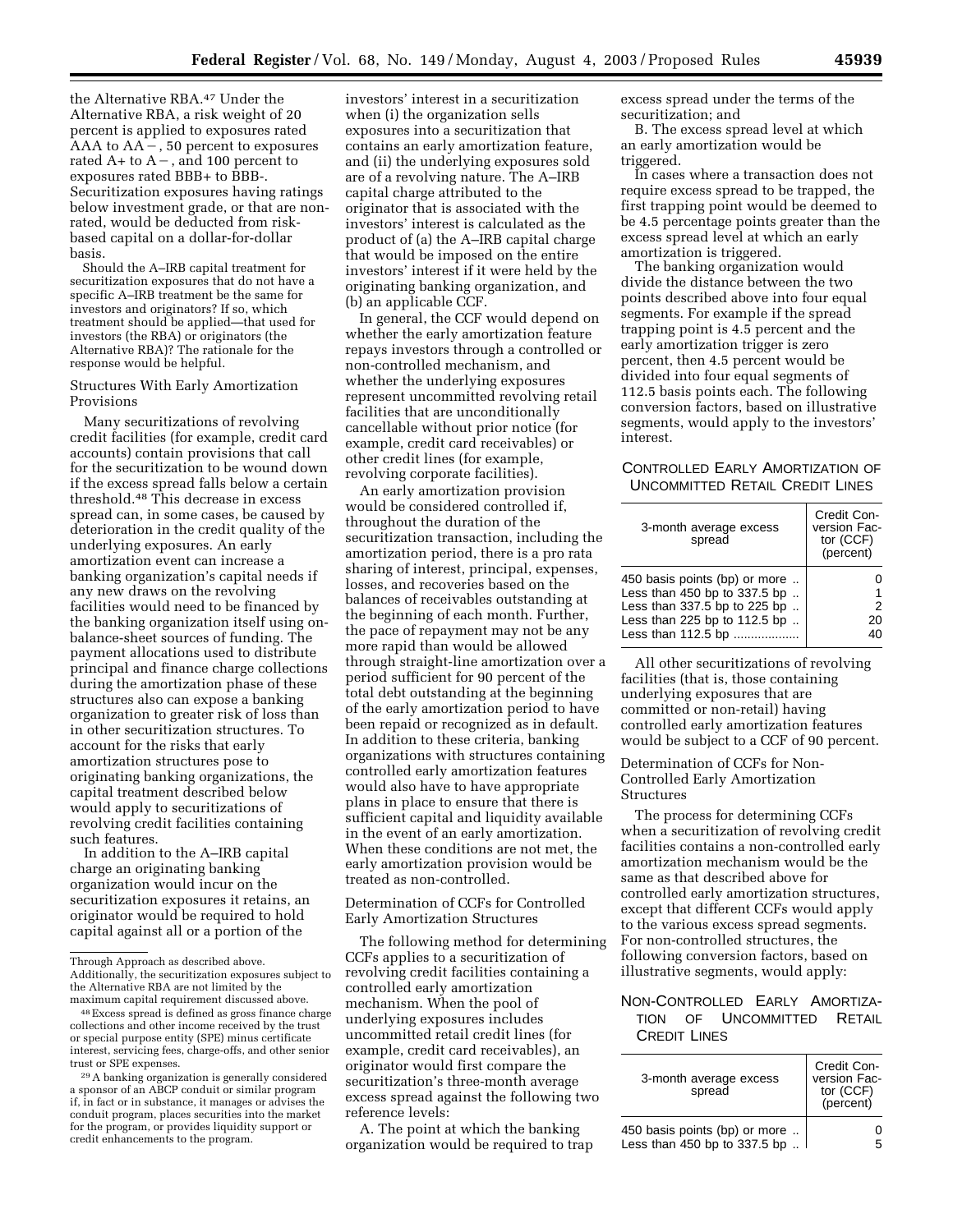NON-CONTROLLED EARLY AMORTIZA-Overlapping Credit Enhancements or TION OF UNCOMMITTED CREDIT LINES—Continued

| 3-month average excess<br>spread | Credit Con-<br>version Fac-<br>tor (CCF)<br>(percent) |
|----------------------------------|-------------------------------------------------------|
| Less than 337.5 bp to 225 bp     | 10                                                    |
| Less than 225 bp to 112.5 bp     | 50                                                    |
| Less than 112.5 bp               | 100                                                   |

All other securitizations of revolving credit facilities (that is, those containing underlying exposures that are committed or non-retail) having noncontrolled early amortization mechanisms would be subject to a CCF of 100 percent. In other words, no risk transference would be recognized for these structures; an originator's A–IRB capital charge would be the same as if the underlying exposures had not been securitized.

The Agencies seek comment on the proposed treatment of securitization of revolving credit facilities containing early amortization mechanisms. Does the proposal satisfactorily address the potential risks such transactions pose to originators?

Comments are invited on the interplay between the A–IRB capital charge for securitization structures containing early amortization features and that for undrawn lines that have not been securitized. Are there common elements that the Agencies should consider? Specific examples would be helpful.

Are proposed differences in CCFs for controlled and non-controlled amortization mechanisms appropriate? Are there other factors that the Agencies should consider?

#### Market-Disruption Eligible Liquidity Facilities

A banking organization would be able to apply a 20 percent CCF to an eligible liquidity facility that can be drawn only in the event of a general market disruption (that is, where a capital market instrument cannot be issued at any price), provided that any advance under the facility represents a senior secured claim on the assets in the pool. A banking organization using this treatment would recognize 20 percent of the A–IRB capital charge required for the facility through use of the SFA. If the market disruption eligible liquidity facility is externally rated, a banking organization would be able to rely on the external rating under the RBA for determining the A–IRB capital requirement provided the organization assigns a 100 percent CCF rather than a 20 percent CCF to the facility.

RETAIL Liquidity Facilities

In some ABCP or similar programs, a banking organization may provide multiple facilities that may be drawn under varying circumstances. The Agencies do not intend that a banking organization incur duplicative capital requirements against these multiple exposures as long as, in the aggregate, multiple advances are not permitted against the same collateral. Rather, a banking organization would be required to hold capital only once for the exposure covered by the overlapping facilities (whether they are general liquidity facilities, eligible liquidity facilities, or the facilities serve as credit enhancements). Where the overlapping facilities are subject to different conversion factors, the banking organization would attribute the overlapping part to the facility with the highest conversion factor. However, if different banking organizations provide overlapping facilities, each institution would hold capital against the entire maximum amount of its facility. That is, there may be some duplication of capital charges for overlapping facilities provided by multiple banking organizations.

#### Servicer Cash Advances

Subject to supervisory approval, servicer cash advances that are recoverable would receive a zero percent CCF. This treatment would apply when servicers, as part of their contracts, may advance cash to the pool to ensure an uninterrupted flow of payments to investors, provided the servicer is entitled to full reimbursement and this right is senior to other claims on cash flows from the pool of underlying exposures.

When providing servicer cash advances, are banking organizations obligated to advance funds up to a specified recoverable amount? If so, does the practice differ by asset type? Please provide a rationale for the response given.

# Credit Risk Mitigation

For securitization exposures covered by collateral or guarantees, the credit risk mitigation rules discussed earlier would apply. For example, a banking organization may reduce the A–IRB capital charge when a credit risk mitigant covers first losses or losses on a proportional basis. For all other cases, a banking organization would assume that the credit risk mitigant covers the most senior portion of the securitization exposure (that is, that the most junior portion of the securitization exposure is uncovered).

# **V. AMA Framework for Operational Risk**

This section describes features of the proposed AMA framework for measuring the regulatory capital requirement for operational risk. Under this framework, a banking organization meeting the AMA supervisory standards would use its internal operational risk measurement system to calculate its regulatory capital requirement for operational risk. The discussion below provides background information on operational risk and the conceptual underpinnings of the AMA, followed by a discussion of the AMA supervisory standards.49

The Agencies' general risk-based capital rules do not currently include an explicit capital charge for operational risk, which is defined as the risk of loss resulting from inadequate or failed processes, people, and systems or from external events. When developing the general risk-based capital rules, the Agencies recognized that institutions were exposed to non-credit related risks, including operational risk. Consequently, the Agencies built a ''buffer'' into the general risk-based capital rules to implicitly cover other risks such as operational risk. With the introduction of the A–IRB framework for credit risk in this ANPR, which results in a more risk-sensitive treatment of credit risk, there is no longer an implicit capital buffer for other risks.

The Agencies recognize that operational risk is a key risk in financial institutions, and evidence indicates that a number of factors are driving increases in operational risk. These include the recent experience of a number of highprofile, high-severity losses across the banking industry highlighting operational risk as a major source of unexpected losses. Because the regulatory capital buffer for operational risk would be removed under the proposal, the Agencies are now seeking comment on a risk-sensitive capital framework for the largest, most complex institutions that would include an explicit risk-based capital requirement for operational risk. The Agencies propose to require banking organizations using the A–IRB approach for credit risk also to use the AMA to compute capital charges for operational risk.

<sup>49</sup>For a more detailed discussion of the concepts set forth in this ANPR and definitions of relevant terms, see the accompanying interagency ''Supervisory Guidance on Operational Risk Advanced Measurement Approaches for Regulatory Capital'' (supervisory guidance) published elsewhere in today's **Federal Register**.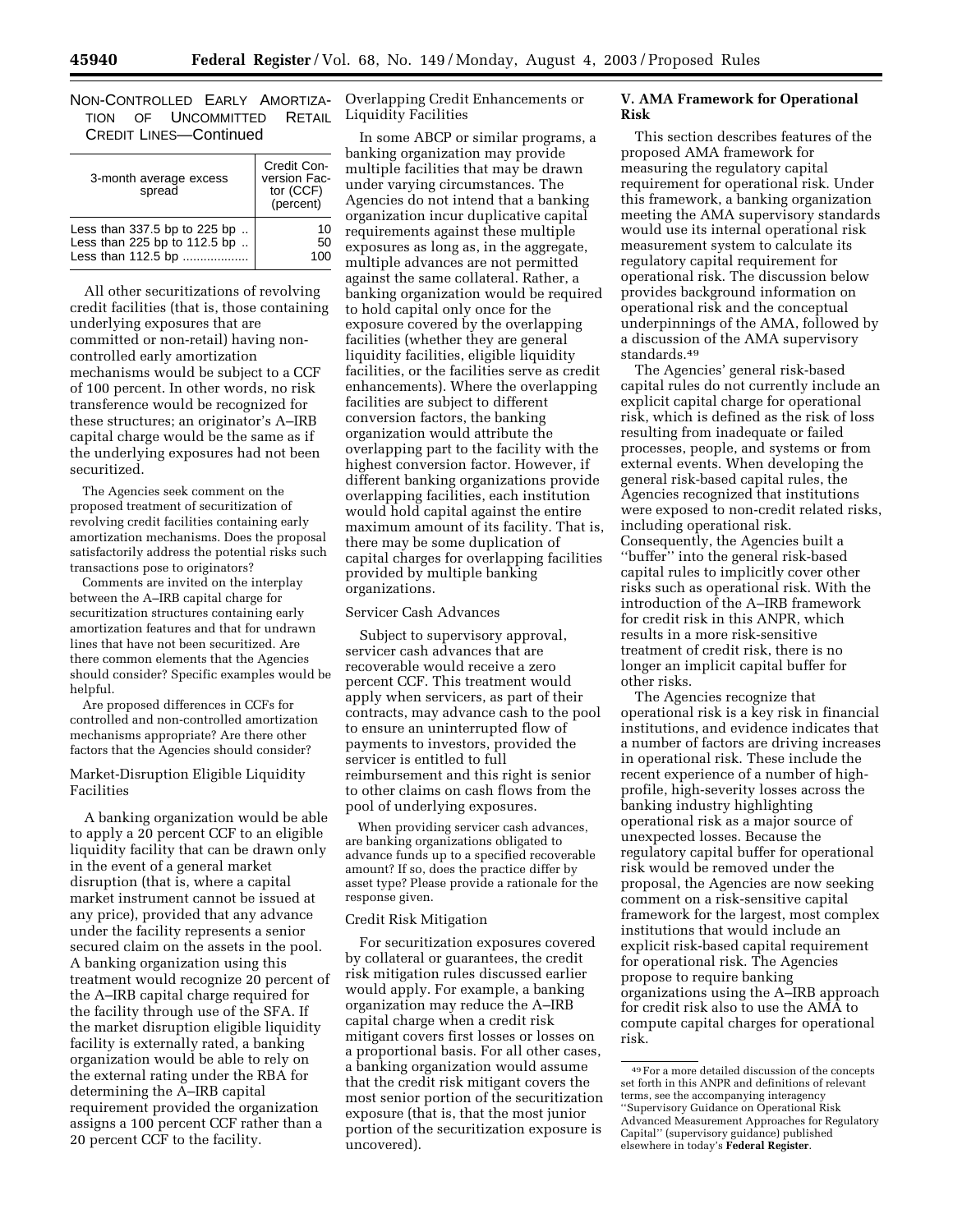The Agencies are proposing the AMA to address operational risk for regulatory capital purposes. The Agencies are interested, however, in possible alternatives. Are there alternative concepts or approaches that might be equally or more effective in addressing operational risk? If so, please provide some discussion on possible alternatives.

#### *A. AMA Capital Calculation*

The AMA capital requirement would be based on the measure of operational risk exposure generated by a banking organization's internal operational risk measurement system. In calculating the operational risk exposure, an AMAqualified institution would be expected to estimate the aggregate operational risk loss that it faces over a one-year period at a soundness standard consistent with a 99.9 percent confidence level. The institution's AMA capital requirement for operational risk would be the sum of EL and UL, unless the institution can demonstrate that an EL offset would meet the supervisory standards for operational risk. The institution would have to use a combination of internal loss event data, relevant external loss event data, business environment and internal control factors, and scenario analysis in calculating its operational risk exposure. The institution also would be allowed to recognize the effect of risk dependency (for example, correlation) and, to a limited extent, the effect of insurance as a risk mitigant.

As with the proposed A–IRB capital requirement for credit risk, the operational risk exposure would be converted to an equivalent amount of risk-weighted assets for the calculation of an institution's risk-based capital ratios. An AMA-qualified institution would multiply the operational risk exposure generated by its analytical framework by a factor of 12.5 to convert the exposure to a risk-weighted assets equivalent. The resulting figure would be added to the comparable figures for credit and market risk in calculating the institution's risk-based capital denominator.

Does the broad structure that the Agencies have outlined incorporate all the key elements that should be factored into the operational risk framework for regulatory capital? If not, what other issues should be addressed? Are any elements included not directly relevant for operational risk measurement or management? The Agencies have not included indirect losses (for example, opportunity costs) in the definition of operational risk against which institutions would have to hold capital; because such losses can be substantial, should they be included in the definition of operational risk?

#### Overview of the Supervisory Criteria

Use of the AMA would be subject to supervisory approval. A banking organization would have to demonstrate that it has satisfied all supervisory standards before it would be able to use the AMA for risk-based capital purposes. The supervisory standards are briefly described below. Because an institution would have significant flexibility to develop its own methodology for calculating its riskbased capital requirement for operational risk, it would be necessary for supervisors to ensure that the institution's methodology is fundamentally sound. In addition, because different institutions may adopt different methodologies for assessing operational risk, the requirement to satisfy supervisory standards offers some assurance to institutions and their supervisors that all AMA-qualified institutions would be subject to a common set of standards.

While the supervisory standards are rigorous, institutions would have substantial flexibility in terms of how they satisfy the standards in practice. This flexibility is intended to encourage an institution to adopt a system that is responsive to its unique risk profile, foster improved risk management, and allow for future innovation. The Agencies recognize that operational risk measurement is evolving rapidly and wish to encourage continued evolution and innovation. Nevertheless, the Agencies also acknowledge that this flexibility would make cross-institution comparisons more difficult than if a single supervisory approach were to be mandated for all institutions. The supervisory standards outlined below are intended to allow flexibility while also being sufficiently objective to ensure consistent supervisory assessment and enforcement of standards across institutions.

The Agencies seek comment on the extent to which an appropriate balance has been struck between flexibility and comparability for the operational risk requirement. If this balance is not appropriate, what are the specific areas of imbalance and what is the potential impact of the identified imbalance?

The Agencies are considering additional measures to facilitate consistency in both the supervisory assessment of AMA frameworks and the enforcement of AMA standards across institutions. Specifically, the Agencies are considering enhancements to existing interagency operational and managerial standards to directly address operational risk and to articulate supervisory expectations for AMA frameworks. The Agencies seek comment on the need for and effectiveness of these additional measures.

The Agencies also seek comment on the supervisory standards. Do the standards

cover the key elements of an operational risk framework?

An institution's operational risk framework would have to include an independent operational risk management function, line of business oversight, and independent testing and verification. Both the institution's board of directors and management would have to have responsibilities in establishing and overseeing this framework. The institution would have to have clear policies and procedures in place for identifying, measuring, monitoring, and controlling operational risk.

An institution would have to establish an analytical framework that incorporates internal operational loss event data, relevant external loss event data, assessments of the business environment and internal control factors, and scenario analysis. The institution would have to have standards in place to capture all of these elements. The combination of these elements would determine the institution's quantification of operational risk and related regulatory capital requirement.

The supervisory standards for the AMA have both quantitative and qualitative elements. Effective operational risk quantification is critical to the objective of a risk-sensitive capital requirement. Consequently, a number of the supervisory standards are aimed at ensuring the integrity of the process by which an institution arrives at its estimated operational risk exposure.

It is not sufficient, however, to focus solely on operational risk measurement. If the Agencies are to rely on institutions to determine their riskbased capital requirements for operational risk, there would have to be assurances that institutions have in place sound operational risk management infrastructures. In addition, risk management elements would be critical inputs into the quantification of operational risk exposure, that is, operational risk quantification would have to take into account such risk management elements as the quality of an institution's internal controls. Likewise, the AMA capital requirement derived from an institution's quantification methodology would need to offer incentives for an institution to improve its operational risk management practices. Ultimately, the Agencies believe that better operational risk management will enhance operational risk measurement, and vice versa.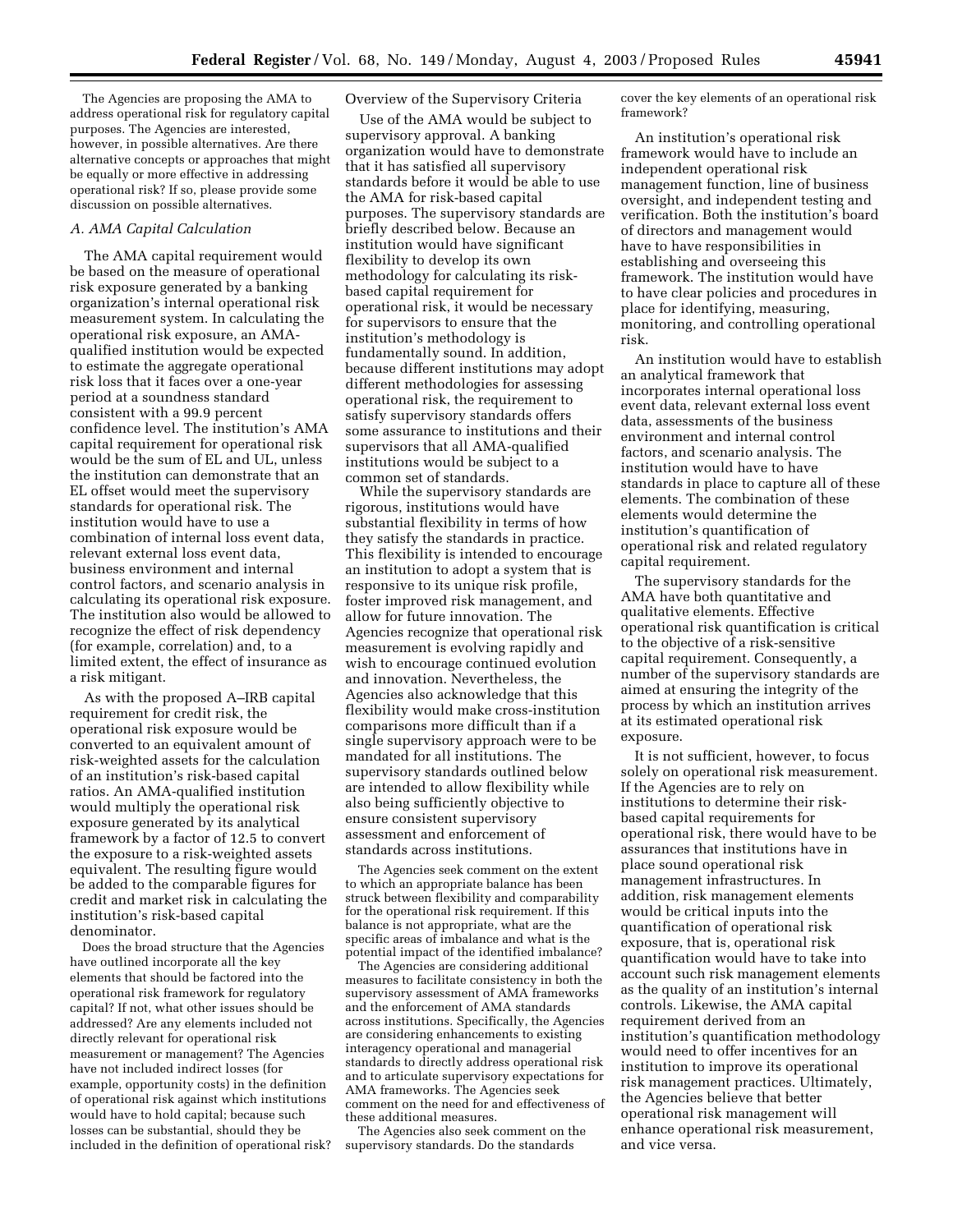#### Corporate Governance

An institution's operational risk framework would have to include an independent firm-wide operational risk management function, line of business management oversight, and independent testing and verification functions. While no specific management structure would be mandated, all three components would have to be evident.

The institution's board of directors would have to oversee the development of the firm-wide operational risk framework, as well as major changes to the framework. Management roles and accountability would have to be clearly established. The board and management would have to ensure that appropriate resources have been allocated to support the operational risk framework.

The independent firm-wide operational risk management function would be responsible for overseeing the operational risk framework at the firm level to ensure the development and consistent application of operational risk policies, processes, and procedures throughout the institution. This function would have to be independent from line of business management and the testing and verification functions. The firm-wide operational risk management function would have to ensure appropriate reporting of operational risk exposures and loss data to the board and management.

Lines of business would be responsible for the day-to-day management of operational risk within each business unit. Line of business management would have to ensure that internal controls and practices within their lines of business are consistent with firm-wide policies and procedures that support the management and measurement of the institution's operational risk.

The Agencies are introducing the concept of an operational risk management function, while emphasizing the importance of the roles played by the board, management, lines of business, and audit. Are the responsibilities delineated for each of these functions sufficiently clear and would they result in a satisfactory process for managing the operational risk framework?

#### Operational Risk Management Elements

An institution would have to have policies and procedures that clearly describe the major elements of its operational risk framework, including identifying, measuring, monitoring, and controlling operational risk. Management reports would need to be developed to address both firm-wide and line of business results. These reports would summarize operational

risk exposure, operational loss experience, and relevant assessments of business environment and internal control factors, and would have to be produced at least quarterly. Operational risk reports, which summarize relevant firm-wide operational risk information, would also have to be provided periodically to senior management and the board. An institution's internal control system and practice would have to be adequate in view of the complexity and scope of its operations. In addition, an institution would be expected to meet or exceed minimum supervisory standards as set forth in the Agencies' supervisory policy statements and other guidance.

#### *B. Elements of an AMA Framework*

An institution would have to demonstrate that it has adequate internal loss event data, relevant external loss event data, assessments of business environments and internal control factors, and scenario analysis to support its operational risk management and quantification framework. These inputs would need to be consistent with the regulatory definition of operational risk. The institution would have to have clear standards for the collection and modification of operational risk inputs.

There are a number of standards that banking organizations would have to meet with respect to internal operational loss data. Institutions would have to have at least five years of internal operational risk loss data captured across all material business lines, events, product types, and geographic locations.50 An institution would have to establish thresholds above which all internal operational losses would be captured. The New Accord introduces seven loss event type classifications; the Agencies are not proposing that an institution would be required to internally manage its operational risk according to these specific loss event type classifications, but nevertheless it would have to be able to map its internal loss data to these loss event categories. The institution would have to provide consistent treatment for the timing of reporting an operational loss in its internal data systems. As highlighted earlier in this ANPR, credit losses caused or exacerbated by operational risk events would be treated as credit losses for regulatory capital purposes; these would include fraud-related credit losses.

An institution would have to establish and adhere to policies and procedures that provide for the use of relevant external loss data in the operational risk framework. External data would be particularly relevant where an institution's internal loss history is not sufficient to generate an estimate of major unexpected losses. Management would have to systematically review external data to ensure an understanding of industry experience. The Agencies seek comment on the use of external data and its optimal function in the operational risk framework.

While internal and external data provide an important historic picture of an institution's operational risk profile, it is important that institutions take a forward-looking view as well. Consequently, an institution would have to incorporate assessments of the business environment and internal control factors (for example, audit scores, risk and control assessments, risk indicators, *etc.*) into its AMA capital assessment. In addition, an institution would have to periodically compare its assessment of these factors with actual operational loss experience.

Another element of the AMA framework is scenario analysis. Scenario analysis is a systematic process of obtaining expert opinions from business managers and risk management experts to derive reasoned assessments of the likelihood and impact of plausible operational losses consistent with the regulatory soundness standard. While scenario analysis may rely, to a large extent, on internal or, especially, external data (for example, where an institution looks to industry experience to generate plausible loss scenarios), it is particularly useful where internal and external data do not generate a sufficient assessment of the institution's operational risk profile.

An institution would be required to have a comprehensive analytical framework that provides an estimate of the aggregate operational loss that it faces over a one-year period at a soundness standard consistent with a 99.9 percent confidence level. The institution would have to document the rationale for all assumptions underpinning its chosen analytical framework, including the choice of inputs, distributional assumptions, and weighting of quantitative and qualitative elements. The institution would also have to document and justify any subsequent changes to these assumptions.

An institution's operational risk analytical framework would have to use a combination of internal operational loss event data, relevant external

<sup>50</sup>With supervisory approval, a shorter initial observation period may be acceptable for institutions that are newly authorized to use an AMA methodology.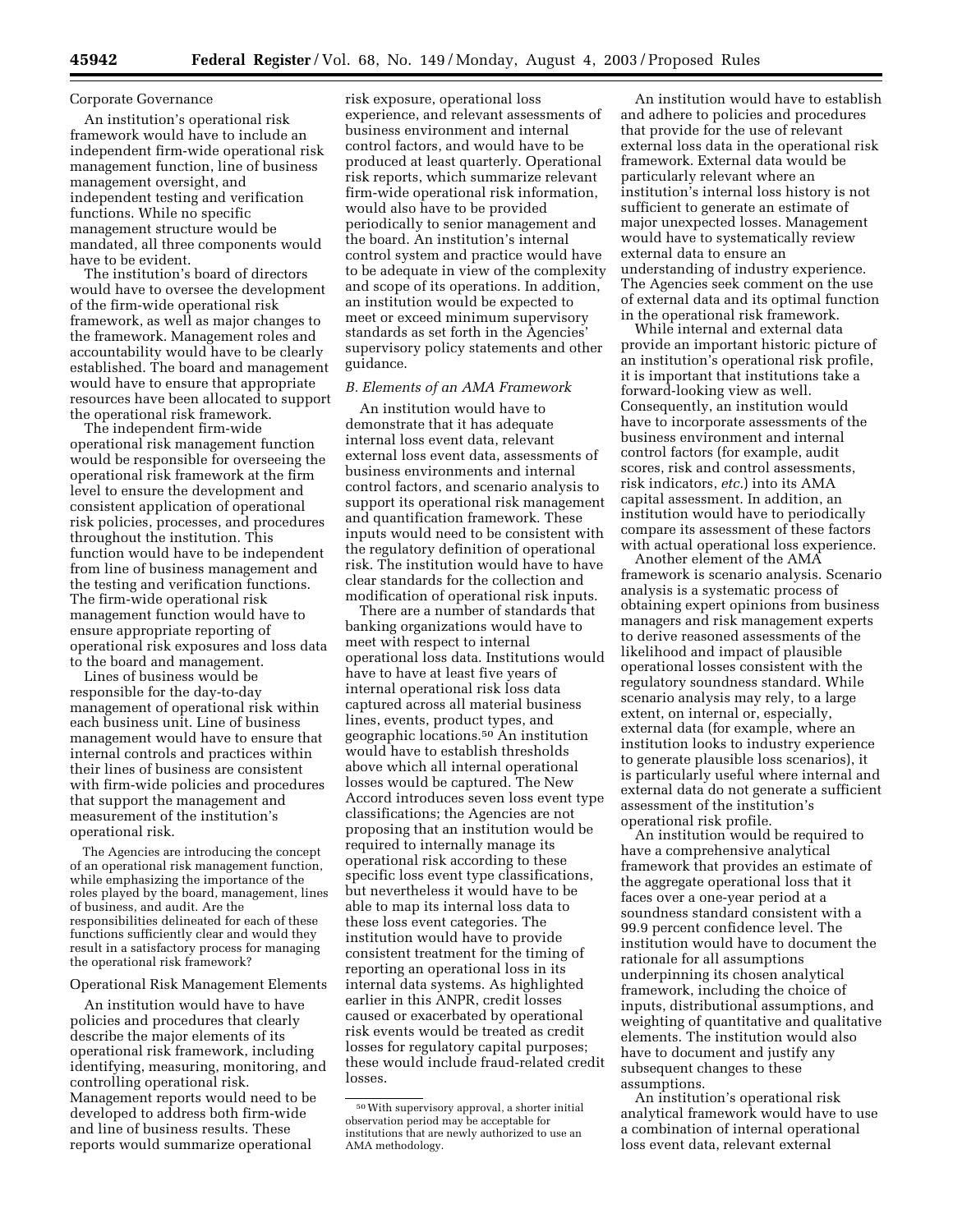operational loss event data, business environment and control factors, as well as scenario analysis. The institution would have to combine these elements in the manner that most effectively enables it to quantify its operational risk exposure. The institution would have to develop an analytical framework that is appropriate to its business model and

risk profile. Regulatory capital for operational risk would be based on the sum of EL and UL. There may be instances where an EL offset could be recognized, but the Agencies believe that this is likely to be difficult given existing supervisory and accounting standards. The Agencies have considered both reserving and budgeting as potential mechanisms for EL offsets. The use of reserves may be hampered by accounting standards, while budgeting raises concerns about availability over a one-year time horizon to act as a capital replacement mechanism. The Agencies are interested in specific examples of how business practices might be used to offset EL in the operational risk framework.

An institution would have to document how its chosen analytical framework accounts for dependence (for example, correlation) among operational losses across and within business lines. The institution would have to demonstrate that its explicit and embedded dependence assumptions are appropriate, and where dependence assumptions are uncertain, the institution would have to use conservative estimates.

An institution would be able to reduce its operational risk exposure by no more than 20 percent to reflect the impact of risk mitigants such as insurance. Institutions would have to demonstrate that qualifying risk mitigants meet a series of criteria (described in the supervisory guidance) to assess whether the risk mitigants are sufficiently capital-like to warrant a reduction of the operational risk exposure.

The Agencies seek comment on the reasonableness of the criteria for recognition of risk mitigants in reducing an institution's operational risk exposure. In particular, do the criteria allow for recognition of common insurance policies? If not, what criteria are most binding against current insurance products? Other than insurance, are there additional risk mitigation products that should be considered for operational risk?

An institution using an AMA for regulatory capital purposes would have to use advanced data management practices to produce credible and reliable operational risk estimates. These practices are comparable to the data maintenance requirements set forth

under the A–IRB approach for credit risk.

The institution would have to test and verify the accuracy and appropriateness of the operational risk framework and results. Testing and verification would have to be done independently of the firm-wide risk management function and the lines of business.

# **VI. Disclosure**

Market discipline is a key component of the New Accord. The disclosure requirements summarized below seek to enhance the public disclosure practices, and thereby the transparency, of advanced approach organizations. Commenters are encouraged to consult the New Accord for specifics on the disclosure requirements under consideration. The Agencies view enhanced market discipline as an important complement to the advanced approaches to calculating minimum regulatory capital requirements, which would be heavily based on internal methodologies. Increased disclosures, especially regarding a banking organization's use of the A–IRB approach for credit risk and the AMA for operational risk, would allow a banking organization's private sector investors to more fully evaluate the institution's financial condition, risk profile, and capital adequacy. Given better information, private shareholders and debt holders can better influence the funding and capital costs of a banking organization. Such actions would enhance market discipline and supplement supervisory oversight of the organization's risk-taking and management.

#### *A. Overview*

Disclosure requirements would apply to the bank holding company representing the top consolidated level of the banking group. Individual banks within the holding company or consolidated group would not generally be required to fulfill the disclosure requirements set out below. An exception to the general rule would be that individual banks and thrifts within a group would still be required to disclose Tier 1 and total capital ratios and their components (that is, Tier 1, Tier 2, and Tier 3 capital), as is the case today. In addition, all banks and thrifts would continue to be required to submit appropriate information to regulatory authorities (for example, Report of Condition of Income (Call Reports) or Thrift Financial Reports).51

The Agencies are proposing a set of disclosure requirements that would allow market participants to assess key pieces of information regarding a banking group's capital structure, risk exposures, risk assessment processes, and ultimately, the capital adequacy of the institution. Failure to meet these minimum disclosure requirements, if not corrected, would render a banking organization ineligible to use the advanced approaches or would otherwise cause the banking organization to forgo potential capital benefits arising from the advanced approaches. In addition, other supervisory measures may be taken if appropriate.

Management would have some discretion to determine the appropriate medium and location of the required disclosure. Disclosures made in public financial reports (for example, in financial statements or Management's Discussion and Analysis included in periodic reports or SEC filings) or other regulatory reports (for example, FR Y– 9C Reports), could fulfill the applicable disclosure requirements and would not need to be repeated elsewhere. For those disclosures that are not made under accounting or other requirements, the Agencies are seeking comment on the appropriate means of providing this data to market participants. Institutions would be encouraged to provide all related information in one location; at a minimum, institutions would be required to provide a cross reference to the location of the required disclosures.

The Agencies intend to maximize a banking organization's flexibility regarding where to make the required disclosures while ensuring that the information is readily available to market participants without unnecessary burden. To balance these contrasting objectives, the Agencies are considering requiring banking organizations to provide a summary table on their public websites that indicate where all disclosures may be found. Such an approach also would allow institutions to cross-reference other web addresses (for example, those containing public financial reports or regulatory reports or other risk-oriented disclosures) where certain of the disclosures are located.

Given longstanding requirements for robust quarterly disclosure in the United States, and recognizing the potential for rapid change in risk profiles, the Agencies intend to require that the disclosures be made on a

<sup>51</sup> In order to meet supervisory responsibilities, the Agencies plan to collect more detailed information through the supervisory process or

regulatory reports. Much of this information may be proprietary and accordingly would not be made public.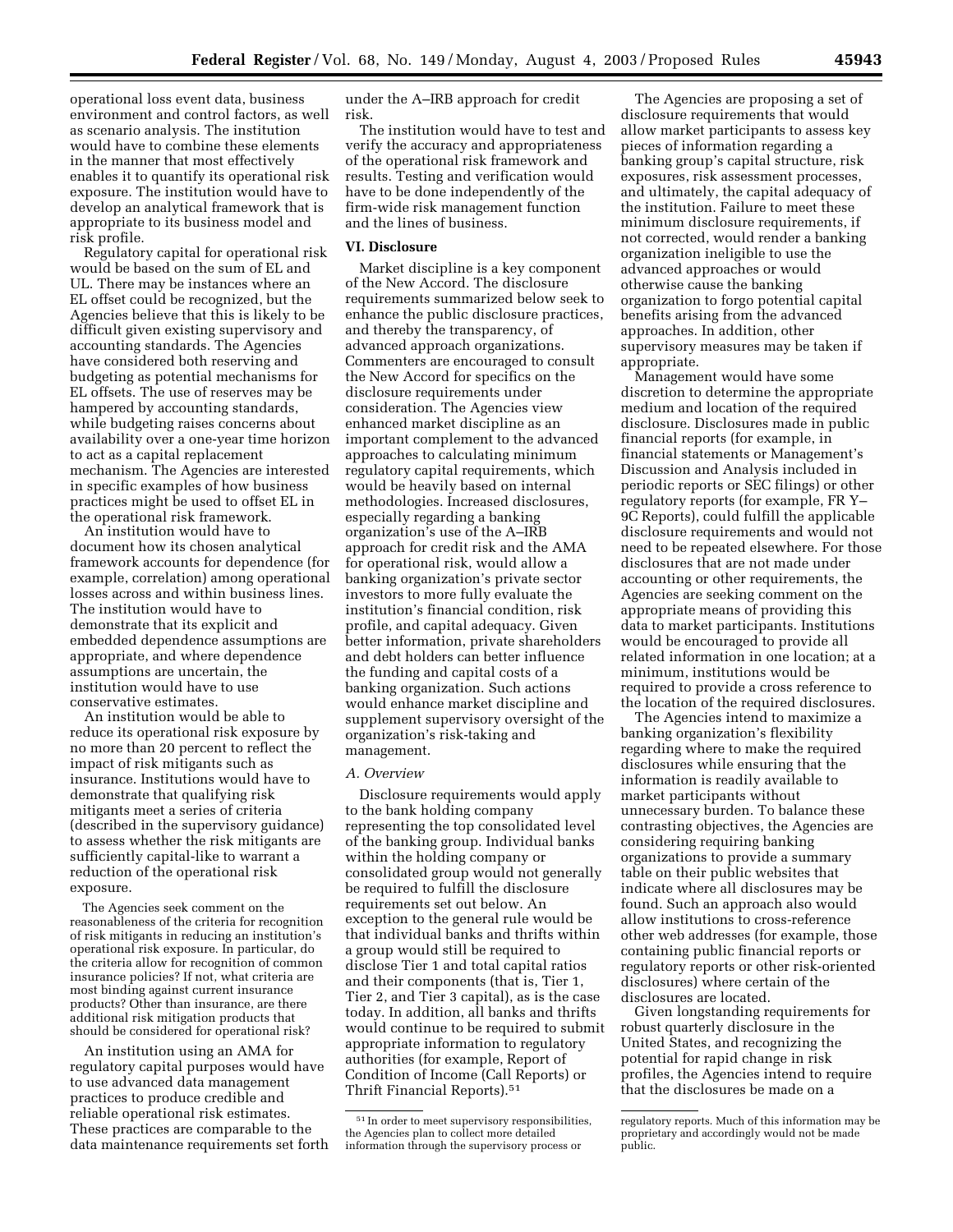quarterly basis. However, qualitative disclosures that provide a general summary of a banking organization's risk management objectives and policies, reporting system, and definitions would be able to be published on an annual basis, provided any significant changes to these are disclosed in the interim. When significant events occur, banking organizations would be required to publish material information as soon as practicable rather than at the end of the quarter.

The risks to which banking organizations are exposed and the techniques that they use to identify, measure, monitor, and control those risks are important factors that market participants consider in their assessment of an institution. Accordingly, banking organizations would be required to have a formal disclosure policy approved by the board of directors that addresses the institution's approach for determining the disclosures it will make. The policy also would have to address the associated internal controls and disclosure controls and procedures. The board of directors and senior management would have to ensure that appropriate verification of the disclosures takes place and that effective internal controls and disclosure controls and procedures are maintained.

Consistent with sections 302 and 404 of the Sarbanes-Oxley Act of 2002, management would have to certify to the effectiveness of internal controls over financial reporting and disclosure controls and procedures, and the banking organization's external auditor would have to attest to management's assertions with respect to internal controls over financial reporting. The scope of these reports would need to include all information included in regulatory reports and the disclosures outlined in this ANPR. Section 36 of the Federal Deposit Insurance Act has similar requirements. Accordingly, banking organizations would have to implement a process for assessing the appropriateness of their disclosures, including validation and frequency. Unless otherwise required by accounting or auditing standards, or by other regulatory authorities, the proposed requirements do not mandate that the new disclosures be audited by an external auditor for purposes of opining on whether the financial statements are presented in accordance with GAAP.

#### *B. Disclosure Requirements*

Banking organizations would be required to provide disclosures related to scope of application, capital structure, capital adequacy, credit risk, equities in the banking book, credit risk mitigation, asset securitization, market risk, operational risk and interest rate risk in the banking book. The disclosure requirements are summarized below.

The required disclosures pertaining to the scope of application of the advanced approaches would include a description of the entities found in the consolidated banking group. Additionally, banking organizations would be required to disclose the methods used to consolidate them, any major impediments on the transfer of funds or regulatory capital within the banking group, and specific disclosures related to insurance subsidiaries.

Capital structure disclosures would provide summary information on the terms and conditions of the main features of capital instruments issued by the banking organization, especially in the case of innovative, complex, or hybrid capital instruments. Quantitative disclosures include the amount of Tier 1, Tier 2, and Tier 3 capital, deductions from capital, and total eligible capital.

Capital adequacy disclosures would include a summary discussion of the banking organization's approach to assessing the adequacy of its capital to support current and future activities. These requirements also include a breakdown of the capital requirements for credit, equity, market, and operational risks. Banking organizations also would be required to disclose their Tier 1 and total capital ratios for the consolidated group, as well as those of significant bank or thrift subsidiaries.

For each separate risk area, a banking organization would describe its risk management objectives and policies. Such disclosures would include an explanation of the banking organization's strategies and processes; the structure and organization of the relevant risk management function; the scope and nature of risk reporting and/ or measurement systems; and the policies for hedging and/or mitigating risk and strategies and processes for monitoring the continuing effectiveness of hedges/mitigants.

The credit risk disclosure regime is intended to enable market participants to assess the credit risk exposure of A– IRB banking organizations and the overall applicability of the A–IRB framework, without revealing proprietary information or duplicating the role of the supervisor in validating

the framework the banking organization has put into place.

Credit risk disclosures would include breakdowns of the banking organization's exposures by type of credit exposure, geographic distribution, industry or counterparty type distribution, residual contractual maturity, amount and type of impaired and past due exposures, and reconciliation of changes in the allowances for exposure impairment.

Banking organizations would provide disclosures discussing the status of the regulatory acceptance process for the adoption of the A–IRB approach, including supervisory approval of such transition. The disclosures would provide an explanation and review of the structure of internal rating systems and relation between internal and external ratings; the use of internal estimates other than for A–IRB capital purposes; the process for managing and recognizing credit risk mitigation; and, the control mechanisms for the rating system including discussion of independence, accountability, and rating systems review. Required qualitative disclosures would include a description of the internal ratings process and separate disclosures pertaining to the banking organization's wholesale, retail and equity exposures.

There would be two categories of quantitative disclosures for credit risk: those that focus on the analysis of risk and those that focus on the actual results. Risk assessment disclosures would include the percentage of total credit exposures to which A–IRB disclosures relate. Also, for each portfolio except retail, the disclosures would have to provide (1) a presentation of exposures across a sufficient number of PD grades (including default) to allow for a meaningful differentiation of credit risk,52 and (2) the default weightedaverage LGD for each PD, and the amount of undrawn commitments and weighted average EAD.53 For retail portfolios, banking organization would provide either 54 (a) disclosures outlined

<sup>52</sup>Where banking organizations are aggregating PD grades for the purposes of disclosure, this would be a representative breakdown of the distribution of PD grades used in the A–IRB approach.

<sup>53</sup>Banking organizations need only provide one estimate of EAD for each portfolio. However, where banking organizations believe it is helpful, in order to give a more meaningful assessment of risk, they may also disclose EAD estimates across a number of EAD categories, against the undrawn exposures to which these relate.

<sup>54</sup>Banking organizations would normally be expected to follow the disclosures provided for the non-retail portfolios. However, banking organizations would be able to adopt EL grades at the basis of disclosure where they believe this can provide the reader with a meaningful differentiation of credit risk. Where banking organizations are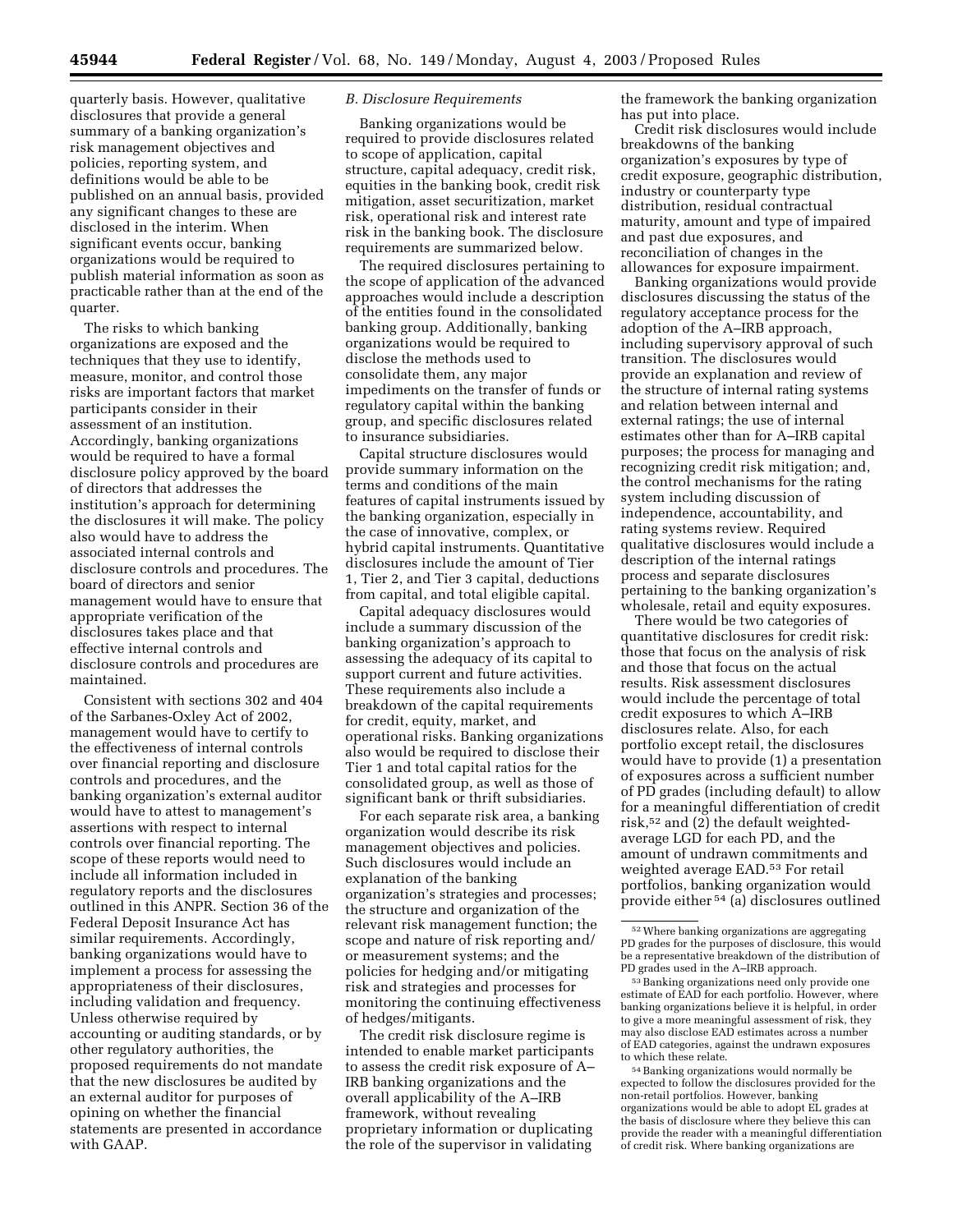above on a pool basis (that is, the same as for non-retail portfolios), or (b) analysis of exposures on a pool basis against a sufficient number of EL grades to allow for a meaningful differentiation of credit risk.

Quantitative disclosures pertaining to historical results would include actual losses (for example, charge-offs and specific provisions) in the preceding period for each portfolio and how this differs from past experience and a discussion of the factors that affected the loss experience in the preceding period. In addition, disclosures would include banking organizations' estimates against actual outcomes over a longer period.55 At a minimum, this would include information on estimates of losses against actual losses in each portfolio over a period sufficient to allow for a meaningful assessment of the performance of the internal rating processes. Banking organizations would further be expected to decompose this to provide analysis of PD, LGD and EAD estimates against estimates provided in the quantitative risk assessment disclosures above.<sup>56</sup>

Disclosures for banking book equity positions would include both balance sheet and fair values, and the types and nature of investments. The total cumulative realized gains or losses arising from sales and liquidations would be disclosed, together with total unrealized gains/losses and any amounts included in Tier 1 and/or Tier 2 capital. Details on the equity capital requirements would also be disclosed.

Disclosures relating to credit risk mitigation would include a description of the policies and processes for netting and collateral valuation and management, and the types of collateral accepted by the bank. Banking organizations would also be expected to

56Banking organizations would have to provide this further decomposition where it would allow users greater insight into the reliability of the estimates provided in the quantitative disclosures: risk assessment. In particular, banking organizations should provide this information where there are material differences between the PD, LGD or EAD estimates given by banking organizations compared in actual outcomes over the long run. Banking organizations should also provide explanations for such differences.

include information about the main types of guarantor or credit derivative counterparties, and any risk concentrations arising from the use of a mitigation technique.

Securitization disclosures would summarize a banking organization's accounting policies for securitization activities and the current year's securitization activity. Further, banking organizations would be expected to disclose the names of the external credit rating providers used for securitizations. They would also provide details of the outstanding exposures securitized by the banking organization and subject to the securitization framework, including impairments and losses, exposures retained or purchased broken down into risk weight bands, and aggregate outstanding amounts of securitized revolving exposures.

Disclosures for market risk would include a description of the models, stress testing, and backtesting used in assessing market risk, as well as information on the scope of supervisory acceptance. Quantitative disclosures would include the aggregate VaR, the high, mean, and low VaR values over the reporting period, and a comparison of VaR estimates with actual outcomes.

A key disclosure under the operational risk framework would be a description of the AMA the banking organization uses, including a discussion of relevant internal and external factors considered in the banking organization's measurement approach. In addition, the banking organization would disclose the operational risk charge before and after any reduction in capital resulting from the use of insurance or other potential risk mitigants.

Finally, disclosures relating to interest rate risk in the banking book would include the nature of that risk, key assumptions made, and the frequency of risk measurement. They would also include the increase or decline in earnings or economic value for upward and downward rate shocks according to management's method for measuring interest rate risk in the banking book.

The Agencies seek comment on the feasibility of such an approach to the disclosure of pertinent information and also whether commenters have any other suggestions regarding how best to present the required disclosures.

Comments are requested on whether the Agencies' description of the required formal disclosure policy is adequate, or whether additional guidance would be useful.

Comments are requested regarding whether any of the information sought by the Agencies to be disclosed raises any particular concerns regarding the disclosure of proprietary or confidential information. If a

commenter believes certain of the required information would be proprietary or confidential, the Agencies seek comment on why that is so and alternatives that would meet the objectives of the required disclosure.

The Agencies also seek comment regarding the most efficient means for institutions to meet the disclosure requirements. Specifically, the Agencies are interested in comments about the feasibility of requiring institutions to provide all requested information in one location and also whether commenters have other suggestions on how to ensure that the requested information is readily available to market participants.

#### **VII. Regulatory Analysis**

Federal agencies are required to consider the costs, benefits, or other effects of their regulations for various purposes described by statute or executive order. In particular, an executive order and several statutes may require the preparation of detailed analyses of the costs, benefits, or other effects of rules, depending on threshold determinations as to whether the rulemaking in question triggers the substantive requirements of the applicable statute or executive order.

For the reasons described above, the proposed and final rules that the Agencies may issue to implement the New Accord would represent a significant change to their current approach to the measurement of regulatory capital ratios, and the supervision of institutions' internal risk management processes with respect to capital allocations. First, in this ANPR, core and opt-in banks would rely on their own analyses to derive some of the principal inputs that would determine their regulatory capital requirements. Core and opt-in banks would incur new costs to create and refine their internal systems and to attract and train the staff expertise necessary to develop, oversee, manage and test those systems. Second, the measured regulatory capital ratios (although not the minimums) would likely change, perhaps substantially for core and opt-in banks. Third, the Agencies' approach to supervising capital adequacy would become bifurcated; that is, general banks would continue to use the general risk-based capital rules, either in their current form or as modified. As a result, there may be significant differences in the regulatory capital assigned to a particular type of asset depending on whether the bank is a core, opt-in, or general bank. To the extent that an institution's product mix would be directly affected by a change in the landscape of regulatory capital requirements, this might also affect the customers of those institutions due to

aggregating internal grades (either PD/LGD or EL) for the purposes of disclosure, this should be a representative breakdown of the distribution of those grades used in the IRB approach.

<sup>55</sup>For banking organizations implementing the A–IRB and AMA in 2007, the disclosures would be required from year-end-2008; in the meantime, early adoption would be encouraged. The phased implementation is to allow banking organizations sufficient time to build up a longer run of data that will make these disclosures meaningful. For banking organizations that may adopt the advanced approaches at a later date, they would also be subject to a one-year phase in period after which the disclosures would be required.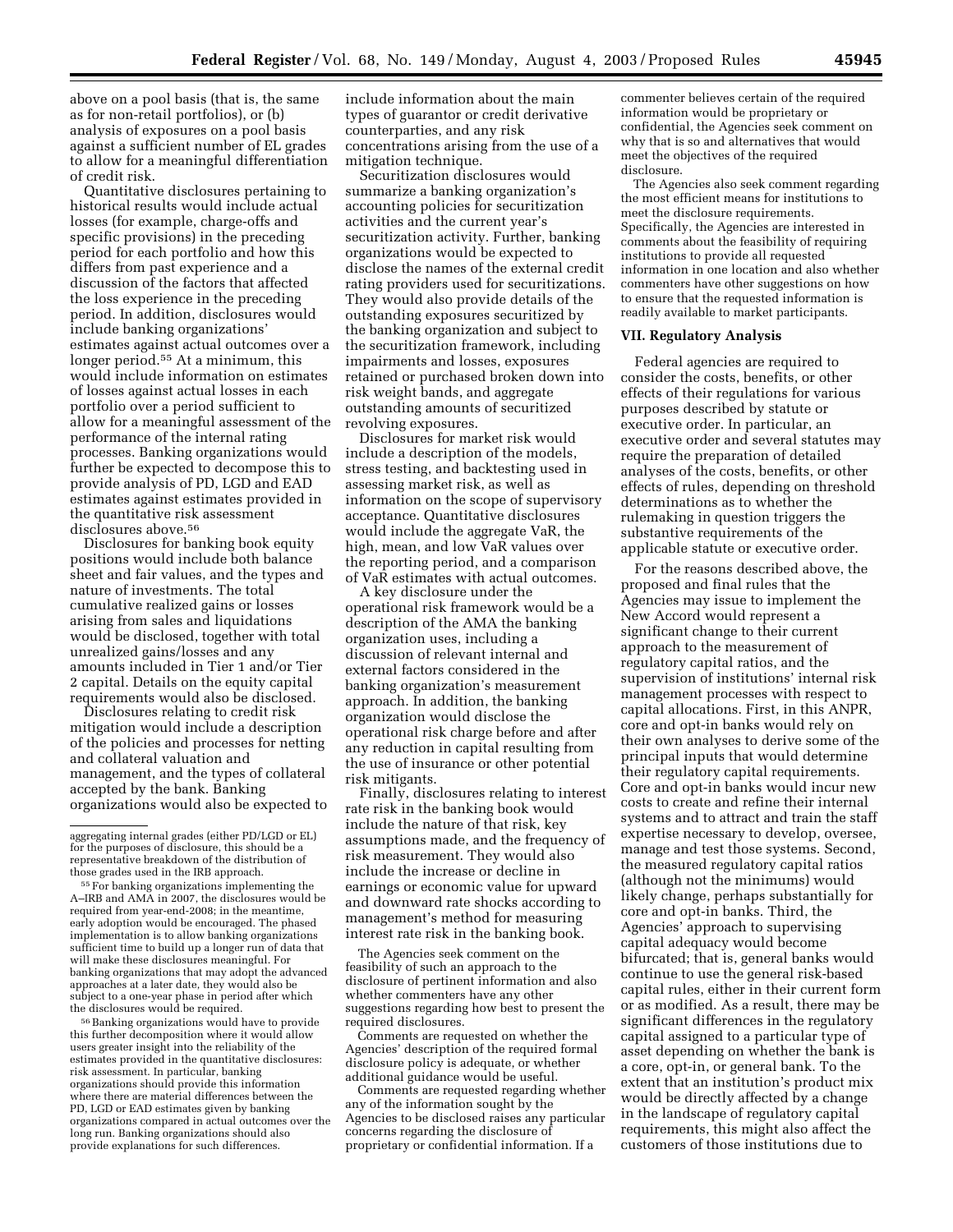the changes in pricing and market strategies.

The economic impact that would be created by these possibly unforeseen competitive effects is difficult to estimate, and the Agencies encourage comment. In particular, the Agencies are interested in comments on the competitive impact that a change in the regulatory capital regime applied to large institutions would have relative to the competitive position of smaller institutions that remain subject to the general risk-based capital rules. Conversely, if the regulatory burden of the more prescriptive A–IRB approach applied to core institutions were so large as to offset the potential for a lower measured capital requirement for certain exposures, then the competitive position of large institutions, with respect to both their domestic and international competitors, might be worsened. The Agencies are also interested in comments that address the competitive position of regulated institutions in the United States with respect to financial service providers, both domestic and foreign, that are not subject to the same degree of regulatory oversight.

None of the Agencies has yet made the threshold determinations required by executive order or statute with respect to this ANPR. Because the proposed approaches to assessing capital adequacy described in this ANPR are new, the Agencies currently lack information that is sufficiently specific or complete to permit those determinations to be made or to prepare any economic analysis that may ultimately be required. Therefore, this section of the ANPR describes the relevant executive order and statutes, and asks for comment and information that will assist in the determination of whether such analyses would be necessary before the Agencies published proposed or final rules.

Quantitative information would be the most useful to the Agencies. However, commenters may also provide estimates of costs, benefits, or other effects, or any other information they believe would be useful to the Agencies in making the determinations. In addition, commenters are asked to identify or estimate start-up, or nonrecurring, costs separately from costs or effects they believe would be ongoing.

#### *A. Executive Order 12866*

Executive Order 12866 requires preparation of an economic analysis for agency actions that are ''significant regulatory actions.'' ''Significant regulatory actions'' include, among other things, regulations that ''have an

annual effect on the economy of \$100 million or more or adversely affect in a material way the economy, a sector of the economy, productivity, competition, jobs, the environment, public health or safety, or state, local, or tribal governments or communities. \* \* \*'' 57 Regulatory actions that satisfy one or more of these criteria are called ''economically significant regulatory actions.'' E.O. 12866 applies to the OCC and the OTS, but not the Board or the FDIC. If the OCC or the OTS determines that the rules implementing the New Accord comprise an ''economically significant regulatory action,'' then the agency making that determination would be required to prepare and submit to the Office of Management and Budget's (OMB) Office of Information and Regulatory Affairs (OIRA) an economic analysis that includes:

• A description of the need for the rules and an explanation of how they will meet the need;

• An assessment of the benefits anticipated from the rules (for example, the promotion of the efficient functioning of the economy and private markets) together with, to the extent feasible, a quantification of those benefits;

• An assessment of the costs anticipated from the rules (for example, the direct cost both to the government in administering the regulation and to businesses and others in complying with the regulation, and any adverse effects on the efficient functioning of the economy, private markets (including productivity, employment, and competitiveness)), together with, to the extent feasible, a quantification of those costs; and

• An assessment of the costs and benefits of potentially effective and reasonably feasible alternatives to the planned regulation (including improving the current regulation and reasonably viable nonregulatory actions), and an explanation why the planned regulatory action is preferable to the identified potential alternatives.<sup>58</sup>

58The components of the economic analysis are set forth in E.O. 12866 § 6(a)(3)(C)(i)–(iii). For a description of the methodology that OMB recommends for preparing an economic analysis, see Office of Management and Budget, ''Economic Analysis of Federal Regulations Under Executive

For purposes of determining whether this rulemaking would constitute an ''economically significant regulatory action,'' as defined by E.O. 12866, and to assist any economic analysis that E.O. 12866 may require, the OCC and the OTS encourage commenters to provide information about:

• The direct and indirect costs, for core banks and those banks who intend to qualify as opt-in banks, of compliance with the approach described in this ANPR and the related supervisory guidance;

• The costs, for general banks, of adopting the approach;

• The effects on regulatory capital requirements for core, opt-in, and general banks;

• The effects on competitiveness, in both domestic and international markets, for core, opt-in, and general banks. This would include the possible effects on the customers served by these U.S. institutions through changes in the mix of product offerings and prices;

• The economic benefits of the approach for core, opt-in, or general banks, as measured by lower regulatory capital ratios, and a potentially more efficient allocation of capital. This might also include estimates of savings associated with regulatory capital arbitrage transactions that are currently undertaken in order to optimize return on capital under the current capital regime. That is, what estimates might exist to quantify the improvements in market efficiency from no longer pursuing regulatory capital arbitrage transactions?

• The features of the A–IRB approach that provide an incentive for a bank to seek to qualify to use it, that is, to become an opt-in bank.

The OCC and the OTS also encourage comment on any alternatives to the regulatory approaches described in the ANPR that the Agencies should consider.

#### *B. Regulatory Flexibility Act*

The Regulatory Flexibility Act (RFA) generally requires agencies to prepare a ''regulatory flexibility analysis'' unless the head of the agency certifies that a regulation will not ''have a significant economic impact on a substantial number of small entities.'' 59 The RFA applies to all of the Agencies.

The Agencies understand that the RFA has been construed to require

<sup>57</sup>Executive Order 12866 (Sept. 30, 1993), 58 FR 51735 (Oct. 4, 1993), as amended by Executive Order 13258, 67 FR 9385 (referred to hereafter as E.O. 12866). For the complete text of the definition of ''significant regulatory action,'' see E.O. 12866 at § 3(f). A "regulatory action" is "any substantive action by an agency (normally published in the Federal Register) that promulgates or is expected to lead to the promulgation of a final rule or regulation, including notices of inquiry, advance notices of proposed rulemaking, and notices of proposed rulemaking.'' E.O. 12866 at § (e).

Order 12866'' (January 11, 1996). This publication is available on OMB's Web site at *http:// [www.whitehouse.gov/omb/inforeg/riaguide.html.](http://www.whitehouse.gov/omb/inforeg/riaguide.html)* OMB recently published revisions to this publication for comment. *See* 68 FR 5492 (February 3, 2003).

<sup>59</sup>The RFA is codified at 5 U.S.C. 601 *et seq.*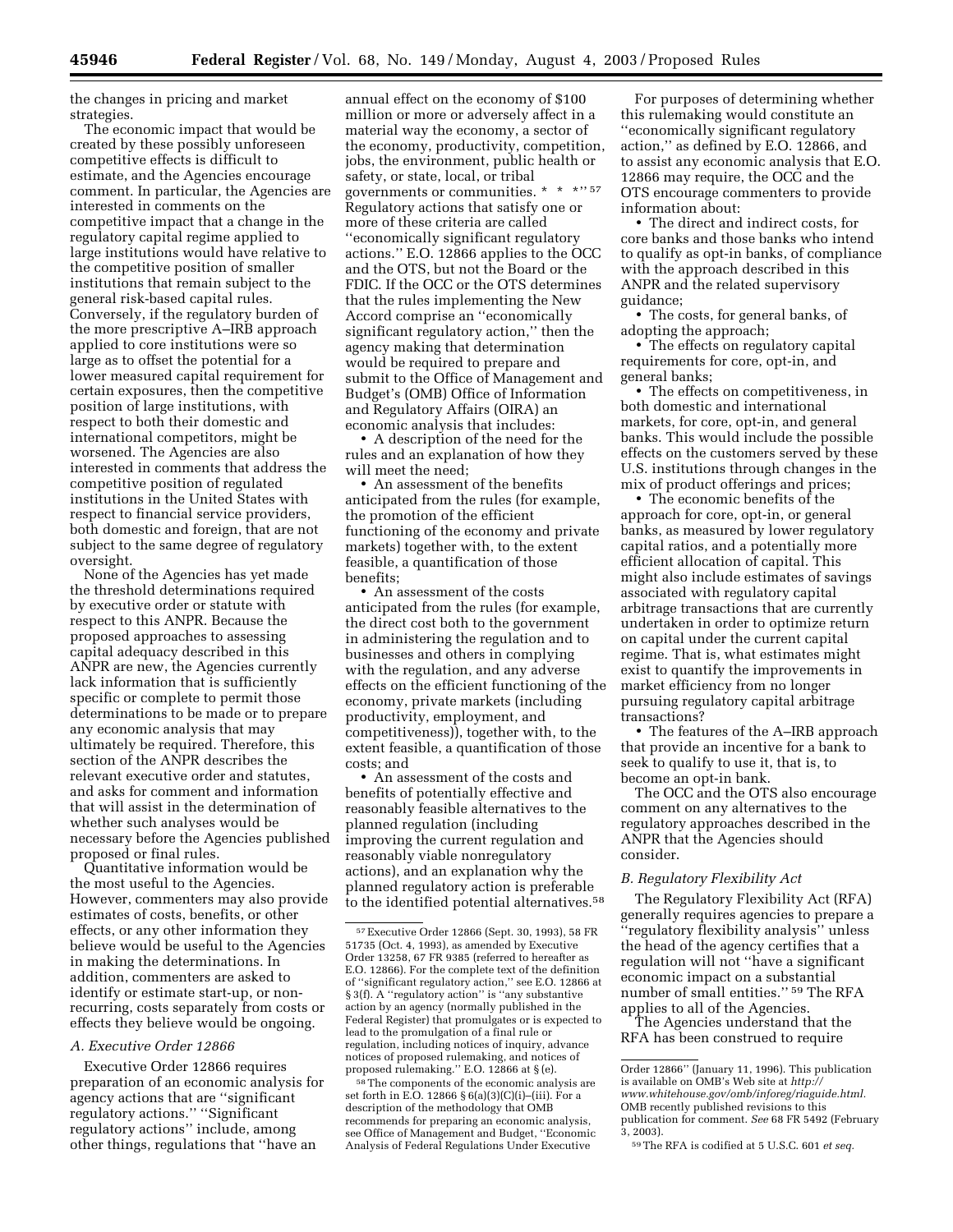consideration only of the direct impact on small entities.60 The Small Business Administration (SBA) has said: ''The courts have held that the RFA requires an agency to perform a regulatory flexibility analysis of small entity impacts only when a rule directly regulates them,'' that is, when it directly applies to them.61 Since the proposed approach would directly apply to only a limited number of large banking organizations, it would appear that the Agencies may certify that the issuance of this ANPR would not have significant economic impact on a substantial number of small entities.

Do the potential advantages of the A– IRB approach, as measured by the specific capital requirements on lowerrisk loans, create a competitive inequality for small institutions, which are effectively precluded from adopting the A–IRB due to stringent qualification standards? Conversely, would small institutions that remain on the general risk-based capital rules be at a competitive advantage from specific capital requirements on higher risk assets vis-a`-vis advanced approach institutions? How might the Agencies estimate the effect on credit availability to small businesses or retail customers of general banks?

#### *C. Unfunded Mandates Reform Act of 1995*

The Unfunded Mandates Reform Act of 1995 (UMRA) requires preparation of a written budgetary impact statement before promulgation of any rule likely to result in a ''Federal mandate'' that ''may result in the expenditure by State, local, and tribal governments, in the aggregate, or by the private sector, of \$100,000,000 or more (adjusted annually for inflation) in any 1 year.'' 62 A ''Federal mandate'' includes any regulation ''that would impose an enforceable duty upon the private sector. \* \* \*'' If a budgetary impact statement is required, the UMRA further requires the agency to identify and consider a reasonable number of

62The Unfunded Mandates Reform Act is codified at 2 U.S.C. 1532 *et seq.* 63 44 U.S.C. § 3501 *et seq.*

regulatory alternatives before promulgating the rule in question. The UMRA applies to the OCC and the OTS, but not the Board or the FDIC.

The OCC and the OTS have asked for comments and information from core and opt-in banks on compliance costs and, generally, on alternative regulatory approaches, for purposes of evaluating what actions they need to take in order to comply with E.O. 12866. That same information (with cost information adjusted annually for inflation) is relevant to those agencies' determination of whether a budgetary impact statement is necessary pursuant to the UMRA. Commenters are therefore asked to be mindful of the UMRA requirements when they provide information about compliance costs and in suggesting alternatives to the approach described in this ANPR.

# *D. Paperwork Reduction Act*

Each of the Agencies is subject to the Paperwork Reduction Act of 1995 (PRA).63 The PRA requires burden estimates that will likely be based on some of the same information that is necessary to prepare an economic analysis under E.O. 12866 or an estimate of private sector expenditures pursuant to the UMRA.

In particular, an agency may not ''conduct or sponsor'' a collection of information without conducting an analysis that includes an estimate of the ''burden'' imposed by the collection. A collection of information includes, essentially, the eliciting of identical information—whether through questions, recordkeeping requirements, or reporting requirements—from ten or more persons. ''Burden'' means the ''time, effort, or financial resources expended by persons to generate, maintain, or provide information'' to the agency. The rulemaking initiated by this ANPR will likely impose requirements, either in the regulations themselves or as part of interagency implementation guidance, that are covered by the PRA. In order to estimate burden, the Agencies will need to know, for example, the cost—in terms of time and money—that mandatory and opt-in banks would have to expend to develop and maintain the systems, procedures, and personnel that compliance with the rules would require. With this in mind, to assist in their analysis of the treatment of retail portfolios and other exposures, the Agencies intend to request from U.S. institutions additional quantitative data for which confidential treatment may be requested in

accordance with the Agencies' applicable rules.

While it will be difficult to identify those requirements with precision before a proposed rule is issued, this notice and the draft supervisory guidance published elsewhere in today's **Federal Register** generally describes aspects of the Agencies' implementation of the New Accord where new reporting and recordkeeping requirements would be likely. Commenters are asked to provide any estimates they can reasonably derive about the time, effort, and financial resources that will be required to provide the Agencies with the requisite plans, reports, and records that are described in this notice and in the supervisory guidance. Commenters also are requested to identify any activities that will be conducted as a result from the capital and methodological standards in the framework presented in this ANPR that would impose new recordkeeping or reporting burden. Commenters should specify whether certain capital and methodological standards would necessitate the acquisition or development of new compliance/ information systems or the significant modification of existing compliance/information systems.

#### *List of Acronyms*

- ABCP Asset-Backed Commercial Paper ADC Acquisition, Development, and Construction
- AFS Available-for-Sale (securities)
- AIG Accord Implementation Group A–IRB Advanced Internal Ratings-
- Based (approach for credit risk)
- ALLL Allowance for Loan and Lease Losses
- AMA Advanced Measurement
- Approach (for operational risk) ANPR Advance Notice of Proposed Rulemaking
- BIS Bank for International Settlements
- BSC Basel Committee on Banking Supervision
- CCF Credit Conversion Factor
- CDC Community Development Corporations
- CEDE Community and Economic Development Entity
- CF Commodities Finance
- CRE Commercial Real Estate
- CRM Credit Risk Mitigation
- EAD Exposure at Default
- EL Expected Loss
- FFIEC Federal Financial Institutions Examination Council
- FMI Future Margin Income
- GAAP Generally Accepted Accounting Principles
- HVCRE High Volatility Commercial Real Estate
- IMF International Monetary Fund

<sup>60</sup>With respect to banks, the Small Business Administration (SBA) has defined a small entity to be a bank with total assets of \$150 million or less. 13 CFR § 121.201.

<sup>61</sup>SBA Office of Advocacy, A Guide for Government Agencies, ''How to Comply with the Regulatory Flexibility Act (May 2003), at 20 (emphasis added). *See also Mid-Tex Electric Cooperative, Inc.* v. *FERC.* 773 F.2d 327, 340–43 (D.C. Cir. 1985) (''[W]e conclude that an agency may properly certify that no regulatory flexibility analysis is necessary when it determines that the rule will not have a significant economic impact on a substantial number of small entities *that are subject to the requirements of the rule.''*) (emphasis added) (construing language in the RFA that was unchanged by subsequent statutory amendments).